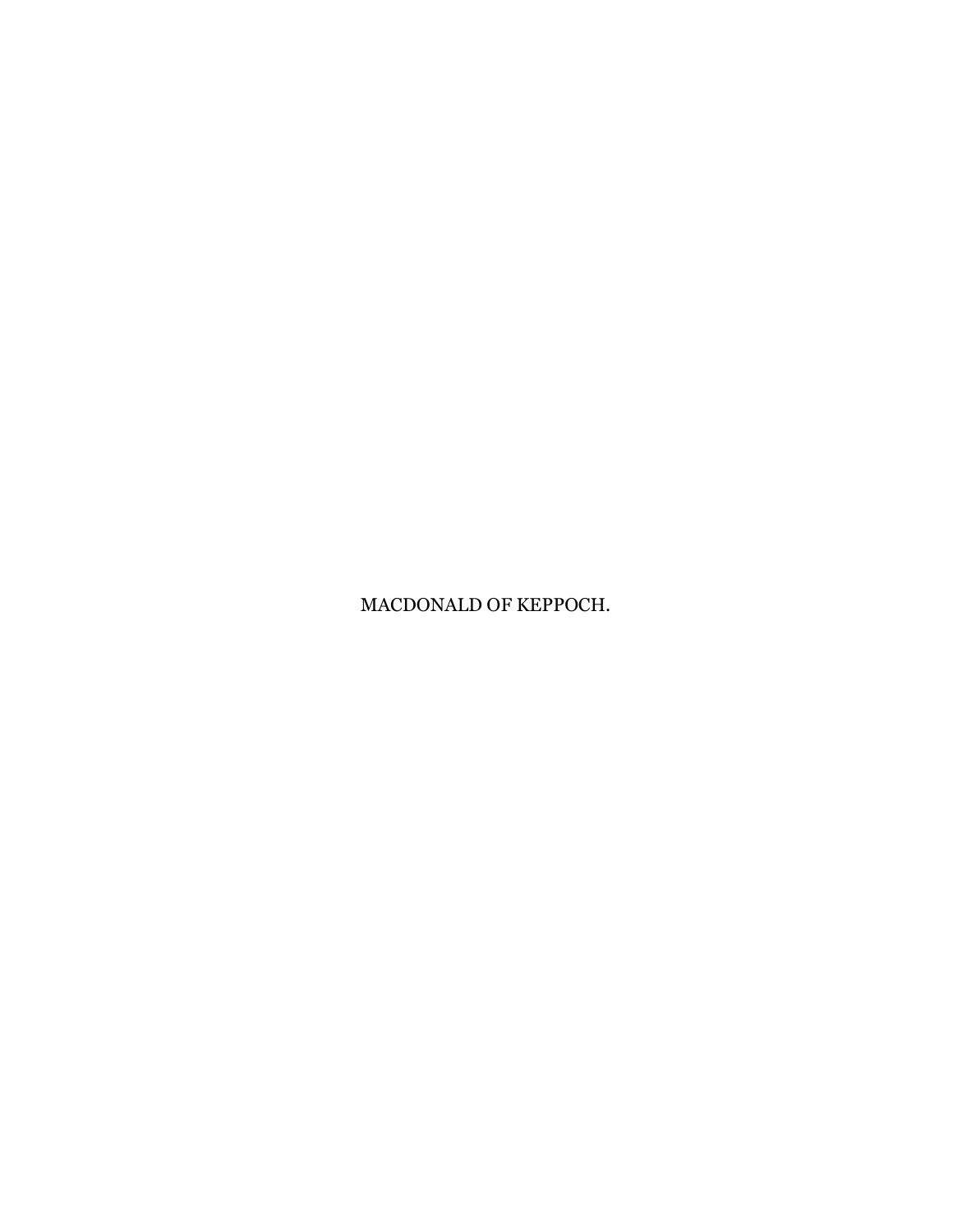*IMPRESSION LIMITED TO 150 COPIES*

*No 103.*

WHITING *& Co.,* LTD.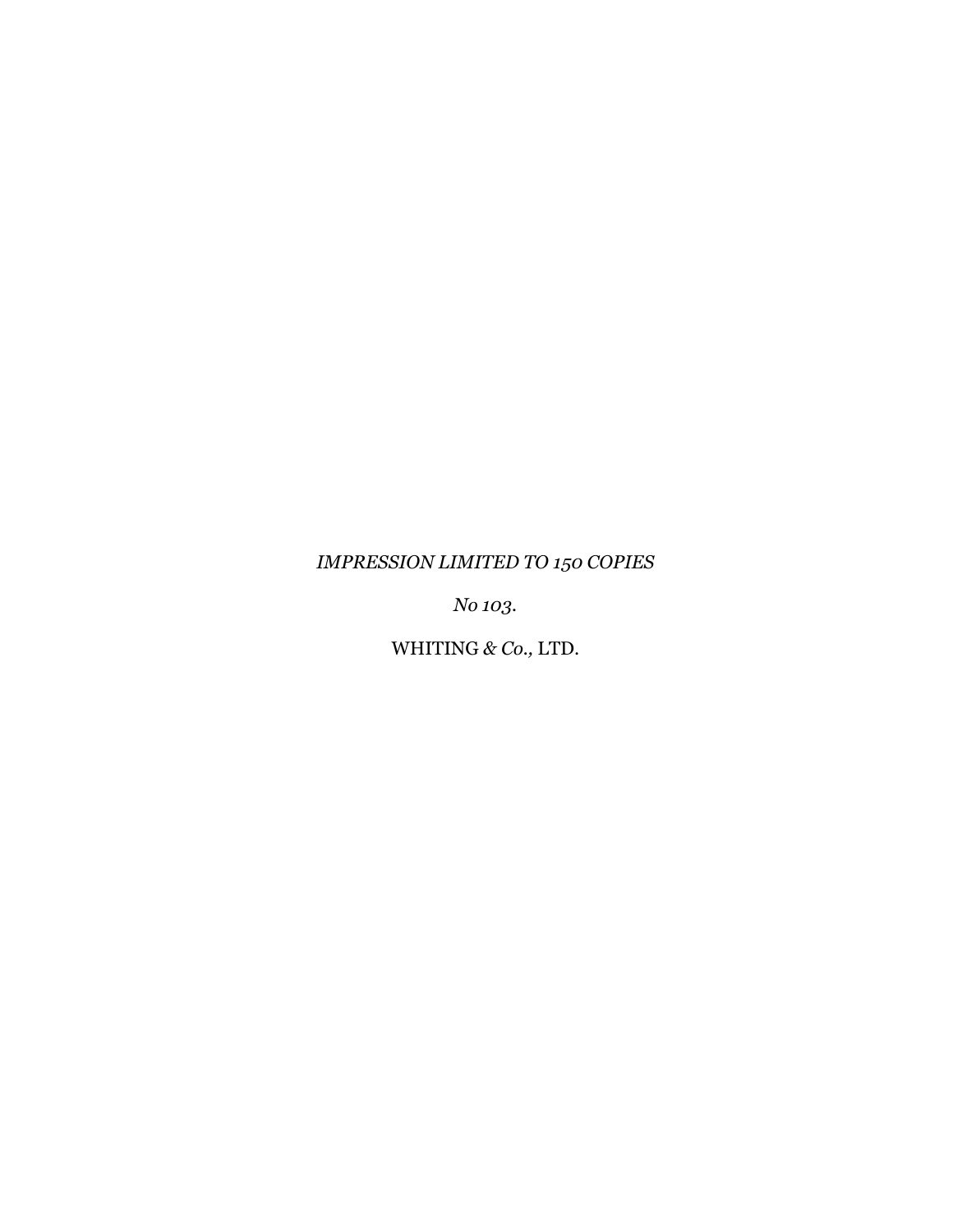# A

# FAMILY MEMOIR

#### OF THE

# MACDONALDS OF KEPPOCH

BY

# ANGUS MACDONALD, M.D.,

#### OF TAUNTON.

WRITTEN FROM 1800 TO 1820, FOR HIS NIECE, MRS. STANLEY CONSTABLE.

EDITED BY

### CLEMENTS R. MARKHAM, C.B.;

WITH SOME NOTES BY

THE LATE CHARLES EDWARD STUART, COMTE D'ALBANIE.

1885.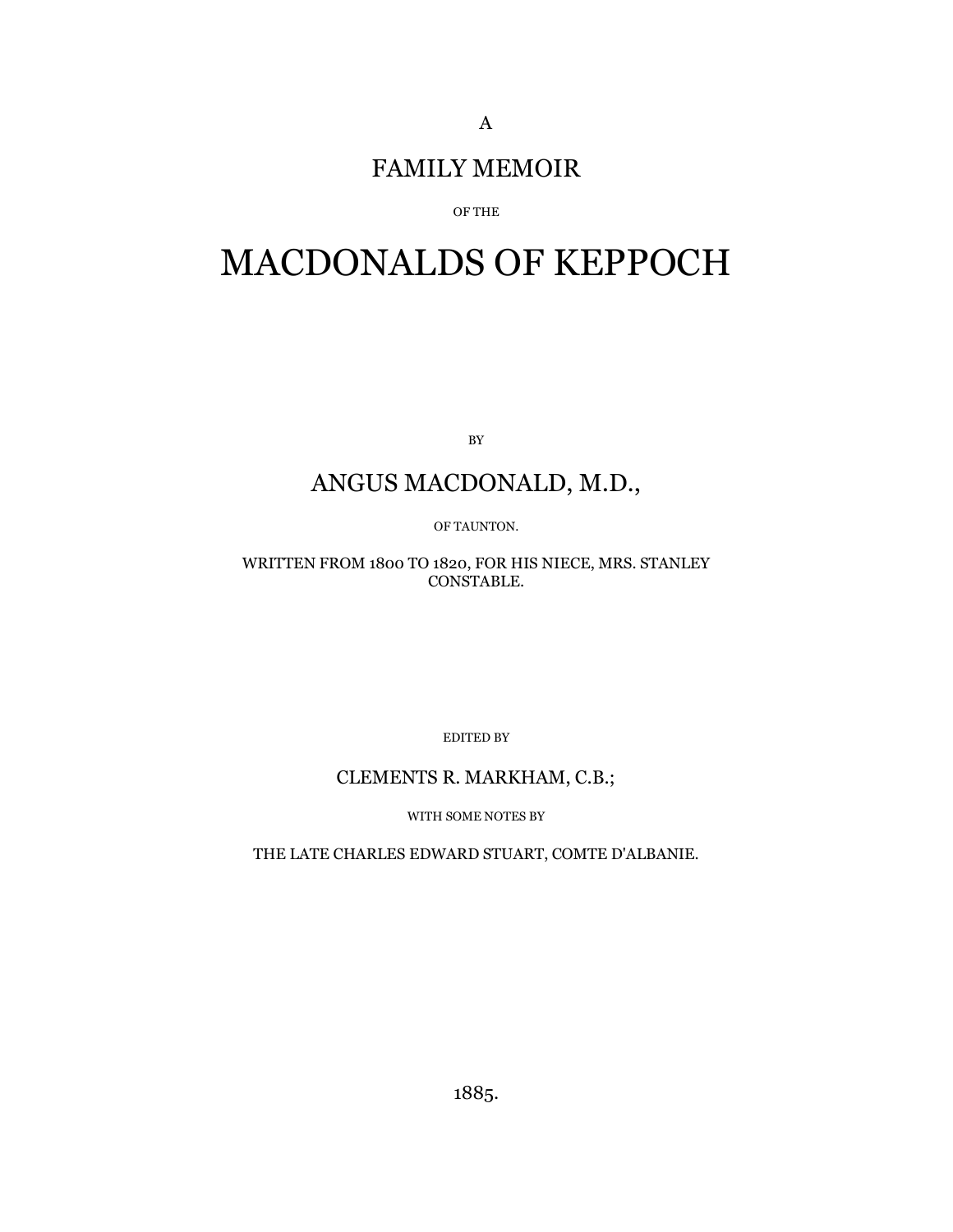LONDON: WHITING AND CO., LIMITED, SARDINIA STREET, LINCOLN'S INN FIELDS.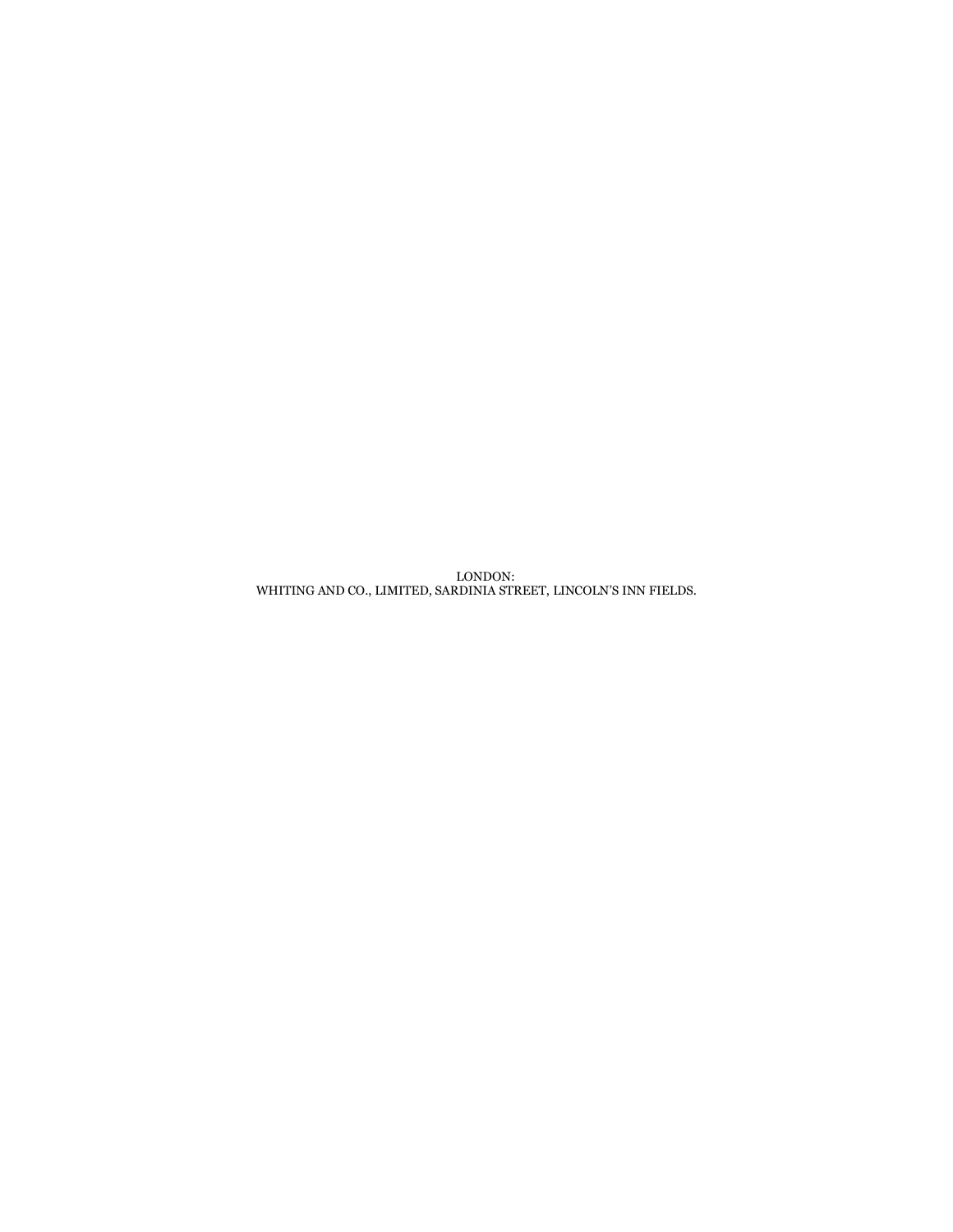| <b>Contents</b>                                                                    |  |
|------------------------------------------------------------------------------------|--|
|                                                                                    |  |
|                                                                                    |  |
|                                                                                    |  |
|                                                                                    |  |
|                                                                                    |  |
|                                                                                    |  |
|                                                                                    |  |
|                                                                                    |  |
| VI. THE ADVENTURES OF RANALD MACDONALD FROM SEVEN YEARS OF AGE TILL HIS ARRIVAL AT |  |
|                                                                                    |  |
|                                                                                    |  |
|                                                                                    |  |
|                                                                                    |  |
|                                                                                    |  |
|                                                                                    |  |
|                                                                                    |  |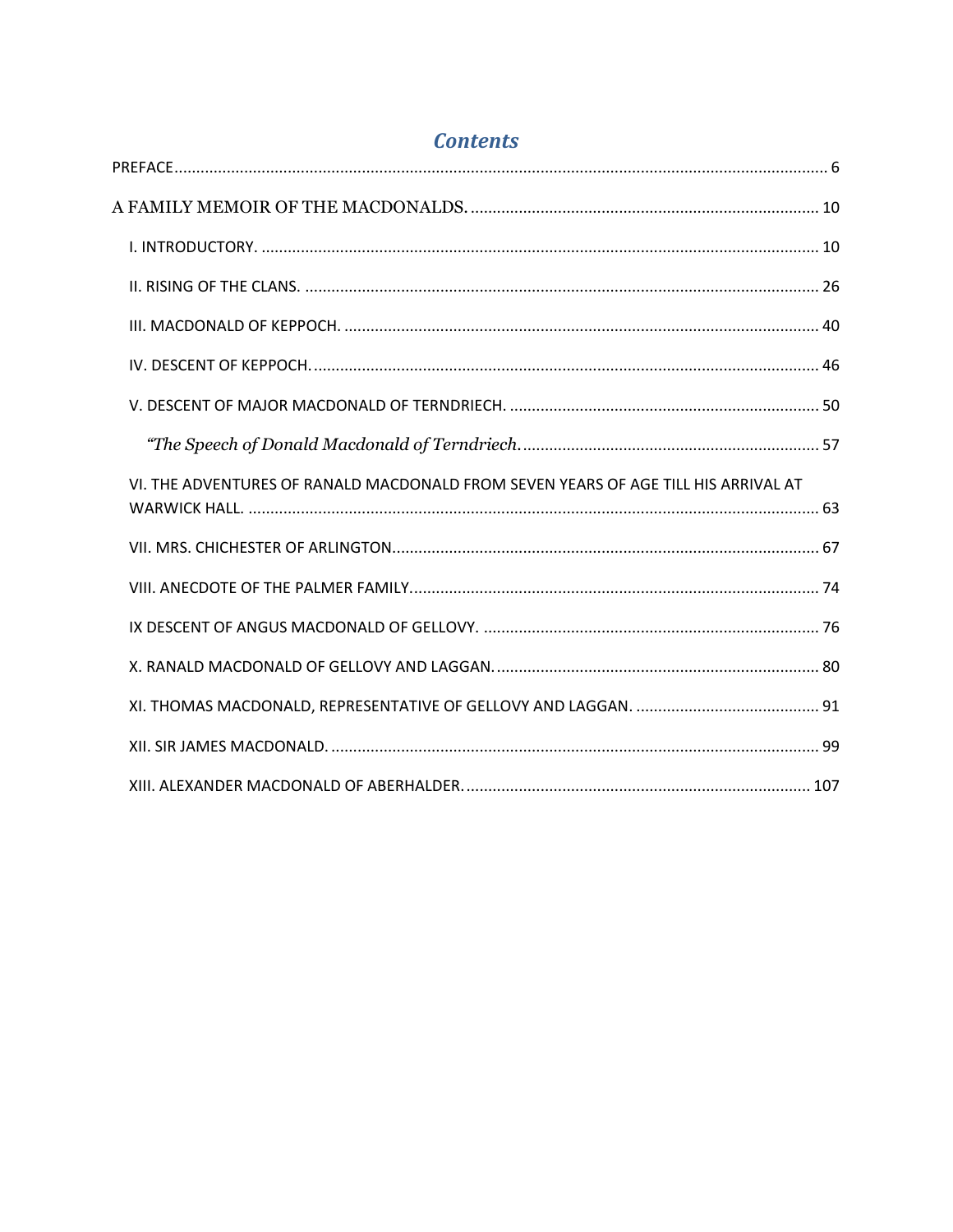# PREFACE

<span id="page-5-0"></span>THE Family Memoir of the Macdonalds of Keppoch was finished in about the year 1820.<sup>1</sup> It was written by Dr. Angus Macdonald of Taunton, for the information of his niece, Mary Macdonald, who married Charles Stanley Constable, Esq.<sup>2</sup> The Memoir, it should be borne in mind, was written sixty-five years ago, and for a special purpose, namely, to supply information to a lady who was the last surviving near relation of the writer. It is addressed to her throughout.

Dr. Angus Macdonald belonged to the Gellovy branch of the Clan Keppoch. His brother Thomas, a physician in Edinburgh, died at the early age of twenty-six, in the year 1769; having married Catherine, one of the three daughters of Major Macdonald (or McDonnel) of Terndriech (sister of Mrs. Chichester of Arlington), and left an only child, Mary Macdonald, who became Mrs. Stanley Constable. She was born in 1768 and died in 1831. Her uncle Angus was a Fellow of the Royal College of Physicians of Edinburgh, who settled at Taunton in 1786, and practised there for many years with distinguished success. He is described as a little man, always very neatly and carefully dressed, with precise, old-fashioned

<sup>1</sup> Parts of it must have been written much earlier, as the author refers to opinions and remarks of his wife on what he writes, and she died in 1801. There are letters dated 1814, and Louis XVIII is mentioned as reigning, so that parts must have been written after 1815.

<sup>2</sup> The Memoir contains very full accounts of all her own relations. Her husband was the youngest son of William Haggerston Constable of Everingham, by Lady Winifred Maxwell, the granddaughter of the attainted Earl of Nithsdale. His elder brothers were Marmaduke Constable of Everingham and Carlavarock, who took the name of Maxwell, and was father of the late Lord Herries; and William Constable of Stockeld, who took the name of Middelton. Charles Stanley Constable and his wife, Mary Macdonald, had two sons and two daughters, namely:

<sup>1.</sup> Thomas Constable, Esq., of the Manor House, Otley, J.P. for the West Riding of Yorkshire, born June 16th, 1805. On August 17th, 1865, he married Elizabeth, daughter of Henri Pierre, Comte de Lapasture. They have one daughter, Mary Constable.

<sup>2.</sup> William Constable died in 1836.

<sup>3.</sup> Mary Anne, died in 1878.

<sup>4.</sup> Catherine, Abbess of the Benedictine Convent of St. Scholastica, at Teignmouth.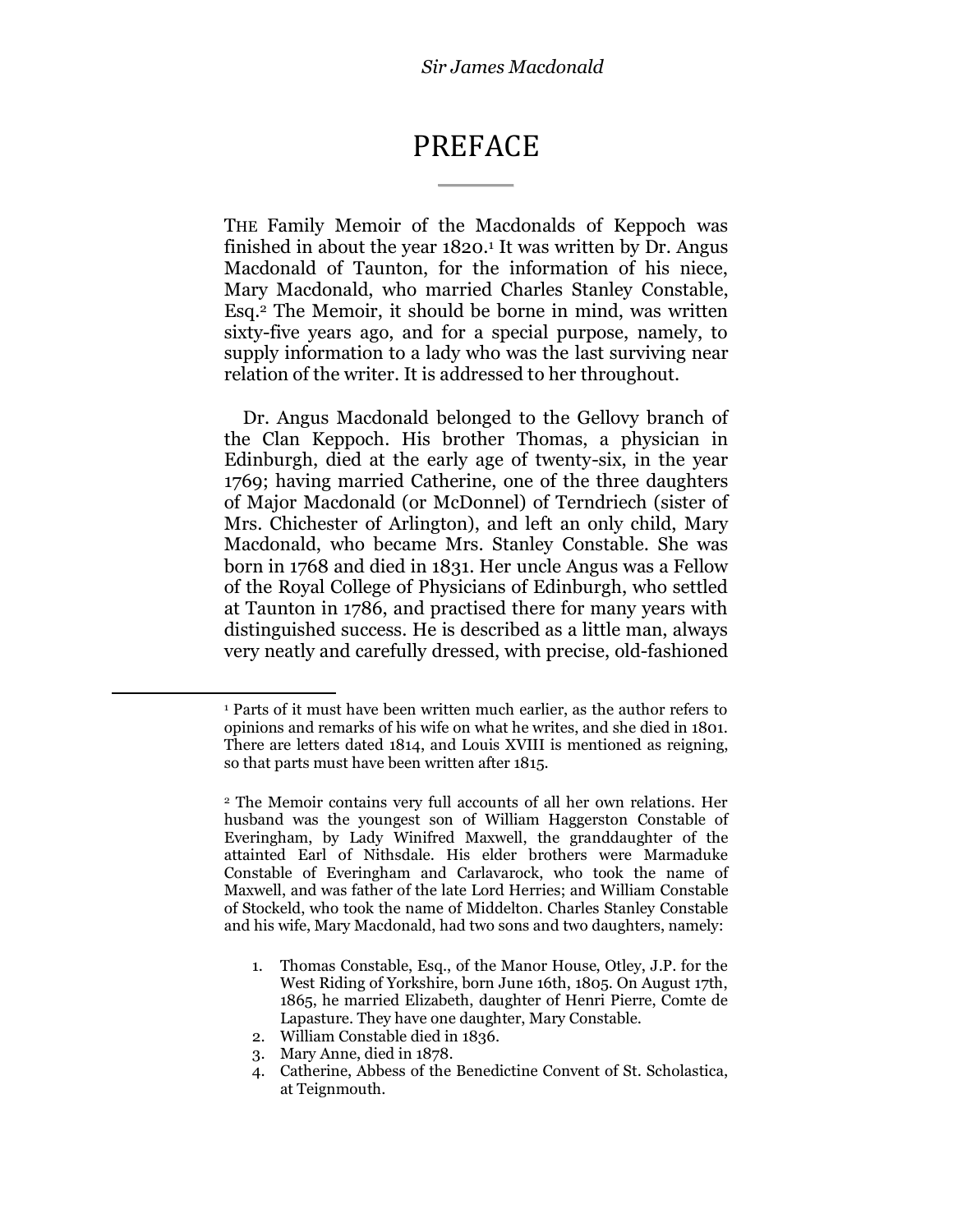manners. He was a great reader, making copious notes from the books he perused, and was specially fond of history and genealogy. Above all he was enthusiastically devoted to the memory of his Highland ancestry, and loved to collect anecdotes of their deeds and sayings. Besides this Memoir, he left behind him about twenty volumes of historical notes, numerous note-books on materia medica, pathology, and chemistry; and volumes of letters. He also left four manuscript quarto volumes of what he calls ―Commemorations‖, being records of public events from 1760 to 1803.

Dr. Macdonald had a congenial helpmate. His wife was Miss Nancy Ord, daughter of Robert Ord, the Chief Baron of Scotland. She was a good musician, a botanist, and an extensive reader. She was intimate with many learned men, and they seem to have entertained a high opinion of her judgment. Among her correspondents were Baron Mure, Dr. Robertson, Dr. Blair, David Hume, Lord Kames, the Lord President Dundas, and Henry Mackenzie, the author of *The Man of Feeling.* The latter consulted her, and asked for her opinion, when he wrote his play, *The Spanish Father,* and they frequently exchanged books and criticisms. David Hume presented her with a copy of his History<sup>1</sup>; and left her a legacy in his will, "as a memorial of my friendship and attachment to so amiable and accomplished a person." Mrs. Macdonald was also an intimate friend of Lord and Lady Mansfield; and she wrote an interesting account of the Gordon Riots, including the destruction of the Chief Justice's house. She was staying with her brother at the time, in Lincoln's Inn Fields, next door to Mr. Wedderburn. Mrs. Macdonald died on October 16th, 1801, aged fifty-four; and her husband found some solace to his grief by transcribing the letters from her learned and illustrious correspondents into a book. But her death was an irreparable loss to him, and from that time he retired from the active duties of his profession. He died at Taunton on the 9th of June 1825, in his seventy-fourth year.<sup>2</sup> There is a portrait of Dr. Macdonald at the Manor House, Otley.

<sup>1</sup> The eight-volume (8vo.) edition of 1773; now the property of Mr. Constable.

<sup>2</sup> The following is an extract from *The Taunton Courier,* June 15th,  $1825:-$ 

<sup>―</sup>*Died,* on Thursday, June 9, in the 74th year of his age, Angus Macdonald, M.D., of this town, and Fellow of the Royal College of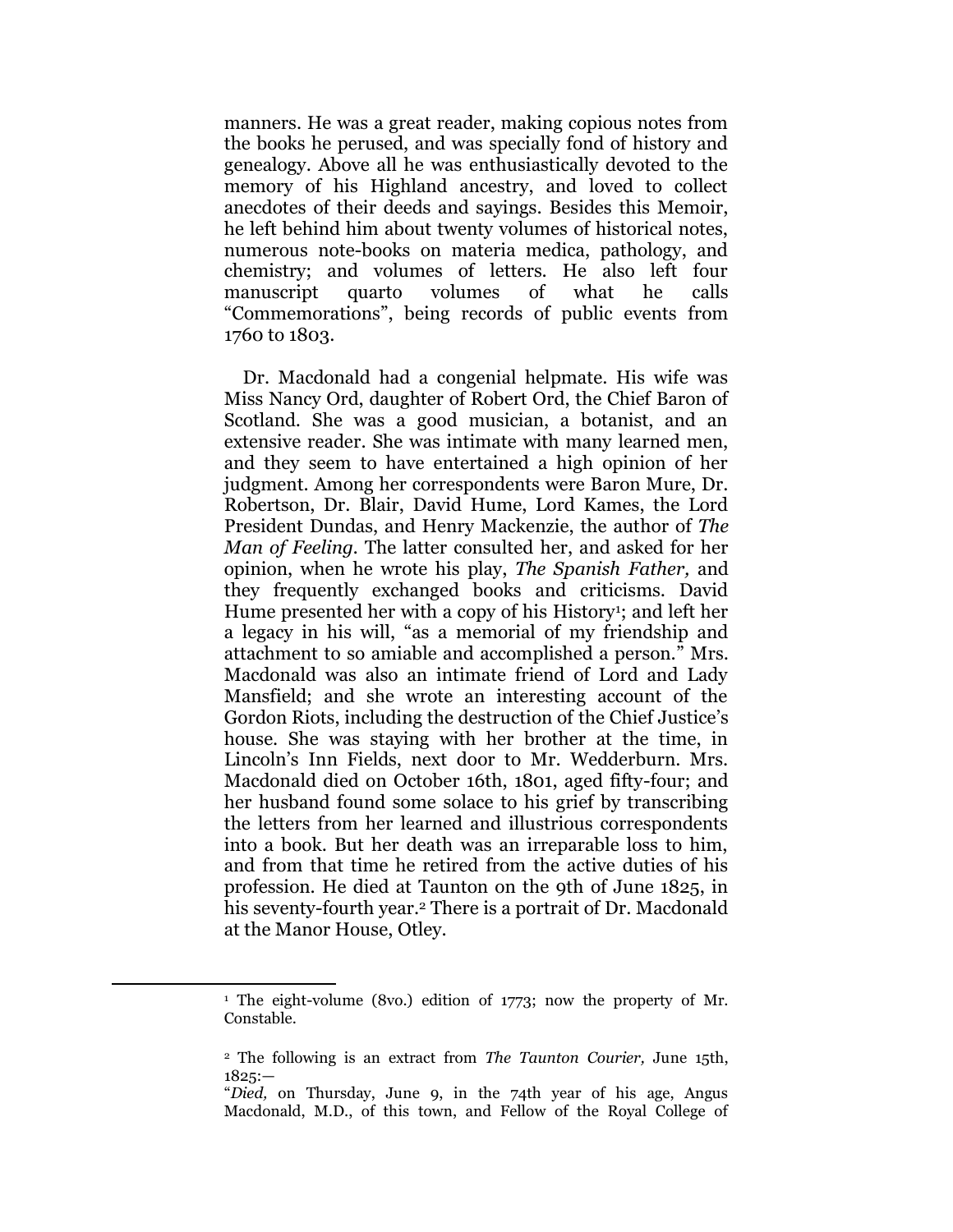Dr. Macdonald left all his books, papers, pictures, and Stuart and clan relics to his niece, Mrs. Stanley Constable, and they are now inherited by her son, Thomas Constable, Esq., of the Manor House, Otley.

The father-in-law of the present Editor, the Rev. James Hamilton Chichester, Rector of Arlington, well remembered having luncheon with old Dr. Macdonald, as a boy on his way to school, when the coach stopped at Taunton.

Mr. Constable has kindly allowed the Memoir to be transcribed and printed, and has given the Editor free access to all the papers which formerly belonged to Dr. Macdonald. There are two copies of the Memoir, one much fuller than the other. The larger copy contains numerous letters and extracts which may be found in general histories. The less copious version, which is the one specially written by Dr. Macdonald for his niece, has therefore been used. But all that is interesting and original has been added from the larger Memoir. A copy of portion of the Memoir was preserved in the Chichester family, and was placed in the Editor's hands. This copy has been carefully collated with the Memoir belonging to Mr. Constable.

Dr. Macdonald begins his Memoir with a defence of the study of the history of ancestors, quoting Marcus Aurelius, Archbishop Tillotson, Dr. Johnson, the historian Gibbon, and other high authorities. He then opens his record of the Macdonalds with Somerled, Thane of Argyle, and continues the detailed genealogies of the

l

Physicians of Edinburgh. He had practised as a physician in this town for more than thirty-five years, with distinguished success, but had retired many years from the active duties of his profession. For several months his health had been visibly on the decline; but his life insensibly drew to its close with scarcely any bodily suffering, and he departed with the hope and resignation of a true and sincere Christian, without a struggle or a sigh. He died, as he lived, respected and beloved by all who had an opportunity of appreciating the elegant acquirements of his mind, the amiability of his disposition, and the various excellences of his character. His memory will be long cherished and revered by a select circle of friends, who have either benefited by his professional skill, or enjoyed the pleasure of his interesting conversation in the more inti mate and familiar intercourse of social life. He was descended on the father's side from the Macdonalds of Keppoch, a younger branch of the Macdonalds, Lords of the Isles; and on the mother's from the noble family of Johnstone of Annandale. His wife was Anne, second daughter of Robert Ord, Esq., late Lord Chief Baron of Scotland. She died in 1801."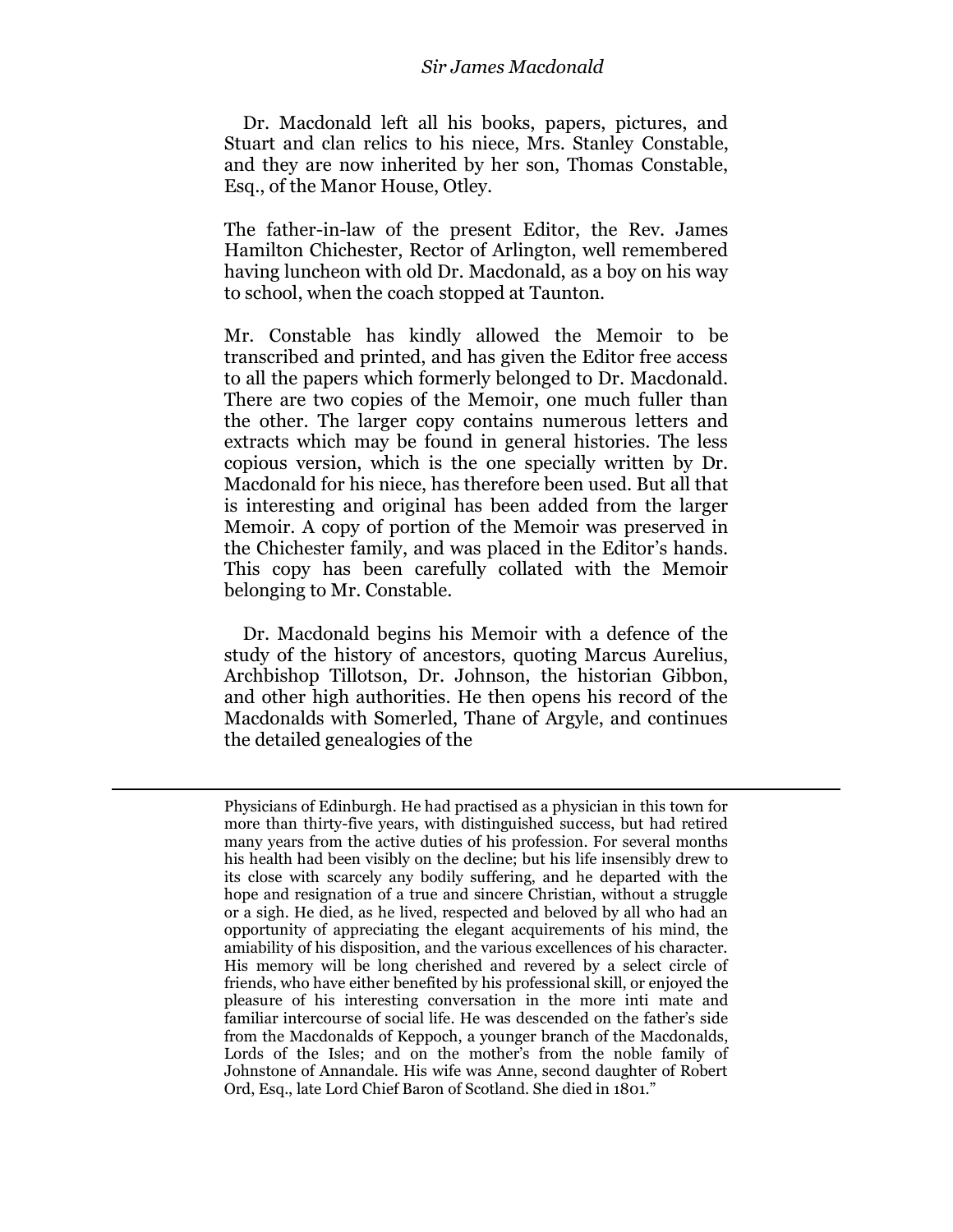Lords of the Isles and of the Clan Keppoch down to the memorable year 1745.

Among other passages of interest, the Memoir contains an account of the gallant Macdonald of Keppoch, and of his kinsman, Major Macdonald of Terndriech, who was executed at Carlisle for the part he took in the rising of 1745. There are several letters written by the latter chief to his wife, and a copy of the speech which he intended to have made on the scaffold, if it had been allowed. The family of Terndriech was driven from their Highland home, and wandered for months among the mountains. There is a most touching history of these wanderings written by the little son of Major Macdonald, then a child of seven years of age. One of the Major's three daughters married John Chichester Esq., of Arlington Court, in Devonshire, and Dr. Macdonald gives some account of this generous lady and her sisters, which includes interesting particulars respecting the French Marshal Macdonald, Duke of Tarentum. The Memoir is interspersed with numerous anecdotes, and concludes with a history of Alexander Macdonald of Aberhalder, and of his settlement, with a numerous colony of clansmen, on the shores of the St. Lawrence, in Canada.

A few notes to passages in the early part of the Memoir were kindly contributed, at the Editor's request, by the accomplished and amiable Charles Edward Stuart, Comte d'Albanie,<sup>1</sup> than whom no higher authority existed on all subjects relating to the Highland clans. These notes are distinguished by the letter A. The other notes are by the Editor,

C[LEMENTS](http://books.google.com/books?id=cR8IAAAAQAAJ&lpg=PR7&ots=m8QyIKBlE4&dq=Constable%20Mary%20Macdonald%20Keppoch&pg=PR7#v=onepage&q=Constable%20Mary%20Macdonald%20Keppoch&f=false) R. MARKHAM.

<sup>1</sup> The Comte d'Albanie died on board a steamer in the Garonne on his way home from Biarritz, on December 24th, 1880. As is well known, he claimed to be a grandson of Prince Charles Edward, and he certainly possessed many interesting Stuart relics. His claim is stated and explained in a small book, entitled *Tales of the Century* (Edinburgh, 8vo., 1847). The attempted refutation by Lockhart, in the *Edinburgh Review,* although it contains some telling points, is far from being conclusive. It is one-sided and unfair, and has no pretension whatever to judicial, impartiality.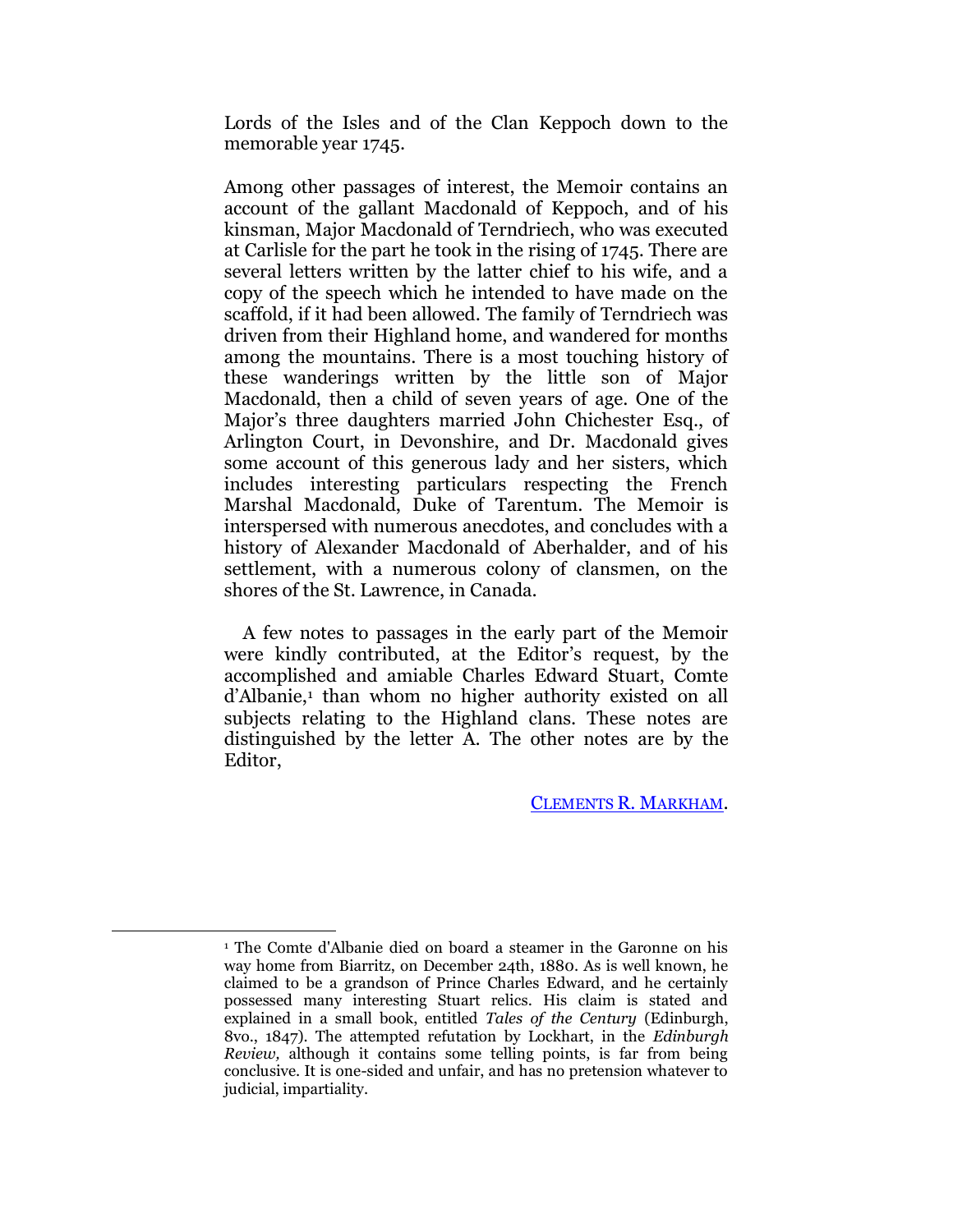# <span id="page-9-0"></span>A FAMILY MEMOIR **OF** THE MACDONALDS.

# *I. INTRODUCTORY.*

<span id="page-9-1"></span>The love of preserving the memory of our forefathers seems in a great degree an inherent principle in our natures; and Mr. Gibbon, confessedly the first genealogical historian of our day, has very beautifully discussed this natural principle of mankind. He says:

―A lively desire of knowing and of recording our ancestors so generally prevails that it must depend on the influence of some common principle in the minds of men.

―We seem to have lived in the persons of our forefathers; it is the labour and reward of vanity to extend the period of this ideal longevity.

―Our imagination is always active to enlarge the narrow circle in which nature has confined us; fifty or one hundred years may be allotted to an individual, but we step forward beyond death with such hopes as religion and philosophy will suggest; and we fill up the silent vacancy that precedes our birth, by associating ourselves with the authors of our existence.

―Our calmer judgment will rather tend to moderate than suppress the pride of an ancient and worthy race. The Satirist may laugh, the Philosopher may preach, but reason herself will respect the prejudices and habits which have been consecrated by the experience of ages.

―Whenever the distinction of birth is allowed to form a superior order in the state, education and example should always, and often will, produce among them a dignity of sentiment and propriety of conduct which is guarded from dishonour by their own and the public esteem.

―If we read of some illustrious line, so ancient that it has no beginning, so worthy that it ought to have no end, we sympathise in its various fortunes, nor can we blame the generous enthusiasm, or even the harmless vanity, of those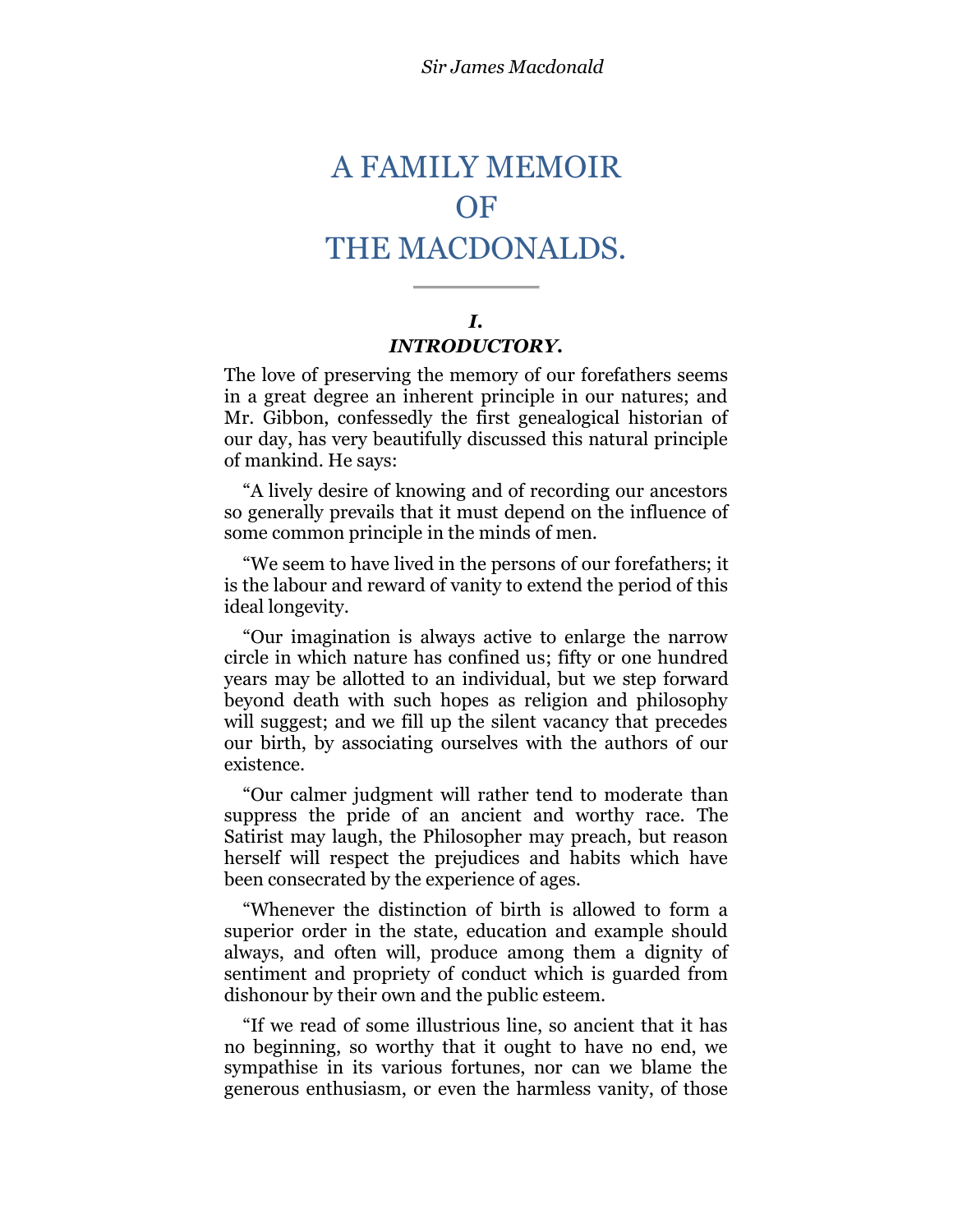who are allied to the ancient honours of its name.

"For my part", says that great man, "could I draw my pedigree from a general, a statesman, or a celebrated author, I should study their lives with filial zeal and love."

―I always contemplate the life of a good man with pleasure", says the learned Mr. Howard; "and this I look upon to be the most pleasing as well as instructive part of history, inasmuch as it proposes to every man in private life worthy examples which are within his power for the most part to imitate: a benefit he seldom finds in the voluminous accounts of the rise and fall of empires."

―To snatch from oblivion‖, says the learned Bishop Hildesley,<sup>1</sup> "the venerable names of worthy men who have ceased to be amongst us, is the office of common humanity, and of something more. To set them forth truly in a connected point of view, by collecting the scattered materials of which their histories consist, is at once to do honour to virtue and to religion."

The contemplation of genuine Christian energy in the heart, and of moral excellence in daily practice, wheresoever they are found, supplies the most instructive lesson to a wellconstituted mind. The wise and the good in all ages have dwelt with delight on the meritorious talents and dispositions of their fellow creatures.

By exalting our ideas of the human character, they expand within us that original native principle of benevolence which best dignifies and adorns our species. They excite a noble ardour of emulation, and are at the same time highly favourable to piety, by raising our views to the supreme origin of all that is fair and Godlike in man.

Archbishop Tillotson expresses in a few lines the same feelings with those celebrated authors. "To commend", says he, "those excellent persons the virtues of whose lives have been bright and exemplary, is not only a tribute of justice to the dead, but an act also of great charity to the living, as setting before our eyes a pattern of well-doing, which is very apt and powerful to excite and encourage to go and do likewise.

―The generality of mankind certainly derive the most solid improvement from those relations which are levelled to the

<sup>1</sup> Dr. Mark Hildesley, Bishop of Sodor and Man, successor of Bishop Wilson, 1755-72.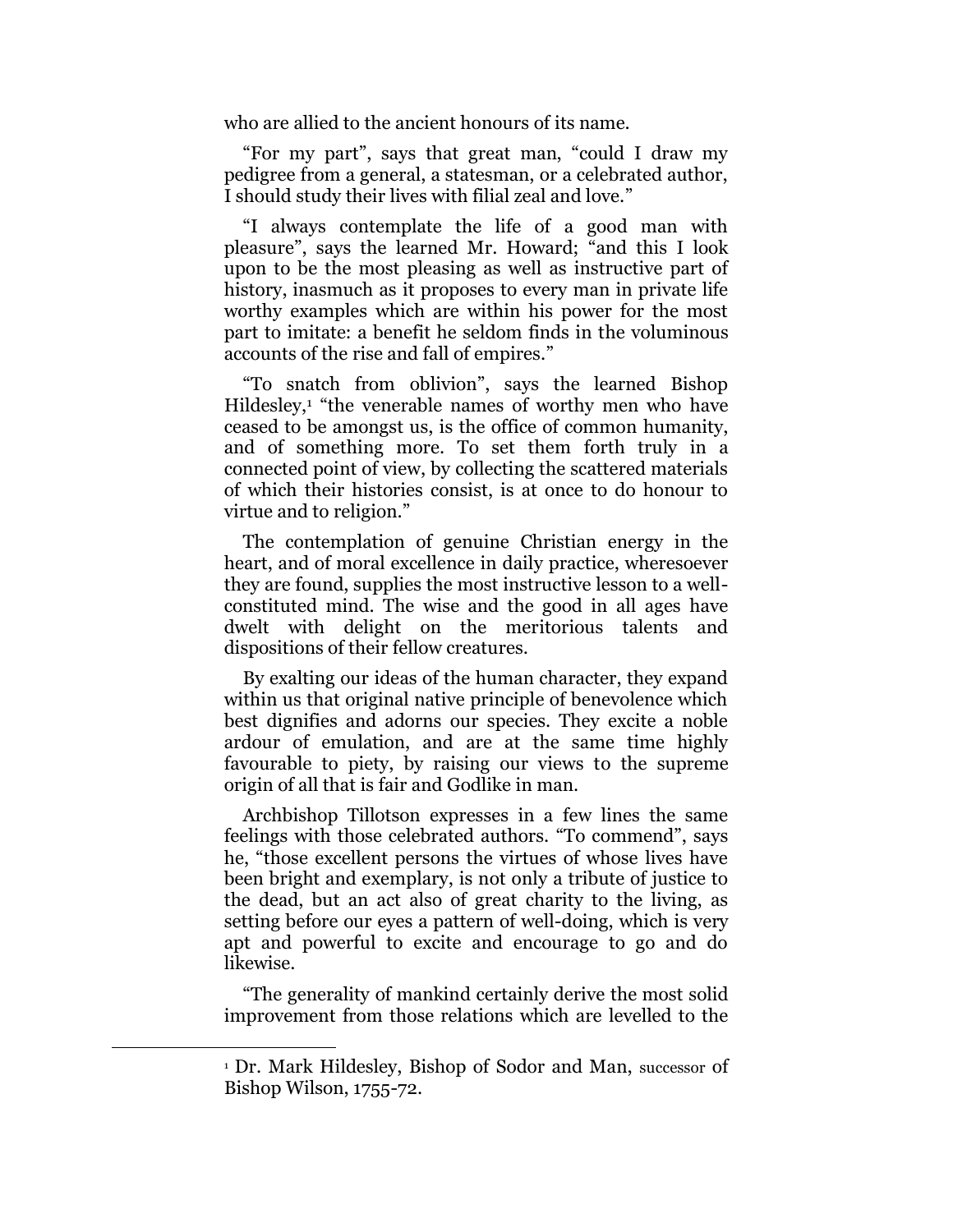general surface of social life; which tell not how men learned to conquer, but how they endeavoured to live; not how they gained the shouts of admiring crowds, but how they justly acquired the esteem of their acquaintances and friends."

"There has rarely passed a life", says Dr. Johnson, "of which a judicious, a faithful narrative would not be useful. It is frequently objected to relations of particular lives, that they are not distinguished by any striking or wonderful vicissitudes. The scholar who passed his days among his books; the merchant who conducted only his own affairs; the priest whose sphere of action was not extended beyond that of his own study, are considered as no proper objects of public regard, however they might have excelled in their several stations, whatever might have been their learning, integrity, and piety. But this notion arises from false measures of excellence and dignity, and must be eradicated by considering that in the esteem of uncorrupted reason whatever is of most use, is of most value."

In these pages you will allow I have given you a tolerable sermon upon virtuous incentive. Whether what may follow will be considered by you as of much consequence, I know not, but as you desired it, our wish is to preserve for you a little detail of those circumstances with which you are unacquainted, relating to us, and connected with yourself; still trusting in Divine Providence that in you may be preserved the representation of those excellent and virtuous characters from whom we remotely and more immediately have derived our existence.

The good Marcus Aurelius, Stoic though he was, expressed his chief gratitude to the gods for being born of honest parents; the conscious pride of which, he acknowledges, accompanied him through life.

These are our sentiments, altogether congenial to our feelings, and our admiration of them makes me commemorate them; for contemptible must the man be who does not feel grateful, and value himself the more, for having had parents enjoying the estimation of mankind!

It is well for the pride of our Clan that the celebrated antiquary, Camden, in his *Britannia,* has preserved, in the chronicle of the kingdom of  $Man<sub>1</sub>$  the most authentic account of the ancient dynasty of that island, and of the

<sup>1</sup> The Chronicle of the Kings of Man is printed at the end of the second volume of Gibson's edition of Camden's Britannia*.*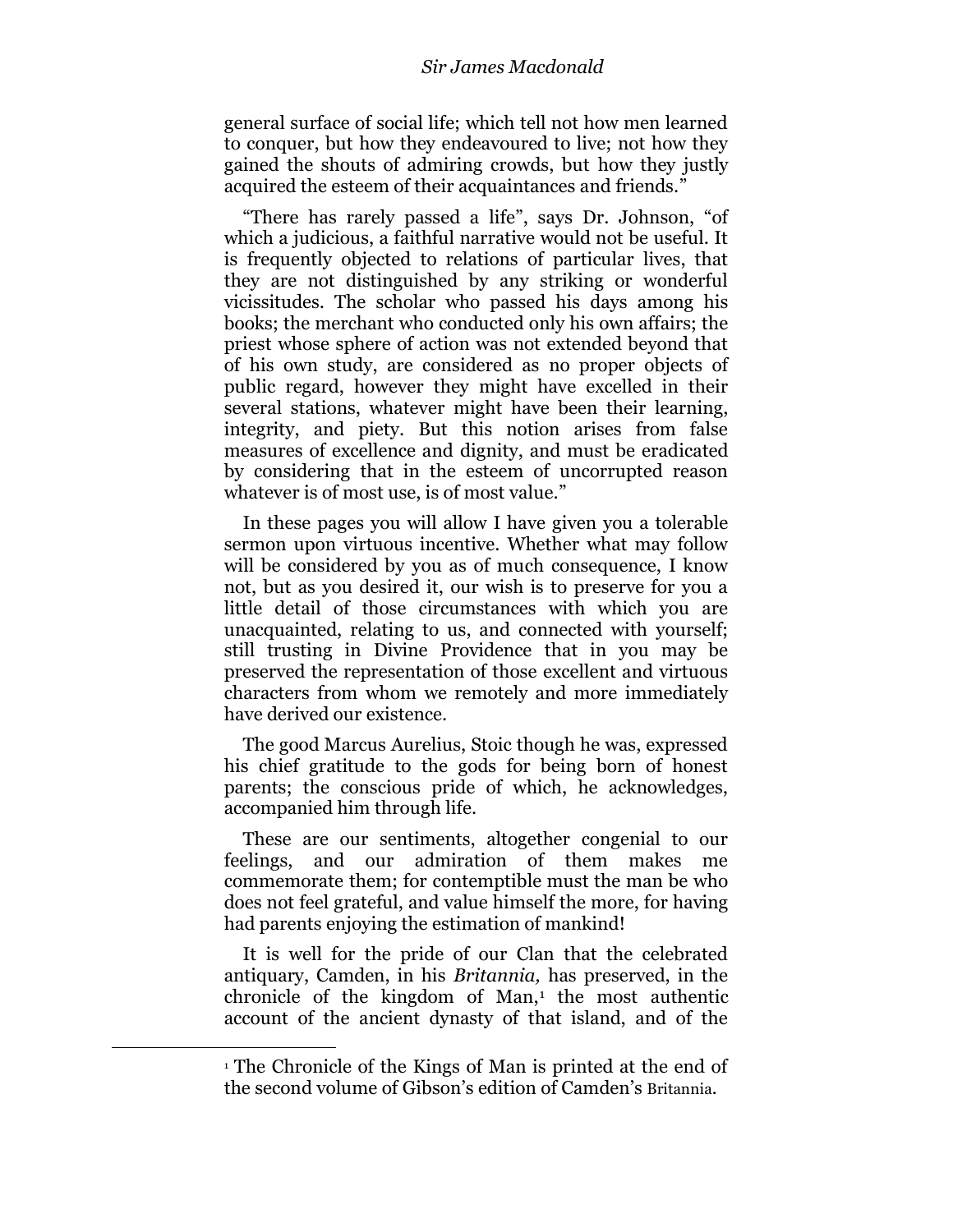revolutions which happened in the Hebrides, or Western Isles of Scotland. It was written by the monks of Russin, an abbey in Man, and is probably older by a whole century than Fordun's *Scotichronicon.*

In that curious document of the kingdom of Man, we find Somerled, the very famous Thane of Argyle, particularly mentioned. He was married to a daughter of Olaus, or Olave, King of Man,<sup>1</sup> who was son of Godred, called Crovan, Prince of Iceland, who escaped from the battle of Stamford Bridge, where Harold Harfager, King of Norway, was slain.

It was immediately after the battle of Stamford that Harold, the usurping King of England, lost his life and kingdom at Hastings, when King William the Conqueror fixed himself on the Saxon throne, whose posterity remain to this day.

Lord Hailes, in his learned *Annals of Scotland,* in his introduction to the life and reign of King Robert Bruce, says, ―Posterity ought to remember the chief associates of Bruce, in his arduous attempt to restore the liberties of Scotland." Our amiable partiality for the memory of that great man, I believe, continues undiminished, and will continue to the latest posterity; and conjoined with him will descend the names of his gallant friends who so essentially served him in that memorable struggle and enterprise.

Angus of the Isles, Lord of Kintyre, hospitably received the King into his Castle of Dunaverty (after the battle of Methven). From thence the King, with a few faithful followers, passed over to Rathlin, an island on the northern coast of Ireland, and there eluded the search of his enemies.

As this great and loyal patriot, whose generosity enabled his prince to conquer his unnatural enemies at home and abroad, is acknowledged as our common and undoubted ancestor, I have been at pains to collect the following genealogy of the clan, for your sake; and have been chiefly guided in it by the elaborate Tree presented to me by my late friend Dr. Clapperton, one of the first genealogical antiquaries in Scotland, and who considered our name as inferior to none. I therefore flatter myself you will receive it, and estimate it, according to its high rank and value, as presenting you with a catalogue of Chiefs and Heroes that would do honour to any family.

l

<sup>1</sup> Gibson's *Camden,* ii, Appendix iii.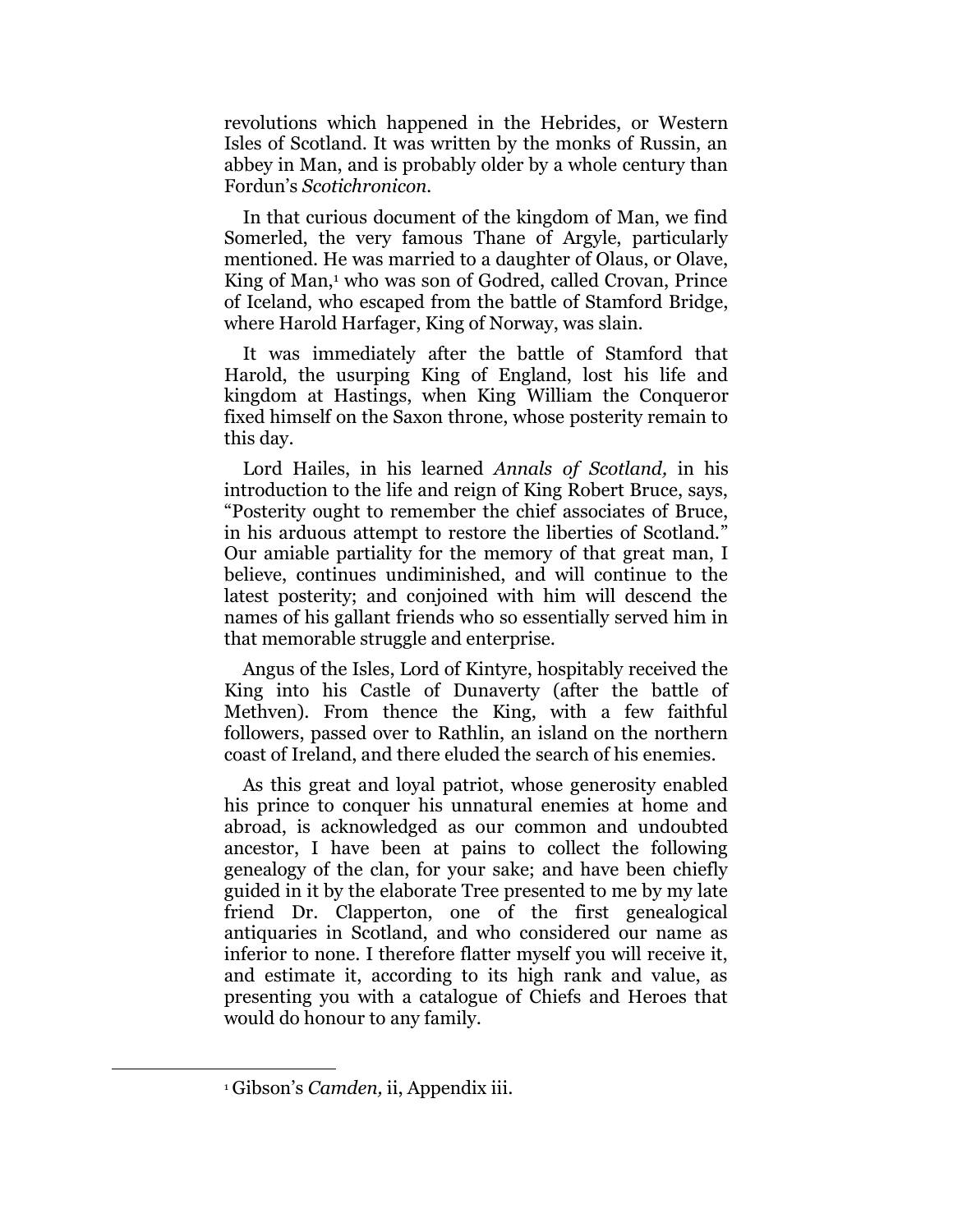So much for introduction to the detail of our great clan, which I hope you will make great additions to. What may be my feelings a few years hence, if I live, I don't know, but so far, I have not been afraid of taking a retrospective view of life; and I pity, most sincerely do I pity, any person, however elevated his rank or fortune, who fears to look back a few years: for I am frank to declare, though I find, on a review of life, much to regret and lament, yet am I truly thankful to find there is somewhat praiseworthy; and that in the silent hour of reflection, when the passions are hushed, when the shades of my father and mother, of your father, and all those whom I have loved most in the world, pass before me, something whispers me (perhaps one of the Selvete)," Be not afraid! you are not worse than your neighbours."

Those good men, whose memories you sigh over, were your kindred; and perhaps their refined spirits may secure you a safe reception in the Land o' the Leal!

1140.—I. Somerled, Thane of Argyle, is acknowledged by all historians to have been the most powerful chieftain in Scotland; being styled and acknowledged as King of the Isles for many generations; granting charters to his vassals and chief officers, and acknowledged as an independent prince by many foreign sovereigns. By the daughter of Olave, King of Man, he had four sons— <

1. Dougal, ancestor of the MacDougals of Lorn.

2. Reginald, ancestor of all our clan Macdonald.

3. Angus, whose family is said to be extinct.

4. Olave, whose descendants assumed different names.

Somerled was a very ambitious chief, and enlarged his possessions during the nonage of Malcolm Ceanmore. By the Irish and Highland Sennachies he was descended from a long line of ancestors deriving their origin from Chyan, King of Ireland; the whole is distinctly narrated in the Irish peerage of the family.<sup>1</sup> He was succeeded in the Isles by his second son.

1165.—11. Reginald, who was also designated King of the Isles. By Fonia his wife he left two sons—

1. Dovenald, or Donald.

<sup>&</sup>lt;sup>1</sup> Lodge's *Peerage of Ireland*, 1754 (vol. i), art. "Antrim", p. 103.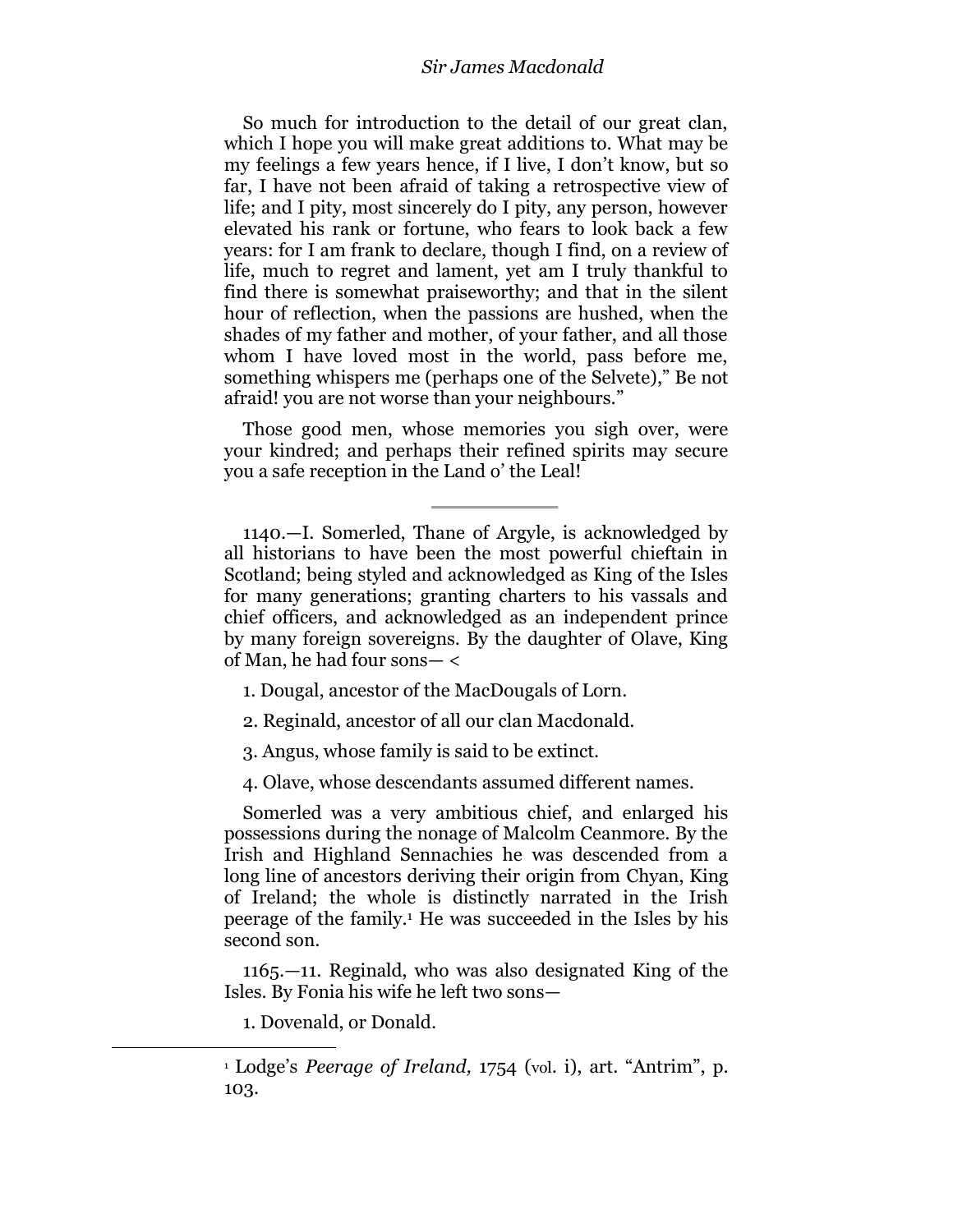2. Roderick, to whom he gave many lands, and particularly the country of Kintyre.

1212.—in. Dovenald, or Donald,<sup>1</sup> Lord of the Isles, Ergail, and Inchgail. He never acknowledged King Alexander II as his superior; nor had his father, King William, who succeeded Malcolm Ceanmore, 1165.

Much controversy exists about the invasions of Somerled and his family against the kings of Scotland. Whatever provocation he might have had, it is certain he was slain in one of those invasions in the west, in the year 1164, near Renfrew. His son and successor, from every account that has reached us, was very munificent to the Church, founding and endowing the abbey of Sandel in Kintyre; giving great donations to the monastery of Paisley; securing to his wife and himself all the privileges of that house and of Cluny. He also granted charters *to* many vassals in Inverness-shire, in all which he is called "Rex Insularum".

Reginald certainly leagued with John, King of England, 1206, and acted through life as an independent prince.

Dovenald was also a great benefactor, particularly to the monastery of Paisley. By his wife he left two sons—

1. Angus of the Isles.

2. Alexander, from whom the MacAlisters of Loup, in Argyleshire, and the Earls of Stirling are descended, Alexanders of Menstrie, etc. He was succeeded by his eldest son.

1284.—IV. Angus, Lord of the Isles, a great benefactor to the church of Paisley, and Kilkerran in Kintyre. He was a great man, and ranks among the Magnates Scotise, who, after the death of Prince David, agreed to acknowledge and receive Margaret of Norway, grandchild of King Alexander III, for their lawful sovereign.

This Angus is the first who acknowledged the sovereignty of Scotland, in 1292. He is found leaguing with Edward I, King of England; soon after which he died, leaving three sons—

1. Alexander, his heir.

l

<sup>1</sup> *Domhnuill.* In the Gaelic language the aspirated *m* in the middle of words is quiescent. The name signifies "Browneyed".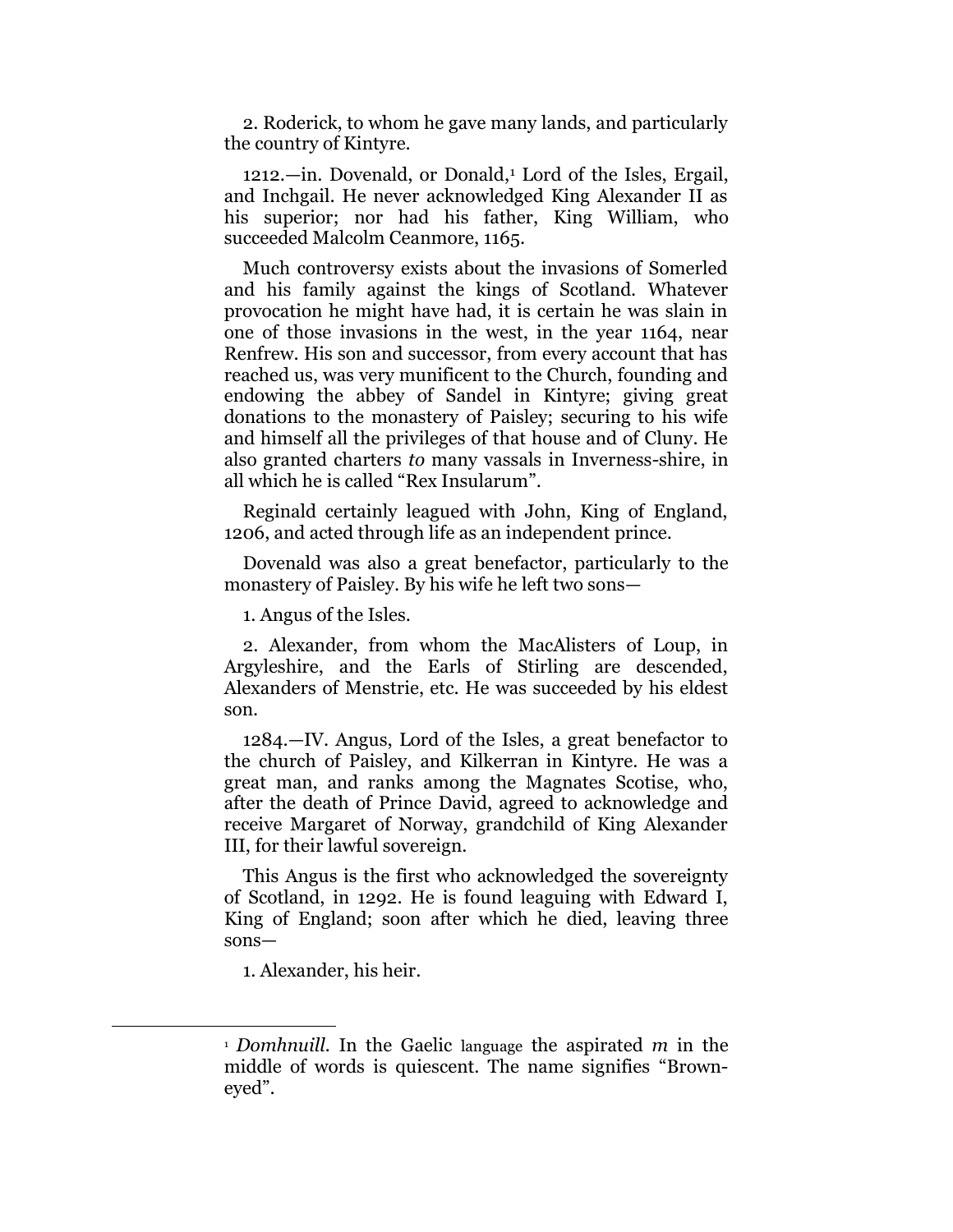2. Donald, ancestor of the Robertsons of Struan.<sup>1</sup>

3. John, ancestor of the MacEnns of Ardnamurchan. He was succeeded by his eldest son.

1306.—V. Alexander, Lord of the Isles, also a great benefactor to the Church; the steady friend and supporter of Robert Bruce, in opposition to Edward I, and Balliol, whose cause his late father had unfortunately espoused. From this man's espousal of the cause of Robert Bruce may be dated the emancipation of Scotland under that heroic prince.

It was this Alexander, Lord of the Isles, who, with his great-minded son, afforded that prince every assistance when he fled to the Western Islands, after the fatal defeat at Methven, near Perth; receiving him into his castle of Sandel, etc. He died soon after this generous action, and was succeeded by his eldest son.

1314.—VI. Angus, Lord of the Isles, commonly called Angus More, or the Great Angus. He was a man of great worth: a firm friend to his beloved sovereign, King Robert Bruce; a steady patriot through that cruel and eventful period. He assisted him in recovering his estate of Carrie; and when his throne and country were ready to be overwhelmed by Edward II, he generously joined his standard with 5,000 Islanders, and had no small share of the honour of that memorable day at Bannockburn.<sup>2</sup> He continued attached to his sovereign with singular loyalty and inflexible constancy, and his fame has been handed down to posterity by historians as a real patriot and true friend to his country.

For the distinct account of this celebrated man's reign in Scotland, in which the national independence was firmly established, *vide* Lord Hailes's *Annals of Scotland,* vol. ii;

<sup>&</sup>lt;sup>1</sup> Called "The Clan *Donachaidh"*, from their first founder, Duncan Robairt being a distinguished chief of the sept from whom the family of Struan are descended.—A.

<sup>2</sup> The Lord of the Isles, Angus mor, had promised Bruce to join him against Edward, with all his clan and dependents. His power spread over the whole of the Isles and west coast, and *midland* from Badenoch to the Pentland Firth, and he arrived at the head of 10,000 men at the most critical time of the battle. On seeing him, Bruce exclaimed, "Lord of the Isles! *my trust was in thee,"* which is the motto of the chief to this day.—A.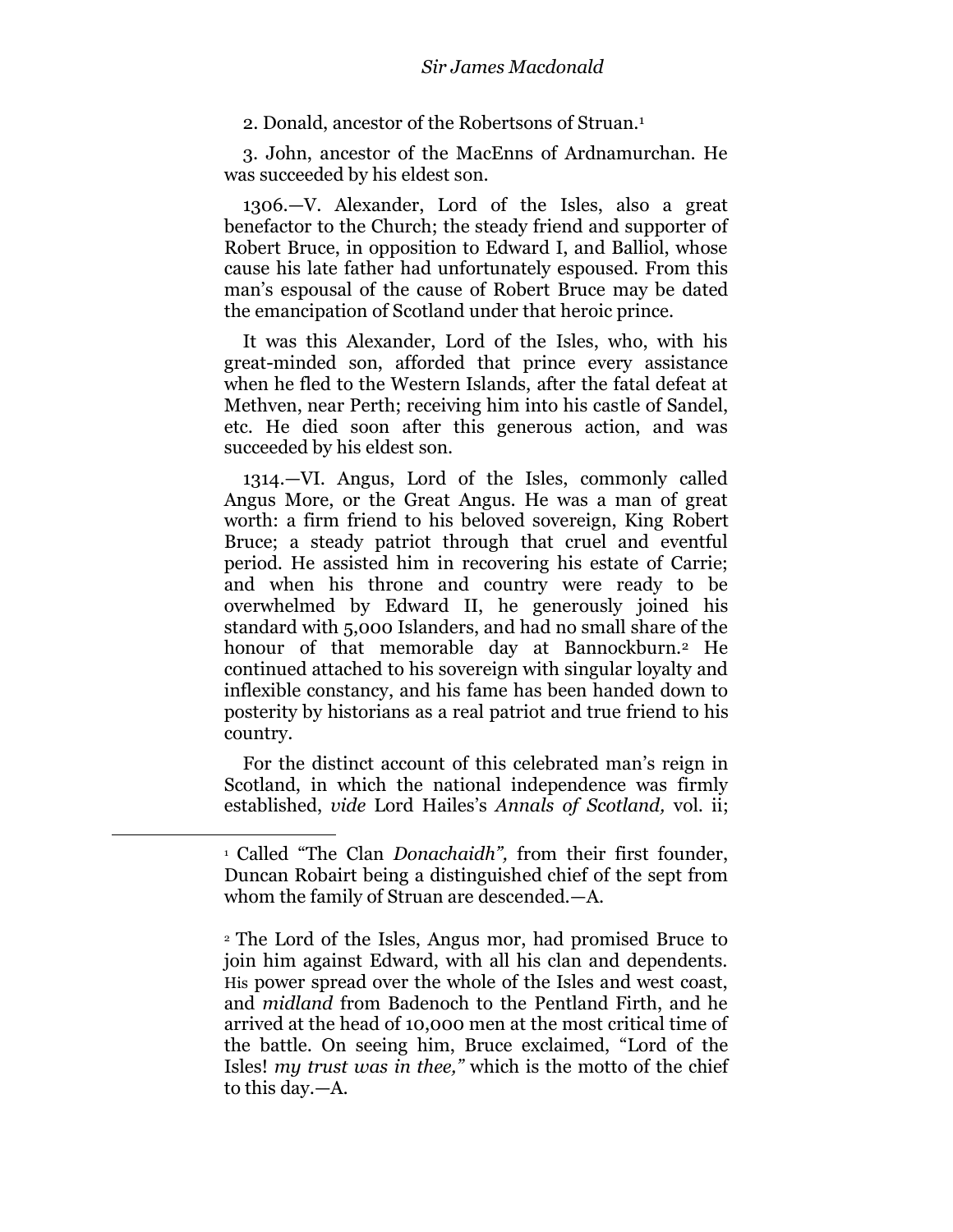also MacPherson's *Essay on the Norwegian Principality of the Isles,* a book replete with the ancient tales of our clan. This celebrated patriot married a daughter of Olain, a great chieftain in Ireland, and was succeeded by his only son.

1335.—VII. John, Lord of the Isles, a man of high spirit. He assumed a state of independence during the minority of his young sovereign, David Bruce, and espoused the cause of Edward Balliol; but on the death of that prince, forsaking all connection with the King of England, he heartily joined King Robert II, the first monarch of the Stuart race; and stood in such high favour with that amiable monarch, that he gave him his second daughter, Lady Margaret Stuart, in marriage. This great man died in 1336, leaving issue by Lady Margaret Stuart three sons and two daughters—

1. Donald, his heir.

2. John de Yle, ancestor of the Macdonalds of Dunbheg and Glynns, from whom the Earl of Antrim, the Macdonalds of Largy, Sann, etc., are descended.

3. Alexander of Yle, who is designated "filius 3<sup>tio</sup> genitus, Domini de Insulis, A.D. 1402," and was ancestor of Macdonald of Keppoch, and progenitor of the Macdonalds of Gellovy, etc. The issue of this Alexander of Yle settled chiefly in the countries of Badenoch and Lochaber:

Mrs. Chichester of Arlington and Dr. Macdonald of Taunton are in a straight line from Alexander of Yle, and many other respectable families, such as Leck, Oberarder, Tullochcrombe, etc., in Inverness-shire.

1st daughter, Elizabeth, married to Nicholas, Earl of Sutherland.

2nd daughter, Margaret, married to Lauchlan MacLean of Dowart.<sup>1</sup> He had two other sons—

1. Godfridus, but his posterity is not known.

2. Reginald, or Ranald, who was progenitor of the Macdonalds of Mordart, Clanranald, etc., from whom Glengarry, Moror, etc., are descended. Concerning these two sons there is much and serious controversy.

John, Lord of the Isles, died A.D. 1388, and was succeeded by his eldest son.

1388.—VIII. Donald, Lord of the Isles, who married Dame

l

<sup>1</sup> Chief of the MacLeans.—A.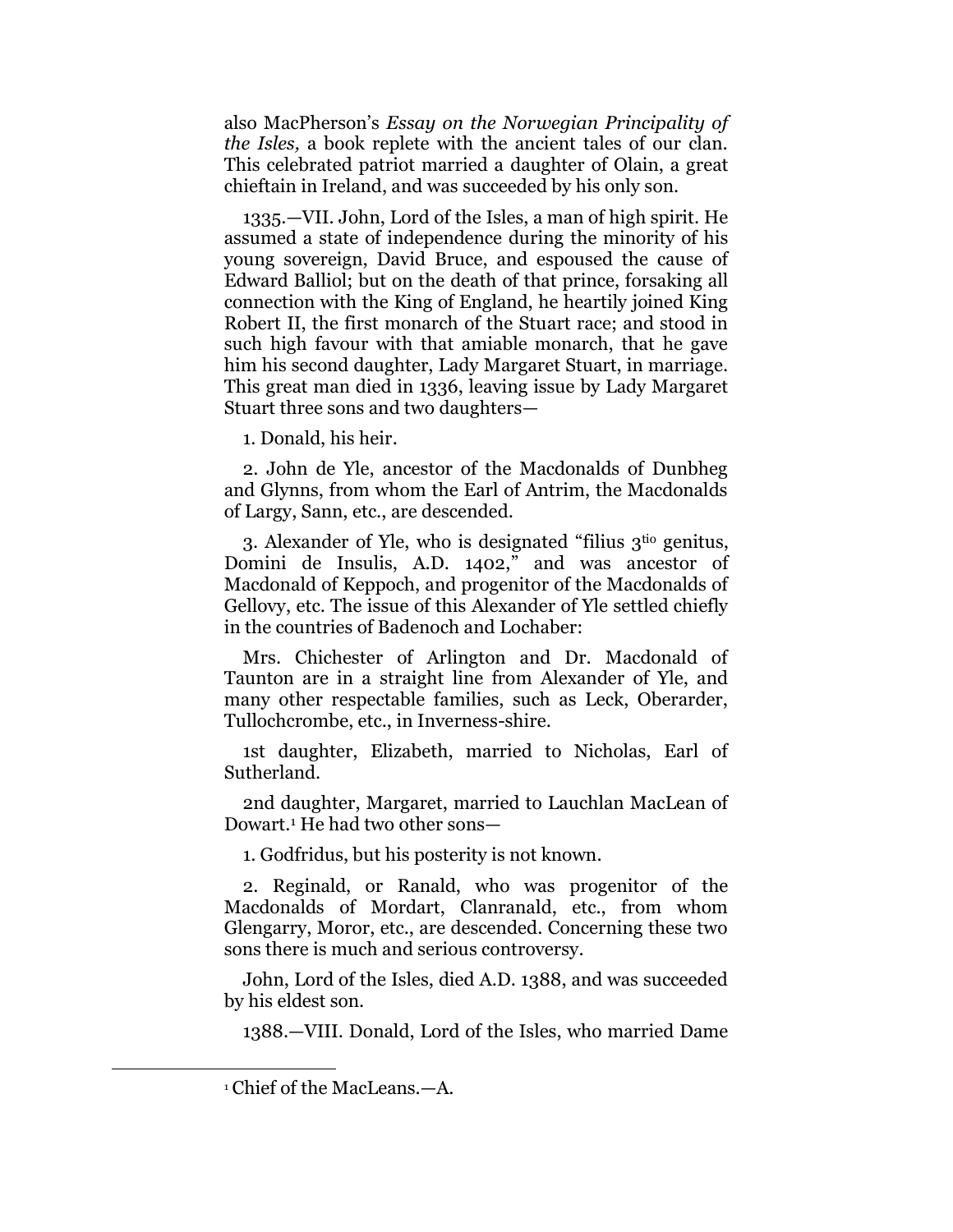Margaret Lesly, through whom he became Earl of Ross. This great chieftain fought the bloody battle of Harlaw, in defence of the Earldom of Ross.<sup>1</sup> He is a well-known character in Scottish tale, whose exploits would afford an excellent subject for an accurate biographer, as they exhibit an interesting porticn of Scotch history; showing his own princely power, with the arts then used by those in authority at that particular period, A.D. 1414.

In a truce concluded between the Kings of England and France, Donald, Lord of the Isles, and John Stanley of Man, are included as independent princes, 1414. Donald died in France, A.D. 1427, and was succeeded by his son.

1427.—IX. Alexander, Lord of the Isles, and afterwards Earl of Ross, of whom Buchanan says he was "unus post" regem, longe potentissimus."

He asserted his claim to the Earldom of Ross A.D. 1427. At last King James I, that learned and unfortunate prince, yielded up the great estates and honours of Ross to him; after which, during the minority of James II, he was appointed Justiciary of the North, preserving peace and good order while he lived. It was upon his mother's death that he took the title of Ross. She was the daughter and heiress of Sir Walter Lesly, who with his brother Norman took Alexandria in the time of David II, and had a French title.<sup>2</sup>

He married Elizabeth, daughter of Sir Alexander Seton, and sister of Alexander, first Earl of Huntly, by whom he had three sons and two daughters—

1. John, his heir.

<sup>1</sup> I have the Gaelic war song, composed by MacCrimmon, and sung by the Bards to encourage the clansmen at that celebrated battle. The war song is called "Prosnaich Cath", or incitement to battle.—A.

<sup>2</sup> We have a black-letter vellum MS. once in the possession of the celebrated John Leslie, Bishop of Ross, of the same family as that alluded to above. The MS. is called the *Vestiarium Scoticum,* and gives an account of all the clan tartans. John Leslie was the historian and faithful adherent of Queen Mary. His signature is found in the first leaf of the book, and immediately below is noted, in his small, neat hand, "Primo Maii 1571 I tuck my feaver, and ageu at ix huris atjnyt."—A.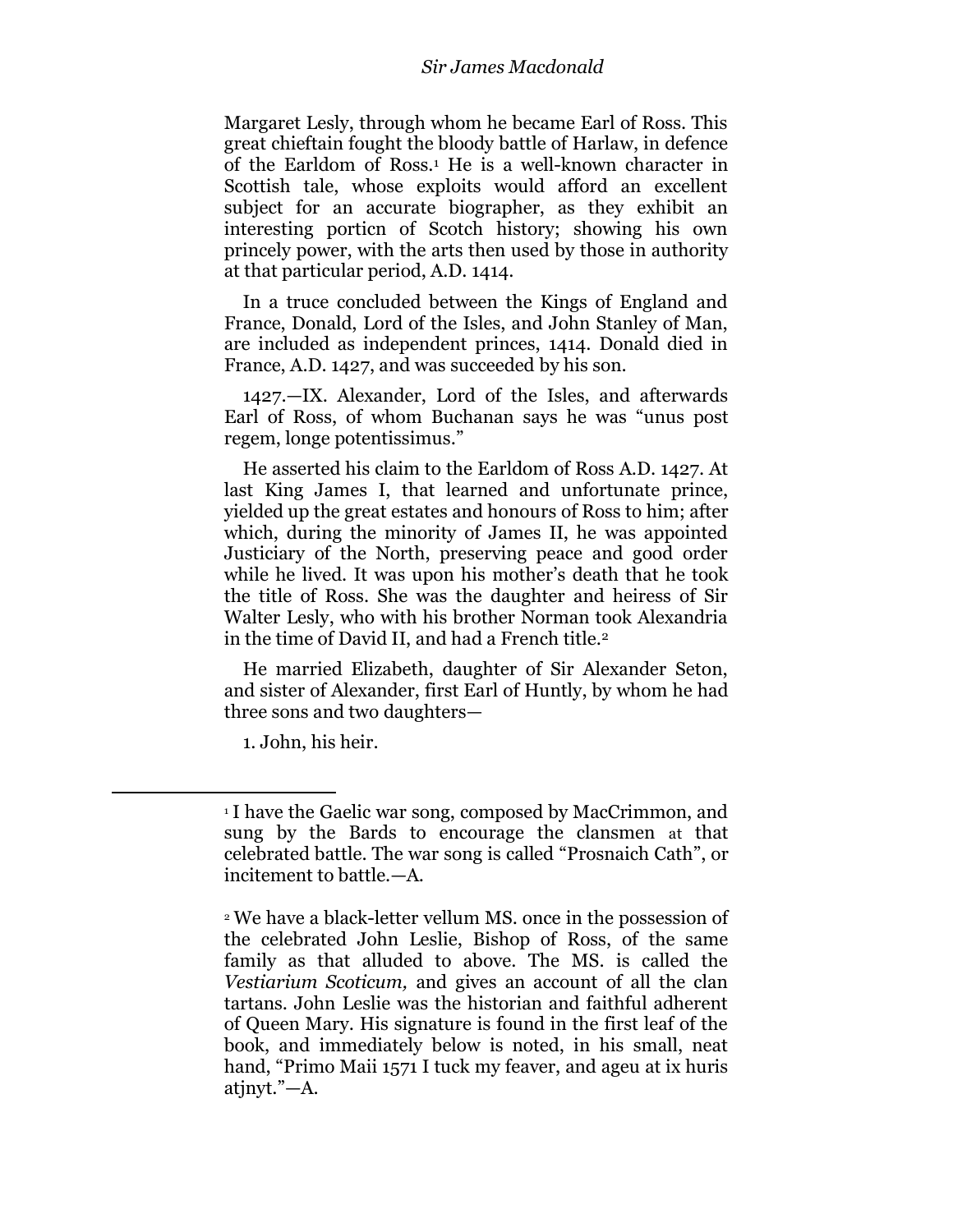2. Hugh, progenitor of the Macdonalds of Slate, as will be shown hereafter.

3. Celestine, ancestor of Lord Macdonald. Upon his dying without issue, 1680, Glengary succeeded to his estate, but the title became extinct.

1st daughter, Margaret, married to John, Earl of Sutherland, and was mother of Elizabeth, heiress of that noble family.

2nd daughter, Florence, married to Duncan MacIntosh, captain of the clan Chattan, or chief of the name.<sup>1</sup>

This Earl died in the end of the year 1448, and was succeeded by his eldest son.

1449.—x. John, Earl of Ross and Lord of the Isles, one of the most powerful men in the kingdom. His life is narrated at large in the *Peerages of Scotland.*

1451.—Though he embarked in Earl Douglas's rebellion, he soon after became a great favourite; was included in several truces with England; was made Warden of the Marches, etc., 1457; but entering privately into a treaty with King Edward IV of England, after King James II's death, his estates were forfeited, and the Earldom of Ross annexed for ever to the Crown.

<sup>1</sup> A Captain of a Clan is *never* the Chief: the very name implies the contrary. It signifies Guardian, Tutor, or *Regent,*  either in the minority or absence of the chief, or is chosen by the clan to lead it for some particular cause, such as the next male heir after the death of the chief being too old or too young, etc. In the case of the clan Chattan, however, the title of "Captain" was assumed by MacDuff, who married the only daughter and heiress of Dougal Dall, chief of clan Chattan, and all MacDuff's descendants were called *Mic an Toiseaich*  (―Sons of the Leader‖)—corrupted to MacIntosh—and the nearest in direct male descent acted the part of a chief over all that portion of the clan Chattan which inhabited the vast estates that MacDuff acquired by his marriage with the heiress. The great body of the clan, however, followed the next male heir and blood chief of the whole clan Chattan, who is now represented in the person of MacPherson of Clunie, commonly called Clunie MacPherson. This division of the clan Chattan caused great jealousy and bitter feuds between the two heads of this powerful clan, and the *jealousy* is strongly felt down to the present time.—A.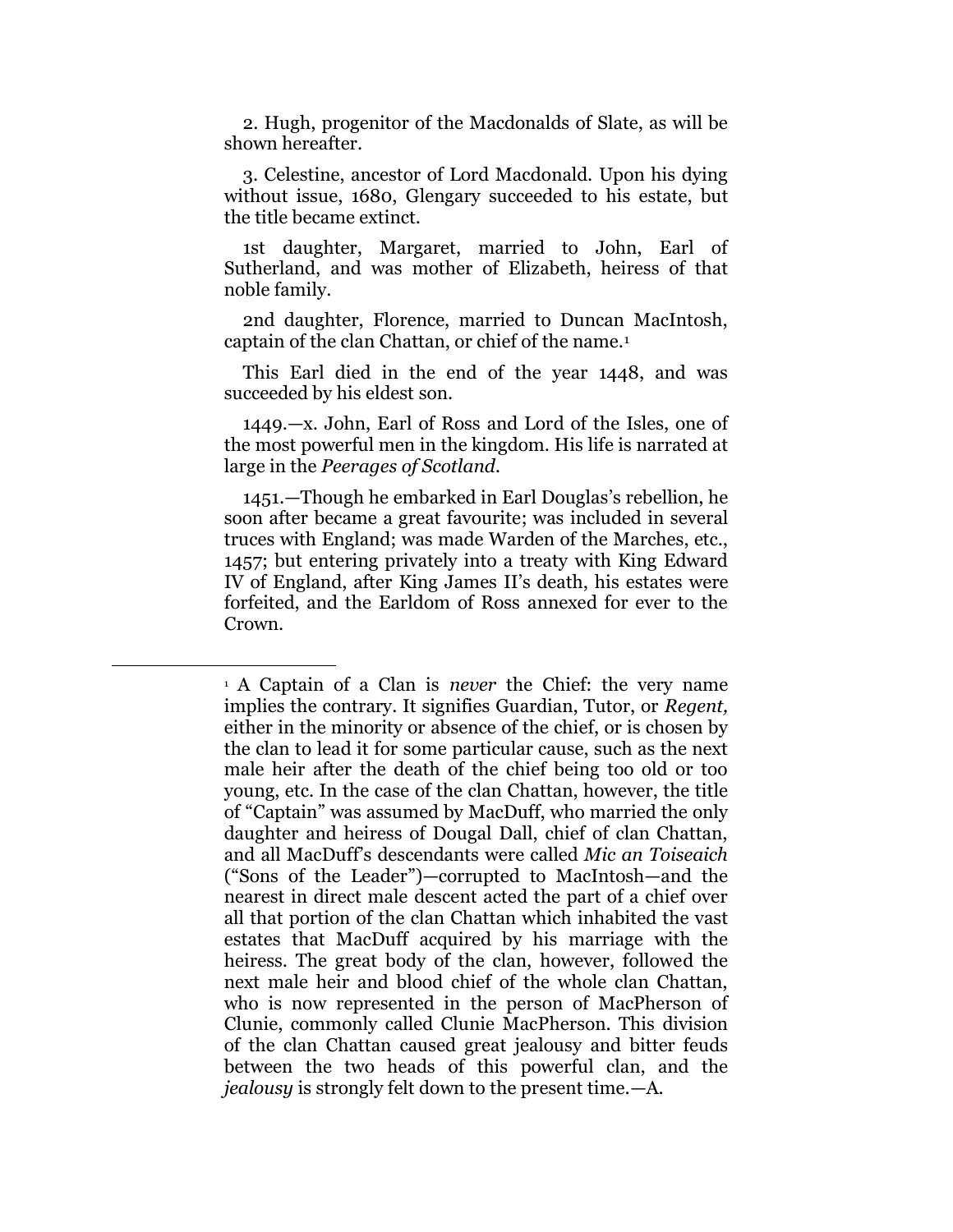1480.—His Lordship of the Isles was restored, and he married Elizabeth, daughter of Lord Livingston, ancestor of the Earl of Calendar, but by her he had no issue.

He left two natural sons, Angus and John. Angus died before his father, leaving a son, John, by Lady Margaret Campbell, daughter of Colin, Earl of Argyle. John left a natural son, David, who is said to have usurped the title of Lord of the Isles, and who was a chief actor in the great feuds with MacLeans, Campbells, etc., which terminated in their forfeiture, and in their country being given to the family of Argyle, which continues to this day to be a chief part of that overgrown fortune.

John, Earl of Ross, dying without lawful issue, the representation of this great family devolved upon Hugh, second son of Alexander IX, Lord of the Isles, who, had it not been for the forfeiture of John, would have been Earl of Ross, etc.

<sup>1</sup>495-—XI. Hugh, second son of Alexander, Earl of Ross, succeeded his brother, from whom he got large possessions, which were confirmed under the Great Seal; but neither the title of Ross, nor that of Lord of the Isles, was granted to him. He married first Frinvola, daughter of John Mar, Earl of Ardnamurchan, by whom he had a son—

John, his heir.

He married secondly Mary, daughter of the chieftain of the clan Gun, by whom he had another son, Donald, who carried on the line of this family. Hugh died A.D. 1498, and was succeeded by his eldest son.

1498.—XII. John according to the custom of the country was called Hughson, but dying without issue A.D. 1502, his estate devolved upon his brother.

1502.—XIII. Donald, third Baron of Slate, also called Hughson, who married his cousin,... Macdonald, of the Kingdom of Ireland, by whom he had a son, and dying A.D. 1506, was succeeded by this son.

1506.—XIV. Donald, fourth Baron of Slate, who married Margaret, daughter of Macdonald of Moidart. He died A.D. 15 34, leaving one son and successor.

1535.—XV. Donald, Baron of Slate, a man of great spirit and possessor of a vast estate, who A.D. 1535 claimed the Lordship of the Isles and Earldom of Ross as lawful heir to John, Earl of Ross, in virtue of the Act of Parliament, July 1456; but the second forfeiture of that Lord stood in the way.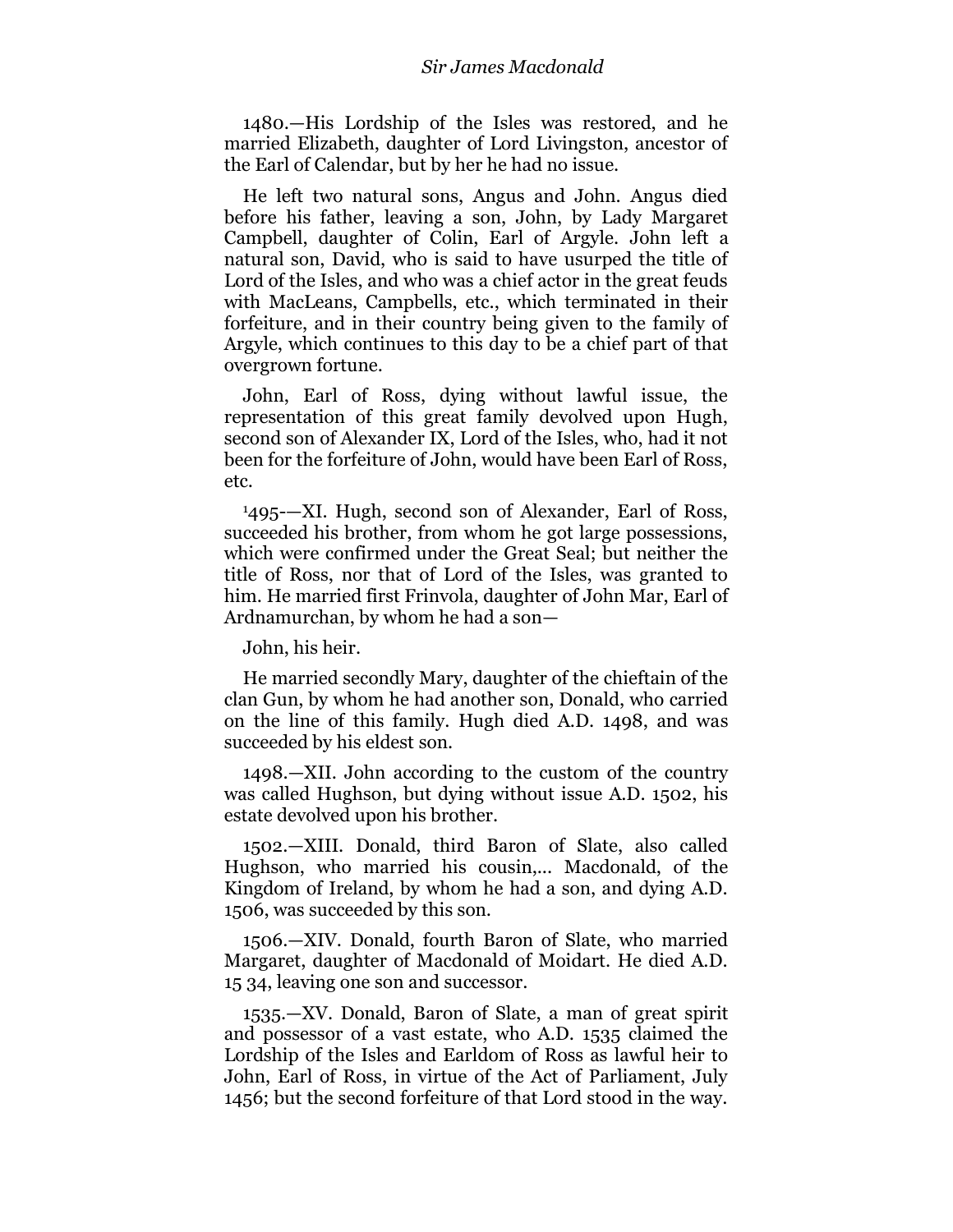However, says Sir Robert Douglas, since he was refused what he thought his right, he raised a considerable force, and laid siege to the fort of Elendounan, before which place he was shot dead with an arrow A.D. 1537. His body was carried to an adjacent island, which to this day is called "Labby" Macconiel", or Macdonald's bed; from thence he was carried to the Isle of Skye, his paternal inheritance, and from thence he was transported to Icolmkill, the ancient burying place of his ancestors, the Lords of the Isles.

By Margaret his wife, daughter of Roderick MacLeod of Lewis, he left a son.

1537.—XVI. Donald, sixth Baron of Slate, commonly called Donald Gorme MacDonald of Slate. He was a man of great loyalty and integrity; a faithful and loyal subject to Mary Queen of Scots during all the time of the civil wars. He married Mary, daughter of Hector MacLean of Dosart, by whom he had three sons—

1. Donald, his heir.

2. Archibald, who carried on the line of this family, of whom afterwards.

3. Alexander Macdonald.

He died A.D. 1585, and was succeeded by his eldest son.

1585.—XVII. Donald, seventh Baron of Slate, a man of good parts and a most polite behaviour. He was in great favour with King James VI, to whom he was very useful in civilising the most northern parts of the country.

He married Margaret,<sup>1</sup> daughter of Sir Kenneth MacKenzie of Kintail, ancestor of the Earl of Seaforth; but dying without issue, A.D. 1616, his estate devolved upon his nephew Donald, son of his brother Archibald, to whom we now return.

1616.—XVIII. Archibald MacDonald, second son of Donald, sixth Baron of Slate, married Margaret, daughter of Angus Macdonald of Duniveg and Glins, by whom he had a son.

1616.—XIX. Sir Donald, who succeeded his uncle Donald, A.D. 1616, was the eighth Baron of Slate; and in Bishop Guthrie's *Memoirs* is called Sir Donald Gorme Oge. He was a man of great parts; was educated at Oxford, and turned out a profound scholar. He had all his estates consolidated under

l

<sup>1</sup> Janet, according to the Peerage*.*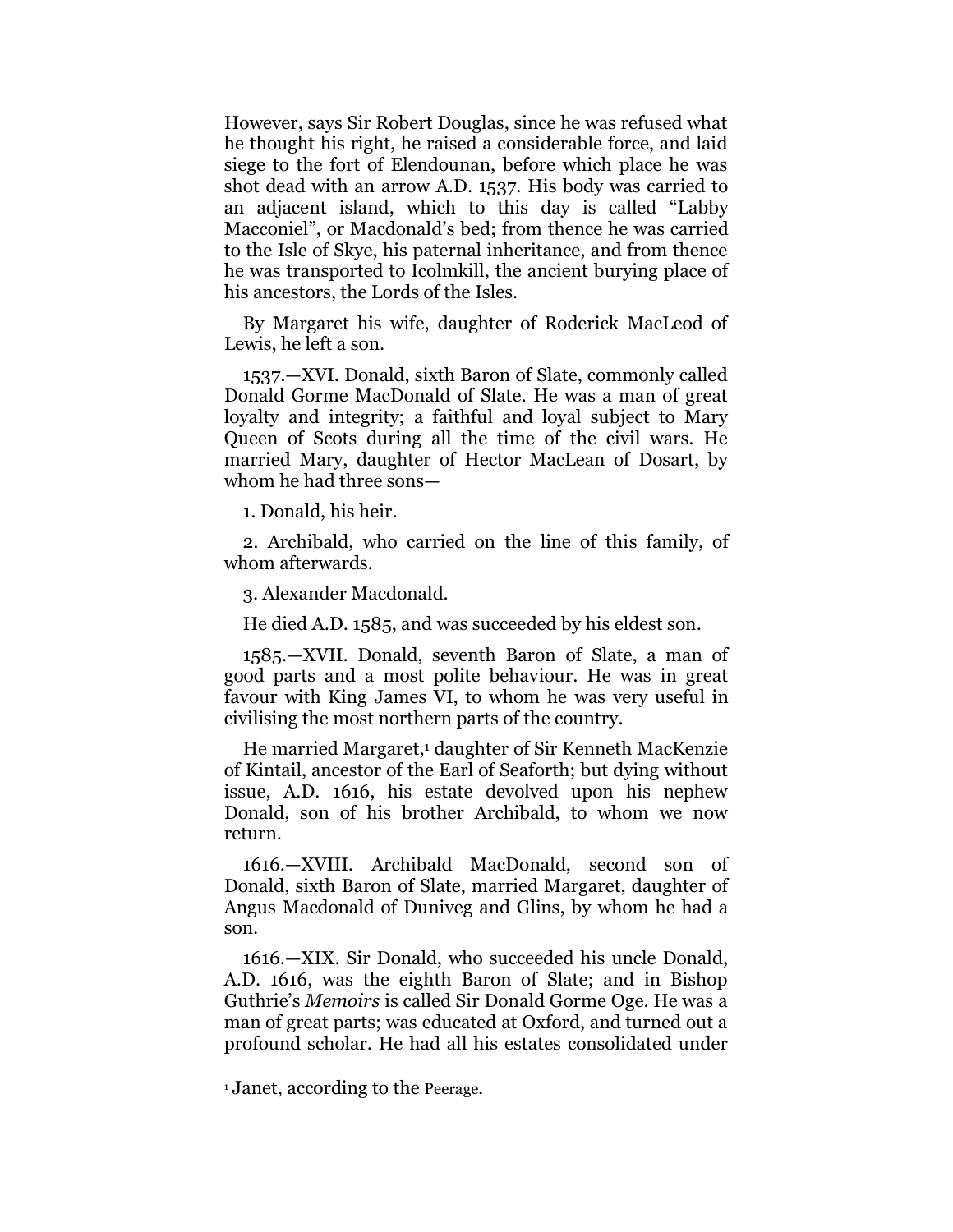the Great Seal, by particulars and general charters, in the Islands, and the continent of Scotland.

He was a man of high loyalty, and greatly esteemed by Charles I, who raised him to the dignity of a Knight and Baronet of Nova Scotia, giving him the precedency of all the other Baronets in Scotland, by a patent under the Great Seal, dated 14th July 1625.

He was a steady friend of that amiable monarch King Charles I, and never deserted his interest as long as he lived.

He married Janet, daughter of Kenneth, Lord Kintail, and sister of Colin, first Earl of Seaforth, by whom he had four sons and four daughters—

1. Sir James, his heir.

2. Donald Macdonald of Castleton, a great patriot and steady friend of the Royal family.

3. Archibald Æneas.

4. Alexander.

1st daughter, Margaret, married to ^Eneas, Lord Macdonald, without issue *{vide* Celestine, third son of Alexander, No. IX).

2nd daughter, Catherine, married to Kenneth Mackenzie of Gairloch, and had issue.

3rd daughter, Janet, married to Donald Macdonald of Moidart, the Captain of Clanranald, and had issue.

4th daughter, Mary, married to Sir Evan Cameron of Lochiel, and had issue.

He died A.D. 1643, and was succeeded by his eldest son.

1643.—XX. Sir James Macdonald, ninth Baron of Slate, and second Baronet. Like his father, he was a steady loyalist, suffering many hardships on account of his attachment to his much beloved sovereign.

He was with the Marquis of Montrose at the siege of Inverness, A.D. 1645, and sent a body of men to the Royal army before the battle of Worcester, 1651. When the loyalists were suppressed, and the King had submitted to his fate, he retired into the Isle of Skye, where he lived with that circumspection which was necessary in such times. When Lord Broghill was in Scotland, during the usurpation, in a letter to Secretary Thurloe he writes that he had conversed with Sir James Macdonald, representing him as a man of great abilities, of great interest with his people, and of good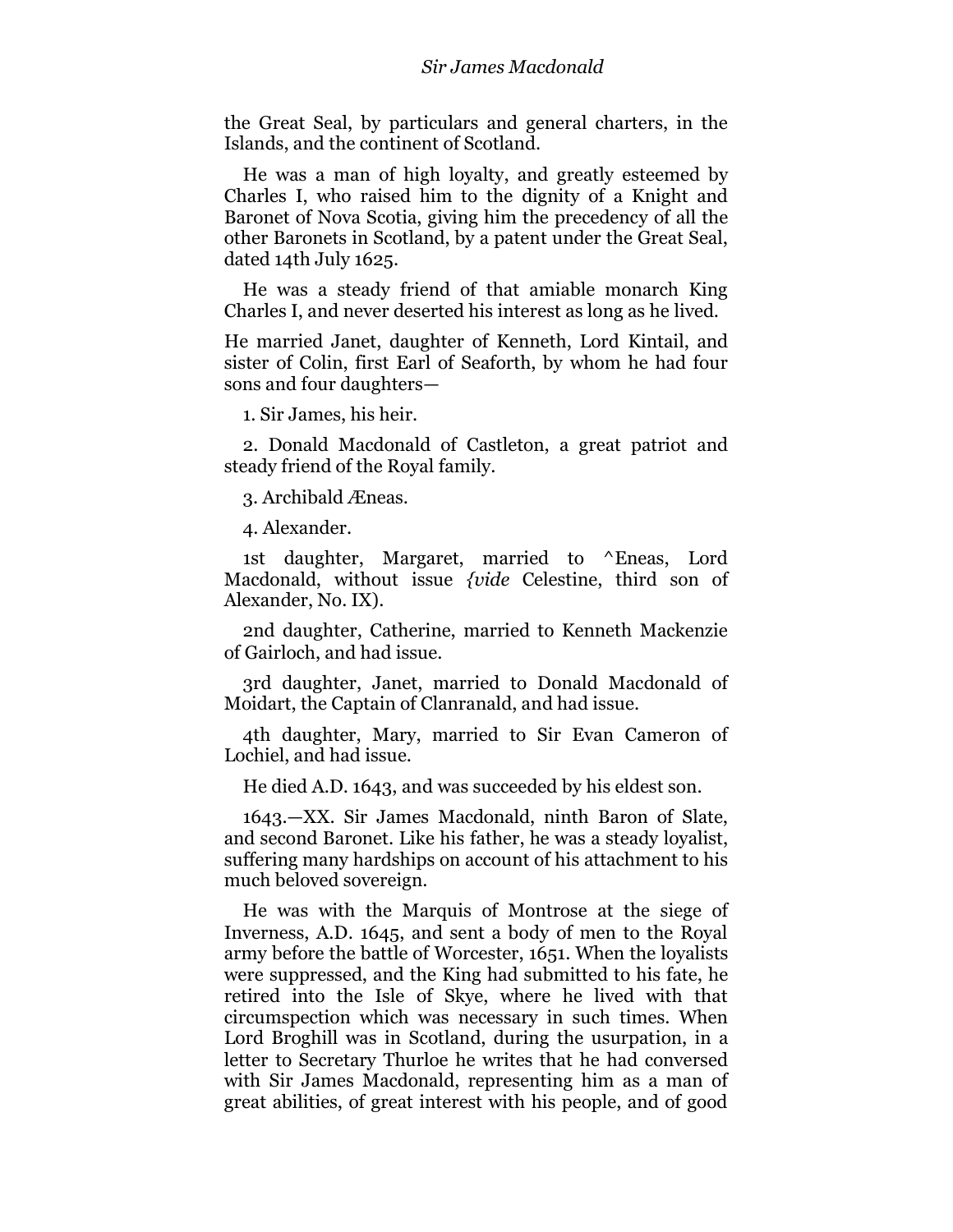intelligence abroad. On King Charles II's restoration he was fined to a large amount, at the instigation of the Earl of Middleton, then Secretary of State, who had a grant of his fine; a practice which he successfully used against many families who incurred his displeasure.

The Privy Council sent Sir James a commission to pursue and punish the murderers of his kinsman, Macdonald of Keppoch, who had usurped his possessions. This afflicting event arose from a feud with the Macdougals; but none of those immediately concerned escaped condign punishment. Sir James sent their heads to Edinburgh, and received the thanks of the Lords of the Council by letter from the Earl, afterwards Duke of Rothes, signifying that he had done most acceptable service to His Majesty.

Sir James married, first, Margaret, daughter of Sir Roderick Mackenzie of Tarbat, ancestor of the Earl of Cromarty, by whom he had two sons and two daughters—

1. Sir Donald, his heir.

2. Hugh of Glenmore, progenitor of the Macdonalds of Serlie, Sortie, etc.

1st daughter, Catherine, married to Sir Norman MacLeod of Bernary, and had issue.

2nd daughter, Florence, married to John MacLeod of that ilk and Herries, and had issue.

He married, secondly, Mary, daughter of Roderick MacLeod of that ilk, by whom he had, a son, John Macdonald of Blackney. Sir James died in December 1678, and was succeeded by his eldest son.

1678.—XXI. Sir Donald Macdonald, tenth Baron of Slate, and third Baronet, who was also a great patriot, and loyal subject. He married Lady Mary Douglas, second daughter of Robert Douglas, Earl of Morton, by Ann, daughter of Sir Edward Villiers, the celebrated President of Munster, by whom he had three sons and two daughters—

1. Sir Donald, his heir.

2. Sir James, who carried on the line of this family.

3. Alexander, tutor of Macdonald, who married and had issue.

1st daughter, Isabell, married to Sir Alexander Bannerman of Elsick, and had issue.

2nd daughter, Barbara, married to Col. Macdonald of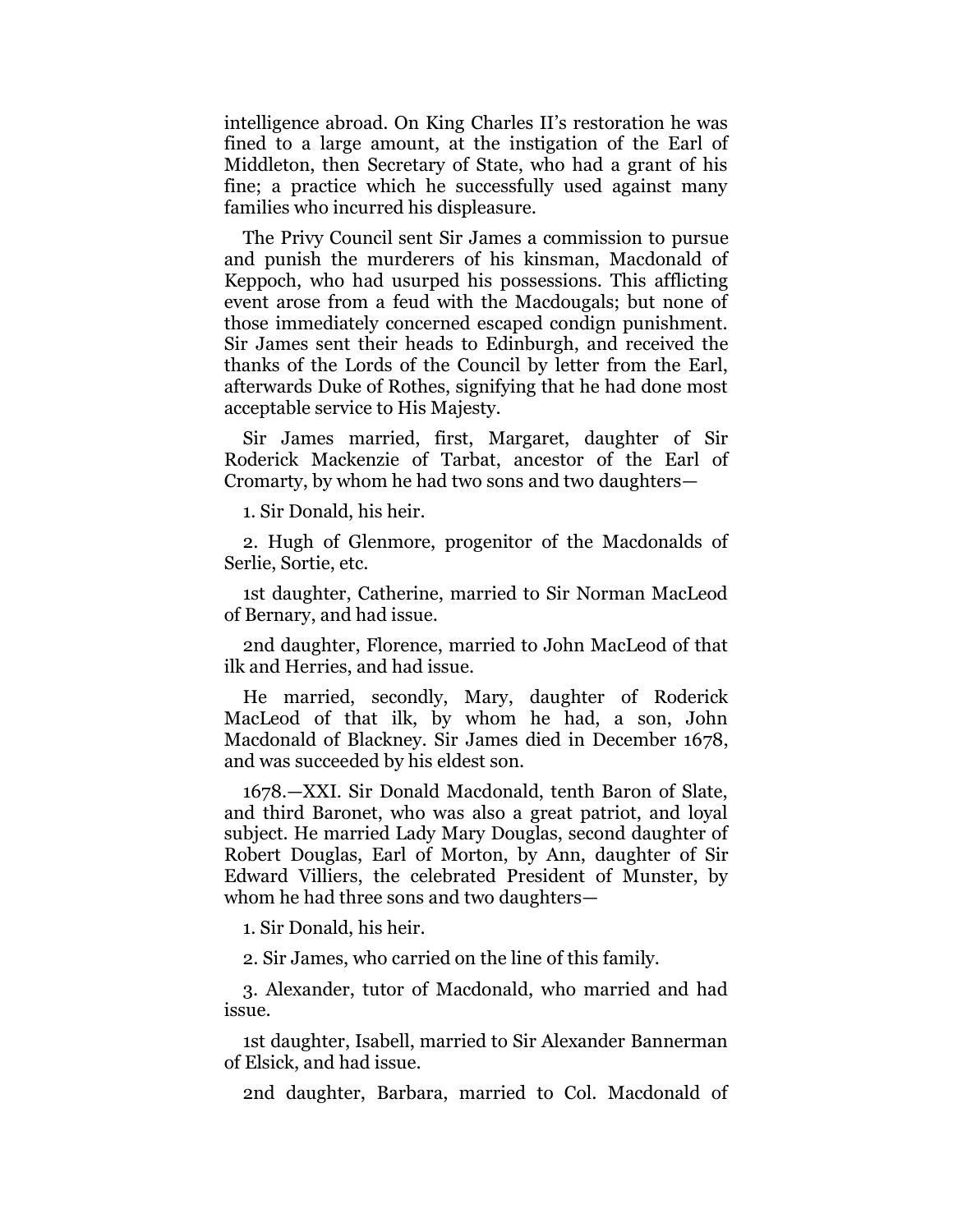Keppoch, from whom the present family of Keppoch, the late Major Macdonald of Terndriech, father of the present Dowager Mrs. Chichester of Arlington, Mrs. Stanley Constable, and many respectable families in the Highlands, are descended.

Sir Donald died in February 1695, and was succeeded by his eldest son.

1695.—XXII. Sir Donald Macdonald,eleventh Baron of Slate, and fourth Baronet; a man of great worth and probity, and a true lover of his family and country. He married a cousin of his own, Mary, daughter of Macdonald of Castleton, by whom he had one son, Sir Donald, his heir, and four daughters—

1st daughter, Mary, died unmarried.

2nd daughter, Margaret, married Captain John Macqueen, and was mother of the late Mrs. Inglis of Redhall, and Mrs. Vernon.

3rd daughter, Isabell, married to Dr. Alexander Monro, the celebrated Professor of Anatomy, who may well be called the founder of the unrivalled College of Edinburgh, and whose son, the present celebrated Professor of Anatomy, is its chief ornament.

4th daughter, Janet, married to Norman MacLeod of that ilk, and had issue.

This worthy patriot diedA.D. 1718, and was succeeded by his only son.

1718.—XXIII. Sir Donald Macdonald of Macdonald, who dying unmarried, was succeeded by his uncle.

XXIV. Sir James Macdonald of that ilk, second son of Sir J. Macdonald, tenth Baron of Slate, and fifth Baronet. He married, first, Janet, daughter of Alexander MacLeod of Grisharnish, by whom he had two sons and one daughter—

1. Sir Alexander, his heir.

2. John Macdonald, who died unmarried.

His daughter Margaret married Robert,<sup>1</sup> eldest son of Sir Robert Douglas of Glenbervie, and had issue.

He married, secondly, Margaret, daughter of John Macdonald of Castleton, by whom he had a son, John, who

l

<sup>1</sup> Author of the Peerage of Scotland.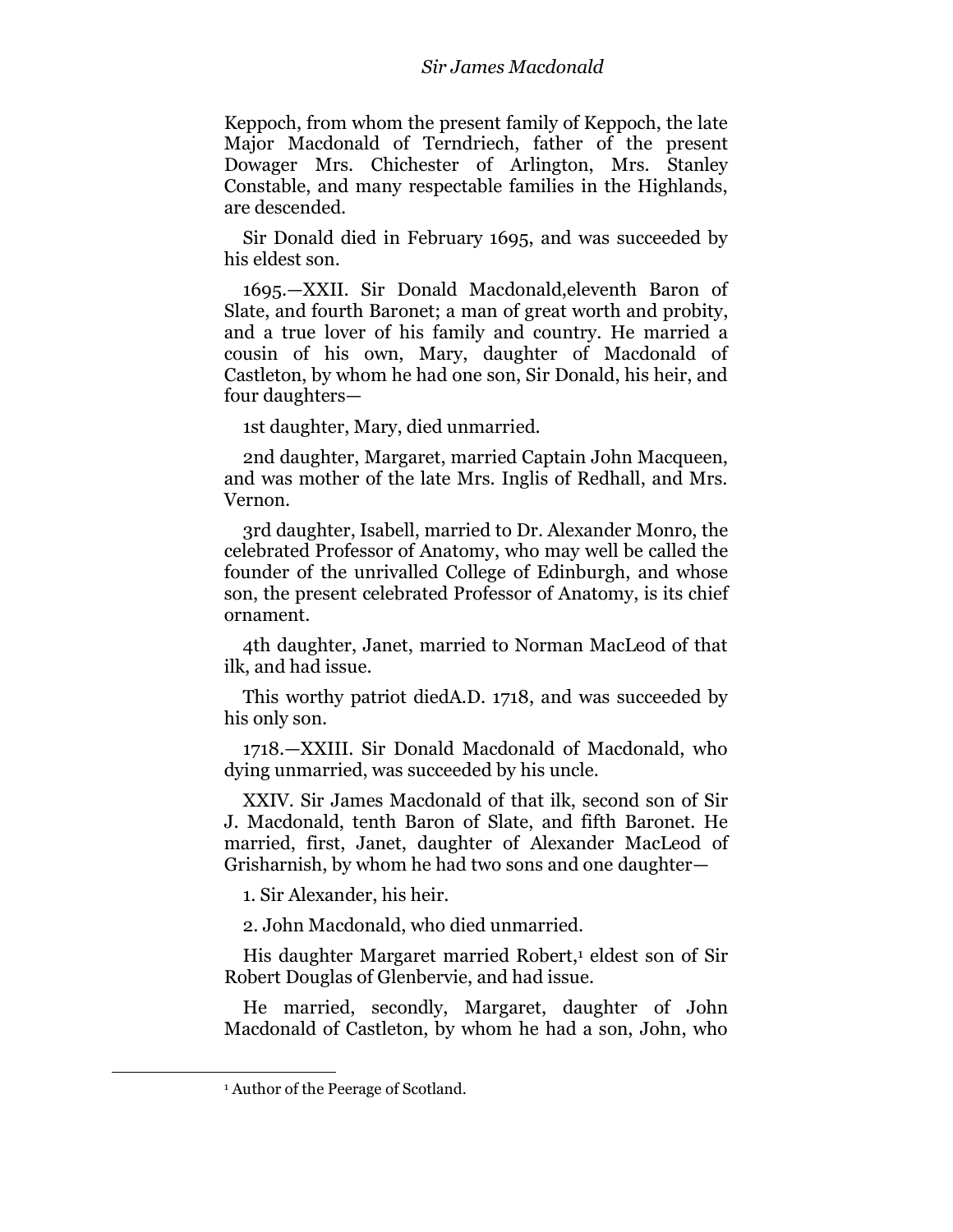died young. Sir James died A.D. 1723, and was succeeded by his eldest son.

1723.—XXV. Sir Alexander Macdonald of that ilk, and sixth Baronet. He married, first, Anne, daughter of David Erskine of Dun, one of the Senators of the College of Justice, and Dowager Countess of Kirby, by whom he had a son—

Donald, who died young.

He married, secondly, Lady Margaret Montgomery, fourth daughter of Alexander, Earl of Eglinton, by whom he had three sons and one daughter—

1. Sir James Macdonald, his heir.

2. Alexander.

3. Sir Archibald, the present Lord Chief Baron of the Exchequer, who married Lady Louisa Gower, daughter of the Marquis of Stafford, and had issue.

His daughter Susan died young.

Sir Alexander died A.D. 1746, and was succeeded by his eldest son.

1746.—XXVI. Sir James Macdonald of Macdonald, eighth Baronet of Slate, one of the most accomplished gentlemen and scholars of his age. This amiable and learned young man was snatched from the world and his family at Rome, where he had gone for improvement and for strengthening a delicate constitution, in the year 1766, at the early age of twenty-four years. His memory is embalmed by his admiring and lamenting country; it will be cherished while the name exists.

Sir James was succeeded by his brother.

1765.—XXVII. Sir Alexander Macdonald of Macdonald, and ninth Baronet, the lineal heir of the Lords of the Isles, Earls of Ross, etc. He was created Baron Macdonald of Slate at Dublin, 17th July 1776, a title far inferior to the rank and dignity of his family. He married Elizabeth Diana, eldest daughter of Godfrey Bosville of Gunthwaite, in the county of York, by the eldest daughter of Sir William Wentworth of Bretton, Bart.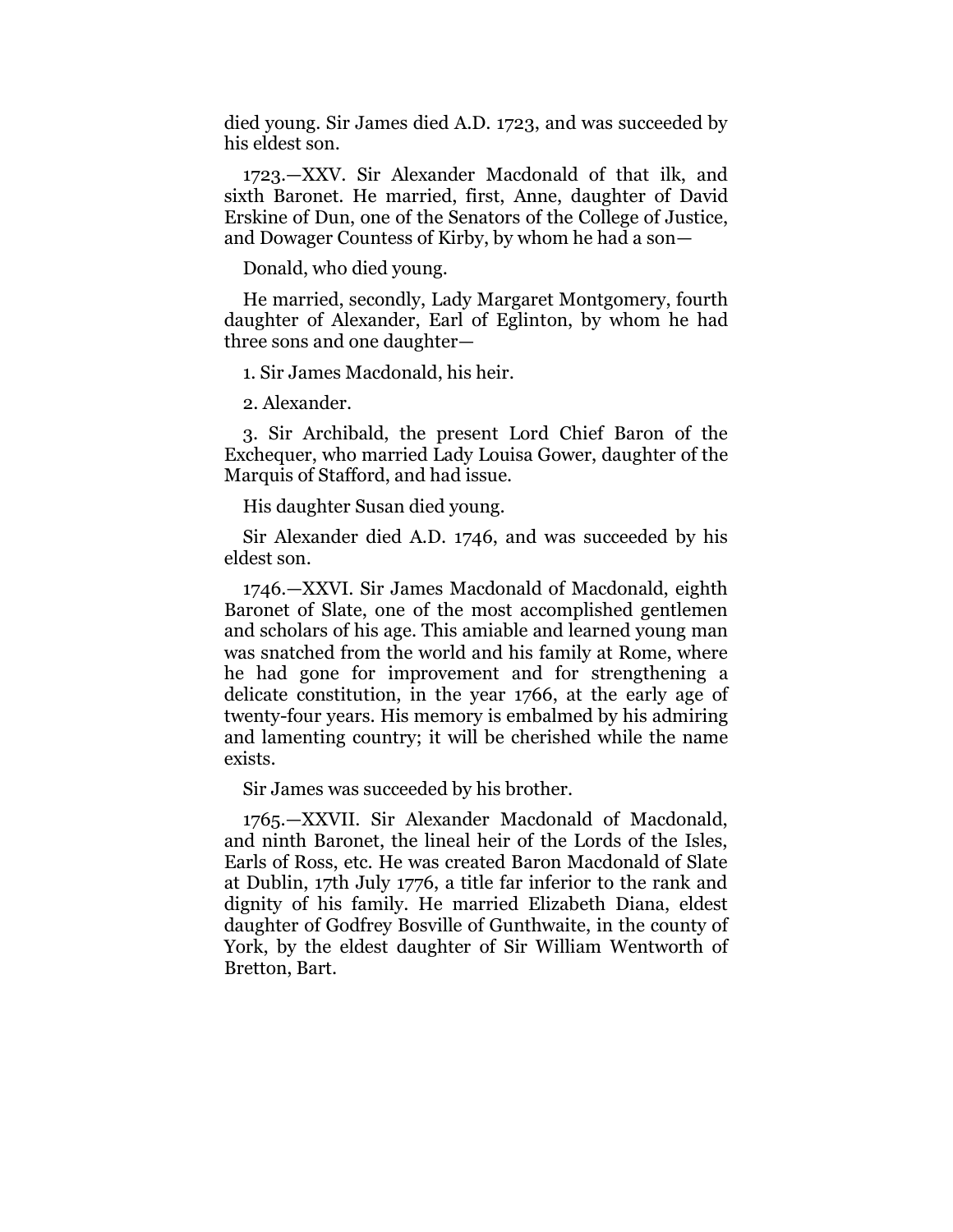# *II. RISING OF THE CLANS.*

<span id="page-25-0"></span>We are told by a late writer, who has given to the world a short sketch of the situation of the Highlands and of the warlike Highlanders, that "the victories of the loyal and celebrated Marquis of Montrose raised the reputation of these ready warriors, and fixed them in the interest of the family of Stuart"; and he adds, "to which they were naturally well inclined, for, ignorant and careless of the disputes, civil and religious, which occasioned the war, Charles the First appeared to them as an injured chief."

Montrose's resource was at first chiefly his own valour, but that was innate, and acknowledged by all those powerful nobles and barons connected with his illustrious family, and whose vassals composed the strength of those gallant armies with whom he achieved such heroic exploits.

In this connection, the family of Macdonald might properly be ranked among the foremost to espouse the cause of the unfortunate Charles the First. The Macdonalds were strictly allied with the Royal family of Scotland, and by marriage and other alliances they could boast of their common descent from every branch of the Stuarts, in or by the noble families related to them. They have been accused of often thwarting the best designs of their native princes; but most of the great barons of Scotland may be accused of the same irregularities, particularly during the minorities of their sovereigns.

Edward the First's bold and successful intrigues in Scotland involved most of the powerful families more or less in misery. The conquest, which lay nearest his heart, rendered that great man guilty of cruelties revolting to humanity, and which, with all good men, have justly stained his memory; in other respects he ranks as one of the most heroic and fortunate princes of his country.

That he should have tampered with and seduced the princely Lords of the Isles during the unfortunate struggle and competition for the Crown, does not appear astonishing, when it is considered how far these chiefs were removed from the seat of government, and that they felt the pride of, and acted as, independent princes. No sooner, however, did the gallant King Robert Bruce appear in defence of the crown and liberties of his country, than Alexander, Lord of the Isles (1314), and his great-minded son, Angus More, at once espoused his cause, and by their wealth and power served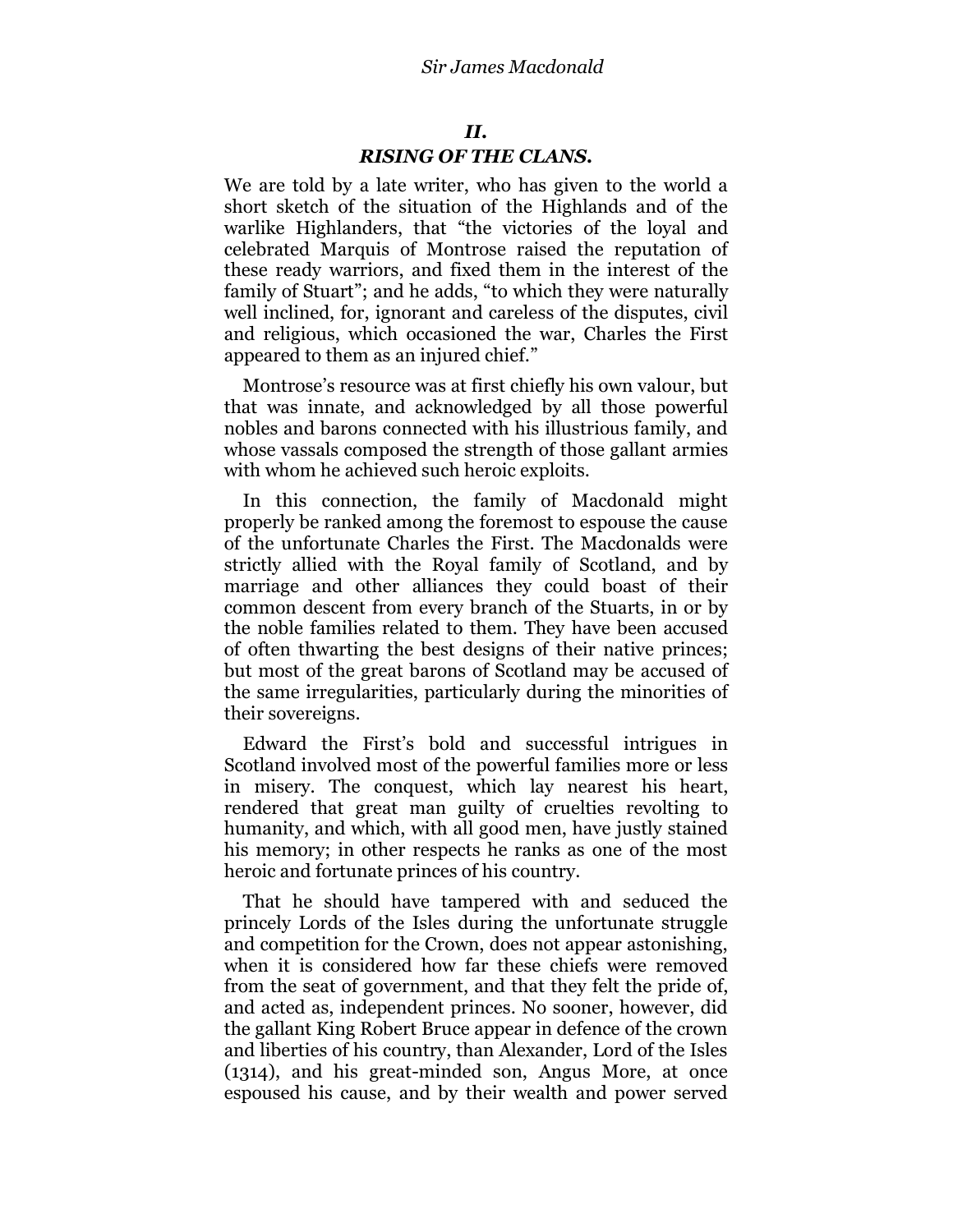essentially to establish that amiable prince upon his throne, and certainly secured the independence of Scotland.

The reward his son received from Robert II, in the hand of the Princess Margaret, is a convincing proof how well the Royal family estimated the loyalty and attachment of the Lords of the Isles.

We are told by the learned Lord Hailes that at this period ―the politics of the Earl of Lancaster were estimated more by their probable success than their lawfulness". The same train of policy, I fear, might be *The Lord of the Isles and Edward Baliol.* 25

urged by most of the high-spirited nobles, both in England and Scotland, against one another.

1322.—The men of the Isles are found again scaling the walls of the strong castle of Norham, A.D. 1322, when the English fled and the Scots were victorious. In these distinguished transactions an Earl of Douglas and a Randolph, the King's celebrated nephew, were coadjutors.

1346.—At the fatal battle of Durham, two chieftains of our clan of Macdonald are enumerated among the prisoners; but their rank is not given, though the then Earl of Ross is mentioned by Lord Hailes as having attended the rendezvous at Perth when Raynald, tutor of the Lord of the Isles, was assassinated.

1335.—It cannot be denied that John, Lord of the Isles, in the infancy of his young sovereign, David II, joined Edward Baliol, and the treaty is related at large by Lord Hailes, as follows:—

―That lord, descended from the famous Somerled, was not powerful enough to be altogether independent of Scotland; yet the extent of his territory, and its remoteness, had enabled him hitherto to remain in a state of dubious allegiance.

―Baliol, by mighty offers of advantage, won him over to acknowledge himself the vassal of Scotland. A contract, in form of indenture, was executed between Baliol and the Lord of the Isles. By it Baliol, as far as in him lay, yielded to John, Lord of the Isles, and his heirs and assigns, the islands of Mull, Skye, Ila, and Giga, the lands of Cantyre and Knapdale, with other islands and territories, and also the wardship of the heir of the Earl of Athole, at that time a child of three years old. On account of which concessions the Lord of the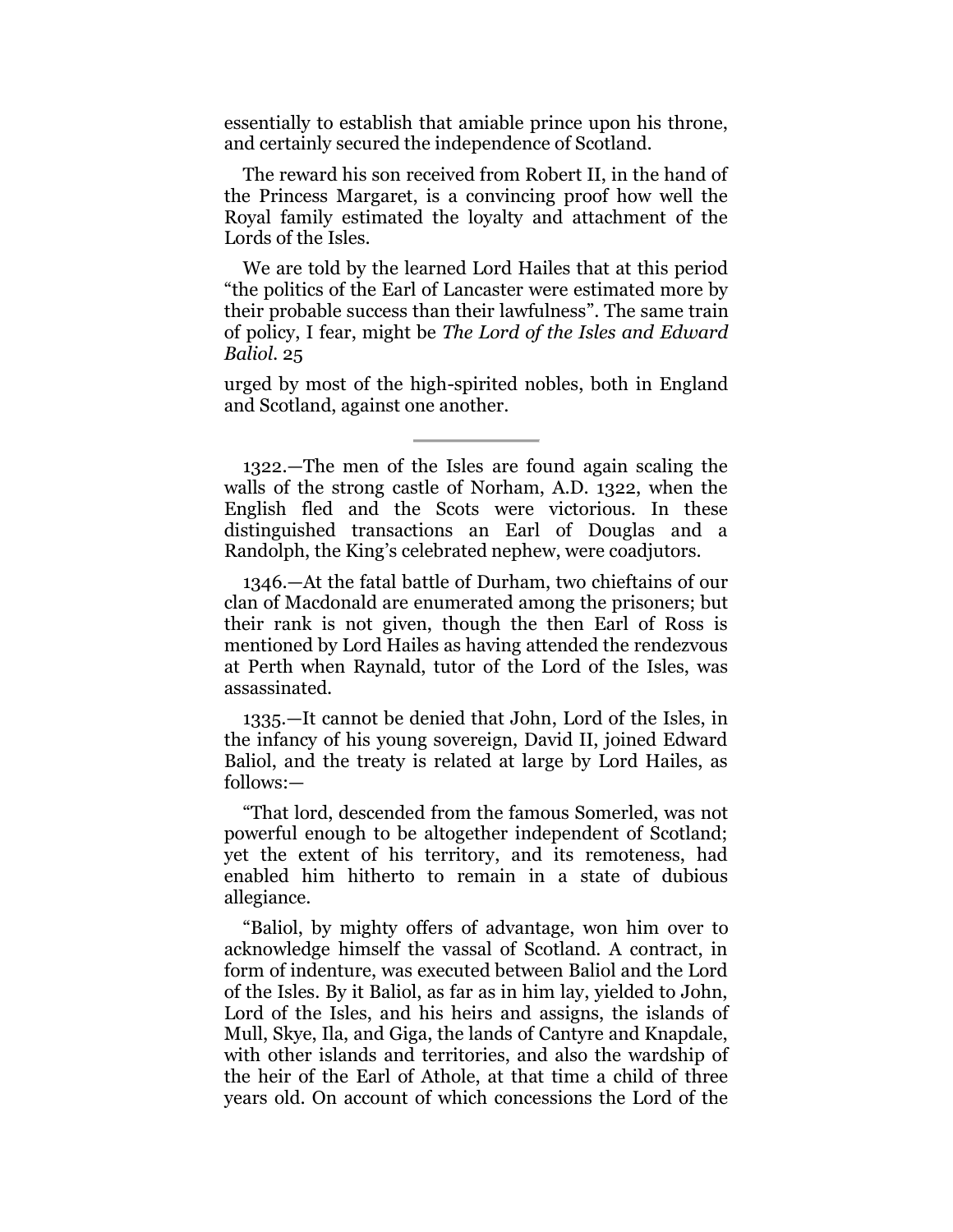Isles bound himself and his heirs to be the liege men of Baliol and his heirs, and to aid them at all times to the utmost against all their enemies. He also became bound to swear to the performance of the promises on the Eucharist, on the cup of the altar, and on the missal, and for further security to grant hostages, if required, at Perth, 12th September, probably 12th December, 1335. Confirmed by Edward III, 5th October 1336.

"Thus did Baliol", says his lordship, "in order to secure the fidelity of the Lord of the Isles, increase his power and influence, and extend it even unto Athole, the centre of Scotland."

1357.—All this bad conduct, however, was done away in 1357, and we see him restored to full favour and amply rewarded by his sovereign. His son Donald, on being refused his right to the earldom of Ross, certainly occasioned great disturbance in the North; but he returned to his allegiance, as his son Alexander did, and was in high credit with that ornament of his family, King James I.

His great-grandson, John, Earl of Ross, and tenth Lord of this family, was unfortunate in being cajoled by the changing powers of England during the dreadful civil wars which prevailed between the rival houses of York and Lancaster; but except the sudden ebullition of Donald, the thirteenth Lord, who fell at Elendounan, the succeeding chiefs of the Isles stand conspicuous for their loyalty and patriotism on all occasions.

When the Marquis of Montrose, therefore, reared his standard in the Highlands in favour of his injured sovereign, considering his affinity by blood with Sir Donald Macdonald's family, it was natural to expect every aid would be afforded by those spirited and highborn people, and accordingly we find the clans, almost to a man, ranged under the banners of their chieftains on that memorable occasion.

Robert, Earl of Morton, whose daughter, Lady Mary, married Sir Donald Macdonald, was brother-in-law to the Marquis of Montrose, and nephew to the great Marquis, his father, which naturally excited additional ardour for the Royal cause. Her grandfather was King Charles's personal friend, who gave him the valuable lordships of Orkney and Zetland; and her five aunts were married into the potent families of Kinnoul, Argyle, Dunfermline, Home, and Roxburgh. All these Earls were steady loyalists.

At the Restoration,the Highlanders who had given such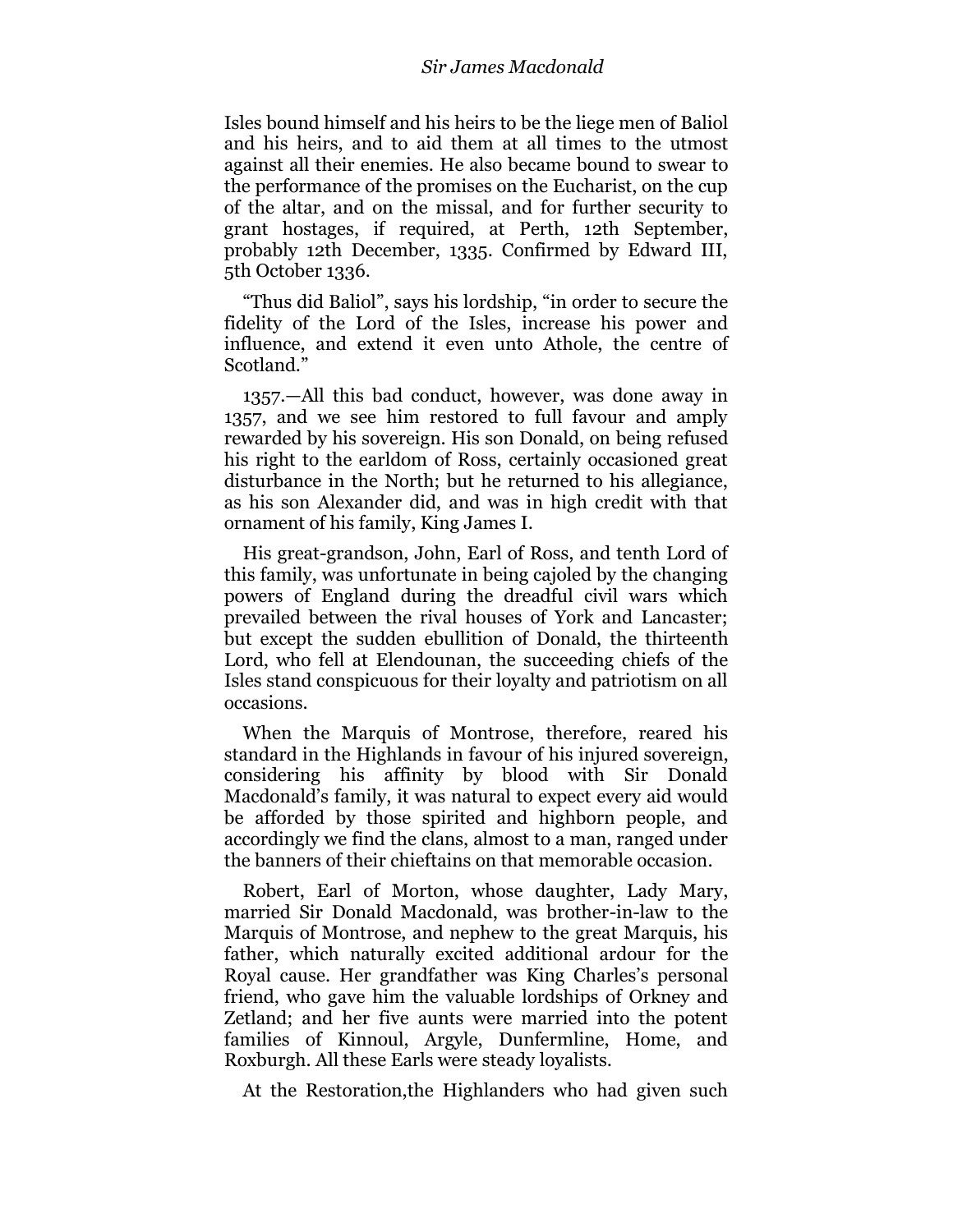proofs of their loyalty to King Charles the First, we are also told, were in high favour with his sons, Charles and King James II, looking upon them as the firmest friends of monarchy, and confiding implicitly in them upon every occasion, especially when the Covenanters proved refractory and endeavoured to throw the country and government into confusion.

It was at this time that the celebrated John Graham of Claverhouse, afterwards Viscount Dundee, appeared at the Court of Charles II: a man distinguished as a scholar in early life, and who had, with many of his kindred, entered into the service of the States of Holland. Under William, Prince of Orange, he distinguished himself greatly as the worthy relation of the great Marquis of Montrose. By the Prince of Orange he was particularly recommended to Charles and his brother, then Duke of York. How gallantly he opposed the Prince of Orange as William III, at the head of the clans at the fatal battle of Killiecrankie, has been the theme of every historian to this day. On that occasion our immediate ancestor, Keppoch, is said to have commanded 700 men.

The valiant conduct of the Highlanders at Killiecrankie, in which a strong and regular army was defeated; their numbers, their mode of fighting, and, still more, their devoted attachment to their chieftains, rendered them objects of deep and general suspicion to a man who, dead to every finer feeling of our nature, deserving the blame of all, like all tyrants, was fearful of all.

Proud of their power and numbers, and buoyed up with false promises from France, unfortunately they entertained the pleasing idea of being at no great distance of time able to regain all that their native princes had lost.

The bloody feuds of the clans in the West, which terminated in the aggrandisement of the fortune of the family of Argyle, and the more recent feud between Keppoch and MacIntosh, which ended in the action at Mull Buy, rendered them certainly objects of severe censure and even distrust to William. Those to whom he had delegated his power in Scotland were the natural and avowed enemies of these clans. Their estates lay contiguous to their own, and they expected to derive solid advantages from their destruction.

The clans at this time, particularly of our name, in the West and in the high country of Inverness-shire, appear to have been perfectly heedless of the dangers which surrounded them. It was not long, however, before their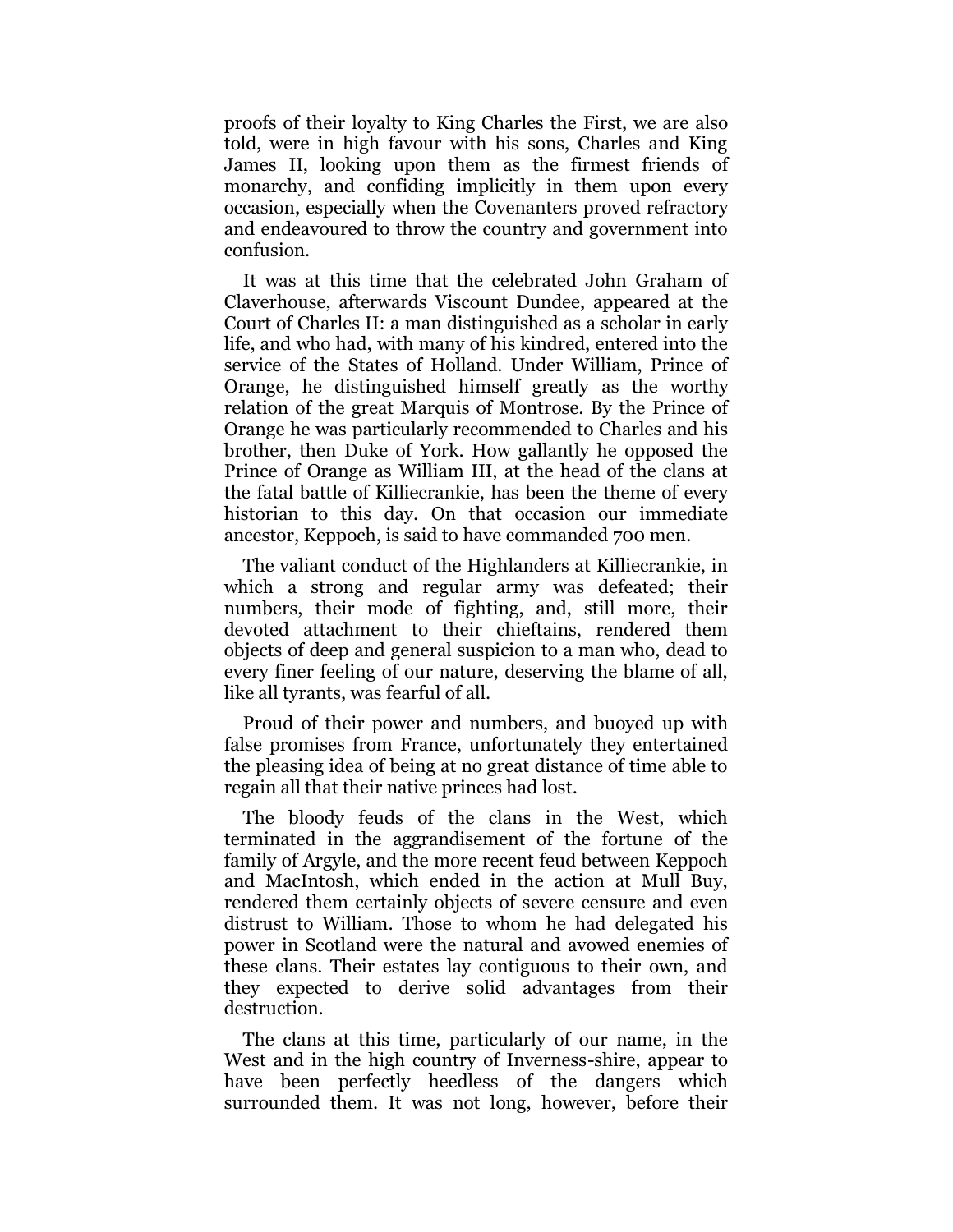numerous and lurking enemies found an opportunity of putting their diabolical schemes into execution against them.

An edict issued in the end of the year 1691, requiring every Highlander to take the oath of allegiance to King William and Queen Mary, was the prelude to a tragedy, the most ferocious and bloody that ever stained the annals of any prince or country.

Various are the accounts given of the sanguinary massacre of the families of Macdonalds living in Glencoe, a strath well known in ancient song to the heroes of Fingal's race, when the Quaugh was freely circulated in the Hall of Selma.

1691.—The following account, I believe, is really the truth respecting that horrid transaction, as far as it will ever be known.

In August 1691, the Highlanders—that is, the clan which had been in arms in favour of King James, with Dundee had come in all obedience to the Government, upon a proclamation of indemnity being offered to them. With this assurance, an oath of allegiance to King William and Queen Mary was required from all who had composed that army, on or before the last day of December.

Most of the clans which had appeared for King James complied with the proclamation; but Macdonald of Glencoe had been prevented from taking the oath, and submitting himself and his people, by a heavy fall of snow and a severe frost, which rendered travelling in that part of the country quite impossible. This accident the good old man felt severely. The storm was great in the extreme; but, as soon as he could get through the country, he went in the end of December to Colonel Hill, who commanded at Fort William, to take the oath of allegiance to the Government, explaining the cause of his delay. Colonel Hill, with much attention, gave him a letter to Sir Colin Campbell, sheriff of the county of Argyle, then at Inverary, directing him without delay to go and make his submission in a legal manner before that magistrate.

The way lay through almost impassable mountains; the season most rigorous, and the whole country covered with a deep snow. Anxious to take the oaths before the limited time was expired, though the road to Inverary lay near his own house, he would not stop to visit his family.

After almost insurmountable obstructions, he arrived at Inverary. The time was elapsed, and the sheriff appeared unwilling to receive his submission; but Glencoe prevailed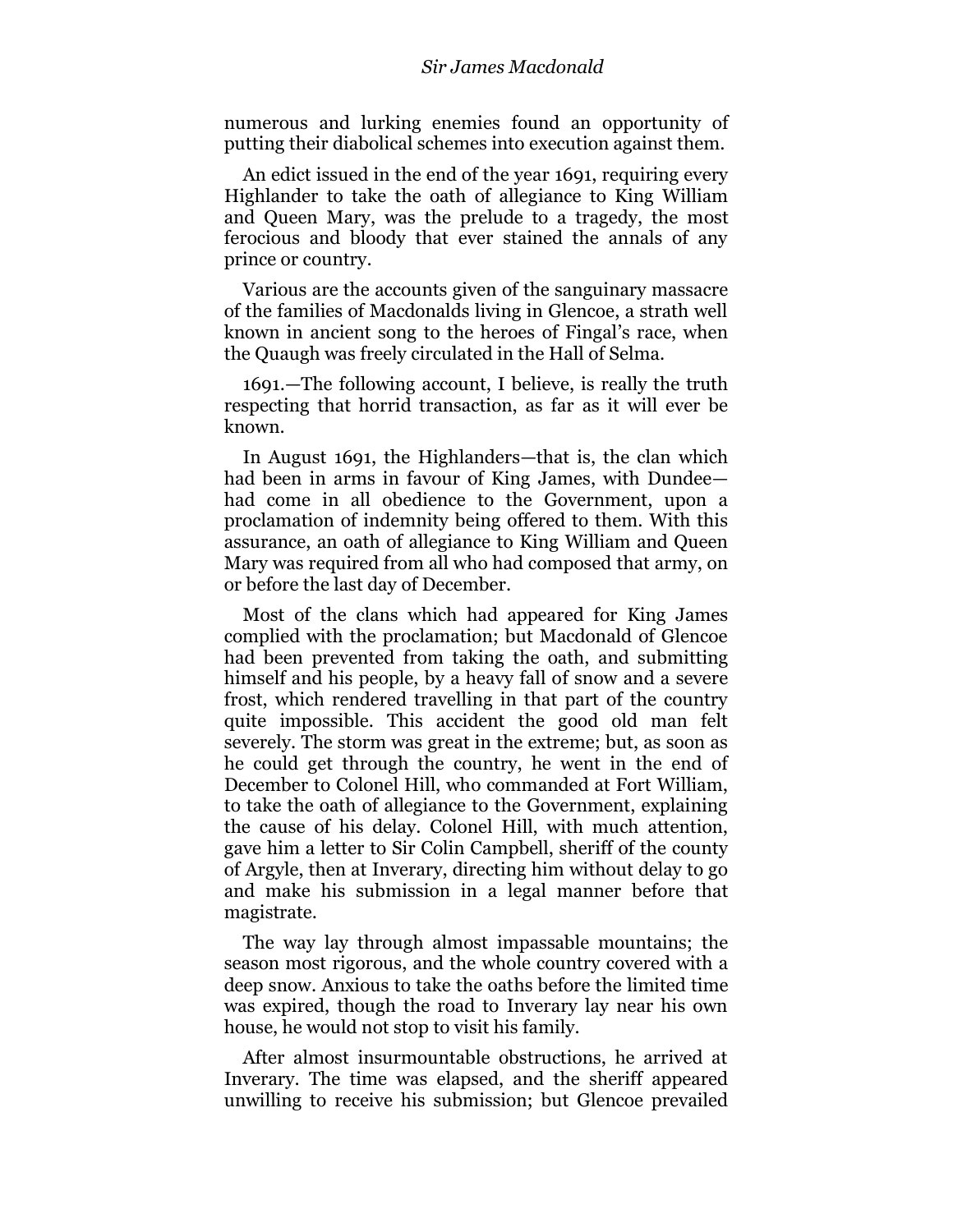upon him by his importunities and by his tears. Suspecting no guile, and happy in thinking his peace was secured, he returned home, and diffused gladness through his family and clan, who expected him with great anxiety. Their gladness, however, was soon turned into wailing, and a scene was now to take place which stands unparalleled in any country where an established Government existed, in a country called at that time a nation of patriots and philosophers.

Glencoe's unavoidable delay of one day, or at most of two, in taking the oaths to Government, had been instantly conveyed to Lord Breadalbane, who, it is said, in a meeting with Glencoe at Auchallader, in July, with Sir John MacLean and Glengarry, had had a quarrel with Glencoe about some cows which had been carried away from some of Lord Breadalbane's tenants by Glencoe's people. At this meeting, the object of which was peace and forgiveness, the Earl is said to have threatened Glencoe with mischief.

It has been urged that this meeting related to money sent by Government to pacify those chiefs who were still attached to King James, through the hands of Lord Breadalbane; but that, disagreeing about the sum claimed and expected, they separated in anger, and that in consequence of this Lord Breadalbane's representation of Glencoe's obstinacy had induced King William to sign the warrant for the extirpation of the unfortunate clan.

The learned editors of the *Encyclopedia Brit*, say, "that the Earl of Stair, being Secretary of State for Scotland, took the advantage of Macdonald's neglecting to take the oaths of allegiance within the time prescribed, procured from the King a warrant of military execution against the whole tribe, and that as a mark of his own eagerness, or to save Dalrymple, William signed the warrant, both above and below, with his own hand." The Secretary, in letters expressive of the most brutal ferocity of mind, urged the officers commanding in the Highlands to execute their orders with the utmost rigour.

Those letters were sent to Sir Thomas Livingstone, Commander-in-Chief in Scotland at that time. He issued his orders to Captain Campbell of Glenlyon, who is said not to have been slow in carrying them into execution.

Captain Campbell, a captain in Argyle's regiment, and two subalterns, were ordered, with 120 men, to repair to Glencoe on the 1st of. February. Captain Campbell was uncle to young MacDonald's wife; he and his party therefore were received in the valley of Glencoe with the most cordial hospitality; and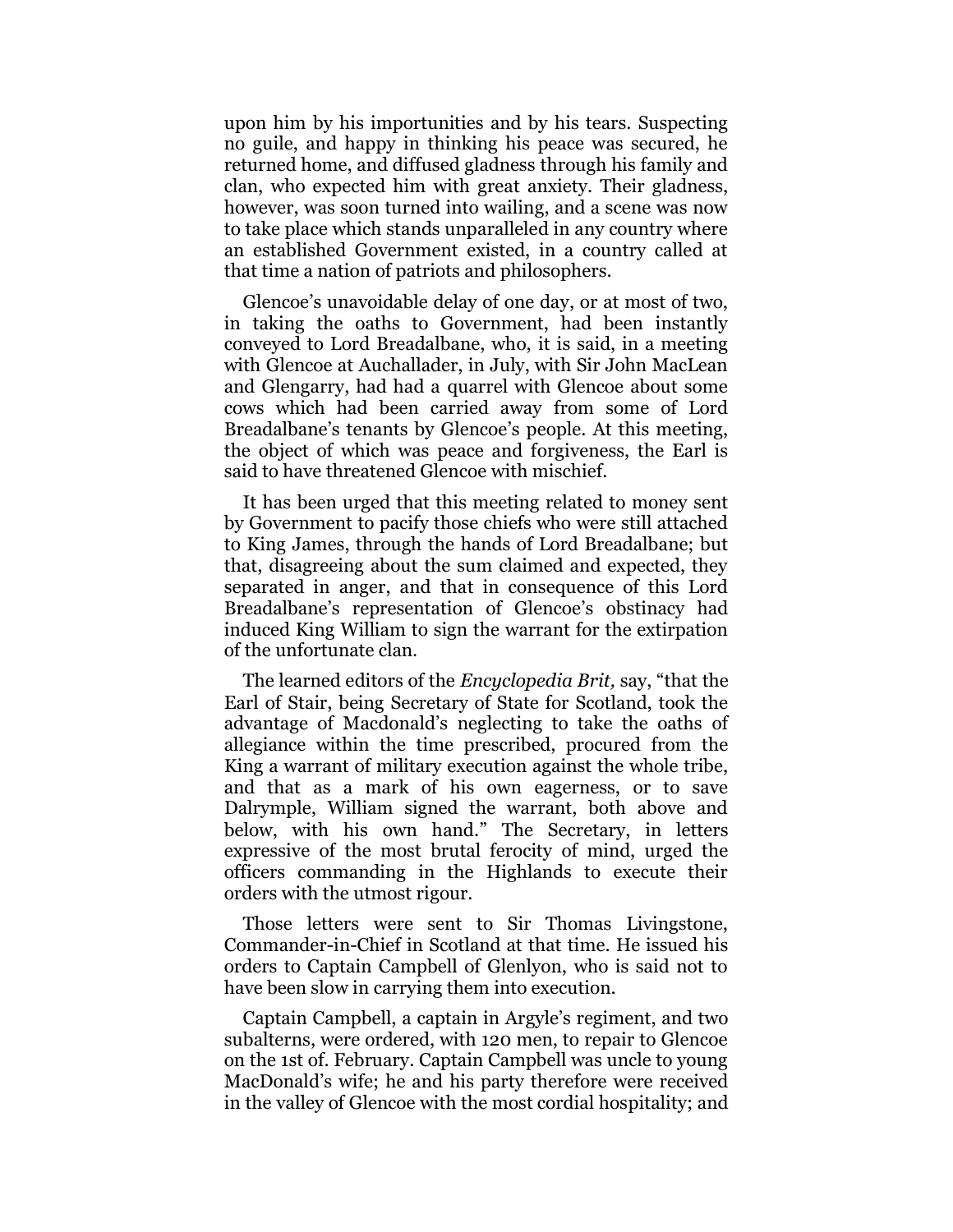the more so, as their pretence was to levy the land tax, hearth money, etc., when MacDonald inquired the reason of their visit; nay, Glenlyon not only assured him that its object was friendly, but promised upon his honour that neither he nor his people should sustain the least injury.

In consequence of this declaration, he and his men were entertained in the kindest way during full twelve days, in all which time nothing was heard but the most friendly assurances, and every day beheld a repetition of the most generous treatment and festivity that the country afforded. Macdonald and Campbell had spent the day together, and the evening was passed by Campbell and some of his officers at cards with Glencoe and his wife, as well as with Macdonald of Auchtricktain and some other neighbouring gentlemen. They parted early, with mutual promises of the warmest affection. Nor had the troops been worse treated; they lived familiarly with the people, and were entertained freely in the houses of the different tenants.

A dreadful storm of frost and snow covered the ground, and young Macdonald observing some quick movements among the men—particular parties meeting and whispering together—he communicated his suspicion of treachery to his father, who treated his tale jocularly, having implicit confidence in Captain Campbell.

Feb. 13th, 1692.—As night approached, he told his brother what he had seen, and going among the soldiers, some of whom were still whispering, and apparently agitated, unseen, they approached a guard, where they heard a sentinel tell his fellow his dislike to the business. "He would have had no objection", he said, "to fight the Macdonalds of the Glen fairly in the field, but that he could not bear to murder them in cold blood. However", says he, "our officers" are answerable for the treachery."

Upon hearing this conversation, the two terrified young men hastened back to their father's house to warn him of the danger; but the bloody business was begun. As they approached, they heard the report of firearms and the shrieks of despair, and being themselves destitute of arms, secured their own lives by flight.

A Lieutenant Lindsay, in the night, with a party of soldiers, called in a friendly manner at the door of Glencoe's house. He was instantly admitted. Macdonald, as he was rising to receive his guest, was shot dead behind his back. He fell down in the arms of his astonished wife, who died next day in a state of distraction. It has been asserted that they tore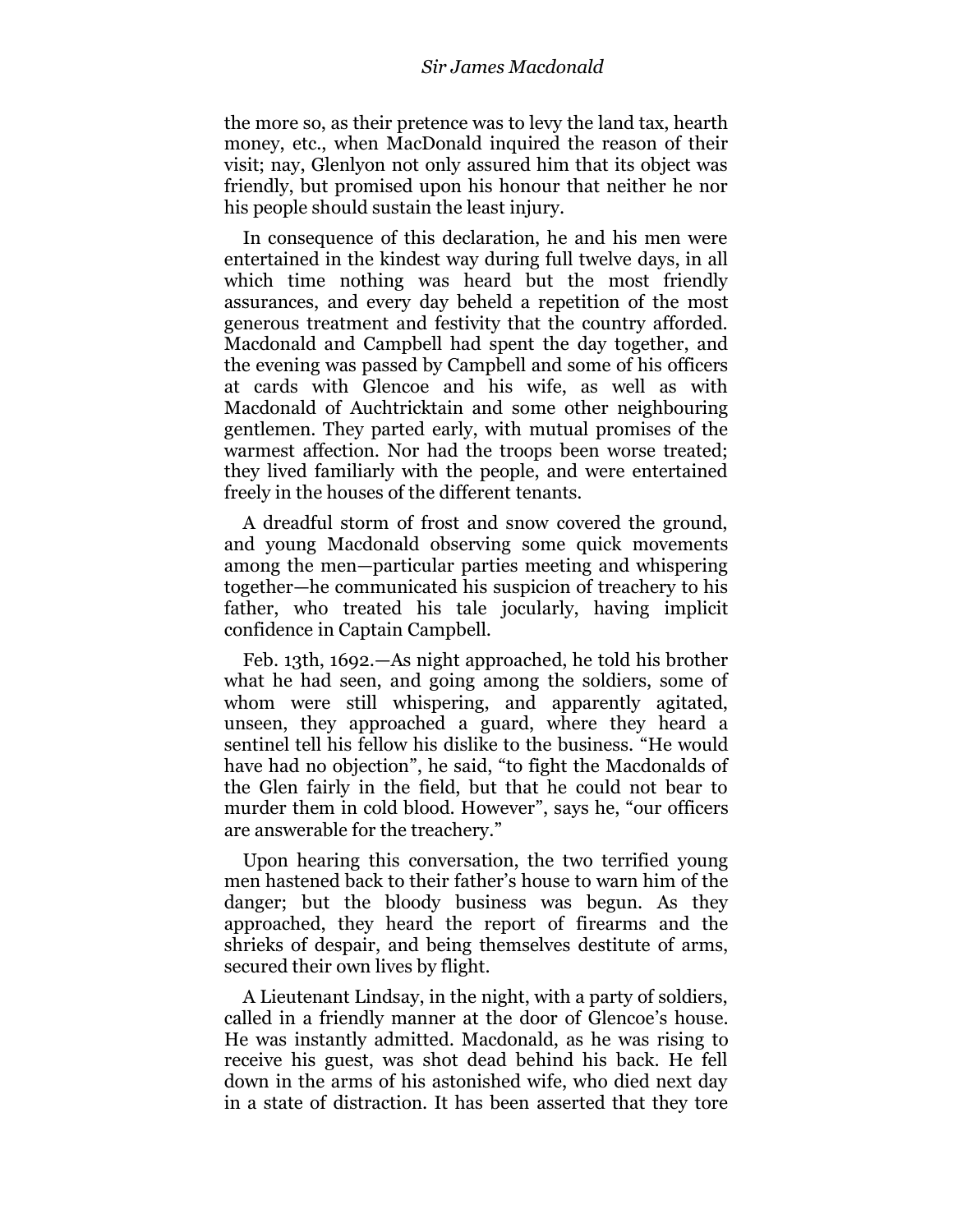the rings from her fingers with their teeth. The grandfather of my valued friend, the present amiable Auchtrichtain, from whom I have the most part of what I now commemorate, shared the same hard fate, though he had the King's protection in his pocket.

The slaughter became general; neither age nor infirmity was spared; women defending their children were killed; boys imploring mercy were shot by the officers at whose knees they clung. In one place nine persons, as they sat enjoying themselves at table, were shot by the soldiers. At Inverrigan, Campbell's own quarters, many men were seized and bound, and deliberately shot. Several who fled to the mountains were starved to death by famine and cold. Nearly forty persons were massacred by the troops; all who escaped owed their lives to a tempestuous night.

Lieutenant-Colonel Hamilton, who had the charge of the execution from Stair, was on his march with 400 men to guard the passes from the valley of Glencoe, but was obliged to stop by the severity of the weather. This proved the safety of the remainder of the clan, said to be about 200 males. All under seventy were ordered to be destroyed.

On that dreadful night Auchtrichtain had passed the evening at Glencoe's house, and gone to bed when the family retired. Awakened by the noise 'and screams of the dying, he flew with his servant to the room of his friend, whom he found weltering in his blood. Endeavouring to repel the assassins, a musket was levelled at him by a soldier from behind, which his servant observing, threw himself between the barbarian and his master. The shot killed them both.

This noble creature's name was Kennedy; and there is no mind capable of reviewing such a scene of complicated calamity without admiring this generous display of pure affection.

Thus were forty innocent persons surprised in their beds and hurried into eternity before they had time to implore the Divine mercy. About 160 made their escape and told the frightful tale. Hamilton entered the valley next day and laid all the houses in ashes, carrying off all the cattle and spoil, which were divided.

The tragedy of Glencoe justly alarmed all the clans who had been with the gallant Dundee; and from the examination of one of the young Macdonalds who escaped, it appears evident that the Glengarry Macdonalds were also in danger; for that young man says, upon asking Captain Campbell of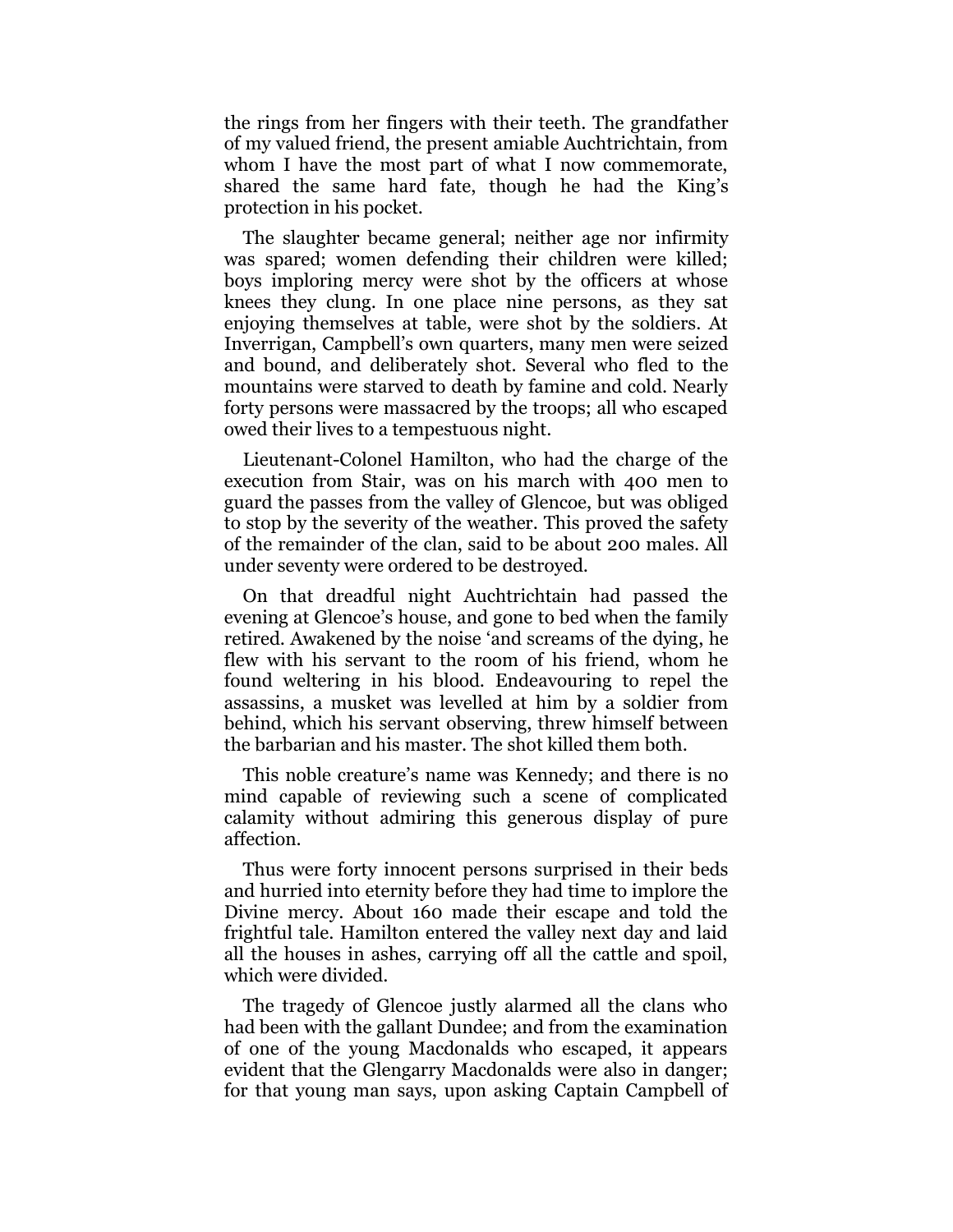Glenlyon, on the night on which the massacre happened, why he was preparing his arms, Glenlyon is said to have answered, "We are going to march against Glengarry's men."

King William's chief virtue was not humanity, and the horrid business was never sufficiently examined. The King endeavoured to throw the odium from himself, by saying that it was an oversight committed in the hurry of subscribing his royal mandates. But it may be asked if a mandate from the throne was of so little consequence as to be signed without consideration; or whether ignorance or hurry, in such a case, can be admitted as an excuse? Various circumstances, however, and particularly the lenity shown to all concerned in this business, rendered this apology very defective.

Whether his Majesty's conscience ever admonished him relative to this black transaction, or by what casuistry he might undertake to appease this monitor, does not appear; but the imputation of guilt stuck fast to his character, and his not punishing the perpetrators of the murders with due vigour was, as Bishop Burnet himself allows, the greatest blot on his whole reign.

In that violent but curious collection, Mr. Oldmixon's *History of the Reign of King William III,* there is evidence to show the share both the Earl of Breadalbane and the Earl of Stair had in the disastrous affair of Glencoe; and while the name of the victims will ever be mentioned with sympathy, those of Breadalbane and Stair will be remembered with execration.

In Scot's *History of Scotland,* now a rare book, the letters from Major Duncanson to Glenlyon, and from Colonel Hamilton to Major Duncanson, are given at full length; also the names of all the clans who had joined Dundee previous to the battle of Killiecrankie, in which Keppoch bore so conspicuous a part.

Little rhetoric was now necessary to open the eyes of the clans and their friends to the danger that surrounded them. The arts that were secretly practised, and the plans that were laid to call forth and expose the feelings and sentiments of every friend of the unhappy exiled family, left little doubt that soon after the revolution and the battle of Killiecrankie the same faction which had sapped and overthrown the throne had formed the criminal design of exterminating the whole race of Highlanders, as being the only people remaining in the kingdom who, having had no concern in that transaction, were likely to support the fallen fortunes of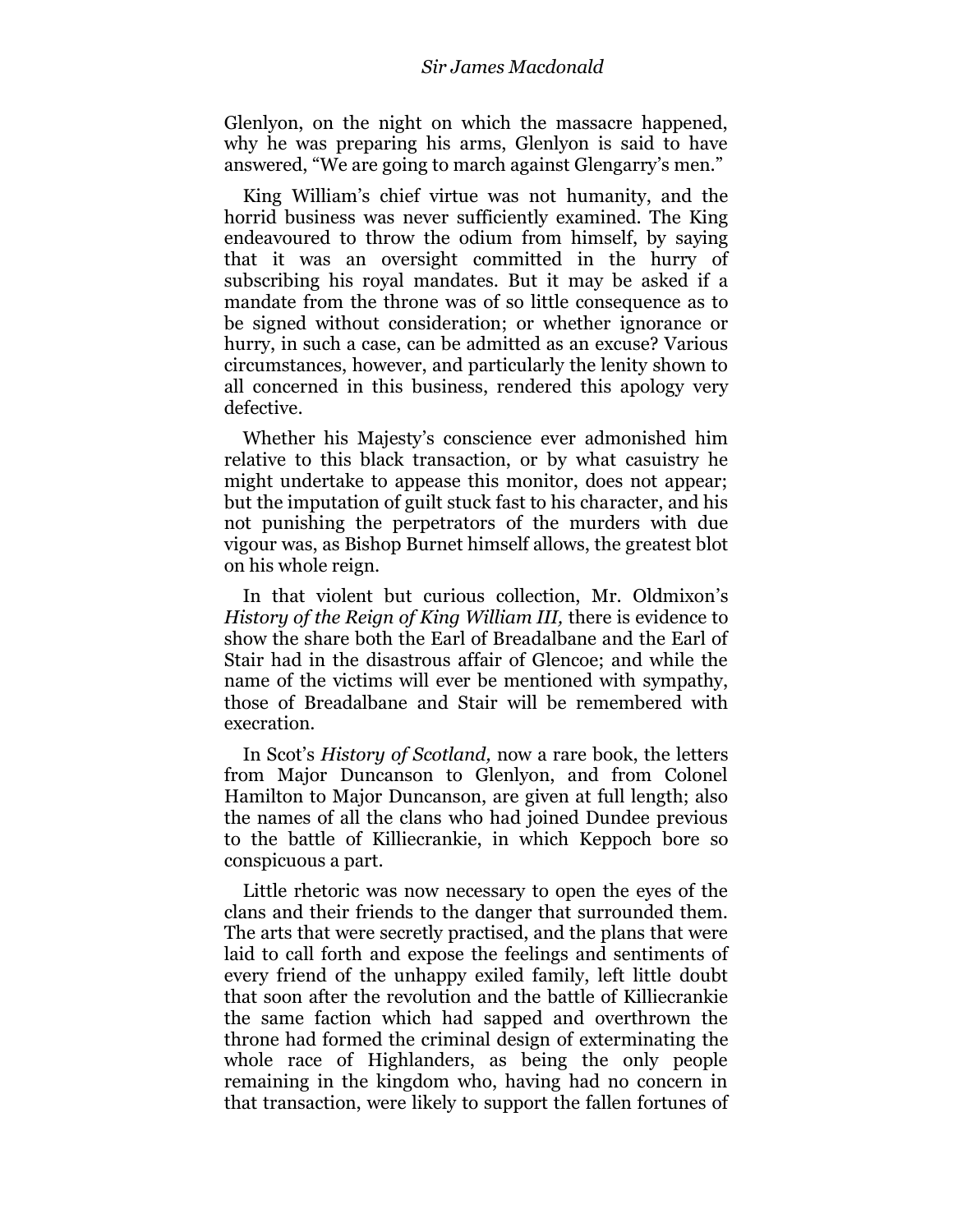the House of Stuart.

William had got quit of his enemy Dundee; he had wreaked his vengeance against the clan of Glencoe; but he durst go no further. King James died in 1701. King William did not long survive his unfortunate uncle and father-in-law, for he died the year following, in the midst of his royal splendour, a prey to chagrin and disappointment.

1708.—The Act of Indemnity granted by Queen Anne to the Scots who had opposed King William did not conciliate the clans. A young prince remained, and when the throne was settled upon the House of Hanover, great agitation prevailed among all who still adhered to their ancient princes. They were inimical to the Union, but they were ten times more so to the alteration in the succession.

All good men blamed King William's ingratitude to his family, while Mary and her sister, Queen Anne, were publicly accused of want of natural affection. Their brother remained; he was the natural heir to the throne, and he was not to blame for his father's follies. As to the spuriousness of his birth, too many of the first characters in the nation affirmed the truth of it to leave it in any uncertainty.

1714. —As was to be expected, Queen Anne was no sooner in her grave, than a large body of the Scotch nobility, possessed of the first fortunes, embarked heartily in the cause of James III (aided by France and Spain), as legal heir to the British throne.

1715. —In this combination the clans appeared in great force, and among them was Ronald Macdonald of Gellovy, the worthy grandfather of the writer of this Memoir. The rashness and precipitation with which this appearance of the clans was attended is well known to you. The battle of Sherififmuir put an end to all expectation of success for that time, though it did not destroy the cause.

1719.—In the year 1719 we find Sweden, Russia, and Spain asserting the cause of James III, in favour of whom the clans were again conspicuous at the battle of Glenshiel. With that action fell the hopes of the whole league, at home and abroad.

Voltaire's account of the celebrated Cardinal Alberoni's scheme of marrying James III to the Princess Anna Petrovna, daughter of Peter the Great, is a curious piece of history. The Duke of Ormorrd and Earl Marishal, then both exiles in Spain, were keenly interested about this match, and corresponded with our celebrated countryman, Dr. Erskine,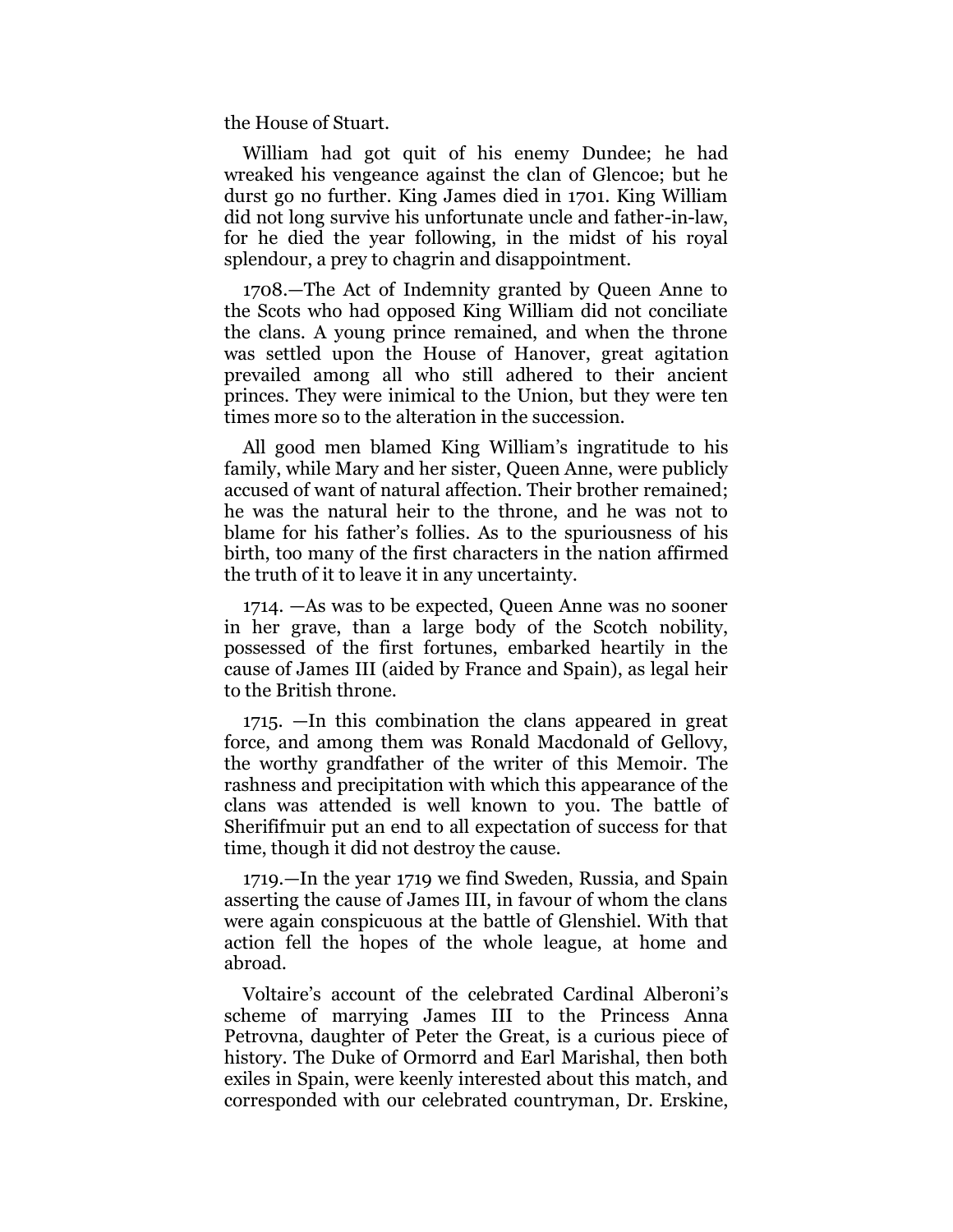then first physician to Peter, to forward their plans. The Count de Gartz, however, by a successful and unexpected intrigue, secured the Princess for his master, the Duke of HolsteinGottorp, which put an end to Alberoni's power, and laid the foundation for the succession of the Duke of Holstein to the throne of Russia.

King James, in the same year, married the accomplished and beautiful Clementina, daughter of Prince James Sobieski, and grand-daughter of the great John Sobieski, King of Poland. She was cousin-german to the Emperor of Germany and the Queen of Spain, and niece to the Elector Palatine. She was married in 1719, and died in 1735, leaving her consort two young princes, Charles Francis Edward, born the 22nd of December 1720, and the younger, Henry Benedict, the present Cardinal York.

While they resided in Rome, they dwelt in the palace of the Marquis de Monti. King James publicly professed the Roman Catholic religion. He was treated with every external appearance of royalty. His eldest son, Charles, was styled Prince of Wales, and looked upon as the presumptive heir to a crown by the Pope, who permitted him to take place of the Cardinals; and the younger son received the imaginary title of Duke of York.

The education of these young princes was entrusted to the care of the titular Earl of Dunbar, brother to the Viscount Stormont, because he was a Protestant.

There arc many letters from Rome preserved, describ-' ing the court of James III; and it is well known how diligently a correspondence was kept up with all the families in Scotland attached to his fortunes. The relations of the exiled nobility, who naturally resorted to the Continent, were caressed in France, in Spain, and particularly in Rome, where in some degree the appearance of a regular court was supported, and honours conferred.

This was alluring, and the more so as at home those loyal Scots who had manifested their feelings for the Stuart family were treated with neglect, if not with contempt and jealousy; and this neglect and jealousy extended to all the connections and relatives of those who had appeared in arms against the new order of things.

Thus circumstanced, a new plan was suggested for the restoration of the Stuarts, countenanced by the French Government, then under the influence of the Cardinal Fleury, and aided by the abilities of Marshal Saxe. This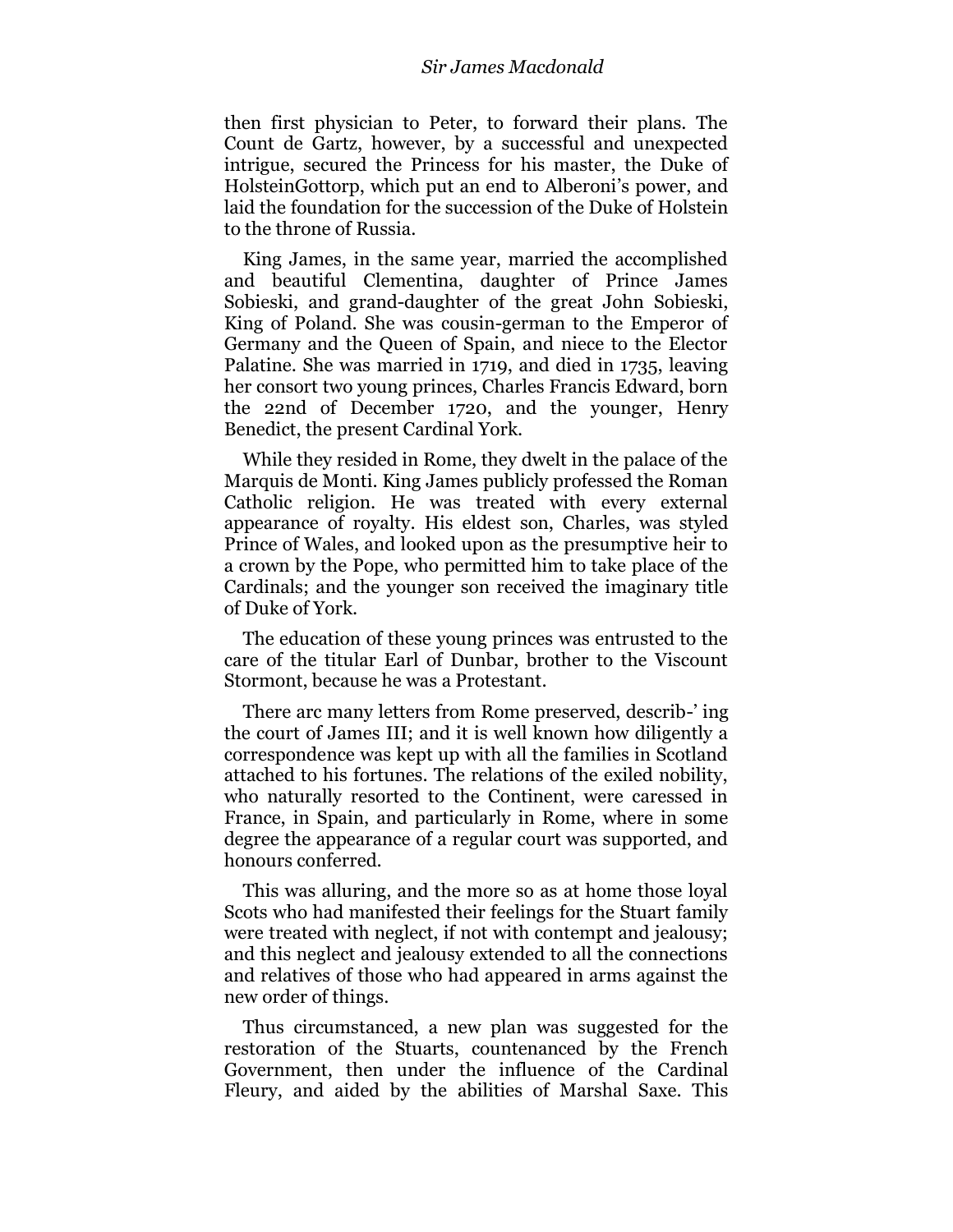scheme was adopted with the greater ardour, as war had broken out with Spain. The Queen of Hungary was threatened with destruction; and France, in order to distract Britain, had recourse to her old policy of raising a civil war, under pretence of her friendship for poor King James.

The bait took; the plan was laid before the court at Rome; troops, money, and every necessary liberally provided. James wrote to the chiefs in Scotland, who consulted. Meantime, their schemes and those of the French were discovered, and a Bill was brought into Parliament making it high treason to hold correspondence with the sons of the Pretender.

No part of British history is more interesting than the Continental wars, in the year 1744, when we gave assistance to the celebrated Maria Theresa of Hungary.

Suspicious of the French promises, the Scottish chiefs wisely refused every proffer made to them, of embarking their lives and fortunes without the appearance of an army suitable to so bold an undertaking; and in this period of suspense, the battle of Fontenoy, fought 1st May 1745, was thought to offer a conjuncture favourable for facilitating the design. The disaster at Fontenoy had withdrawn many troops from Britain, and the troops in Scotland were too few to make any resistance.

A cruel execution of three Highlanders of the volunteer regiment called the Highland Watch, afterwards regimented under the name of the 42nd (now justly distinguished by the character of the "Invincibles of Great Britain"), had spread general sorrow among all ranks in the Highlands. That regiment consisted originally of the sons of gentlemen, and had done essential service to the country by their manners and conciliatory behaviour. The example made, therefore, of these respectable and well-born men was resented by their lamenting kindred, and without a doubt increased the disaffection to the Government.

1745.—The clans were thus circumstanced in 1745, when, notwithstanding all their remonstrances against any attempt of the kind, Prince Charles landed at Boradel, in the West Highlands, attended only by seven men, on the 25th of July. After much and keen regret that he should have come among the clans without a proper force (which is well told by John Home in his late account of the appearance of the clans, 1745), he was joined by our clan, and by those of Kinloch Moidart, Clanranald, Keppoch, Lochiel, Glengarry, Glencoe, and Terndriech, your gallant grandfather, and their people, amounting, it is said, to 2,300 men. In one of his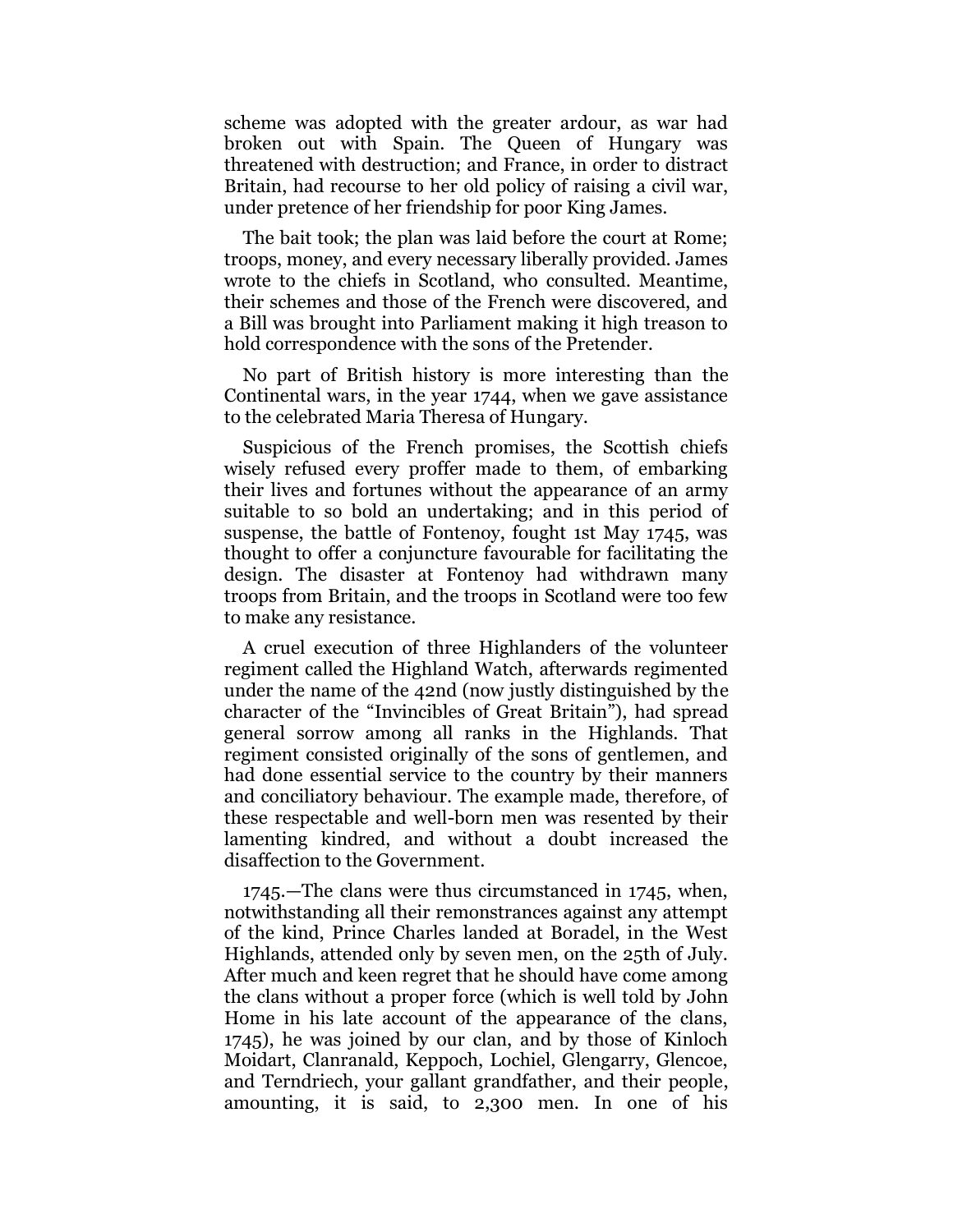manifestoes, published in August, he promised to dissolve the Union and to repeal the malt tax.

The broadswords of that day have upon one side the effigy of King James, with the motto below, "God save King James the Eighth"; on the other side is the figure of St. Andrew, the patron saint of Scotland; and the motto below is "Prosperity" to Scotland, but no Union."

The above effigies and mottoes are upon the very elegant sword which belonged to our worthy grandfather, and shows evidently how obnoxious the Union was, and that it served as a stimulus to the adherents of the family.

It was your grandfather Terndriech who began the war, by taking prisoner Captain Scott of the 1st Regiment of Foot, who had been sent to reconnoitre the country on the first report of the assembling of the clans. This happened at Highbridge.<sup>1</sup> Captain Scott became afterwards General Scott, and was father of the present Duchess of Portland.

<sup>1</sup> Two companies were sent under Captain Scott, by the Governor of Fort Augustus, to march to Fort William, in consequence of vague rumours of a rising. On the 16th of August 1745, in passing the ravine of Highbridge, they were startled by the sound of the bagpipe, and received a galling fire off the heights from a party of the clan Keppoch under Major Macdonald of Terndriech. They fled, but were met by a large body under Keppoch, to whom Scott surrendered.

The progress of the chiefs and the Highland army; their various successes; the terror they struck in the country after the battle of Preston in September; their overrunning Scotland, and being able to march halfway to the metropolis, making it tremble at their approach, you are well acquainted with; and though their retreat from England made many of their friends despond, as they had always disapproved of their ill-concerted march south, yet their defeating a regular army a second time at Falkirk in January, infused new spirit among all the well-wishers to their cause.

But, alas! jealousy had crept among their leaders: it had appeared previously to their marching to the south; it had appeared when they were far advanced towards London; and in their retreat to the Highlands it was evident. It was then they experienced the want of a commander. They had no such leader as Montrose; that great man whom the Cardinal de Retz thus describes: "C'est un de ces hommes qu'on ne trouve plus que dans les Vies de Plutarque.".

That there was great discordance of opinion among the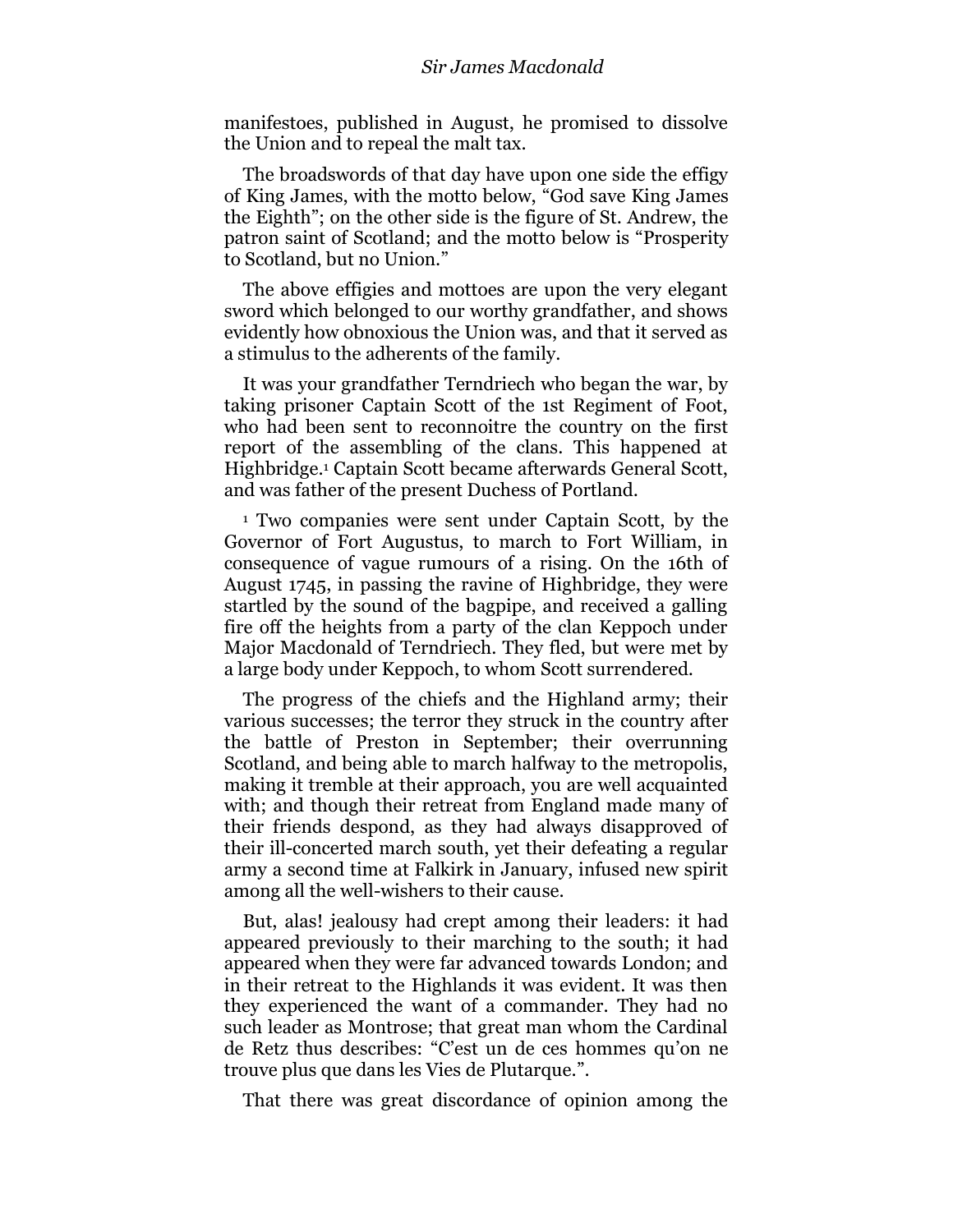chiefs previous to the battle of Culloden (April 15, 1746), is allowed by all who have ever written upon that melancholy subject; nor is it known to this day by whose advice it was that so ill-connected a plan of action was adopted, in which the Highland regiments were prevented from attacking as they had formerly done so successfully at Preston and Falkirk.

Whoever was the author of it, in that fatal action every hope of the family of Stuart terminated, and the destruction of the heads of those clans who had embarked their lives and fortunes with the unfortunate Charles was complete; as most of them fell in the action, and their people were killed and dispersed, never to unite again.

"The conclusion of this enterprise", says J. Horne, "was such as most people expected at home and abroad; but the progress of the rebels was what nobody expected, for they defeated more than once the King's troops, they overran one of the United Kingdoms, and marched so far into the other that the capital trembled at their approach, and during the tide of fortune, which had its ebbs and flows, there were moments when nothing seemed impossible; and to say the truth, it was not easy to forecast or imagine anything more unlikely than what had already happened."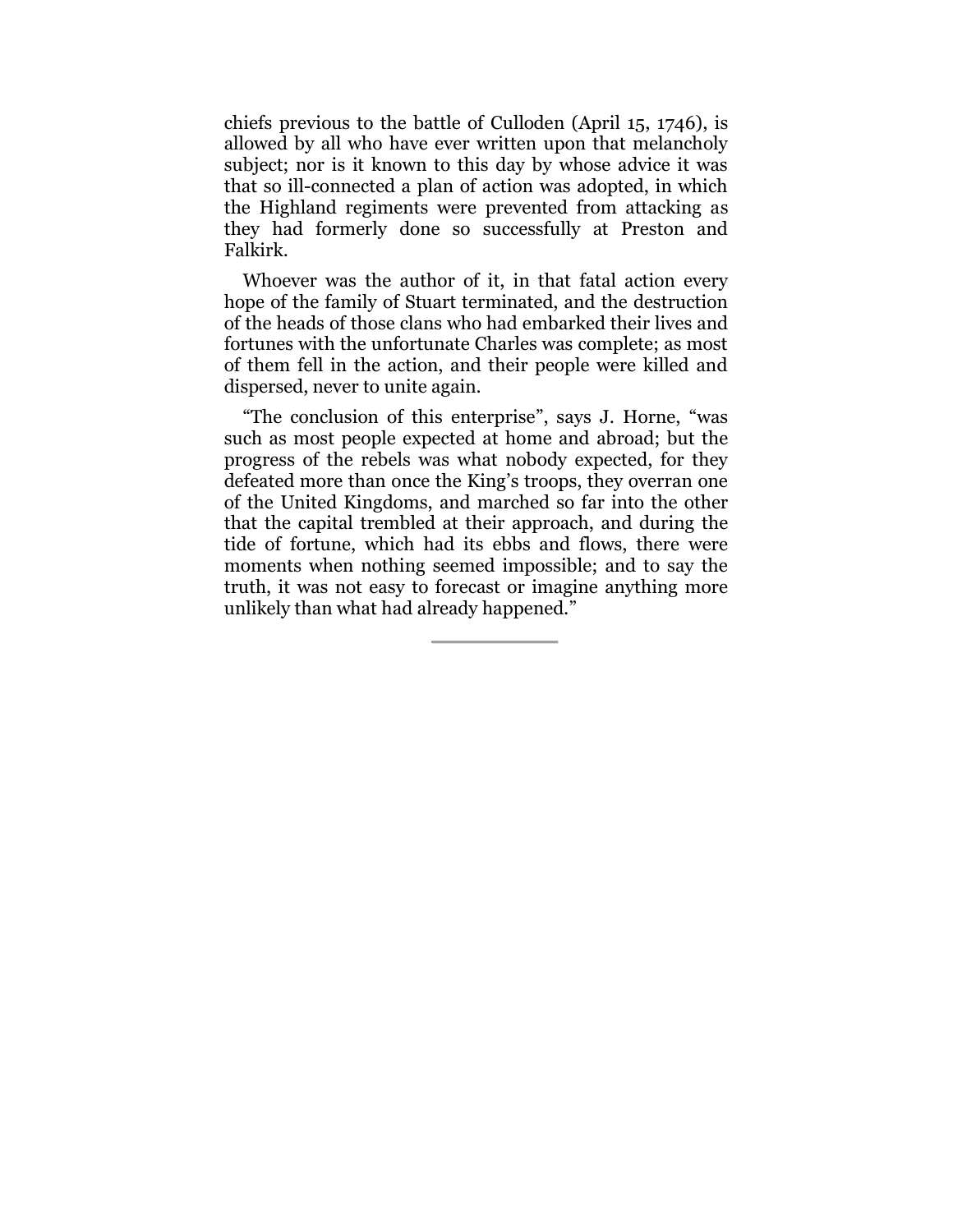# *III.*

## *MACDONALD OF KEPPOCH.*

In the memorable battle of Culloden, among other chiefs, fell Macdonald of Keppoch, who commanded one of the Macdonald regiments. When Prince Charles landed at Boradel, this amiable and gallant man joined his brother-inlaw, Macdonald of Kinloch Moidart, Clanranald, and Lochiel, with his people, amounting to 300 men from Badenoch and Lochaber.

Married to a sister of Stewart of Appin, another of the confederate chiefs, and sister to the Lady of Kinloch Moidart, their affection for one another, and for their kindred in general, was proverbial, as their benevolence was unbounded and patriarchal.

It was Keppoch who saved Captain Scott's life when surrounded by the party of his cousin, Major Macdonald of Terndriech, who may be said to have begun the war at Highbridge.

Keppoch was educated in France, and had entered early into the army, where he rose, and was an object of great affection. After the disasters of the year 1715, many of the Macdonalds of Keppoch and of the other clans entered into the French service, where their posterity remain.

Keppoch, from his military knowledge, was one of the most useful, as he was one of the most indefatigable, officers in the Highland army, in training his regiment and setting as strict an example of military discipline as could be exercised over so many raw men, most of whom were strangers to anything like military subordination. In this part of his duty, which is said to have been particularly entrusted to him by the Prince, he endeared himself to all ranks, while he commanded the respect and admiration of the chief men composing these raw levies.

From his unwearied care and assiduity in every department where his influence reached, he acquired such a reputation as gained him the distinguished epithet of "Mirror" of Martial Men".

Of this influence he gave many pleasing and modest proofs to all the chiefs and generals who were supposed to possess the greatest experience and interest; but in one particular instance his decisive opinion operated as a charm, and established the high character which the Highlanders maintained through the whole of that extraordinary attempt,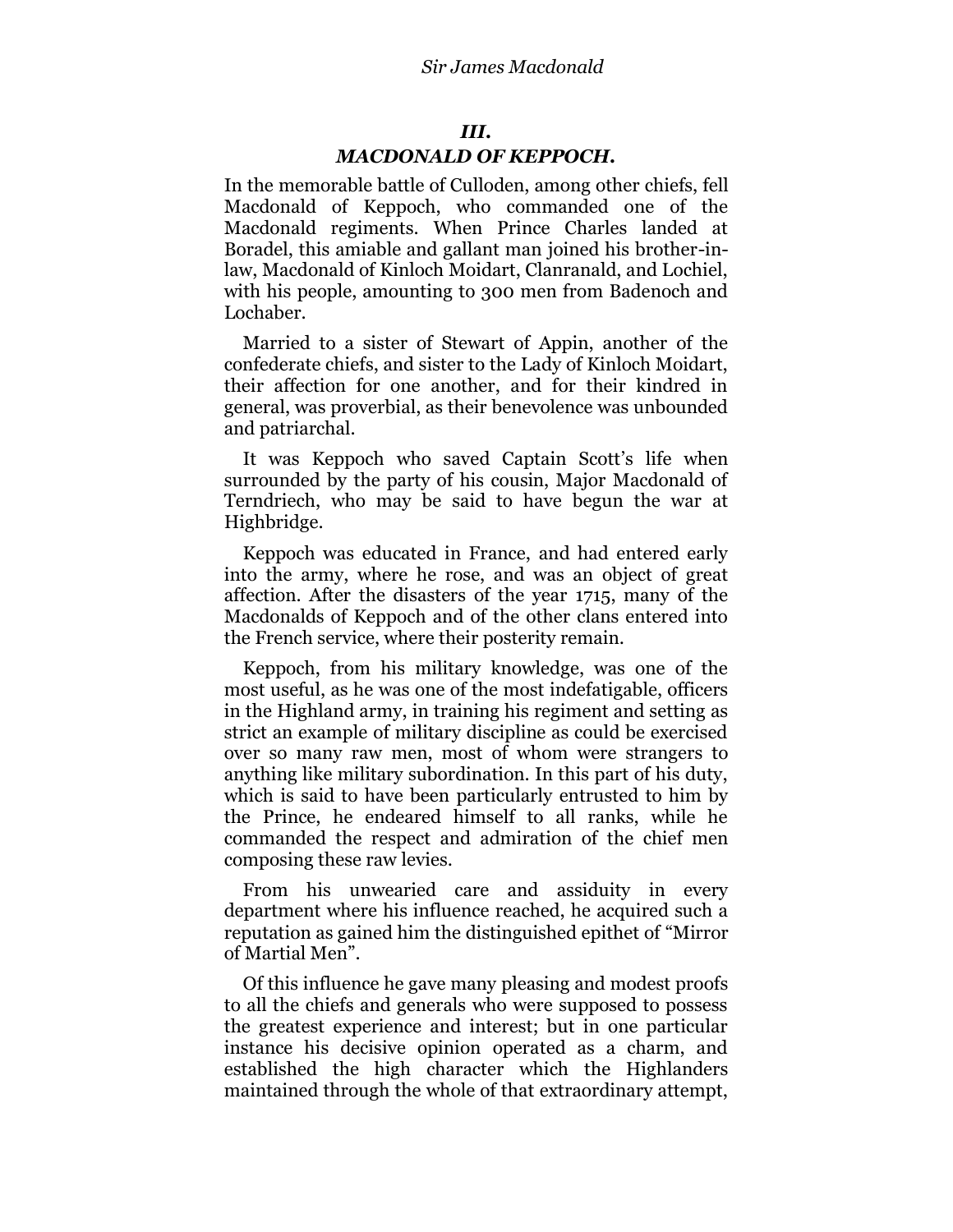when they were left to pursue their usual and ancient mode of attack.

A charming proof of this amiable man's knowledge of, and influence over, the Highlanders is mentioned by Mr. Horne in his account of the battle of Preston (Sept. 21 st, 174s).

"On Thursday evening", says he, "Charles came to Daddingston, and, calling a council of war, proposed to march next morning and meet Sir John Cope half way. The members of the council agreed that there was nothing else to be done. Charles then asked the Highland chiefs how they thought their men would behave when they met Sir John Cope, who had at last plucked up the spirit to give them battle.

―The chiefs desired Macdonald of Keppoch to speak for them, as he had served in the French army, and was thought to know better than any of them what the Highlanders could do against regular troops. Keppoch said that, as the country had been long at peace, few or none of the private men had ever seen a battle, and it was not very easy to say how they would behave, but he would venture to assure his Royal Highness that the gentlemen would be in the midst of the enemy, and that the private men, as they loved the cause and loved their chiefs, would certainly follow them.

―Charles declared that he would lead them on himself and charge at their head. The chiefs exclaimed they were ruined and undone, for if any accident befell him, a defeat or a victory was the same to them; that if he persisted in his resolution they would go home and make the best terms they could for themselves. This remonstrance had the desired effect, and Charles did not persist."

Jan. 17th, 1746.—The result of the battle of Preston, and I may add of Falkirk, showed how well he was acquainted with the real character of his countrymen, and how justly he had appreciated their courage and attachment to their chiefs. He judged of the whole clan-regiments from his own highspirited kindred, as well as from his own feelings. The Prince found that he had not promised too much; they achieved all that innate courage could do, and, as Mr. Home observes, ―spread a panic through the country which reached the drawing-room at St. James's".

Often has the writer of these lines heard from the few aged Highlanders of his clan who survived in Edinburgh, that Keppoch's name was a guard against almost every depredation in their various marches and sojournings. The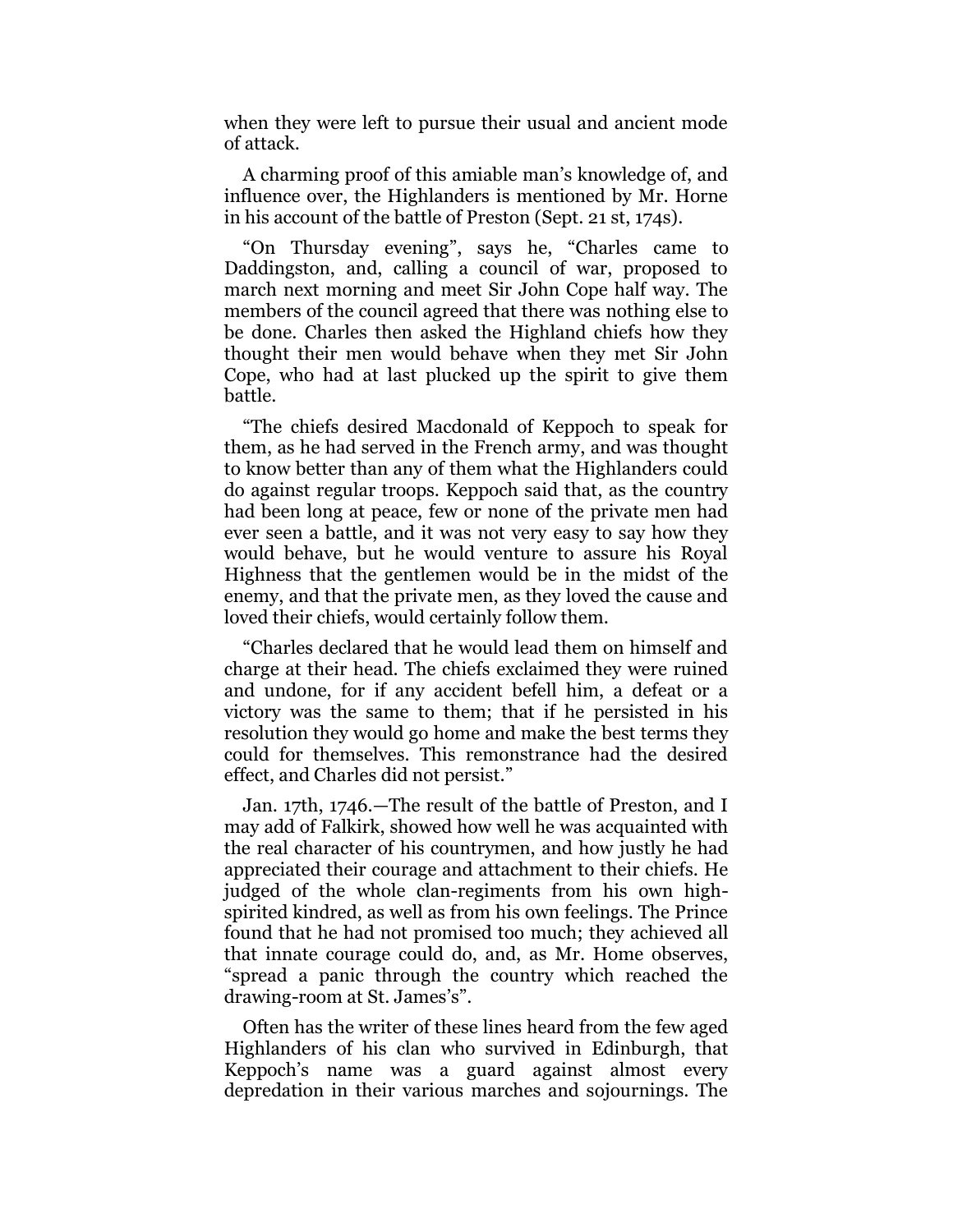cause he had embarked in lay at his heart, and, like the just man mentioned by Solomon, he might be said to walk in his integrity.

It was the concluding scene, however, of this fascinating man's glorious career that stamped his real character indelibly, which added to the poignant feelings of his suffering and afflicted family at that eventful period, but which has since consoled them by hearing his name transmitted to posterity, accompanied with all the attributes of a perfect hero whose virtues were his own. The name of Keppoch Macdonald stands enrolled with the jEmilii and patriots of Rome; with the Talbots and other heroic names of our own country, whose martial achievements have served as a never-failing beacon to improve, and increase, and establish for ever our present unconquerable and invincible military renown, adorned as it is with justice and mercy.

Ever since I was capable of reading the history of the rising of our clans in favour of the House of Stuart, I had heard of the high and gallant character of our lamented chief, Keppoch; particularly from the late learned and polite Sir James Stewart of Coltness, and his lady, the good Lady Frances Wemyss, whose families had shown such patriotic attachment to the descendant of their ancient princes and benefactors, and in whose cause they had suffered so much.

But, till John Home wrote his history of that attempt, in which he has occasion to mention the high confidence Keppoch enjoyed with all ranks, from its commencement to its termination, I do not remember that any account of that accomplished man's heroic death was ever given to the public as he has related it.

So nearly connected as I am with his family, therefore, and as Mr. Gibbon expresses himself in his memoir of his life and family, drawing my pedigree from his grandfather, who was also an ornament to his name, I own I have studied his short but splendid career with filial love. In my various readings of history, which have constituted my chief amusement through life, I have never met with an instance of pure disinterested valour without associating it with the name of Keppoch.

By his kindred and countrymen he is remembered by the endearing epithet of "Mirror of Martial Men", as the men of his particular clan were distinguished by that of "Ready" Warriors".

As I cannot join with those who have called Cato's death  $(A.C. 57)$  "the highest degree of political frenzy", neither can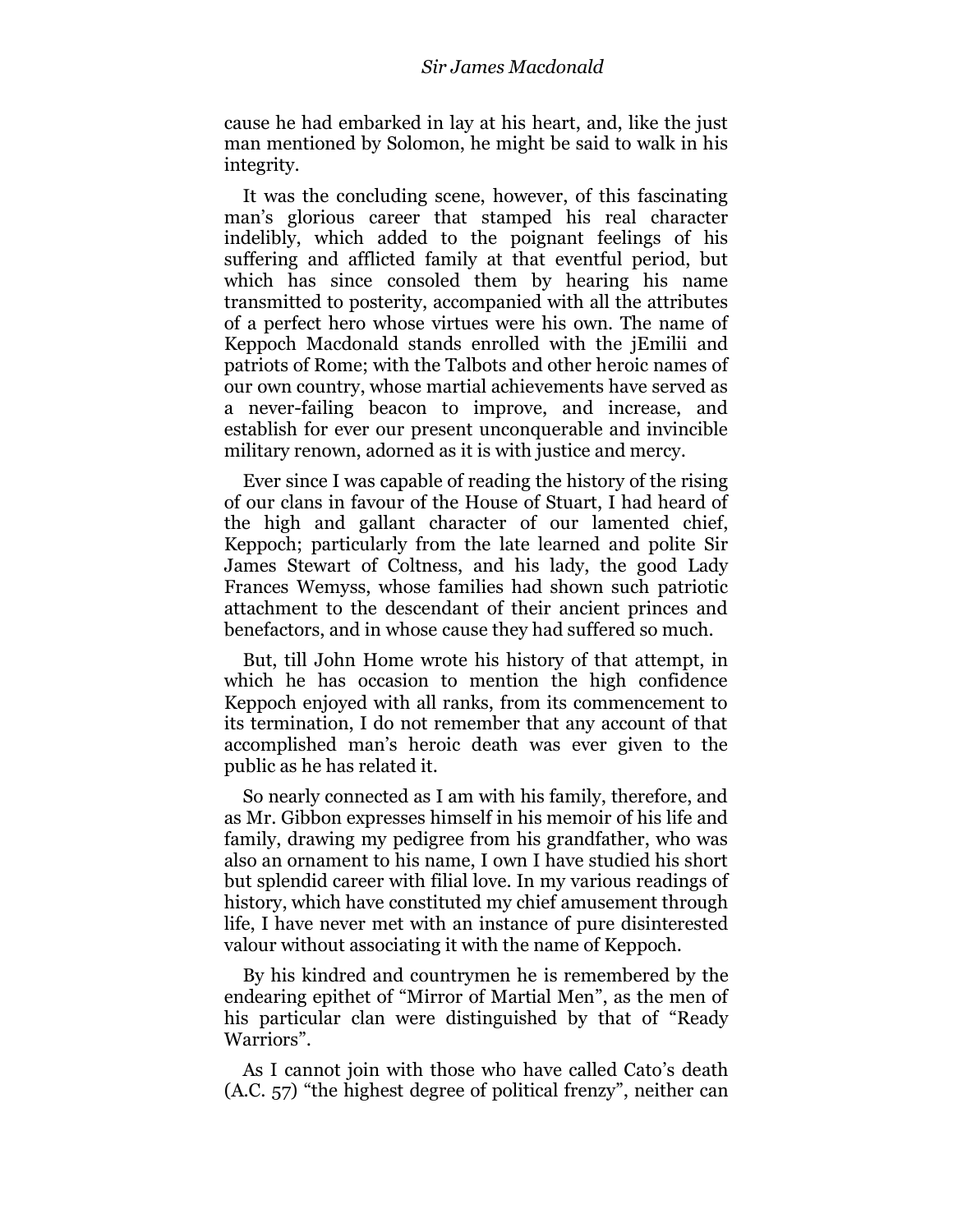I refrain from admiring the dauntless spirit of his son, who, unwilling to survive the overthrow of his country at Philippi, boldly sacrificed himself by rushing into the heart of the deadly action.

Nor do I hesitate in calling Keppoch the ^Emilius of Scotland, from the similarity of their situations and deaths, both alike courageous, both alike lamented, and the theme of admiring posterity.

In the battle of Cannae (B.C. 216), upon the river Aufidus, the Consul Terentius Varro, by his precipitancy, had wellnigh lost the Roman empire. The other Consul, jEmilius Paulus, the friend of Fabius, one of the most distinguished of the Roman generals, had been wounded in the first shock of the cavalry of Hannibal, but had still performed wonders against Hannibal himself, when, finding himself exhausted, he was found by Cornelius Lentulus, a young patrician, in a gore of blood, sitting upon a stone.

Lentulus, bursting into tears, begged the wounded Consul to take his horse, and save so valuable a life. "Save thyself", said he, "and go.straightway to the Senate, and tell them from me to fortify the city." When he had delivered these words, says Plutarch, he bade Lentulus farewell, and, rushing again into the fury of the slaughter, there he died among his slain companions.

In the battle of Culloden (April 15th, 1746), when the Macdonald regiment retreated without having attempted to attack, Macdonald of Keppoch advanced, with his drawn sword in one hand, and his pistol in the other. He had got but a little way from his regiment when he was wounded by a musket-shot, and fell. A friend who had followed, conjuring him not to throw his life away, said that the wound was not mortal, that he might easily join his regiment, and retreat with them. Keppoch desired him to take care of himself, and going on, received another shot, and fell to rise no more.

1453.—In the reign of King Henry VI an affecting tale has been carefully and deservedly handed down to posterity of the death of the great John Talbot, first Earl of Shrewsbury, and known by the appellation of the "Achilles of England".

At the age of eighty this great man was made Lieutenant of Aquitaine, in France. He was one of the most celebrated warriors of his day, and contemporary with the still more celebrated Regent, Duke of Bedford.

Hearing that the French had besieged Chatillon, after having taken Bordeaux, Talbot advanced thither and gave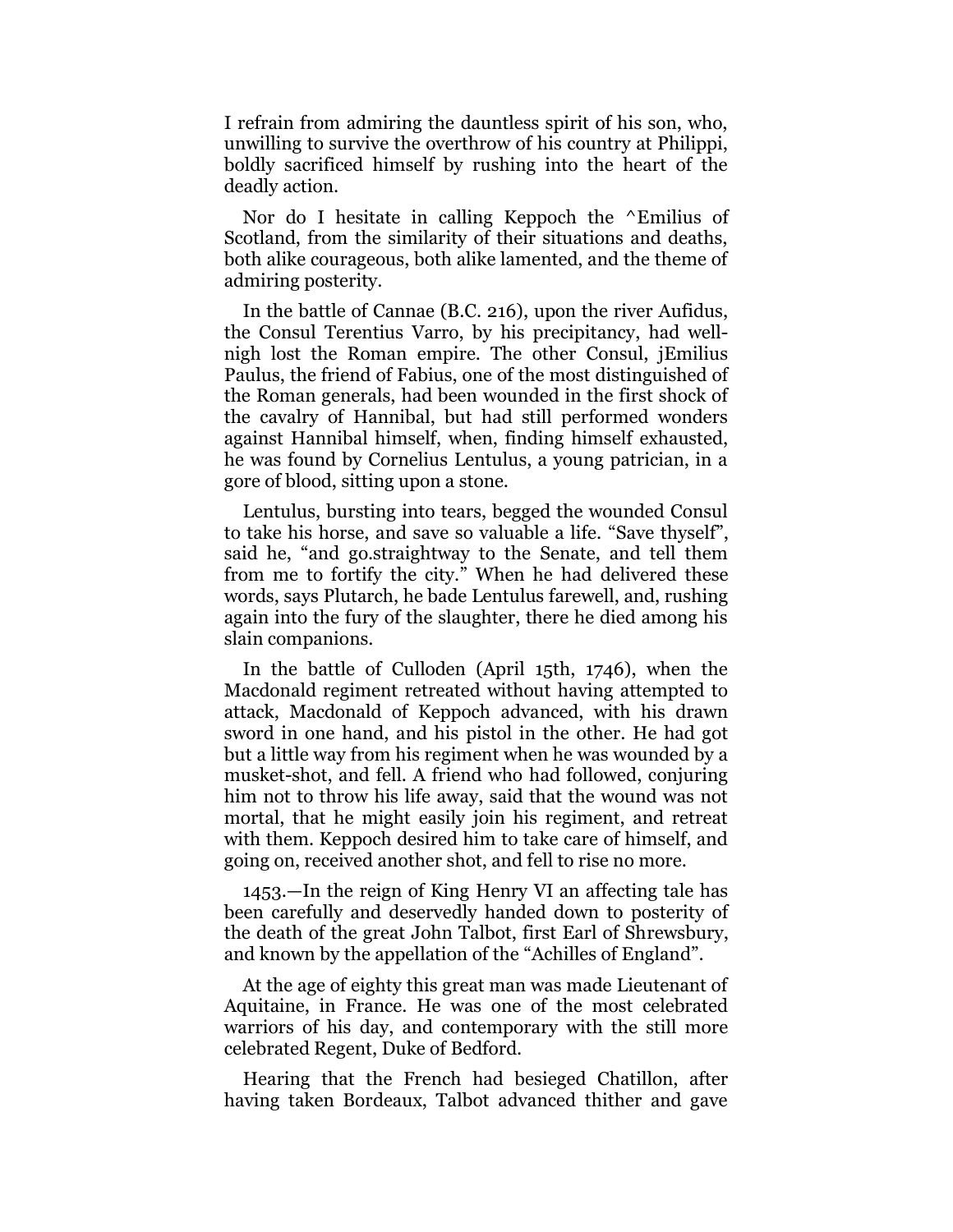#### *Sir James Macdonald*

them battle, on July 20th, 1453; but the event of that day (though for a while it stood doubtful) at length proved fatal to the English, and this renowned general was shot through the thigh by a cannon-ball, and had his horse killed under him. His generous son, Lord Talbot, found him in this condition. Unable to remount on account of his wound, he earnestly urged his son to retire and preserve himself for better times, when he might be serviceable to his country. But Talbot, rather than fly, and thus desert his wounded father, chose to die with the Earl, who soon after resigned that life which had been so often risked in his country's cause.

Such was Keppoch, the conclusion of whose life bears a comparison with all that we read of in Roman or British history.

His death was a heavy blow to a large and beautiful family; but the ways of Providence are inscrutable, and Heaven has been pleased to prosper his grandchildren, who have devoted themselves to the safety and defence of their country.

Many anecdotes are told of Keppoch. About the year 1743, three gentlemen of rank, anxious to visit the Highlands, set out, and were recommended to Keppoch and his relations.

He received them with the frankness of a chieftain, with the politeness of the French court, where he had been educated. His lady, a daughter of Stewart of Appin, presided at the festive board. After dinner, six lovely children were introduced, dressed in the tartan of their clan. In the midst of their happiness, when French wine and the piper had awakened their best feelings, one of the gentlemen (a Mr. Dundas) asked their host what the rental of Keppoch was!

"Come", says he, "fill a bumper to the lad o'er the water, and I will tell you. My rent roll is 500 fine fellows ready to follow me wherever I go."

The value of landed property was in these times to be reckoned, not by the rent it produced, but by the men whom it could eend into the field.

It is observed by the Earl of Selkirk, in his *Observations on the State of the Highlands of Scotland, that "the regular*" system of feudal tenure never was fully established in the Highlands. It was only in latter times that the chieftains were induced to apply for charters from the Crown, in the feudal form, to legalise the more effectual title they derived from the right of the strongest. Some of them (and Keppoch is here alluded to) even disdained to accept of such titles, and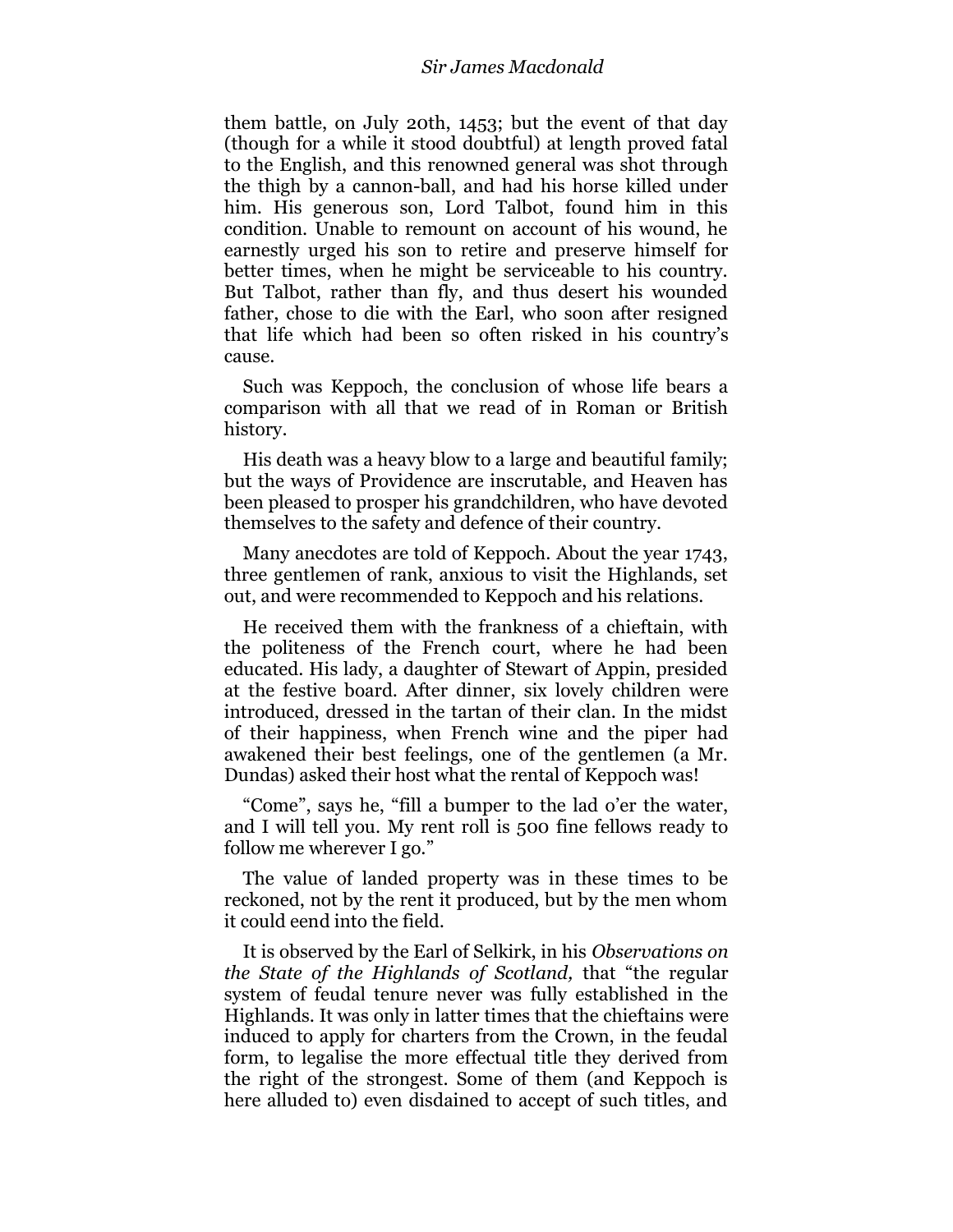declared they would never hold their lands in a sheep's skin." ―One of them, of considerable note,‖ continues that ingenious and learned young nobleman, "Macdonald of Keppoch, acted on this principle, down to the year 1745, and after the rebellion his lands fell into the possession of another chief, who had claimed them for many ages on the ground of a charter from the Crown, without ever having been able till then to make his title effectual."

It was the claim mentioned above which occasioned the battle of Mull Buy, narrated in Dr. Johnson's *Tour to the Hebrides,* in which Keppoch bore so conspicuous a part, and which shall be detailed more particularly anon.

Macdonald of Keppoch, however, who fought this battle with Mackintosh for the lands of Keppoch, was Ranald, father of the amiable and gallant man who immolated himself at Culloden; and, fortunately, the circumstances attending it were early communicated to me by my dear father, who had good reason to remember the consequences of it, being so nearly connected by blood with both chiefs.

Keppoch's mind was as pure and gallant as his birth was high; his grandfather was the ninth chieftain of Keppoch, in a straight line from Alexander of He, third son of John, Lord of the Isles, by the Lady Margaret Stuart, daughter of King Robert II, who is the seventh in the peerage from Somerled, Thane of Argyle, according to our historians and best antiquaries.

In deducing his descent, therefore, the memories of your excellent father and mother are consecrated, being descended from the same common progenitor, Sir Donald Macdonald, tenth Baron of Slate, and eighteenth in the peerage, by the Lady Mary Douglas, second daughter of Robert, Earl of Morton. The descent is as follows.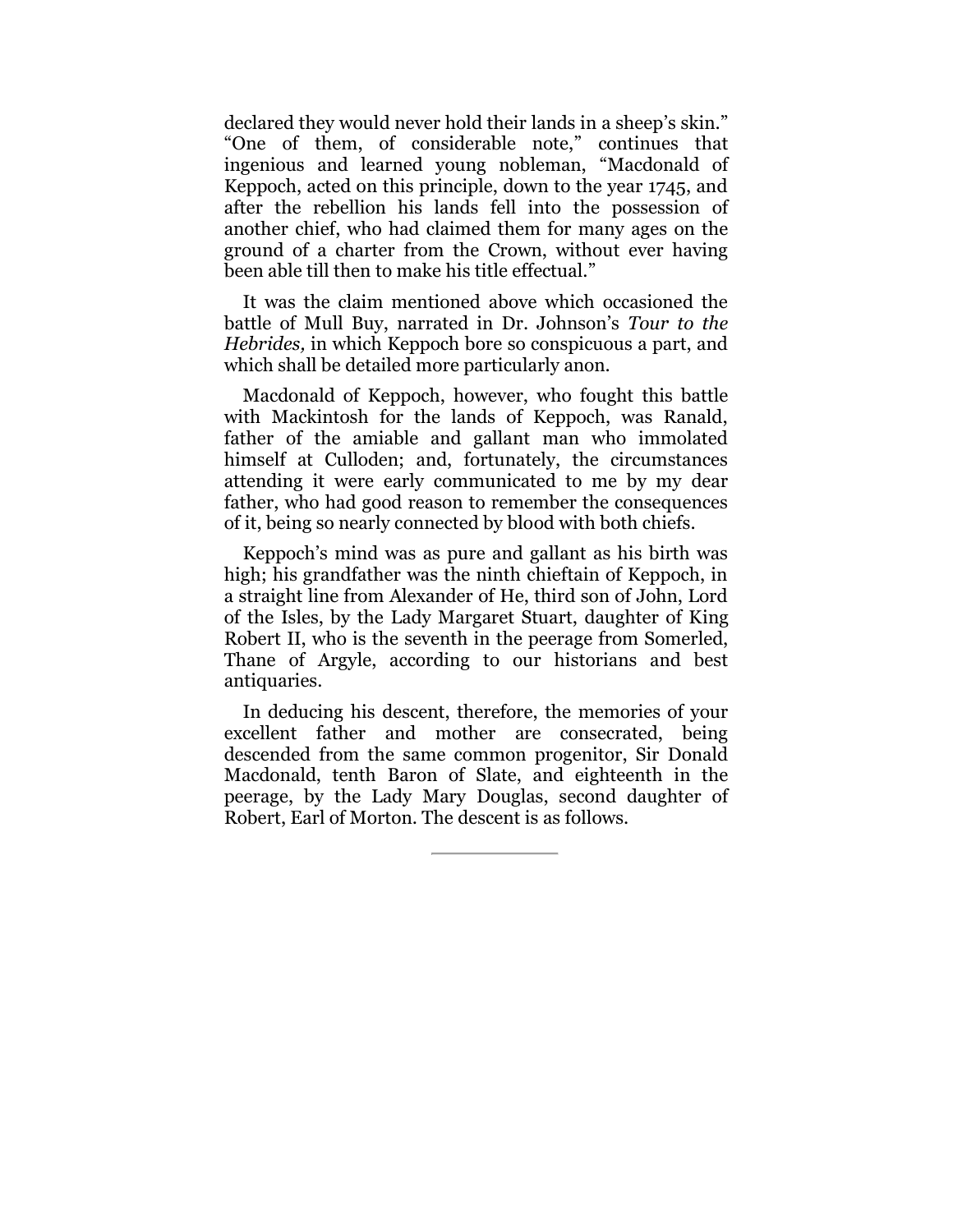# *IV.*

### *DESCENT OF KEPPOCH.*

1648.—i. Colonel Macdonald Of Keppoch, the ninth in a straight line of descent from John, Lord of the Isles, by Lady Margaret Stuart, daughter of King Robert II, was the eldest son of Ranald Macdonald of Keppoch, by a daughter of Sir Ewen Cameron of Lochiel, one of the most celebrated chieftains of the North.

He married Barbara, second daughter of Sir Donald Macdonald, his own cousin, by Lady Mary Douglas, daughter of Robert, Earl of Morton. Sir Donald Macdonald was the tenth Baron of Slate, third Baronet, and eighteenth in the peerage.

He had two sons—

1. Ranald, who succeeded him.

2. John (called Dow, or Black), ancestor of Macdonald of Gellovie, from whom Mrs. Stanley Constable, Dr. Macdonald of Taunton, etc., are descended.

He was succeeded by his eldest son—

II. Ranald Macdonald of Keppoch, who married a daughter of Macdonald of Glengarry, by whom he had two sons—

1. Alexander Macdonald of Keppoch, his heir.

2. Donald Macdonald of Terndriech, grandfather of Mrs. Chichester of Arlington, of whom anon.

He was succeeded by his eldest son—

1745.—III. Alexander Macdonald of Keppoch, that "Mirror of Martial Men", who immolated himself at the battle of Culloden, to the inexpressible loss and affliction of his family; and to whose glorious memory these pages are consecrated. He married one of the virtuous daughters of that honest patriot and chieftain, Stewart of Appin, by whom he had two sons and six daughters—

1. Ranald Macdonald, his eldest son, heir to the lands of Keppoch.

2. Alexander Macdonald, a major in the Glengarry Regiment of Militia Like his father, he was a highspirited, independent-minded man, and by his activity it was that the Glengarry regiment set the example of volunteering to serve in Ireland, where they performed essential service to their country by their discipline, good behaviour, and general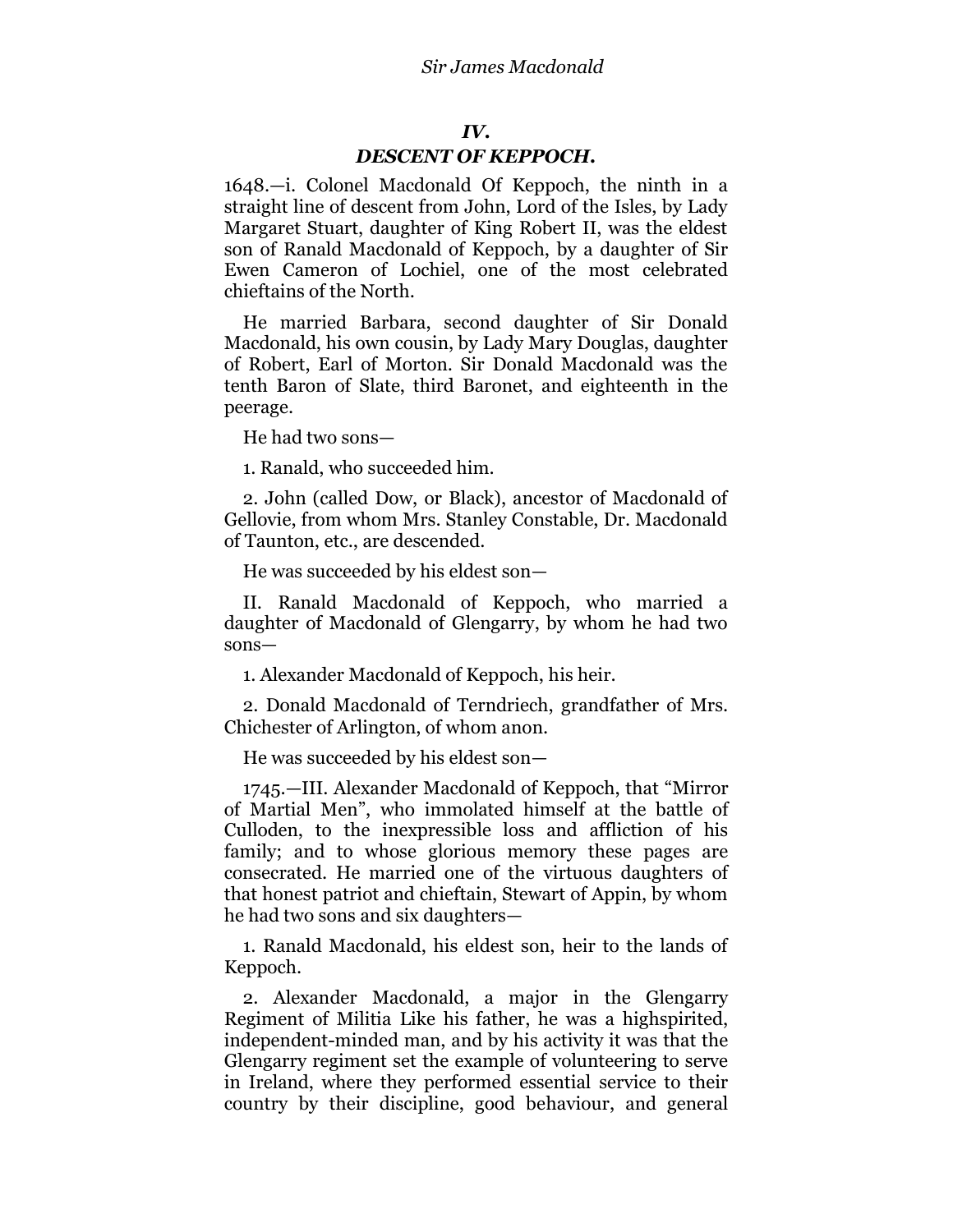example. This regiment was commanded by his kinsman, the present Glengarry.

He married his cousin, Sarah, fourth daughter of Major Donald Macdonald of Terndriech, of whom anon.

After the peace, this amiable man embarked with the Earl of Selkirk in his plan of settling Scotch colonies in the Island of Prince Edward, in the Gulf of St. Lawrence, carrying his lady and family with him. After two years' residence, and establishing a large and valuable plantation, he fell a sacrifice to the climate, leaving two sons and two daughters. His sons have commissions in the army. His death was a great loss to the infant colony of Prince Edward's Island.

Keppoch's eldest daughter was

I. Isabella, married to Dr. Gordon, physician, in Madeira. She had three handsome daughters, the eldest of whom was married to James Murdoch, Esq., one of the chief members of the factory at Madeira, to whom she bore a son<sup>1</sup> and daughter. Dr. Gordon's second daughter was married to J. Masterton, Esq., member of the same house; the third daughter is unmarried.

2. Clementine, Keppoch's second daughter, was married to John Macdonald, Esq., of Dalness, grandson of one of the chiefs who were murdered at Glencoe. They had no issue.

3rd daughter, married to Alexander Macdonald, Esq., of Tallochcrombe, and has issue.

4th daughter, married to Alexander Macdonald, Esq., junior, of Tallochcrombe, and has issue.

5th daughter, married to John Macdonald, Esq., of Oberarder, and has issue.

6th daughter, married to the Rev. Peter Macdonald, minister, of Kilbride and Kilmore, and has issue.

IV. Ranald Keppoch's eldest son, immediately upon his father's death, was, with his whole family, taken under the protection of the family of Gordon and other liberal and noble-minded relations, who superintended their education, and interested themselves in everything relating to their success and prosperity.

<sup>&</sup>lt;sup>1</sup> The late Gordon Murdoch, Esq., Banker, in the firm of Ransom, Bouverie, and Co.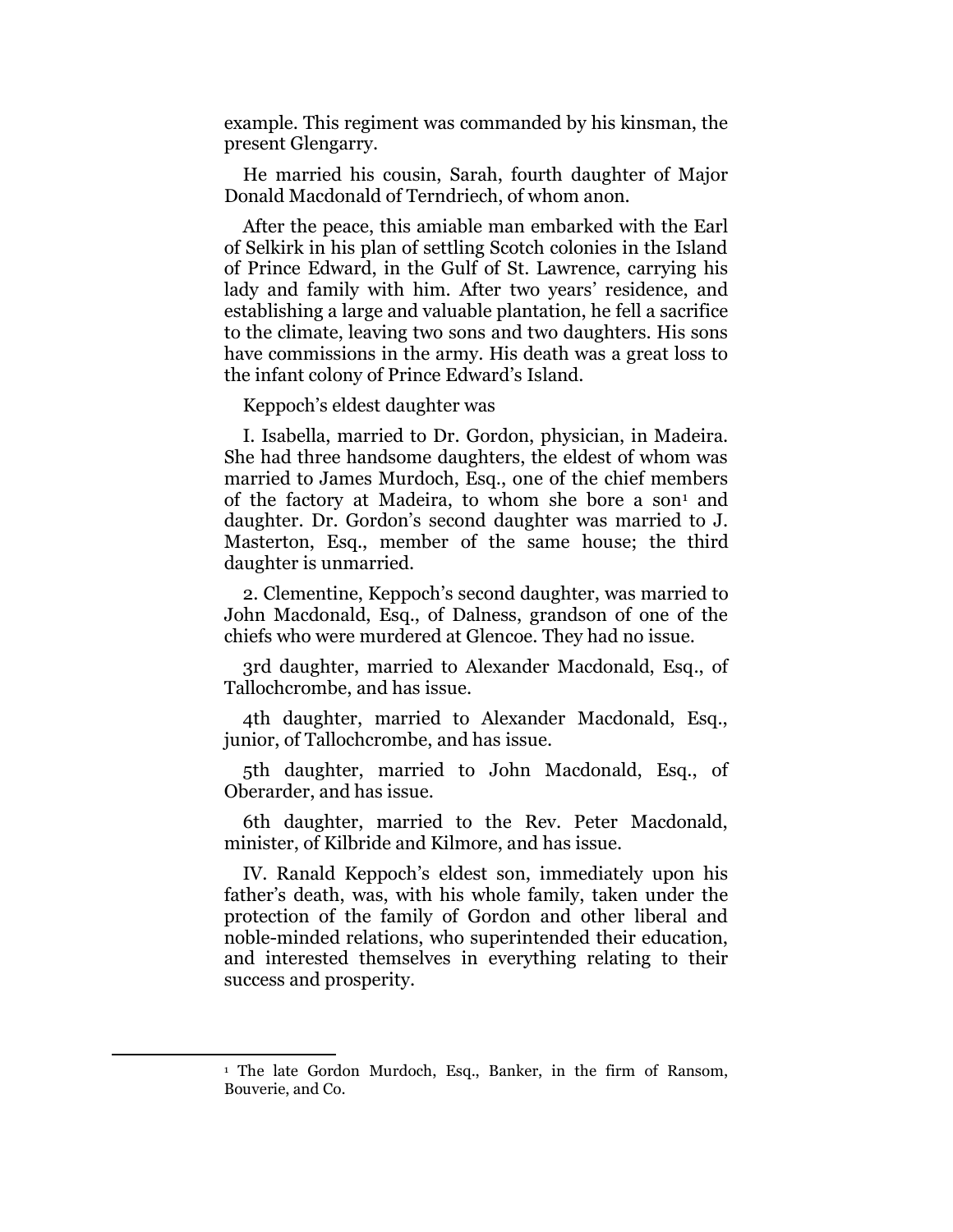#### *Sir James Macdonald*

The late good Lord Adam Gordon<sup>1</sup> and his benevolent Duchess<sup>2</sup> became more immediately the patrons of Ranald, who had a commission in the 1st Battalion of the Royals given to him early in life, where he rose to the rank of Major.

Handsome in his person and countenance, he was a favourite with all who saw or knew him; and perhaps at no time since the Prince's residence at Edinburgh, previous to the battle of Preston, had so many young Highlanders, all descended from chieftains of high martial fame and renown, assembled together in that captivating city, as immediately before Ranald Keppoch embarked with his regiment for Jamaica, in the year 1*767-68.* He remained many years upon the Jamaica station, where he married Miss Cargill, the daughter of a wealthy planter and merchant. By Miss Cargill he had three sons and two daughters.

On his return to Scotland his health was much impaired by the climate of Jamaica, and by gout. He finished a new and expensive house at Keppoch, but did not live to enjoy it.

He died at an early age, leaving his children young, in the year 1785. His eldest son is the present representative of our ancient branch of the clan.

V. Ranald Macdonald of Keppoch, a young man of the most amiable disposition, but of a delicate constitution, no way differing in courage and in the fascinating suavity of manner which distinguished his father and grandfather. He enjoys the same happy patronage of the Duke of Gordon as his father did; and is now a captain in the 1st Royals, in. the Mediterranean, where he has distinguished himself, and has preserved the ancient character of his family. He is not married.<sup>1</sup>

The second son is gone to Jamaica, as a merchant

<sup>1</sup> He went to Jamaica with his regiment, the 92nd or Gordon Highlanders, and died there of yellow fever on 14th August 1819.

and planter, with his uncle. The youngest son and his sisters are with their mother in Edinburgh, for their education.

Thus it has pleased God to preserve hitherto Keppoch's

l

<sup>1</sup> Lord Adam Gordon, fourth son of the second Duke of Gordon, was a general in the army, and Commander-1n-Chief of the troops in Scotland. He died in 1801, without issue.

<sup>2</sup> Lord Adam Gordon was married to the Dowager Duchess of Athole.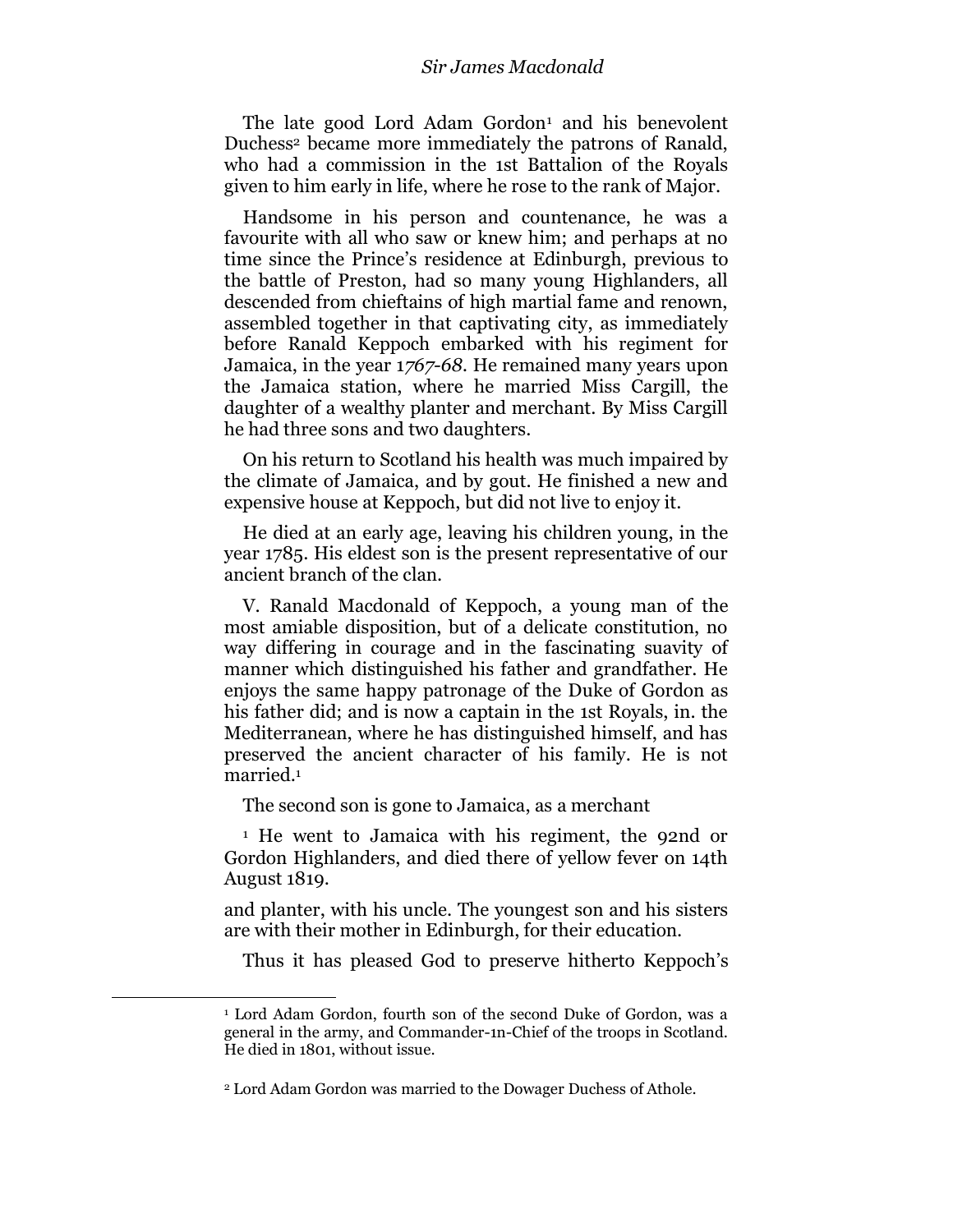children and grandchildren, and also those of his cousin, Major Macdonald of Terndriech, who was his major, and confidential friend. I feel a kind of joy akin to grief in commemorating what I know of such worthies, whose latter end has not tarnished the fame of Angus More.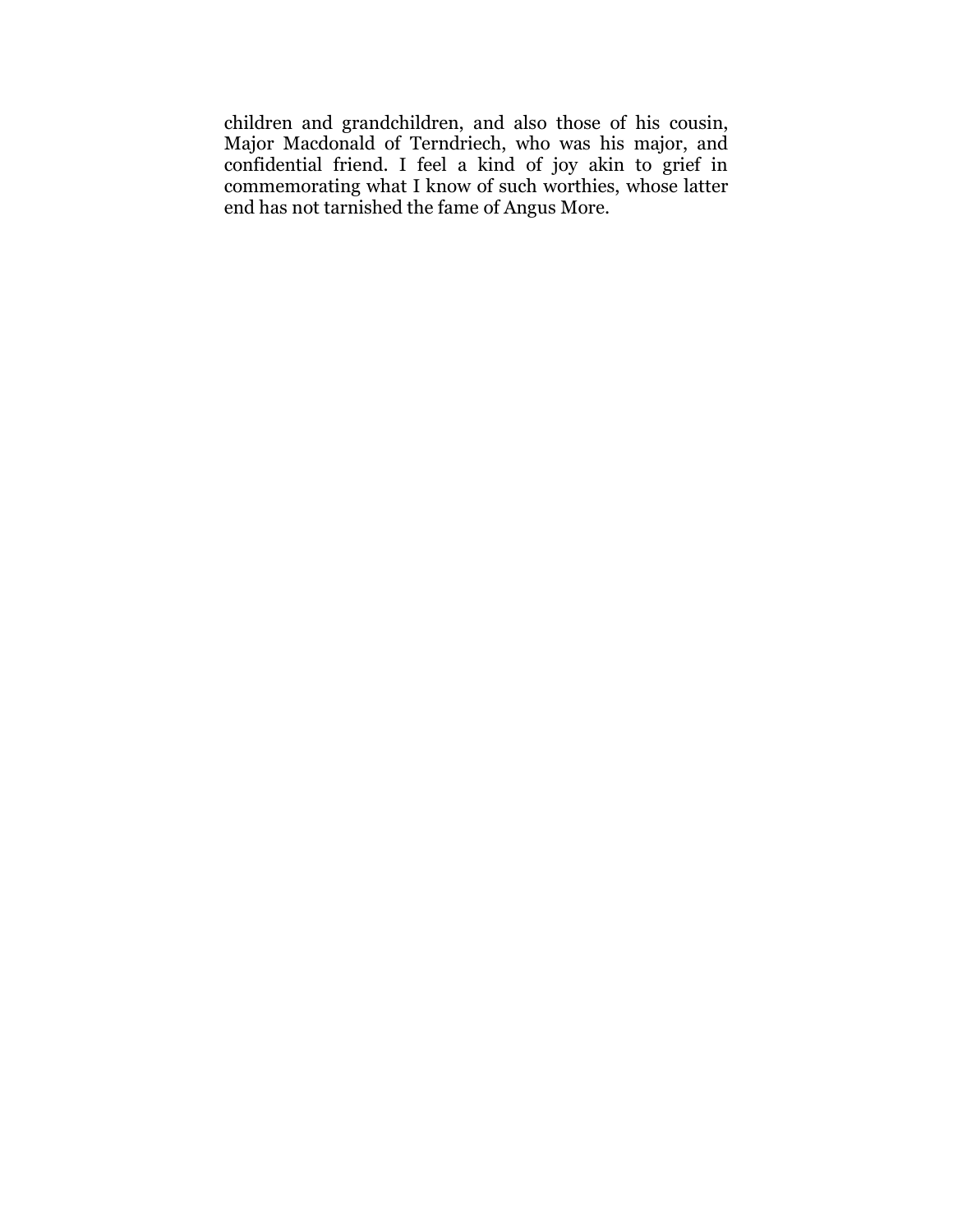# *DESCENT OF MAJOR MACDONALD OF TERNDRIECH.*

I. RANALD OF KEPPOCH, who married his cousin, Mary, daughter of Macdonald of Glengarry, was the eldest son of Colonel Macdonald of Keppoch, who married Barbara, second daughter of Sir Donald Macdonald, Bart., and Lady Mary Douglas, daughter of Robert, Earl of Morton. This Colonel Macdonald was the eldest son of Ranald of Keppoch, by a daughter of Sir Ewen Cameron of Lochiel, a chieftain whose achievements are embalmed in the memories of all Highlanders.

Keppoch, who fell at Culloden, was their eldest son. His second son was

II. Donald Macdonald of Terndriech, who married his cousin, Mary Macdonald, by whom he had three sons—

1. Donald Macdonald, major in the Prince's army, of whom anon.

2. John, ancestor of Captain Macdonald of Leck.

3. Angus, ancestor of Donald of Dallafour, who fell an officer in America, in the Macdonald regiment. He died unmarried.

III. Donald, the eldest son of Donald Macdonald of Terndriech, married a near relation of his own, Miss Mackenzie, of the Earl of Cromarty's family, by whom he had one son and three daughters.

Ranald was the only son.

1st daughter, Isabella, an elegant, pious woman, unmarried.

2nd daughter, Mary, married to John Chichester of Arlington, in Devonshire, of whom anon.

3rd daughter, Catherine, married to her kinsman, Thomas Macdonald, who was bred to physic, and died at the early age of twenty-six years, of whom anon.

Major Macdonald, married, secondly, a relation of his own, a daughter of Macdonald of Killichonat, a beautiful woman, by whom he had two daughters—

1. Sarah, married to her cousin, Major Macdonald of Keppoch, as mentioned, now in Prince Edward's Island.

2. Juliet, who remains unmarried.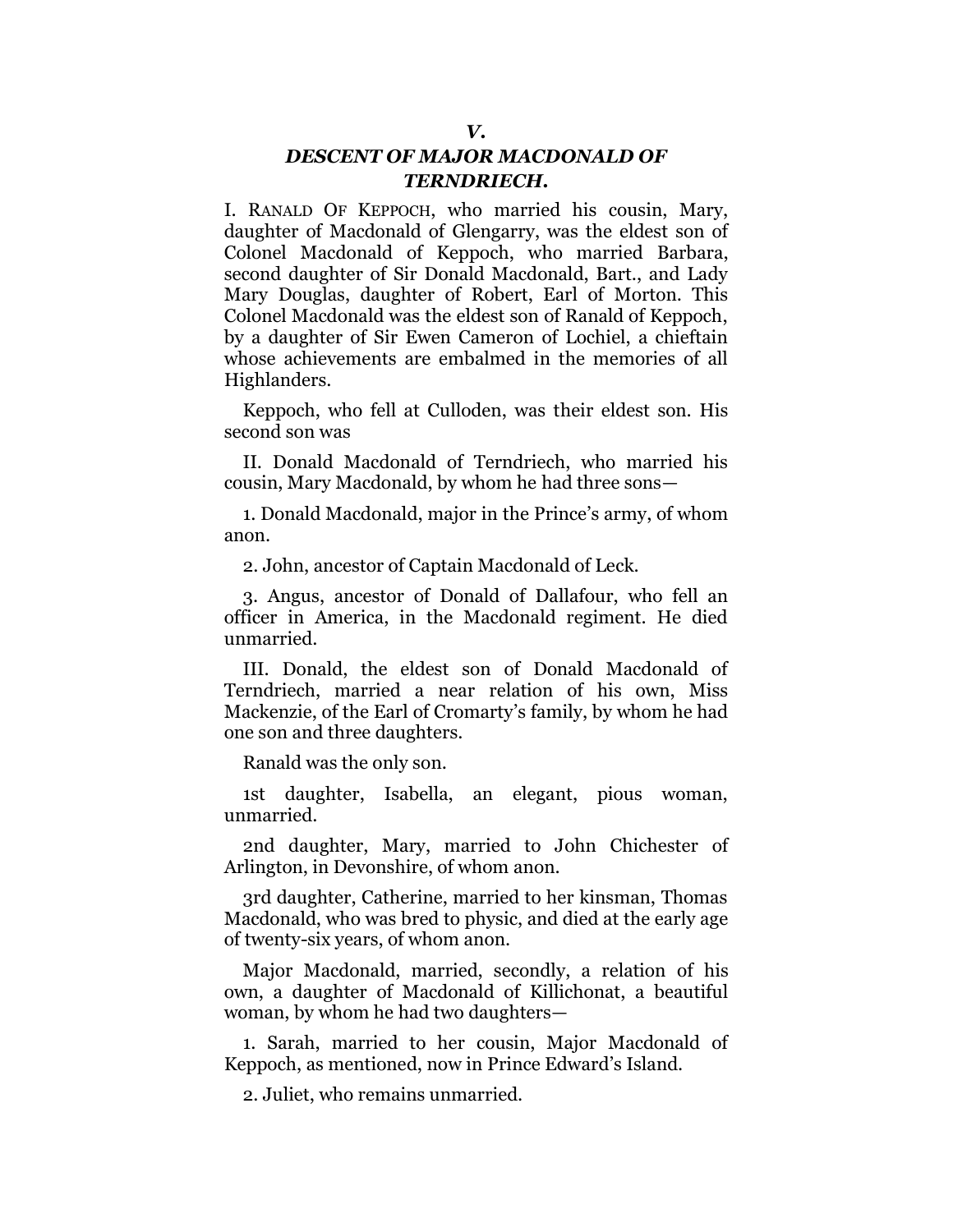This amiable and brave man, allowed by all who ever saw him to have been one of the handsomest men of the age, was, with the rest of his numerous clan, living happily and bringing up his beautiful family in the heart of the Highlands. Here, with Keppoch and the other excellent men of the clan, happiness was diffused to all connected with them. To chase the deer with hound and horn was supreme delight. To feast in the ungilded hall, with the circulating quagh, and the enlivening pipe to the praise of Bragela, was their *ne plus ultra.* Suddenly Prince Charles Stuart threw himself among them, trusting to the well-known attachment of the clans to his family.

Attached to his cousins, Keppoch and Kinloch Moidart, with a brotherly or filial love, no sooner had their words been pledged, than the Macdonald and Cameron clang was heard from the west, darting like lightning through the whole region of Badenoch and Lochaber, where above 1,800 unoffending, happy people almost instantaneously started into action at the sound of the wellknown pibroch, or to the more stimulating martial music of Cogan-a-chiachan. These original people inherited from their ancestors a large share of bravery, and they had been characterised as ready warriors by their neighbours, perhaps less just and less humane than themselves.

By those that knew him well before he appeared in arms with his kindred, the private life of Terndriech was said to have been exemplary, when the customs and manners of the time and country in which he lived are considered. The warlike accomplishments of his chief and kinsmen were publicly acknowledged; and from the pure affection which subsisted between them, it is easy to conceive they possessed the same amiable qualities for which they have been so religiously revered by their lamenting countrymen.

That they were chieftains of no mean degree, is proved even from the continuation of their bards to this day; and from their kindred retaining many of their ancient hymns and songs, though the knowledge of the harp has been forgotten or laid aside. It is also proved by the recollection of their unceasing attentions to their relations, their vassals, and even the meanest of their people, who appear to have been happy only when their chief was pleased, and whose breasts glowed and panted to give him proofs of their affection.

The number of followers which these amiable men brought with them showed how eagerly the lowest sought for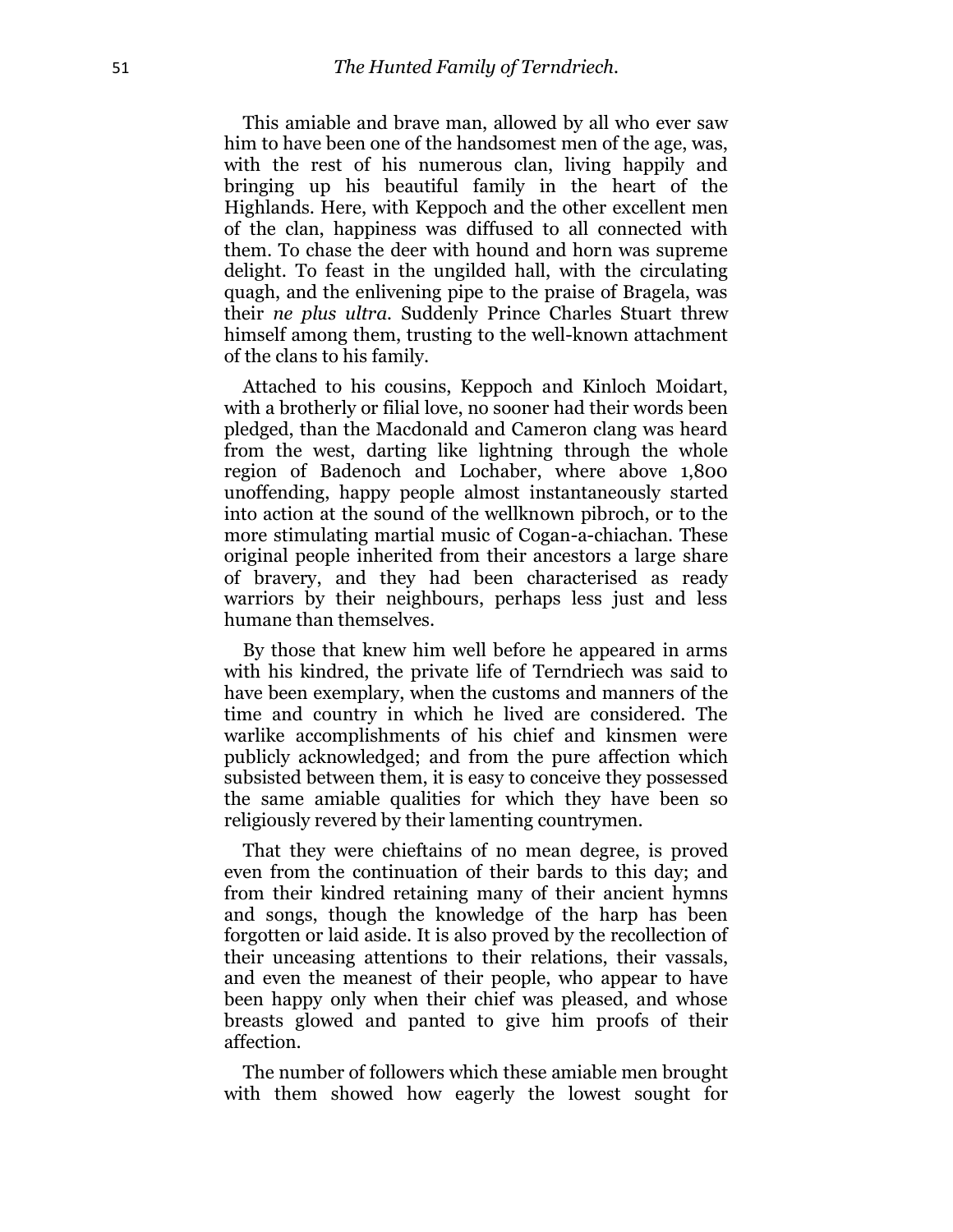reputation under their chieftain's eye. The principle of attachment to their chief led these men to suffer many severe privations, nay, even to lay down their lives for him if necessary, as had happened in the dreadful affair of Glencoe, when the noble-minded Kennedy rushed in to receive the shot levelled at his master, and which destroyed them both.

How delightful to snatch from oblivion such pure, such virtuous affection! The inspired Saint John saith, "Greater love hath no man than this, that a man lay down his life for his friend"; and Saint Paul, in his very beautiful Epistle to the Romans, saith, "For scarcely for a righteous man will one die, yet peradventure for a good man some would even dare to die.‖ Thus, we see that what was acknowledged by the inspired Paul to be the most refined feeling of our nature, was practised by the native Highlander. Thus it was a few years before we made our appearance in this world, and has continued to our day.

We witnessed the attachment of our own particular clan of Keppoch; we have seen the same affection manifested in the clan of Mackenzie and among the Camerons of Lochiel.

How much to be lamented that such ties are snapt asunder for ever!

From the affair at Highbridge, in which Terndriech and his few people had displayed such prompt courage and resolution, he became a singular object of affection with the Prince and with all ranks.

Gen. Scott, 16th August 1745.—As this little rencounter may be called the beginning of the war, and laid the foundation for Captain Scott's future fortune, the following is a true statement of it.

Captain Scott was ordered to march from Fort Augustus, to reinforce the garrison of Fort William, upon the first rumour of the Prince being landed and the Highlanders appearing in arms. He set out upon the 16th of August, with two companies of the 1st Regiment of Foot, which he commanded. He had got as far as Highbridge, which is about eight miles from Fort William, when he heard a bagpipe and saw some Highlanders in arms. Captain Scott was alarmed, and halted.

As it was necessary to prevent Captain Scott from getting to Fort William, the Highlanders, commanded by Macdonald of Terndriech, seized the bridges, and sent an express to his cousin, Keppoch, who with his followers joined Terndriech, and surrounded Captain Scott and his party. Captain Scott,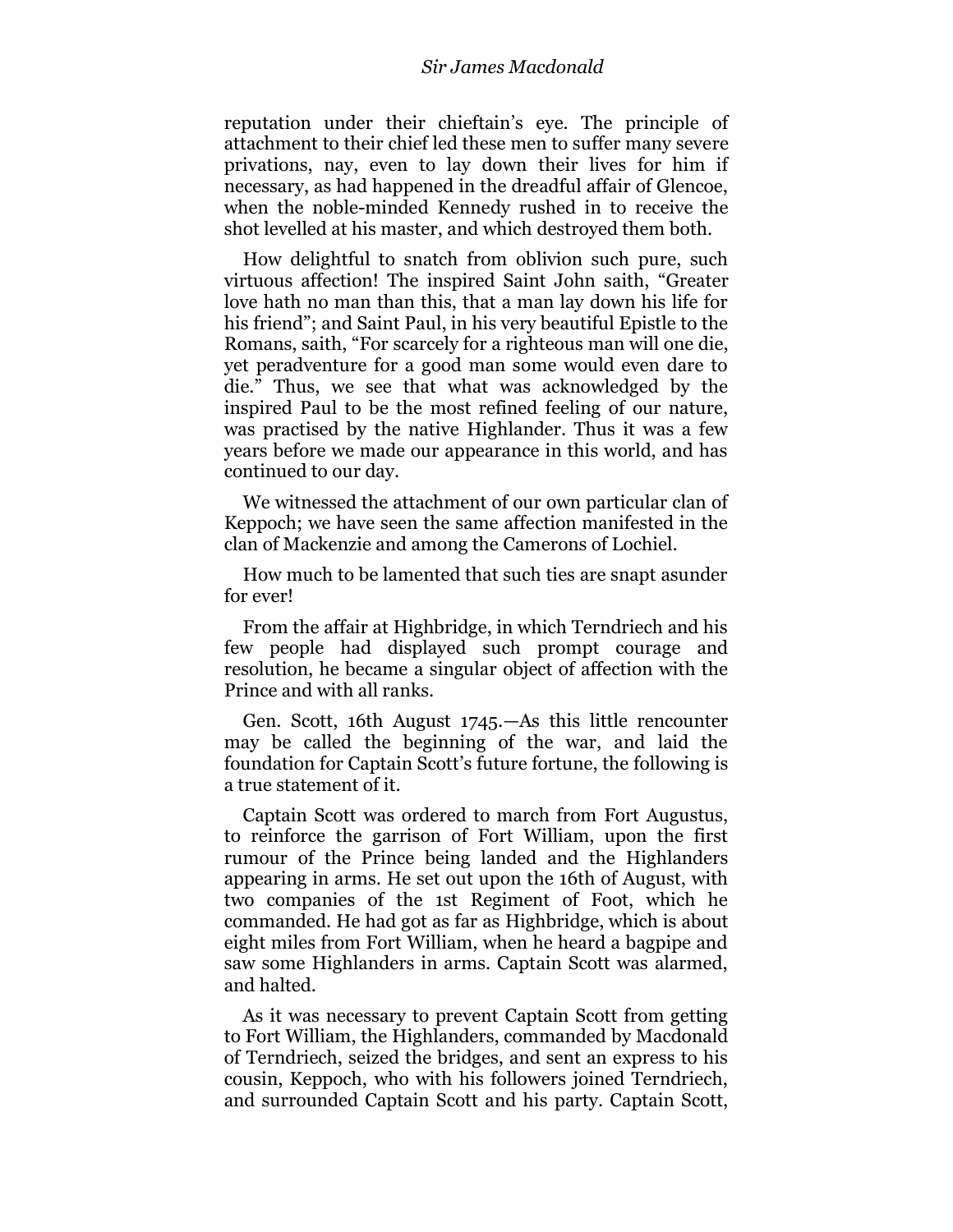on these gentlemen appearing armed, and hearing the bagpipes play on the back of a neighbouring hill, drew up his men to defend themselves, after endeavouring in vain to retreat back to Fort Augustus. In the scuffle, some of Captain Scott's men were slain, Captain Scott himself wounded, and the whole party taken prisoners.

Expresses were sent to the garrison of Fort William for surgeons, on Captain Scott's account, but they refused to send any; on which Major Macdonald took him on his own horse, and carried him to a place of safety, till he was conveyed to the garrison, on his parole of honour, which he faithfully kept, to the great mortification of the Duke of Cumberland and others, after his cure was completed.

Soon after, Captain Scott went to London, and such was the state of party at that time, that he was immediately waited upon and admitted to the highest company and first circles, such as the Duke of Bedford, Lord Gower, etc. This was the foundation of his future fortune in the world; and he is said to have been the only man who kept his parole with the Highlanders.

Long after that unhappy period, Captain Scott<sup>1</sup> was visiting at the Countess of Dundonald's, who had benevolently adopted Mary, Major Macdonald's second daughter. Upon asking who she was, and being told, he immediately replied that he owed his life to her father, as narrated above. Often afterwards, when seeing Miss Macdonald dance at the Bath assemblies, he used to repeat the same thing. Yet this very man, possessed of half a million of money, never made any present or provision for Miss Macdonald's family, though he ostentatiously bought houses for individuals of noble families in Edinburgh.

When Terndriech embarked with his clan, he was in the flower of his age, in perfect health, and of full strength of body, and, as his conduct proved, of undaunted courage. At the battles of Prestonpans, in England, and particularly at Falkirk, he is said to have behaved with great intrepidity, prudence, and humanity, encouraging his friends, and sparing the King's forces. This part of his conduct was proverbial, and carefully handed down to my day. Even those into whose hands he so unfortunately fell, treated him with

l

<sup>1</sup> General Scott's great fortune, made chiefly by gambling, was inherited by his two daughters, the Duchess of Portland and Lady Canning.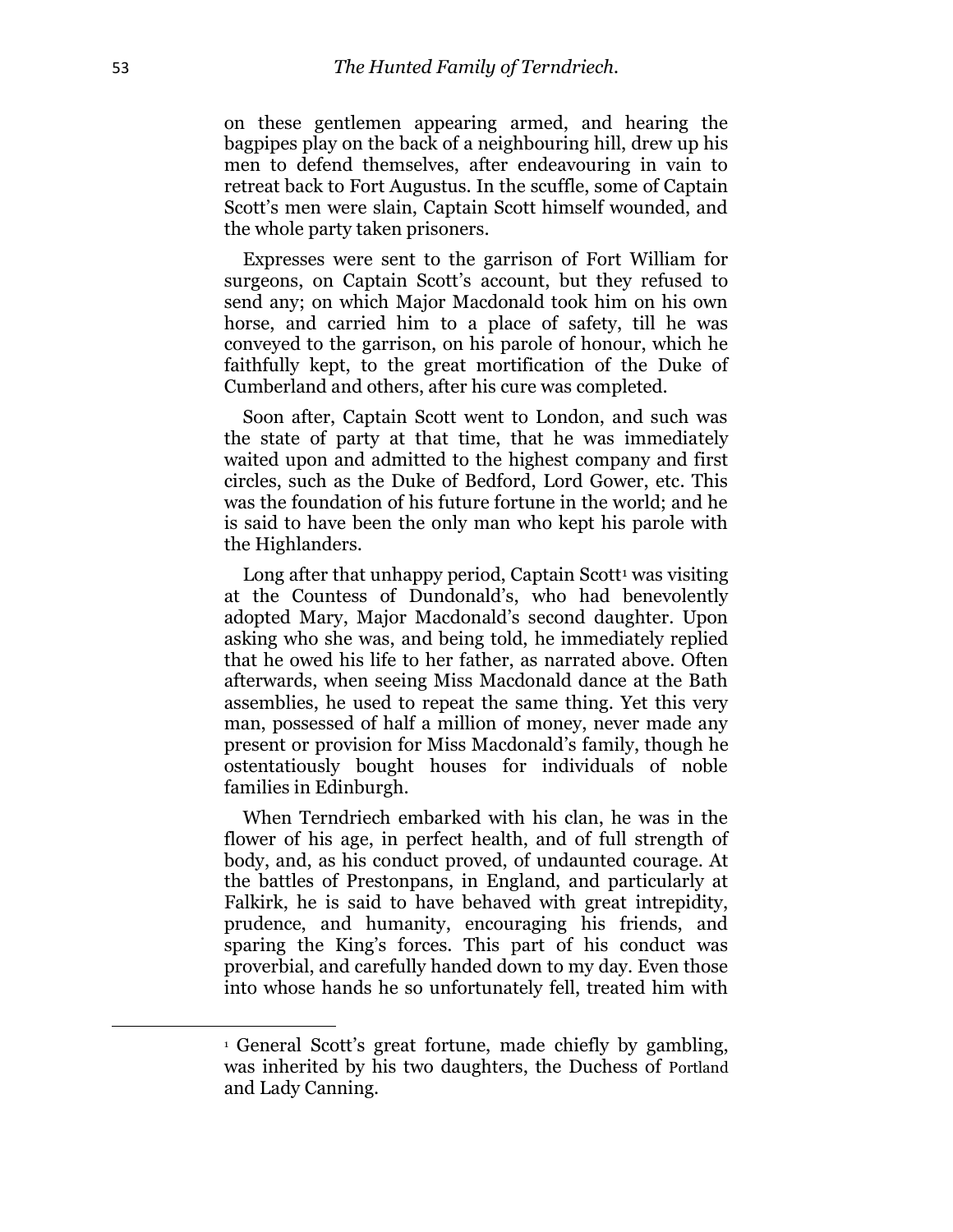great attention, for which they were said to have been in some degree censured, such was the rancour of the day.

In endeavouring to commemorate all I have heard of these heroic men, their moderation at Edinburgh after their success at Preston, their uniform forbearance, and I may say justice, under severe irritations and wants, I cannot help considering their whole conduct as in some degree resembling those heroes whose lives and actions have merited the applause of posterity,

January 17th, 1746.—By a sad fatality, as he distinctly mentioned before his death, Major Macdonald was taken after the battle of Falkirk, by falling into the hands of a party of General Hawley's force, whom he mistook for Lord John Drummond's French picquet.<sup>1</sup> It was in the twilight of that day when the Highlanders had conquered all before them, and, from every account, might' have destroyed the royal army completely, had the clans been allowed to engage in their own manner. But, alas! Jealousy, that demon of human happiness, had reared her crest, and she continued to disorganise their best plans, till their total destruction and dispersion at the battle of Culloden.

While the capture of Terndriech was matter of great triumph to General Hawley, it was a source of sincere sorrow to the Prince and all the confederate chiefs, who loved the man and respected his high and natural virtues, and whose engaging manners rendered him an idol with his people.

Often has the writer of these lines seen the tears trickle down the aged cheeks of James Macdonald of Killichonat, his wife's brother, when mentioning him and Keppoch, and their people all now gone or scattered through the world, leaving him in the afternoon of life bewailing them and the sad desolation of those valleys where they first drew breath.

Major Macdonald's confinement was strict and severe, but every art was practised by his relations and friends that sympathy and affection could dictate to soothe and support, and particularly to alleviate the poignancy of the grief he felt for his wife and family. In regard to himself, from the moment he was taken, he indulged no hope for mercy or forgiveness from the Crown. The wanton cruelties and

<sup>1</sup> The brutal General Husk ordered him to be shot, and refused to receive his arms. But Lord Robert Kerr politely stepped forward to accept them. Major Macdonald afterwards referred to Lord Robert's generous civility with gratitude.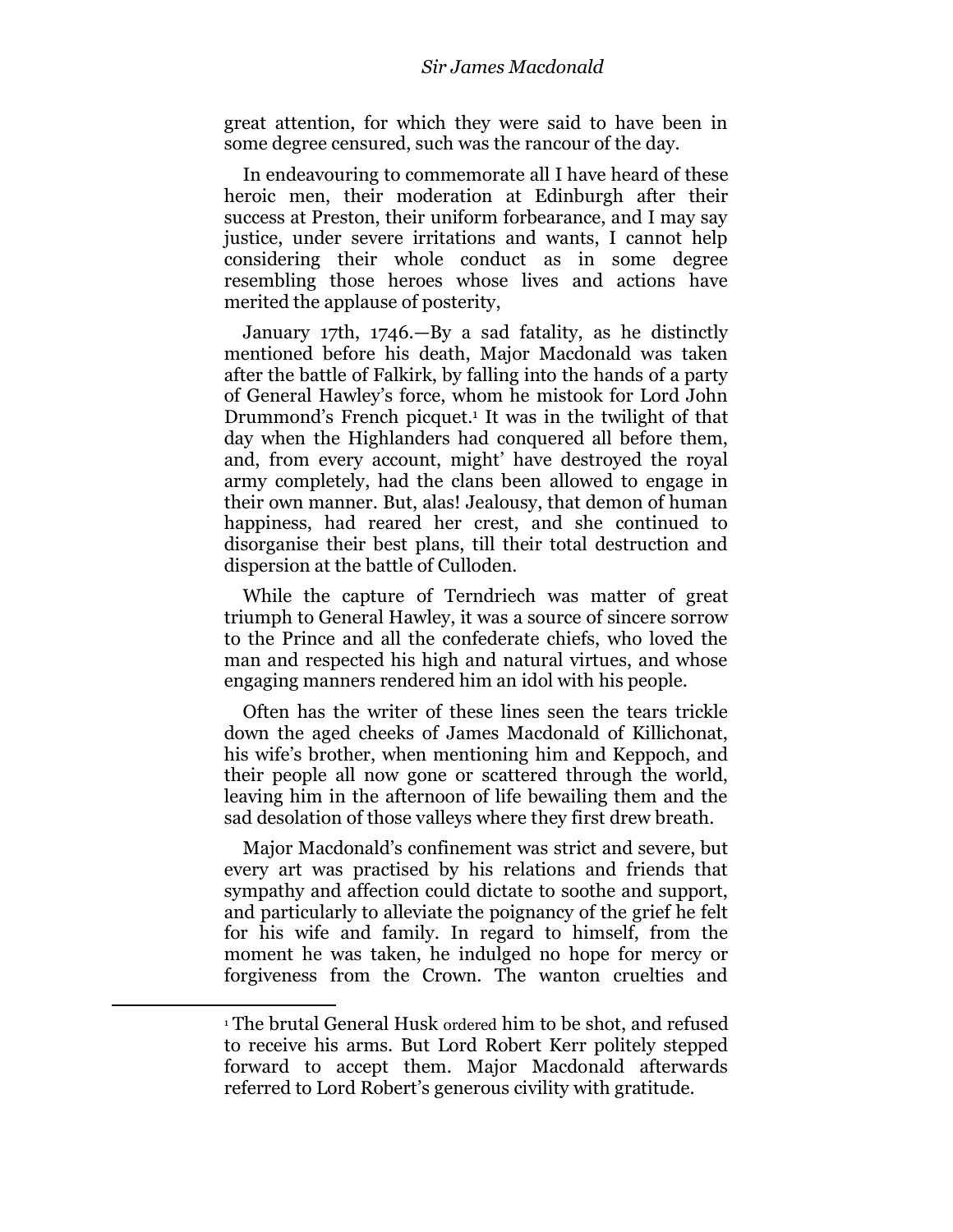slaughter authorised by the Duke of Cumberland, after the Highland army had left the field at Culloden, destroyed every expectation of the kind, and in consequence of this impression his mind was fully made up and resigned to meet his fate, long before his trial commenced at Carlisle.

There does not exist a doubt that he might have escaped when on the road to England; but his lofty spirit resisted every offer of security for himself, when his friends, Sir Archibald Primrose, his cousin Kinloch, and Sir J. Wedderburn, were in equal danger; for it is said of him that he could not bear to deceive or be deceived, and that if ever any man was honest to a fault, it was Major Macdonald.

At his trial his conduct was respectful and dignified. When an appeal was seen to be useless, he and all those who shared the same unhappy fate submitted with a degree of firmness and composure which affected all present.

The severity of his confinement in Carlisle, and the sad effects of being carried from his own country, far from every aid of friends or advice, is manifest from Major Macdonald's letters to his unhappy wife at Edinburgh.

The following is directed to:—

―Mrs. Macdonald of Terndriech, at Edinburgh. To the care of Mr. John Moir, merchant, at Edinburgh, at Mr. Stirling's shop near the Lecken Booth.

"MY DEAR LIFE,

―I yesterday had the agreeable account of your being in health and of your stay in Edinburgh, for which I thank God, and your dear self for complying; and though Kinloch's lady came here yesterday, she will not get access to see her husband; and as a short time will discover the event of most of us here, we are all hoping for the best and prepared for the worst. In any event I shall acquaint you as soon as my trial comes on, therefore, my dear Life, put your whole trust in God's mercy and providence, in whom I put my entire hopes and confidence. My dear Life, I was surprised I got no letter from you, and you cannot imagine what joy and satisfaction it gave me, when I heard by Mr. Stewart that you complied to stay, for you would regret much your coming here, since you could not have access to me.

―I pray God to direct you in all circumstances, and to comfort you in your present situation, and may we both submit to the decrees of our Almighty God; therefore, my dear Life, be of good courage.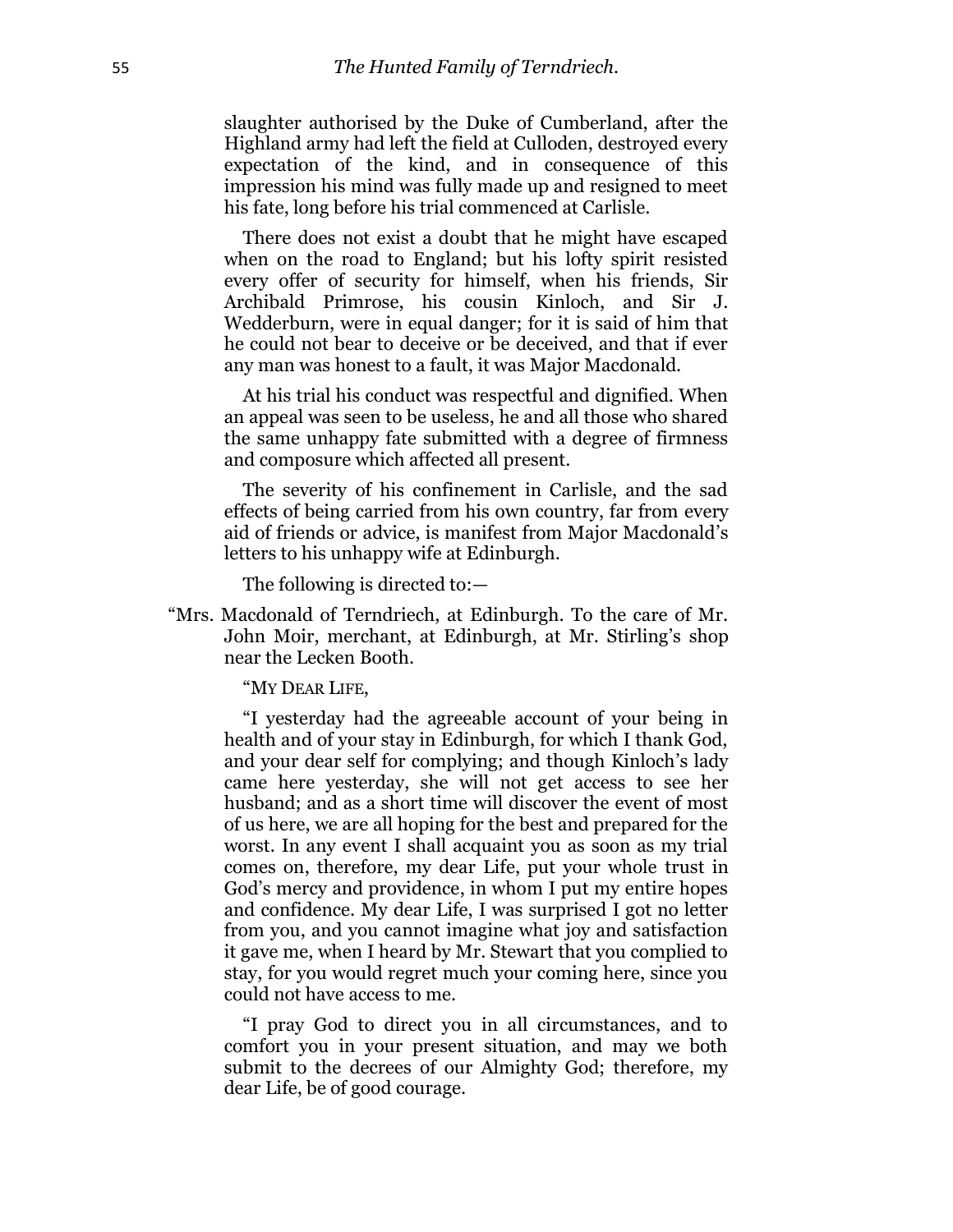#### *Sir James Macdonald*

―Ranald, nor the other witness, I believe, have not yet come to town, but Mr. Stewart expects them this night. I shall despatch Ranald, or the other witness, to you, as soon as my trial is over. You'll make my compliments to Miss Christian Cochrane, Mrs. Graham, and Miss Peggy Barclay, and I am, my dear Life, with the greatest affection and love, my dear Life,

―Your most' affectionate husband, and most

obliged servant for your staying,

#### ―DONALD MACDONALD.

―Castle, Carlisle, September 1746.‖

His anxiety about his young and helpless family alone distressed him. Calm and unruffled about himself, he wrote the following letter to his attached friend, Mr. Graham, who from the time of his being made prisoner at Falkirk had attended on him with a brotherly love.

## ―To John Graham, Esq., at Mutries Hall, Edinburgh, with care.

―MY DEAR SIR,

―Wishing from my whole heart that these may find yourself, lady, and whole family in good health, let you know that I -was yesterday tried by the Lords, and after long pleadings brought in guilty; indeed, Mr. Lockhart discharged his part most handsomely, though he was overruled. I have wrote this day to Lord Glenorchy, and I have wrote to my dear life, my wife, in the most pressing manner, desiring she would go, on receipt, home to manage our affairs the best way possible, and I beg of you and my cousin to prevail with her to comply with what I have strongly recommended her, and I beg you see her directly and assure her though she came here that she could not get access to me. I did not write the plain fact to her, and I wish you to give her strong assurance that I am in a good enough way. Really, the strongest defence was made for me, though I am brought in guilty. I am in great hurry, and shall be glad to hear from you soon, how you and my wife are, ere she goes into the country. I refer everything else to the bearer, who will tell you matters more fully, and wish it was in my power to return what favours and civilities I have, on all occasions, had from you. I conclude with my service to yourself and my cousins, and little Bob and Kattie, and all other friends in general, and I am, with great sincerity and affection, my dear Sir,

―Your most obliged humble servant,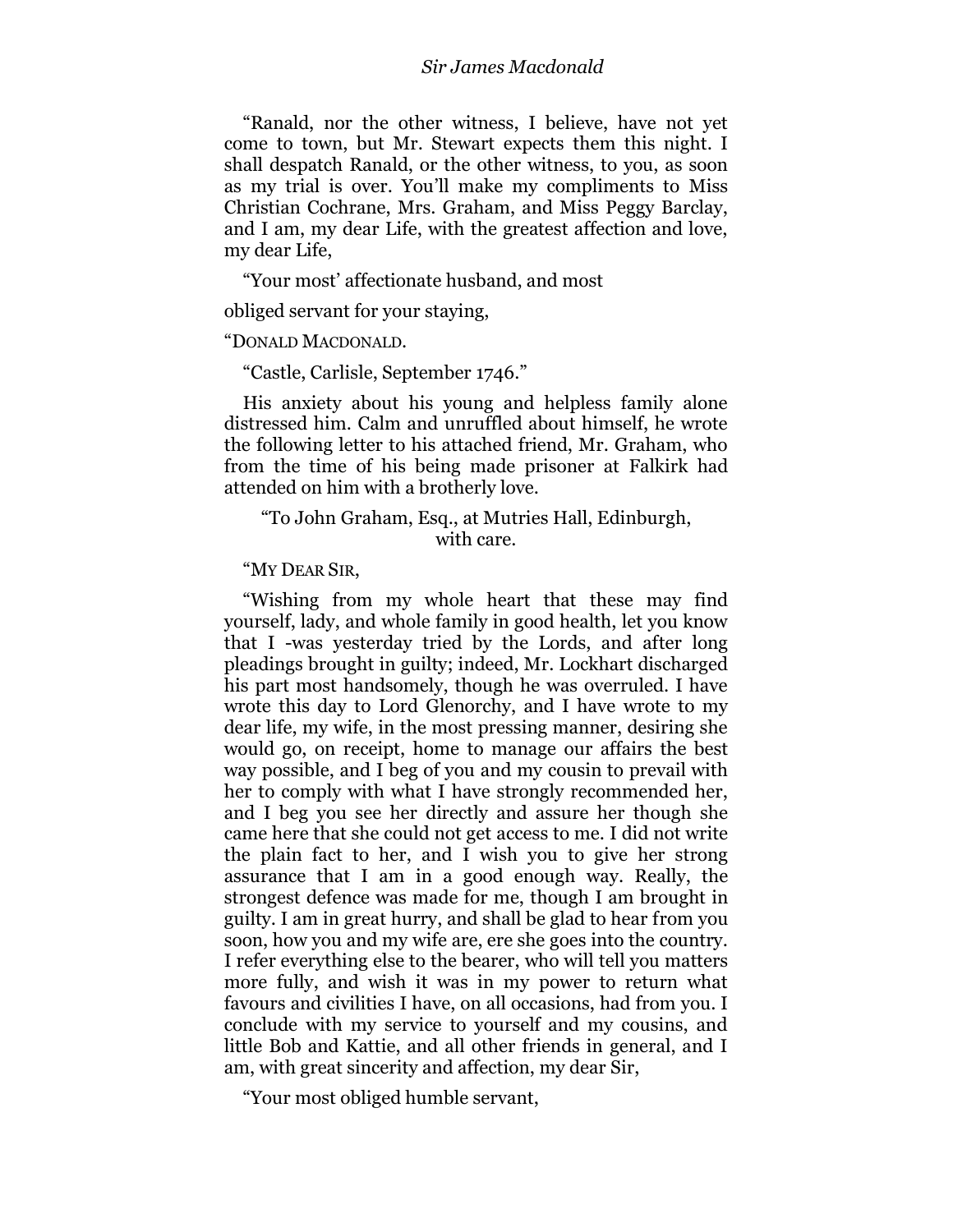―Donald Macdonald.

―Castle, Carlisle, September 16, 1746.

―P.S.—If you find it advisable that my wife, with other ladies of distinction, wait upon General Husk in my favour, but do in this as you see expedient."

The following is the speech which Major Macdonald intended to have made at the time of his execution, but it was not allowed. He, therefore, left it among the papers to be transmitted to his family.

## *"The Speech of Donald Macdonald of Terndriech.*

*"*As I am now to suffer a public, cruel, barbarous, and, in the eyes of the world, an ignominious and shameful death, I think myself obliged to acknowledge that it was from principle and through conviction of its being my duty to God, my injured King, and oppressed country, that engaged me to take up arms under the standard and conduct of Charles Prince of Wales.

―It was always my greatest concern to see our ancient race and lawful sovereign restored, and, if such was the will of Heaven, to lose my life cheerfully in promoting it. I solemnly declare that I had no view in drawing my sword in that laudable cause, but the restoration of the royal family and the recovery of the liberties of these unhappy islands, now too long oppressed with usurpation, corruption, and bribery; being sensible that nothing else but the King's return could make our country nourish, under all ranks and degrees of men, and recover Church and State from those too many dismal consequences naturally flowing from revolutionary principles.

―I must let the world know that the whole number of evidences<sup>1</sup> to six or seven brought against me, by the Council for the Elector of Hanover, were all perjured. What they aimed to prove was relative to the battle of Gladsmuir. I declare they swore the greatest untruths, nor did they depose one fact. I earnestly pray for their repentance, and that God may forgive them as I heartily do, and not only them but all my enemies in general. It is true I engaged in that battle, and saw a great deal of bloodshed on both sides where I was posted. But no evidence<sup>2</sup> could discern my conduct. I thank

<sup>1</sup> He means witnesses.

<sup>2</sup> That is, none of the witnesses brought against him could have seen him at Gladsmuir.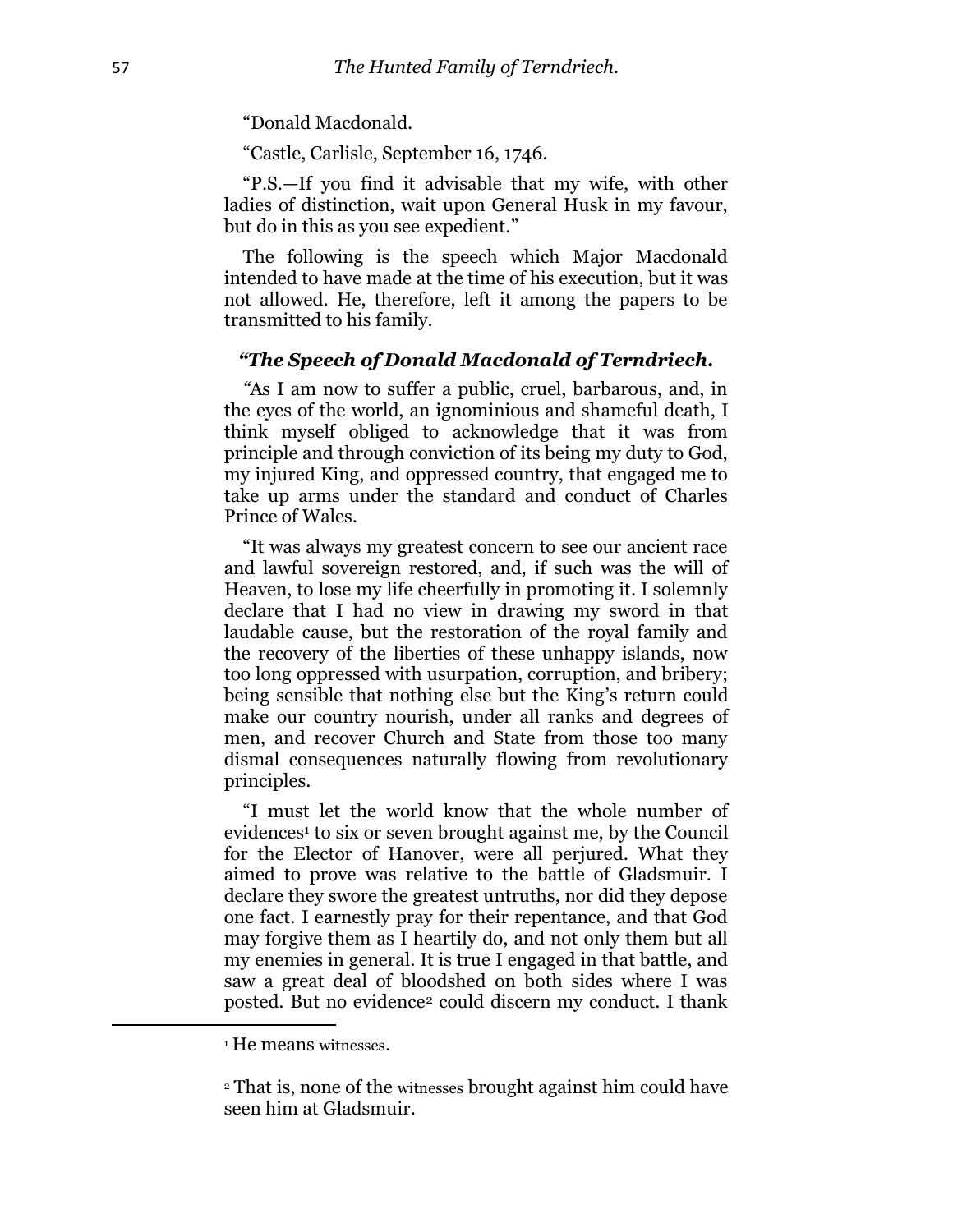## *Sir James Macdonald*

God, since I drew my sword in that laudable cause, I have acted not only in obedience to the commands of my merciful and generous Prince, but also in compliance with my private disposition, behaving with humanity and charity towards my enemies, the Elector of Hanover's troops, both in the field and prison, to the utmost of my power, without receding at the same time from the duty and fidelity I owe to my Prince and the common cause.

―For my own part, when I reflect on my innocence as to what has been laid to my charge, I cheerfully give up all murmuring, resigning myself .to the Divine Providence, and I am hopeful of mercy through the merits of Jesus Christ. I die an unworthy member of the Holy Roman Catholic Church, in the communion of which I have lived, and however ill-spoken of or misrepresented, I am confident of happiness through the merits and sufferings and mediation of my only Lord and Saviour Jesus Christ. And here I declare, upon the faith of a dying man, that it was with no view of establishing that Church or religion in this nation that I joined the Prince, but purely out of duty and allegiance to our only rightful, lawful, and native sovereign, due to him had he been a heathen, Mahometan, or even a Quaker.

―I am hopeful and persuaded that our valorous Prince will, by the blessing of God, be at last successful; and in such case that he will take care of my poor wife and family; and as I have left them no fortune, I recommend my son to the protection of Almighty God, the best legacy I can bequeath him; earnestly requiring his obedience to my dying command to draw his sword for the service of his King and country as often as occasion shall offer, and he shall by them be required to do so; and as I have the honour to die a Major in the King's army, I am hopeful, if my dear child deserves it, he will be appointed to succeed in that rank, and I pray he may serve with the same honour, integrity, and fidelity as I have constantly endeavoured to do. I conclude with my blessings to my dear wife, family, relations, and friends; heartily and earnestly begging that the Lord may grant success to the Prince's army and restore the Royal Family.

―Forgive, O Lord! my enemies and receive my soul. Come, O Lord Jesus! Come quickly, into Thy hands I resign my spirit.

(Signed) "DONALD MACDONALD.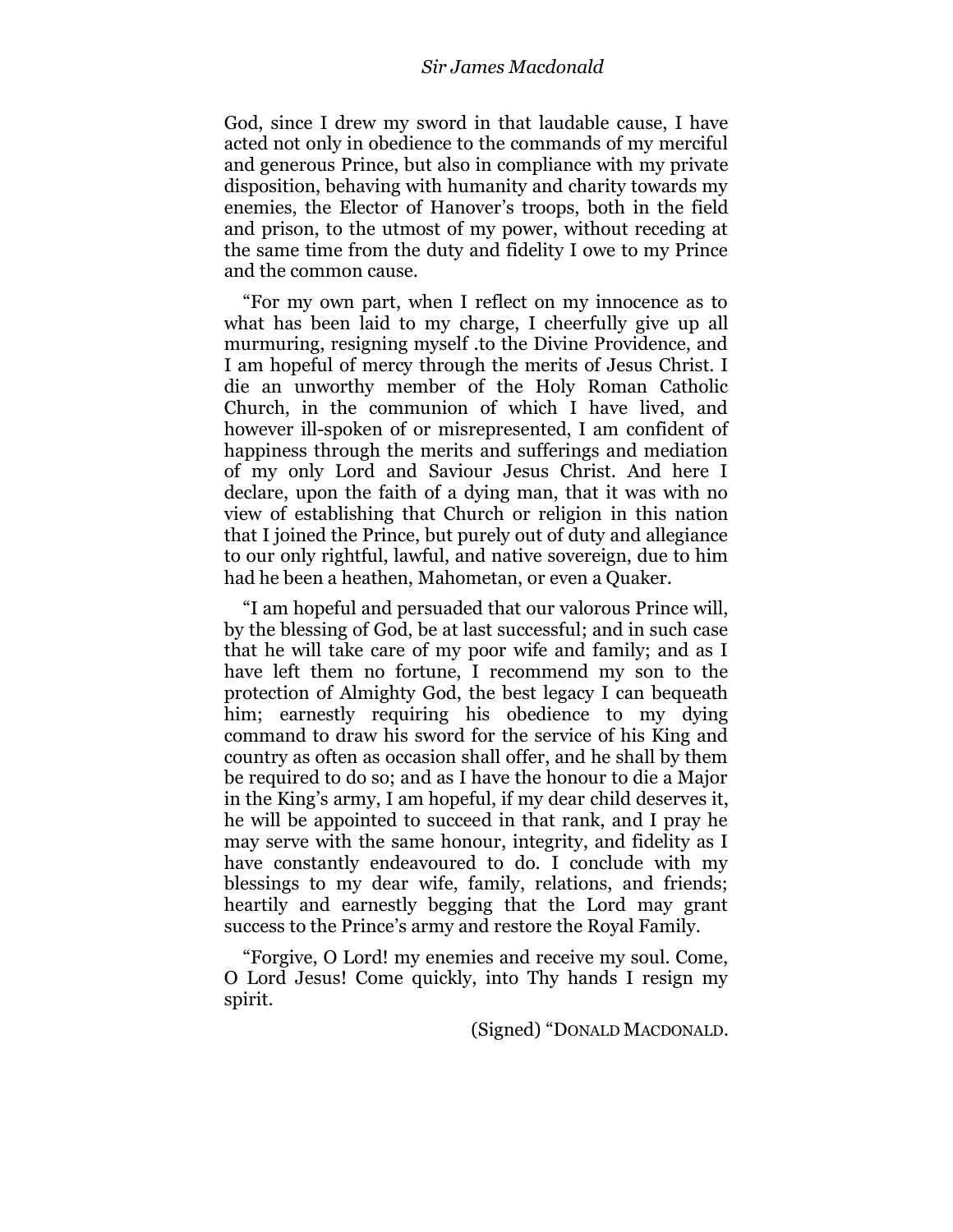"Saturday, ye 18th October 1746."<sup>1</sup>

At one time an expectation of clemency was held out to him and Sir Archibald Primrose. This, however, was but a transient gleam, and the pious solemnity of the last scene convinced all who beheld it how perfectly calm and resigned they were in yielding up their lives, which had been devoted to the cause they had embarked in.

Their solemn but magnanimous conduct on that sad occasion was long the theme of universal admiration, while their contempt of their punishment recalled to memory the last scene and unjust sufferings of the immortal Marquis of Montrose.<sup>2</sup>

Chief Baron Parker, and Judges Burnet, Dennison, and Clark, were employed to do the bloody work for their employers, being the Hanoverian successors of Jeffreys and Scroggs. There were 382 prisoners. Of these, 255 were to be transported without trial, and 127 were to be tried for their lives. The 127 victims were then heavily ironed and thrust into *one room* in the keep of Carlisle Castle. This shocking act of wanton barbarity was perpetrated previous to their trial. Mr. Mounsey says "they were huddled together promiscuously in places which we now almost shudder to look into". Sir Archibald Primrose, Major Macdonald of Terndriech, Donald Macdonald of Kinloch Moidart, his kinsman, and Lord Mordington, were among the 127. The trials, during September 1746, were mockeries of justice; a few perjured witnesses were hired to do the work, and there was a systematic attempt to blacken the characters of the prisoners. In all, 96 were sentenced to death, of whom 31 were executed, two succumbed to the horrors of their loathsome dungeon, and the rest were transported. The following is the savage and revolting sentence pronounced by Parker on these innocent and honourable men. "You must be drawn to the place of execution; when you come there you must be hanged by the neck, but not till you be dead, for you must be cut down alive, then your bowels must be taken out and burnt before your faces; then your heads must be severed from your bodies, and your bodies divided each into four quarters." This barbarous sentence for high treason, abolished by the Commonwealth and by Cromwell, was revived in all its horrible details by the restored Stuarts and the House of Hanover.

> On Saturday, the 18th of October, Major Macdonald of Terndriech, his kinsman, Kinloch Moidart, a minister of

<sup>&</sup>lt;sup>1</sup> The day of his execution.

<sup>&</sup>lt;sup>2</sup> Dr. Macdonald certainly writes with exemplary calmness on the subject of these barbarous judicial murders. The rising of 1745 was a civil war, and the prisoners were undoubtedly entitled to the treatment of prisoners of war. Their judges were worse than the butchers employed by James II in one respect. The illegality of their conduct was more glaring. For, by the Act of Union, the prisoners had a right to be tried in Scotland. Their trial at Carlisle was contrary to law. The treatment the prisoners received from the Hanoverians and their English supporters was as follows.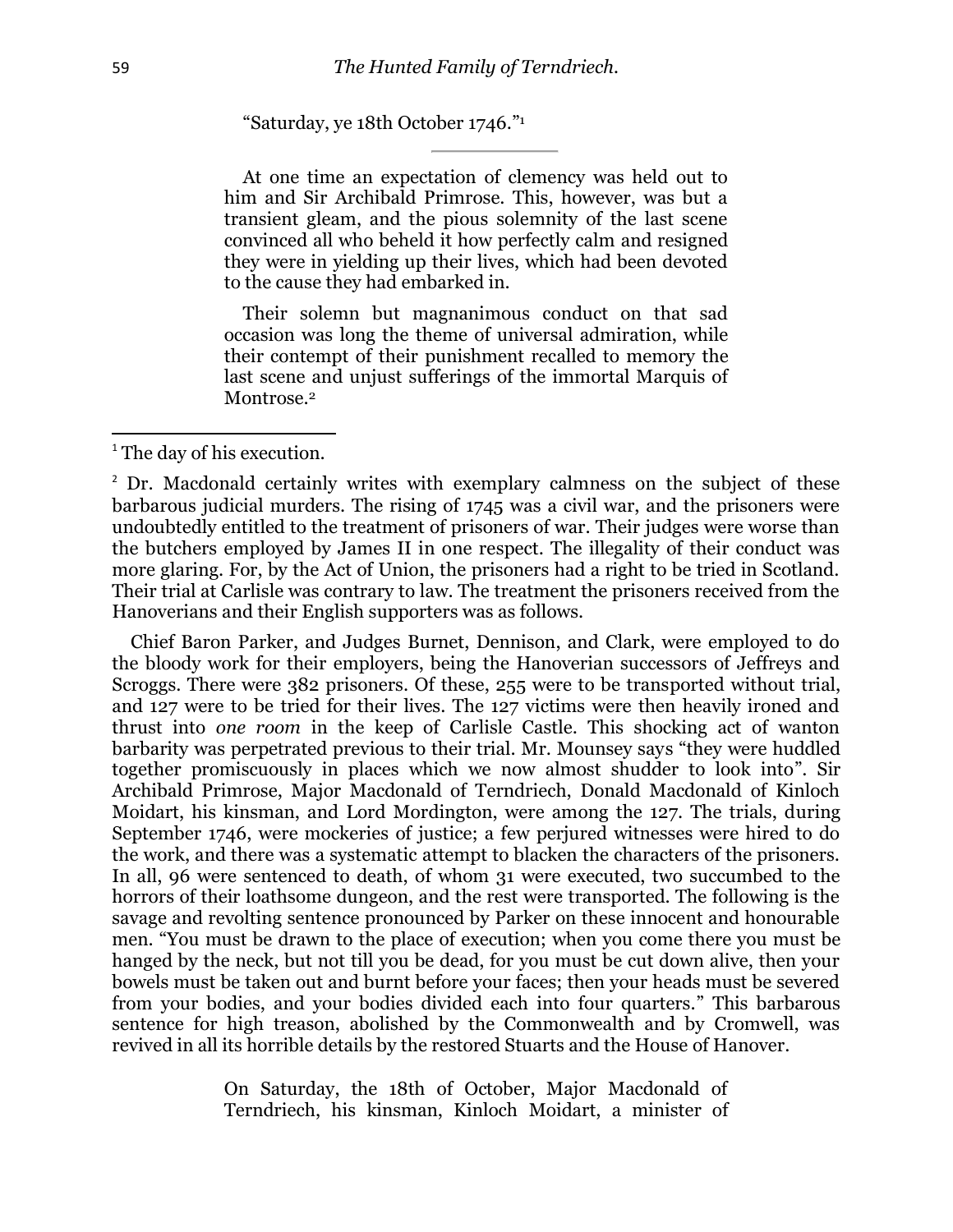But it has been the gracious will of Heaven that, though much depressed, this honourable man's family should be restored to its proper and ancient rank in society. Great was the desolation in the Highlands among the dwellings of all who had taken up arms in favour of Prince Charles. Not a house was left standing that could be destroyed, their cattle and goods of every kind were completely carried away or rendered useless, while the helpless and infirm were left to cold and poverty. After the destruction of the house at Terndriech, Major Macdonald's wife and six children were concealed in the valley and hills of Glenfindich, with many other sufferers. But God was with them, and they were most benevolently protected by Mr. Campbell of Achalader, who had been appointed by their dying father sole trustee of any property they might be allowed to call their own. And to the immortal praise of this excellent man be it remembered that through the whole of their miseries and wants he supported and protected them with a fatherly care, till they were placed among their mourning relatives, who, despising the most stern disapprobation, exerted themselves to soothe what they could not cure.

Blessed be the spirits of those illustrious friends who, regardless of the mean whisperings of a jealous and fawning minister, with an affection and liberality seldom witnessed,

 $\overline{a}$ 

religion named Cappoch, and six others, were taken from Carlisle Castle to *Harribee,* or Gallow's Hill, a mile south of the town, in a slow procession through the English gate, over which were the gory, wasting heads and mutilated remains of their gallant companions in arms. All declared that they died under the conviction that their cause was just. They then engaged briefly in prayer. They all behaved with unshaken fortitude. The hideous sentence of Chief Baron Parker was executed to the letter by a sanguinary wretch named William Stout, from Hexham. His price was twenty guineas and the clothes of the murdered men. The bodies were interred in the churchyard at Carlisle. The heads of Major Macdonald and his cousin Kinloch were stuck on the Scotch gate of Carlisle, where they remained for many years.

Mr. Mounsey believes that Sir Walter Scott had Major Macdonald of Terndriech in his mind when he drew the character of Fergus Maclvor in *Waverley.—*See *Carlisle in*  1745. *Authentic Account of the Occupation of Carlisle in*  1745 *by Prince Charles Edward Stuart,* edited by George Gill Mounsey (Longman, 1846), p. 254.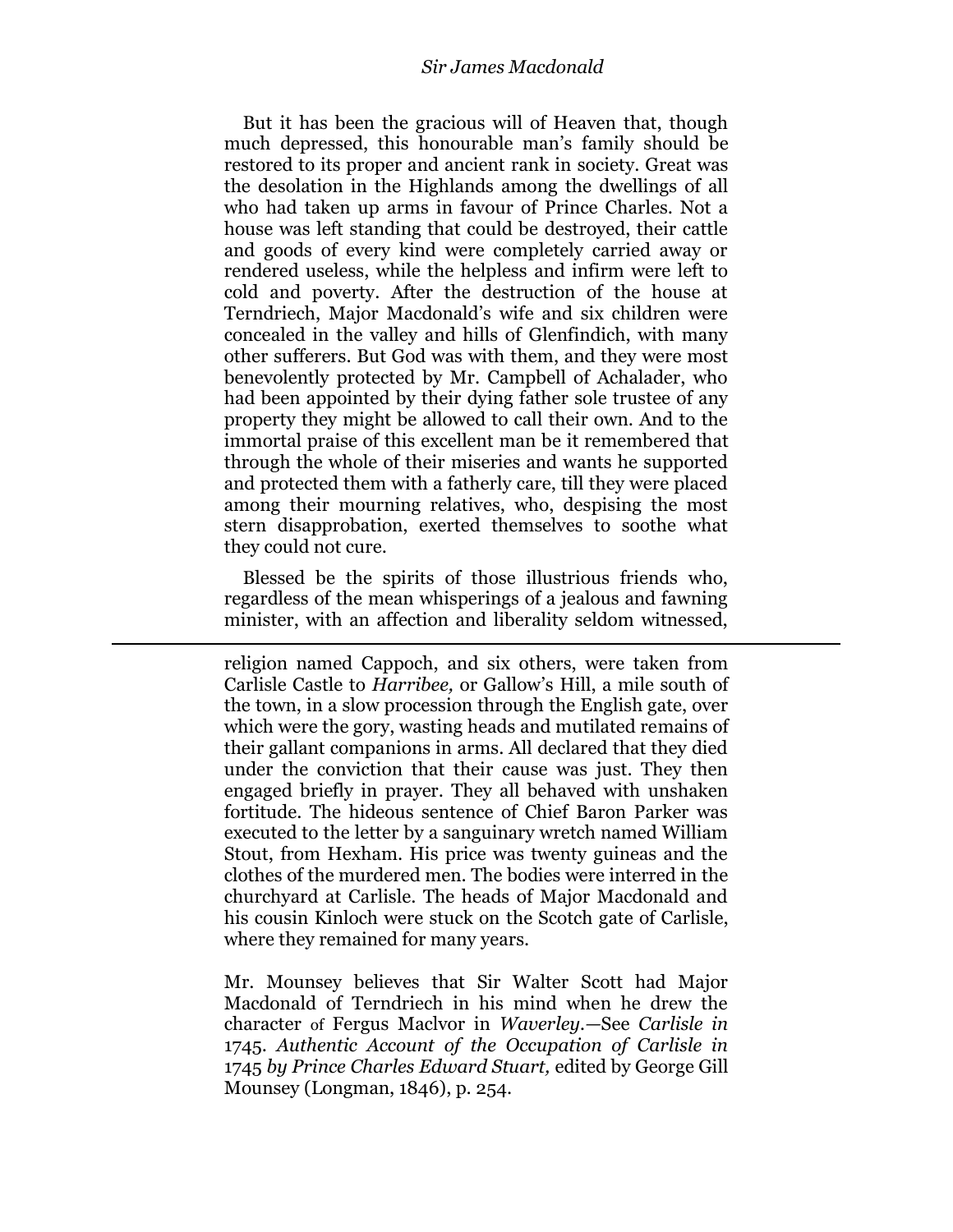nobly showed themselves the protectors and guardians of the children of the suffering and dispersed clans: who, when they were hungry, gave them to eat; who, when they were naked, clothed them; and above all, who, with a resolution conscious only of doing good, in defiance of a suspicious Government, educated them, and inculcated into their pure minds those high principles of religion which have enabled most of them, whose lives have been prolonged, to turn out, what they really are to all around them, blessings and ornaments of society.

Soon after the catastrophe at Carlisle, Major Macdonald's only son, Ranald, a young man said to be like his father, and of great promise, was adopted and educated by the late excellent Mr. Warwick, of Warwick Hall<sup>1</sup> in Cumberland, whose pious lady was sister to Mr. Howard of Greystock, afterwards Duke, and father to the present Duke of Norfolk. No expense or pains were spared upon his education, to complete which he was sent to the college at Douai, where he died in early life, to the great regret of his benevolent friends and of his family.

There cannot be a more simple or interesting narrative of

The male line of the ancient family of Warwick came to an end on the death of Mr. Warwick, in 1772. The place was inherited by a distant cousin named Bonner, who took the name of Warwick in 1792.

<sup>1</sup> Warwick Hall was on the banks of the river Eden, where there is an old bridge of four arches. It is four miles from Carlisle, and near Corby Castle. There is a plate of it in Hutchinson's *Cumberland,* i, p. 153. The family of Warwick was descended from Odard, who received the manor from Ranulph de Meschines in the time of Henry I. John Warwick of Warwick Hall married Mary, daughter of Francis Howard of Corby, and died in 1720, leaving one son. Francis Warwick enjoyed the estate for fifty years, dying childless in 1772. His wife Jane, daughter of Thomas Howard of Corby, hospitably entertained Prince Charles Edward in November 1745, and at parting she was heard to exclaim, "May God bless him!" (See Mounsey's *Carlisle,* p. 46.) Her husband kept out of the way; but both must have been horrified at the bloody assize of Carlisle, and both were anxious to befriend the helpless orphans of the murdered chiefs. Hence young Macdonald was hospitably received by Mr. and Mrs. Warwick, and carefully educated by them.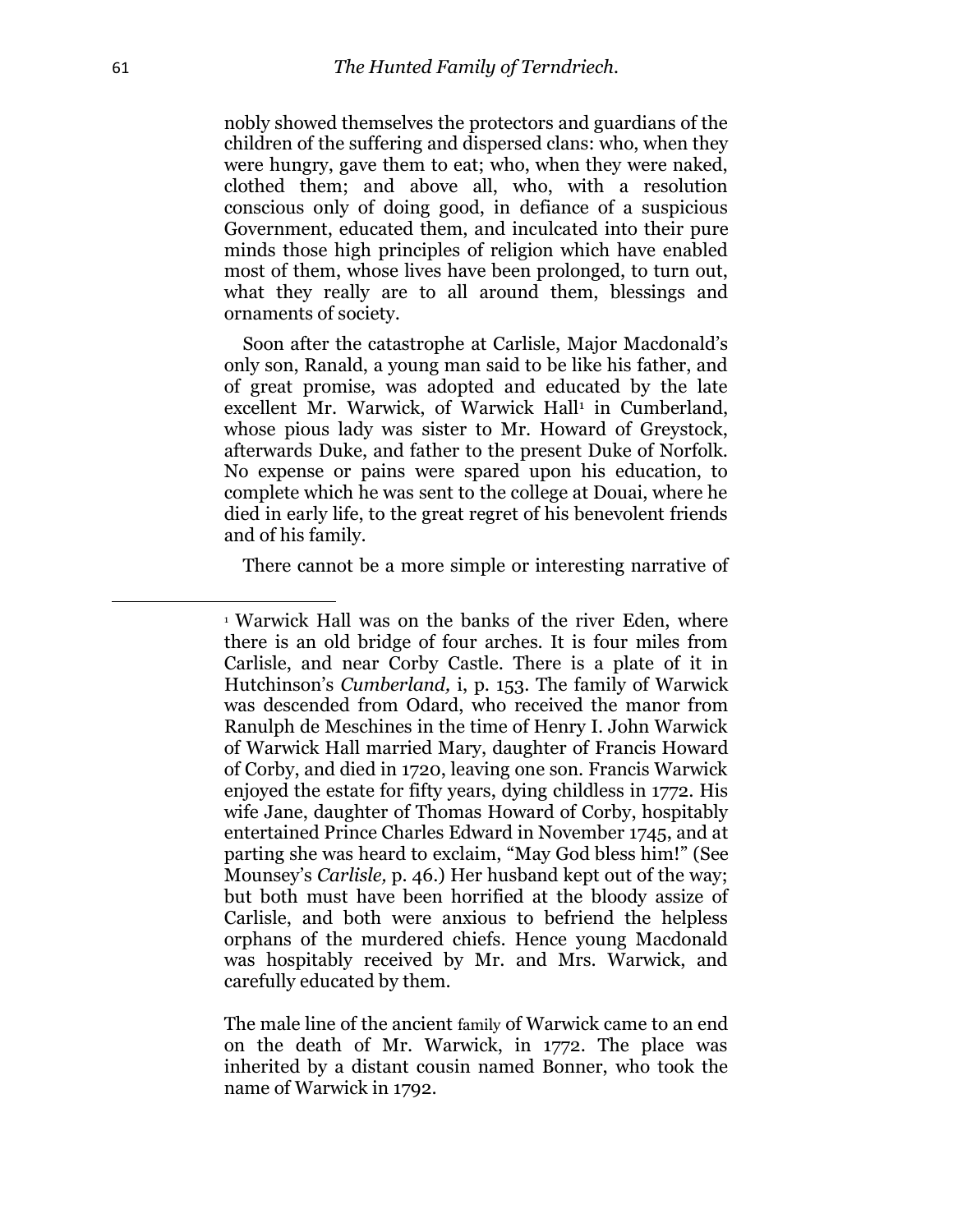domestic distress and suffering than is preserved in his own writing; being an account of his adventures at seven years of age, after the battle of Culloden, until he arrived at Warwick Hall.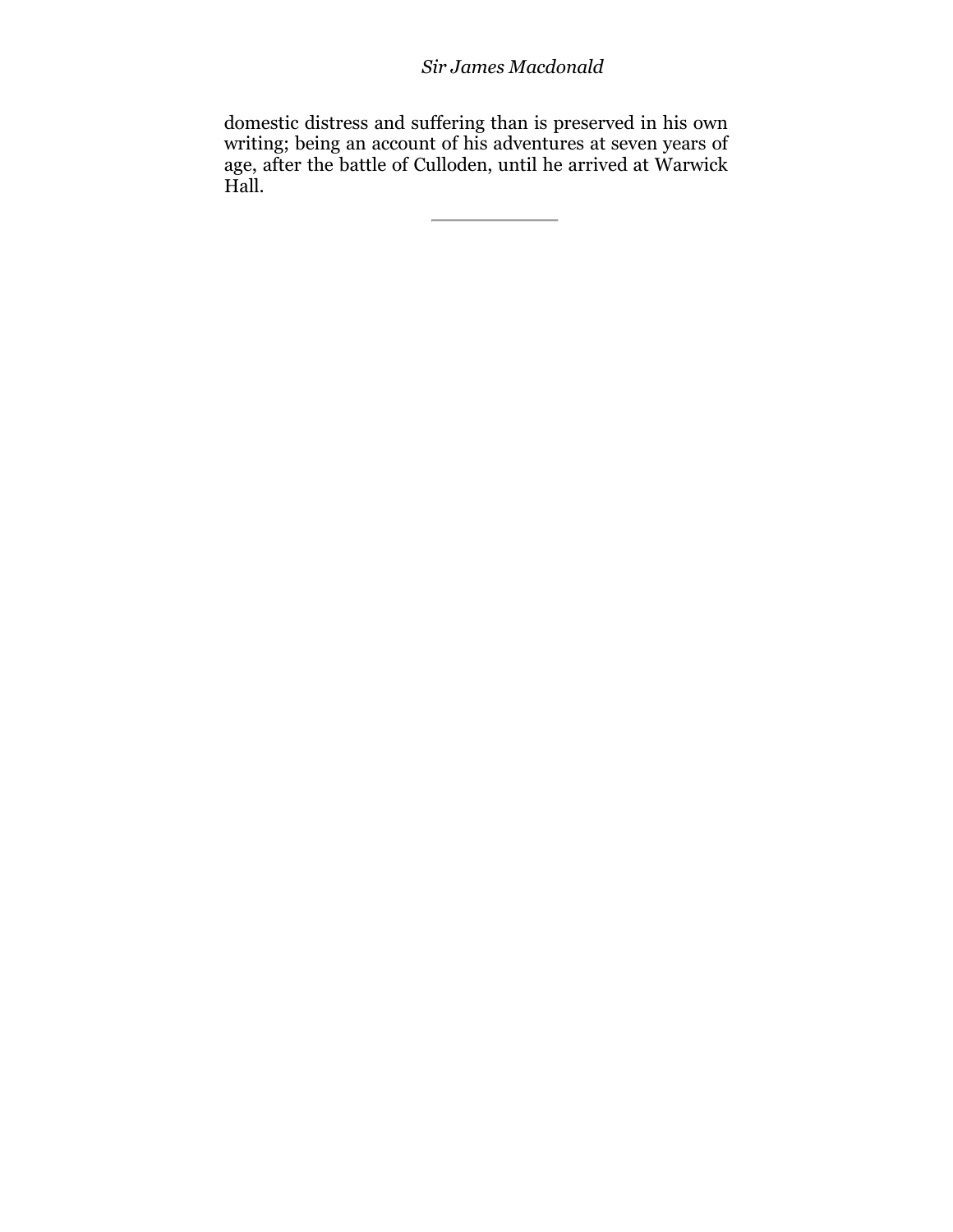# *THE ADVENTURES OF RANALD MACDONALD FROM SEVEN YEARS OF AGE TILL HIS ARRIVAL AT WARWICK HALL.*

# *Written by himself,* A.D. 1749.

―AFTER the battle of Culloden, the cruelty of the soldiers made us fly from our houses; and the first night we went and drove all our cows and sheep about two miles from the house, and carried all our provisions upon the horses, our bed-clothes, and all the other goods in the house, to the place where we took our night's lodging, and pulled ling to make a fire and beds of, and we laid beside a little water that was at the bottom of two hills. Early next morning we went to Loch Traigh, and it was six days before Ronald Angus came home; everybody thought he was dead. My stepmother came to the other side of the loch to see her sister, and call at Ronald Angus's house, which was two miles from the place where her sister lay ill of the small-pox, and Ronald Angus's maid went along with her to see her sister; and when I was coming home I felt a pain in my back, and could not walk home. But the maid carried me, and they put me to bed, and I was very bad of the small-pox. They had no whisky in the house, or they would have given me some. I was blind about a week, and one day I began to see the walls; then I got up, and was very well. Then we went to Ranach, to get further from the soldiers, whom we heard were near hand us. I went along with my stepmother. My eldest sister and a gentleman went along with us; four servants and my two youngest sisters went with the cows, sheep, and goats, and drove them to Ranach. My stepmother, the gentleman, my eldest sister, and me, went to Ranach through woods and over mountains on foot; and we used to lie on the tops of the mountains, and the gentleman used to roll me in his plaid with himself, and sometimes we walked all night when we heard the soldiers were near us. Upon a hill we spied our chief s son and all Keppoch's family, but we had very little time to stay with them, for we heard the soldiers were coming that way. Then we parted, and travelled all that night on foot, and the next day till seven o'clock in the evening. Then we took our night's rest under two steep hills, where we had four miles to go for wood to build a little house of sticks and sods, and we had as far to go for water as we had to go for wood. When we were about three days at that house, to our surprise we saw three men at the top of the mountain, and it proved to be Ronald Angus and his brother Samuel, and another man with them.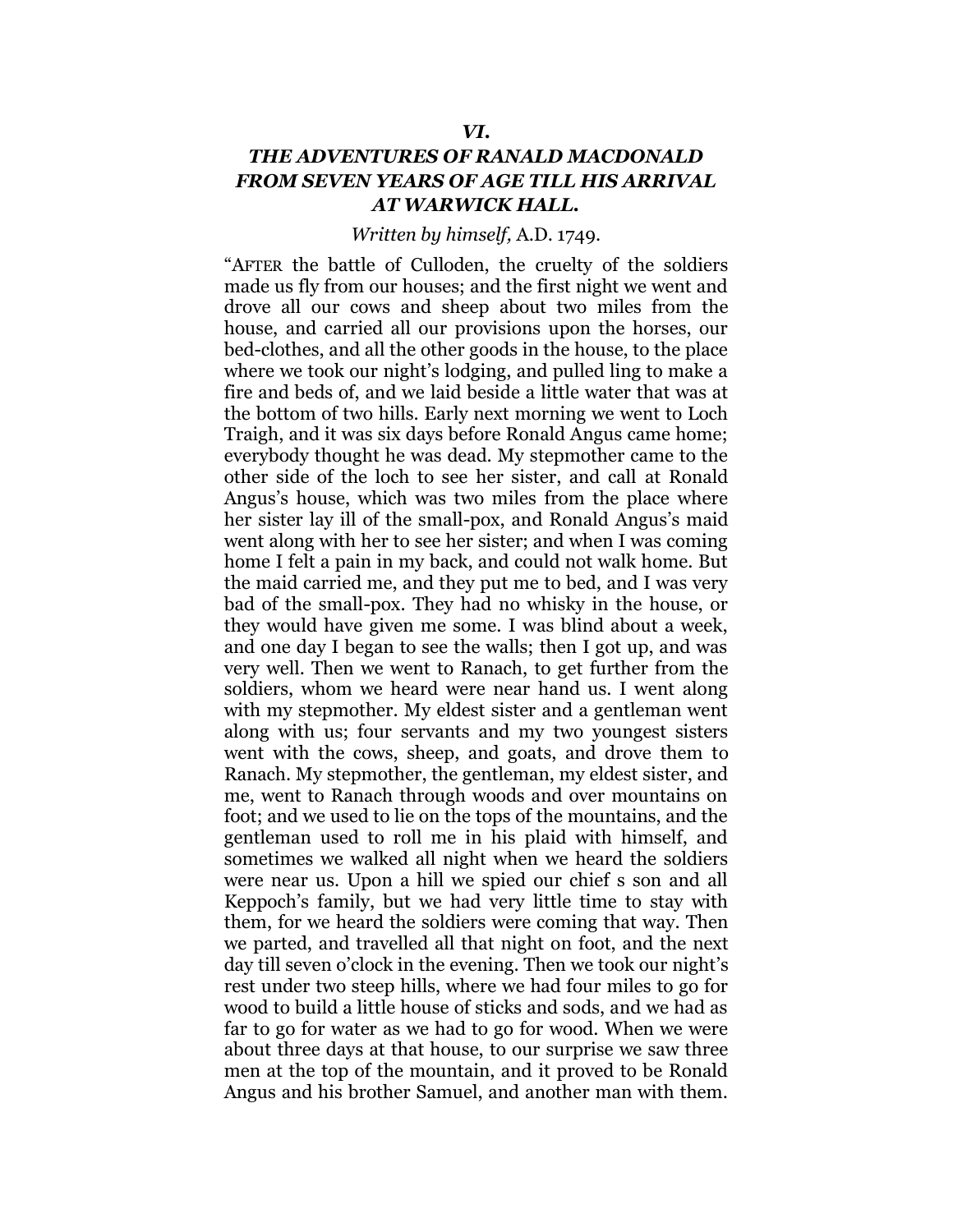They all three came into the house, and took me to Ronald Angus's house.

―We set forward about six o'clock in the morning, and they got me a little galloway, and they went themselves on foot, and they ran all the way as the galloway trotted; and about eight o'clock we got to our journey's end, where we saw a drove of cattle and some gentlemen that had been along with the Prince, flying from their houses. We made little houses, where we put our milk and curds, for we made cheese when we were not travelling.

―When we had stayed there about two days we heard the soldiers were coming that way. Then we went to a wood, where we built a little house, and stayed there about a week; and there was a loch near the wood, where Samuel Angus used to fish, and struck fire with his flint to make a fire to broil them. Then, as we had heard that the soldiers were gone, we travelled home again, and drove our cows and sheep over a river, and on the other side we built a house, and we stayed there about a fortnight; then we set forward for Loch Traigh. When we came within sight of it, I asked them what they called that loch, and they told me, and I could scarce believe them. We stayed in a wood on the other side of the loch about four days. Then we went to Ronald Angus's house, and stayed there about a fortnight; and there is a river runs out of Loch Traigh, and in the middle of the river an island, where the cows used to graze. I was sent to drive them back; so I stript to wade over the water, but it was so deep that it came into my mouth, and I stumbled in the middle of it, and had like to have been drowned, but Samuel Angus came and saved me. And there came some militia that got all their victuals from Ronald's, and they got a house on the other side of the water, where they lodged; and they said that if any of the soldiers came then they would not let them meddle with us.

―I went to see them before they went away. The head of them gave me a shilling, and I gave it to Ronald's mother. Then my stepmother came to Terndriech, and when she saw her house was burnt, she built a little house of wood and turfs. A little after I heard I was to come to a gentleman's house in England, and two gentlemen had come to meet me. In the afternoon, my uncle and a lad that could talk English, and us, we all went to Ronald Angus's house at Loch Traigh, about fourteen miles from my father's house, all night. We set out about eight o'clock next morning; then we travelled to Ranach. Ronald Angus and Samuel and another man set us twelve miles, and Ronald Angus and Samuel and the other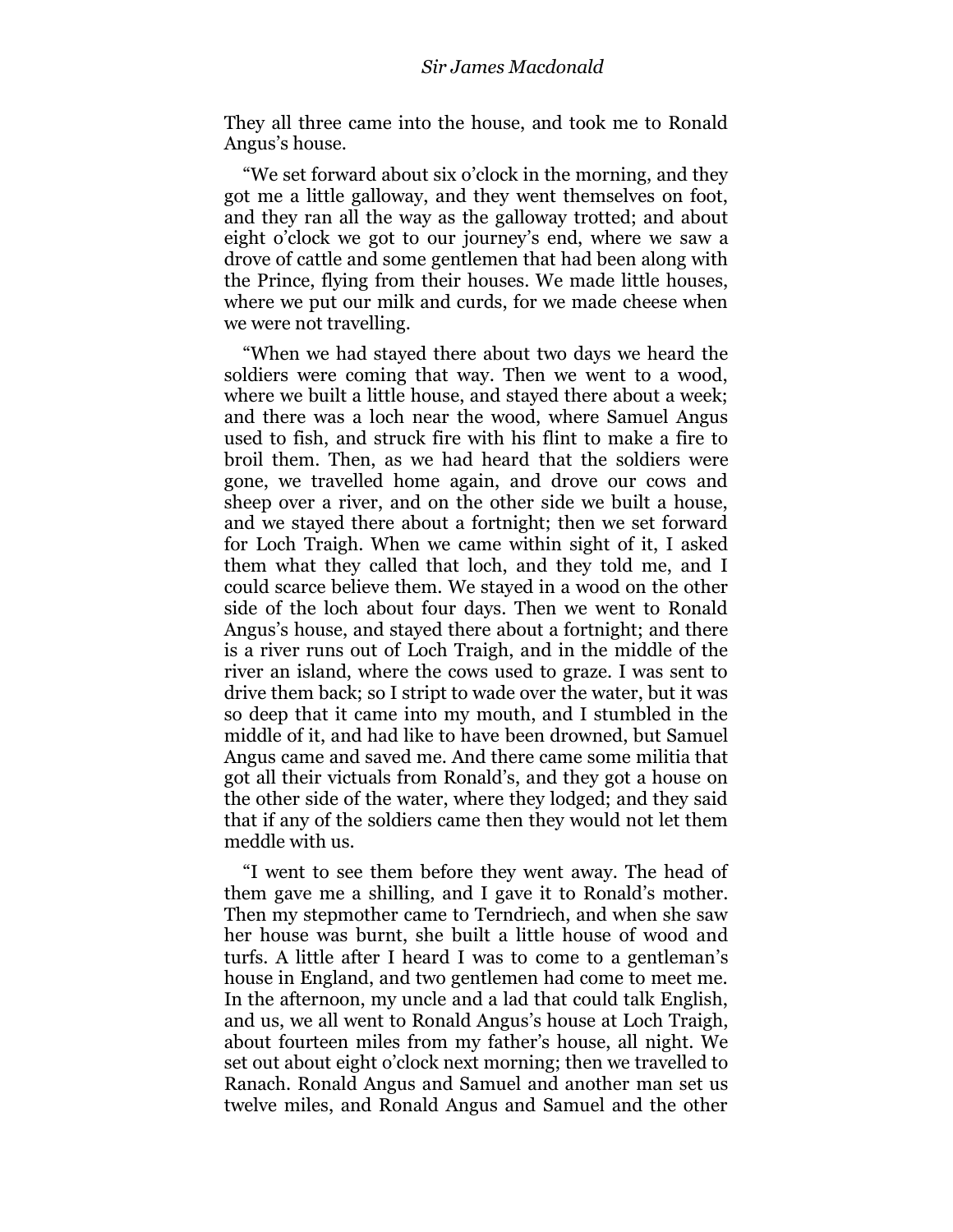man then took their leave of me.

―Then my uncle and the lad and myself went to a gentleman's house, where we met Mr. Rose and Mrs. Douglas, and another gentleman with them. Mr. Rose could speak Erse. We stayed at that house all night. The next morning my uncle took his leave of me, and returned home. That lad still went along with me till I came to Edinburgh, and I got English clothes, and I did not love myself in them. I went one day to see a lady, and she gave me a guinea; and as we were coming home Mrs. Douglas called at a house, and she bade me let her see it. I thought she only wanted to see how much it was, but she put it in her purse, and I never saw more on't. As we came home she carried me to the castle to see Glengarry, and I went to Glengarry's room, and a little after Glengarry went downstairs, and his man called to me in Erse; and there was a soldier stood guard at the door, and he said, 'Come back again', and I did not know what he said, but I heard some people say, ‗No', and I said'No', and ran downstairs. Then Mrs. Douglas and I went home, and set out for Carlisle in the chaise, and we dined with some French officers at Carlisle, and then we went back again to Edinburgh, and then I stayed there about a fortnight. Then Mrs. Douglas and I went to Traquir, about fourteen miles from Edinburgh, and I stayed there about eight months, and I went to school, and my cousin learned me English and I learned him Erse. And when I was there about eight months, a man came for me, and he came to Enderlithen for me, and the master gave up play all that day, and Sharp got a fiddle and played all the day almost, and we danced country dances and reels. Then I took leave of all my acquaintances. We were three days on the road, and the houses that we were at all night they were very civil to us, and they got a fiddler, and we danced till after ten o'clock; and there was a young man that I knew that I laid with all night; and we got up early next morning, and we got to Langam at three o'clock, and we dined there, and we could get to Warwick that night. But Sharp thought that it would be too much for the horse, and we stayed at Langam all night, and next morning we came to Warwick, where I was kindly received."

At Douai young Ranald Macdonald felt a vocation for the priestly office; but his sister Isabella strongly objected to this course, on the ground that their father, in his written speech, had expressed a wish that his son should be a soldier. The replies of the young man to his sister, dated June 13th and 30th, 1757, are affectionate and temperate, but firm. He died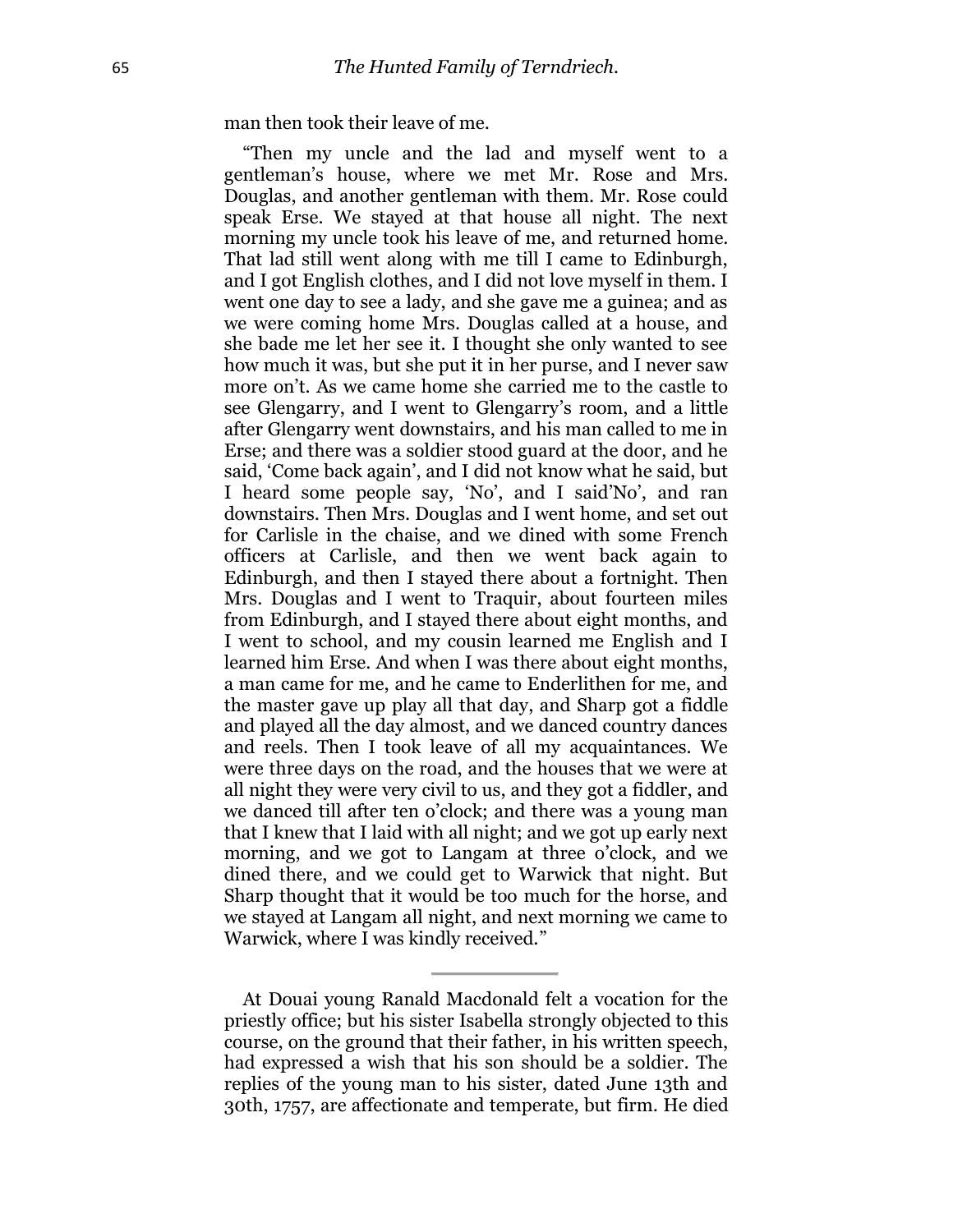at Douai before he was old enough to be ordained.

The eldest daughter of Major Macdonald of Terndriech was Isabella, who lived chiefly with her stepmother till her second sister married, when she resided much at Arlington. She was a tall, elegant woman, devout, but of a cheerful disposition, and highly accomplished.

When pensive, which she often was, she was said to be like her father, the recollection of whose sufferings always threw a gloom over her spirits. She was fond of reading, and had read many of the best French authors, and was well acquainted with history, particularly that of our own happy country. But when the attempt of the clans became the subject of conversation, and she remembered her father, she seldom offered an opinion, or if she did, she observed that the whole story already appeared like a piece of ancient history, which posterity would scarce believe could have taken place, though she and her family still smarted under it.

In the latter part of her life she lived with her third sister, Mrs. Macdonald, at York; but her time was much divided among her friends, particularly at Everingham, with the good Mr. and Lady Winifred Constable, as long as they lived.

An intimate correspondence subsisted for many years between this excellent creature and the writer of these lines. She had perused all the best French letter writers, particularly Madame de SeVignd's beautiful epistles, which rendered her correspondence very entertaining and also edifying, for they generally ended with some choice moral observation or reflection.

She had made a considerable collection of medals and other antiquities of the family of Stuart; and she presented the writer of the above with a ring of King James VI, or I of Britain, with his hair and cipher set in diamonds, which had been given to the Chichester family by that monarch, and left to her by the late Mrs. Chichester as a pledge of her regard. After a long life of meditation and good works, she died at York on the 30th of March 1803.<sup>1</sup>

<sup>1</sup> There is a miniature of Miss Isabella Macdonald in the possession of Mr. Constable, of the Manor House, Otley.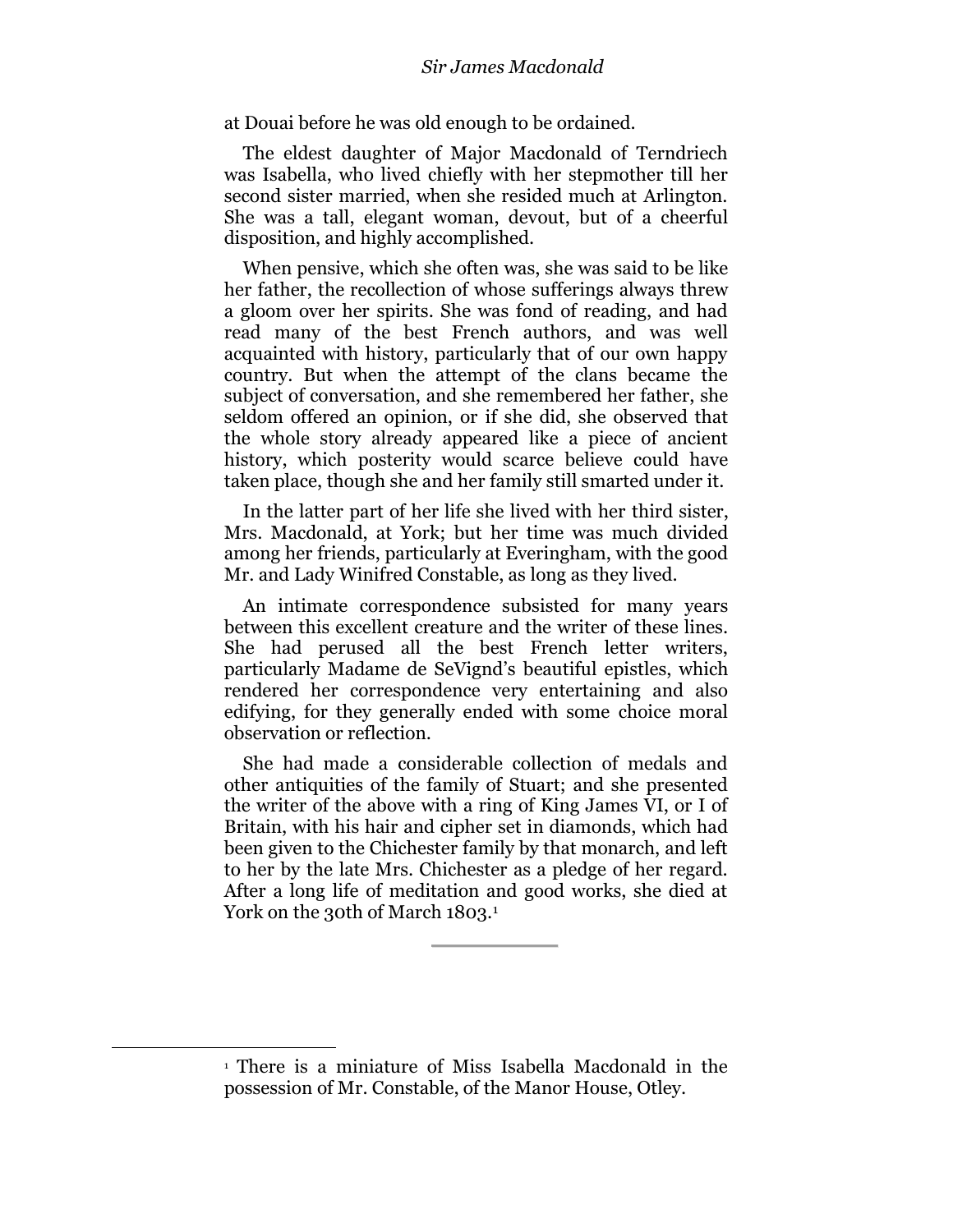#### *MRS. CHICHESTER OF ARLINGTON.*

MRS. CHICHESTER was the second daughter of Major Macdonald of Terndriech, by Miss Mackenzie, his own near relation, and cousin to the Earl of Cromarty; and it has fallen to the lot of few women of any rank or fortune to do more good in society. Blessed with all the advantages of the first education, under the benevolent auspices of her matchless friend, Lady Dundonald, $\frac{1}{2}$  whose love for her was that of a parent, her early accomplishments of mind and person afforded to that excellent person those happy presages of worth and benevolent goodness which have been acknowledged by all who know her, which have been felt by so many who never had the satisfaction of seeing her.

An interesting and beautiful countenance, accompanied with the most artless suavity of manner, naturally attracted to her and attached all who knew her in early life, while her naivete" and elegance in dancing rendered her an object of general admiration.

Married to one of the most benevolent and worthy men who ever lived, and who adored her, she was placed at the head of a large estate and establishment, with ample power to indulge all the natural charities and philanthropy of her heart.

Born, I may say, to succour and protect the remains of her once numerous and happy family, her liberalities have been unbounded, not to those only who were more immediately connected with her: her bounties have found their way to the silent abode of those true objects of benevolence who, having seen better days, were ashamed to beg, and had but little to subsist on.

She could not repair the desolation occasioned by the late conflict in her native country, but her silent acts of benevolence rescued many from misery to decency among the aged and infirm, and enabled those that had witnessed the destruction of their property and houses to seek an asylum with many kindred sufferers in the new world.

Plainly but elegantly attired, no advantages of fortune could alter her temper or moderation, even in the heyday of life. Keeping always in remembrance the overthrow of her

<sup>1</sup> Catherine, daughter of Lord Basil Hamilton, and wife of Thomas, sixth Earl of Dundonald, who died in 1737.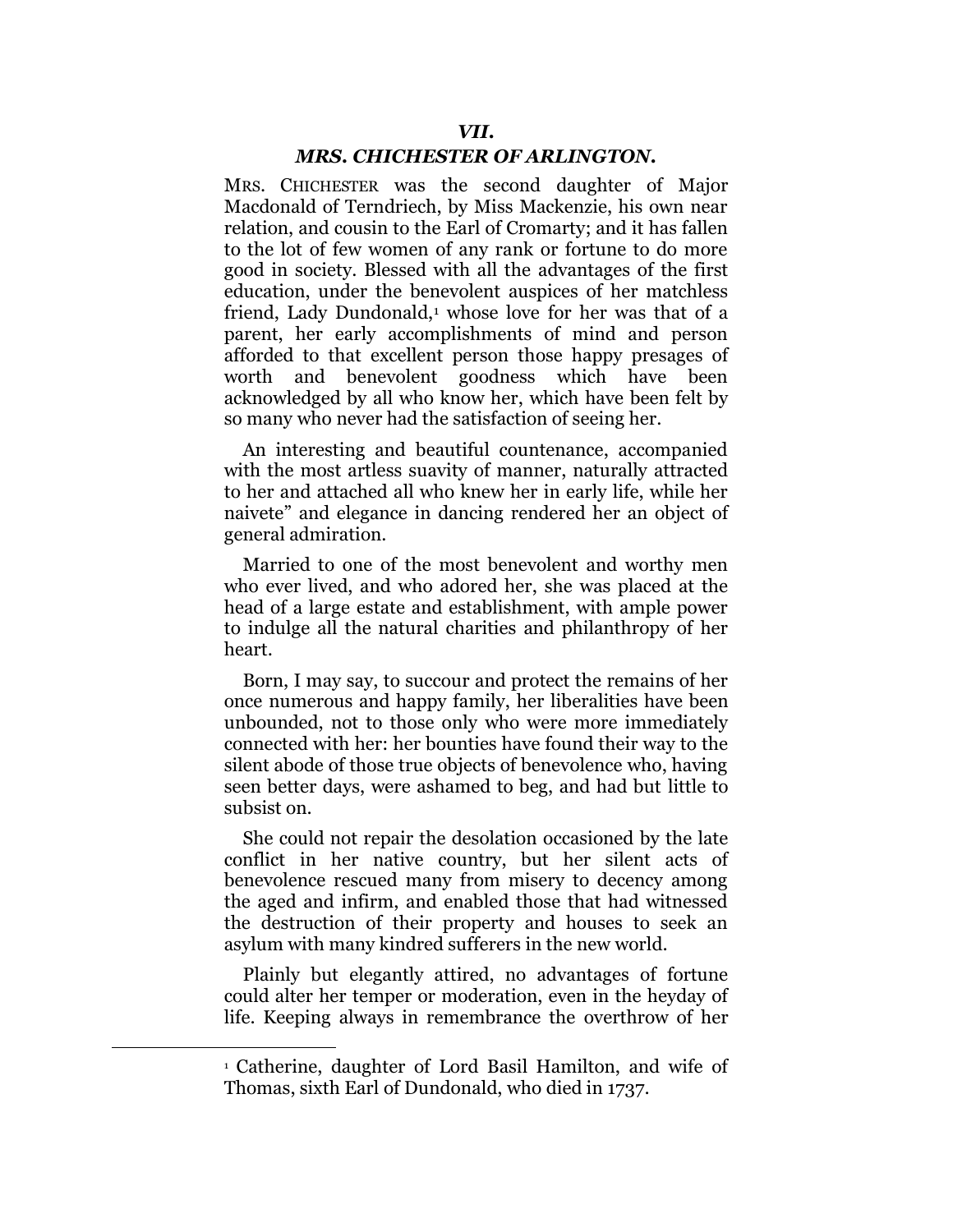## *Sir James Macdonald*

father's house, her happiness did not depend upon any extrinsic circumstances. One plan only has been pursued by this amiable woman (whom I feel proud in being allied to) through life, and that embraced the prosperity of her family, the relief of the poor, and goodwill to all mankind.

With my amiable kinswoman gratitude has been, and continues to be, a primary feature. When the only son of her adored friend, the late lamented Earl of Dundonald, fell gallantly in his country's cause in America,<sup>1</sup> then it was that she manifested to her afflicted friend how deeply her sorrows or her cares were interwoven with her own. And when it pleased God to remove her angelic friend to a better world, her affectionate benevolence accompanied her only remaining daughter, Lady Mary Cochrane, as long as she lived.

It is ecstasy to contemplate an exalted mind denying itself many indulgences to satisfy a generous benevolence.

Such natures may well be called Stores of Providence. They may be said to be actuated by a secret celestial influence, to undervalue the common gratifications of wealth for the sake of relieving the afflicted.<sup>2</sup>

Her husband was John Chichester of Arlington Court, near Barnstaple, whose branch of that family had been settled at Arlington since the time of Richard II. He was the eldest son of Giles Chichester of Arlington Court, by Catherine Palmer, niece and co-heir of Roger Palmer, Earl of Castlemaine. John Chichester was born in 1707 and died in 1783. By Mary Macdonald he had two sons and three daughters.

John Palmer Chichester, the eldest son, went early into the Guards. He married Miss Carey, of Tor Abbey in Devonshire, one of the most beautiful women of the age. She died in childbed of her only daughter, now married to Alan Fitzherbert of Swinnerton, in Staffordshire. He married, secondly, Agnes, daughter of James Hamilton of Bangour, and sister to Lady Suttie. By Miss Hamilton he has four sons, John Palmer Bruce,<sup>3</sup> George,<sup>1</sup> James Hamilton John,<sup>2</sup> and

<sup>&</sup>lt;sup>1</sup> He fell at the siege of Louisburg, in 1758. He was unmarried.

<sup>2</sup> Mrs. Chichester died at Bath in 1815, aged 77. There is a picture of her at Arlington Court, and a miniature in the possession of Mr. Constable, of the Manor House, Otley.

<sup>3</sup> John Palmer Bruce Chichester was born in 1794, and succeeded his father in 1823. He was a lieutenant in the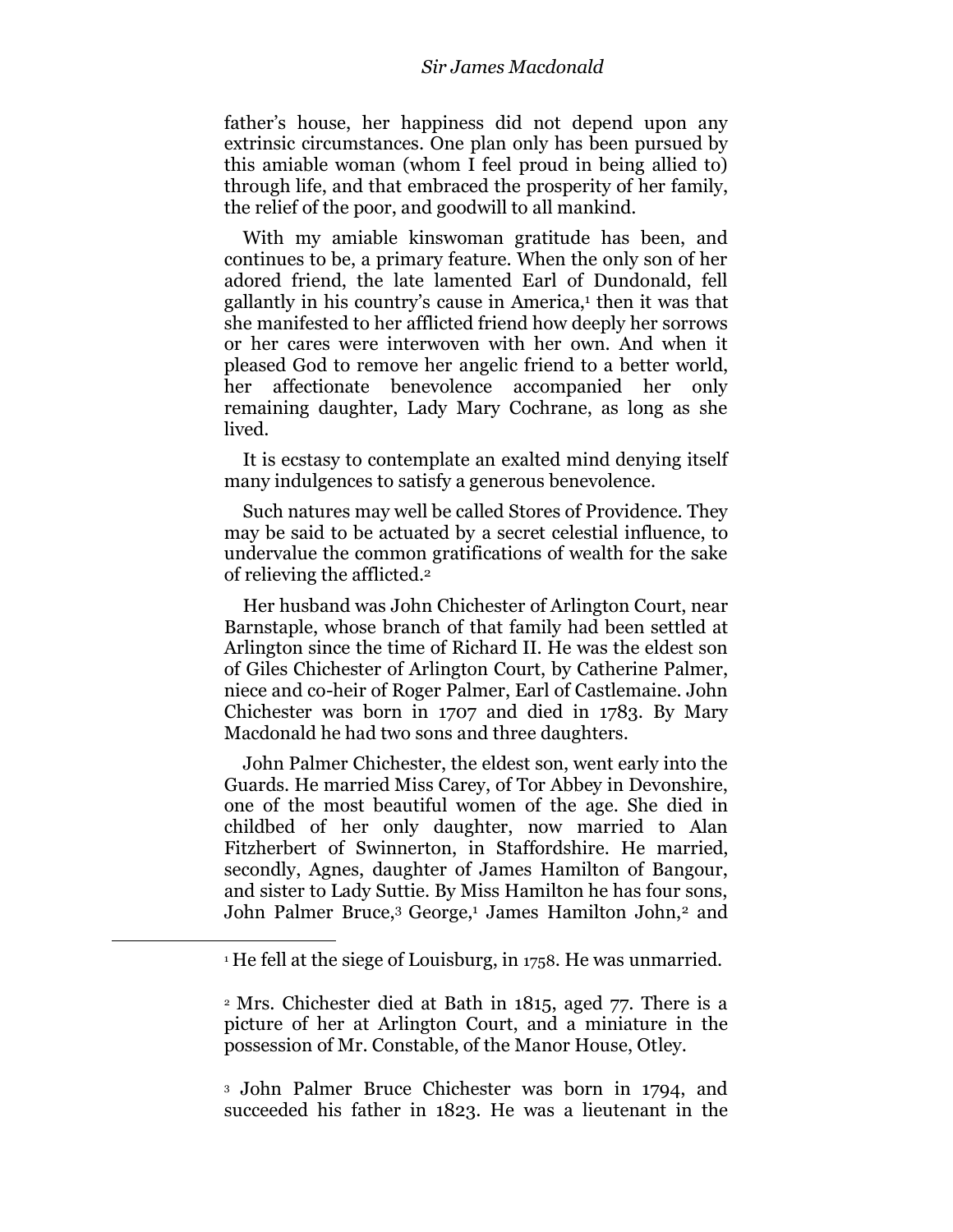Robert Bruce,<sup>3</sup> and one daughter, Margaret Caroline.<sup>4</sup> His children receive the name of Bruce from their grandmother, Margaret Bruce, who was a sister of James Bruce of Kinnaird, the famous traveller.

Leaving the Guards, John Palmer Chichester commanded

navy; member for Barnstaple from 1831 to 1841; created a Baronet in 1840, and died on December 20th, 1851. His son, Sir Alexander Palmer Bruce Chichester, second Baronet, was born on December 24th, 1842, and died on January 24th, 1881, leaving an only child, Caroline Rosalie, now of Arlington.

<sup>1</sup> George Chichester ente1ed the army in 1817, served at the siege of Bhurtpore under Lord Combermere, and retired with the rank of Major in 1832. He died on July 14th, 1876. Major Chichester had two children, but both died childless.

<sup>2</sup> James Hamilton John Chichester was born on September 3rd, 1798. He was of Magdalen College, Cambridge, and entered Holy Orders. He was Rector of Arlington and Loxhore for sixty years. He died at Arlington on March nth, 1884, in his 86th year. He had two sons, who died before him, namely, Captain Frederick H. Chichester, in the Austrian service (Walmoden Cuirassiers), and Lieut. Louis Chichester, R.N., and two daughters. His eldest daughter, Minna, married Clements R. Markham, C.B., F.R.S. (the Editor of this Memoir), and has a daughter, Mary Louisa. His second daughter, Fanny, married Commander E. C. Hall, R.N., and had a daughter, Violet, born in 1873, and died in 1882.

<sup>3</sup> Robert Bruce Chichester was born on January 1st, 1800. He was a barrister, and died on June nth, 1883. He had two sons and two daughters. His eldest son is Major-General Robert Chichester, C.B. Of his daughters, Mary married Major Bredin, R.A.; and Catherine married to Major-General Mark Walker, C.B., V.C.

<sup>4</sup> Margaret Caroline married in 1830 to Augustus Clevland, Esq., of Tapely Park. She died on August 22nd, 1883, leaving two daughters, Agnes, Mrs. Christie, and Caroline, married to W. W. Beach, Esq., of Oakley Park, M.P. for North Hants. There vtas another daughter, Julia Hamilton, who died at Arlington in 1815, aged 17.

l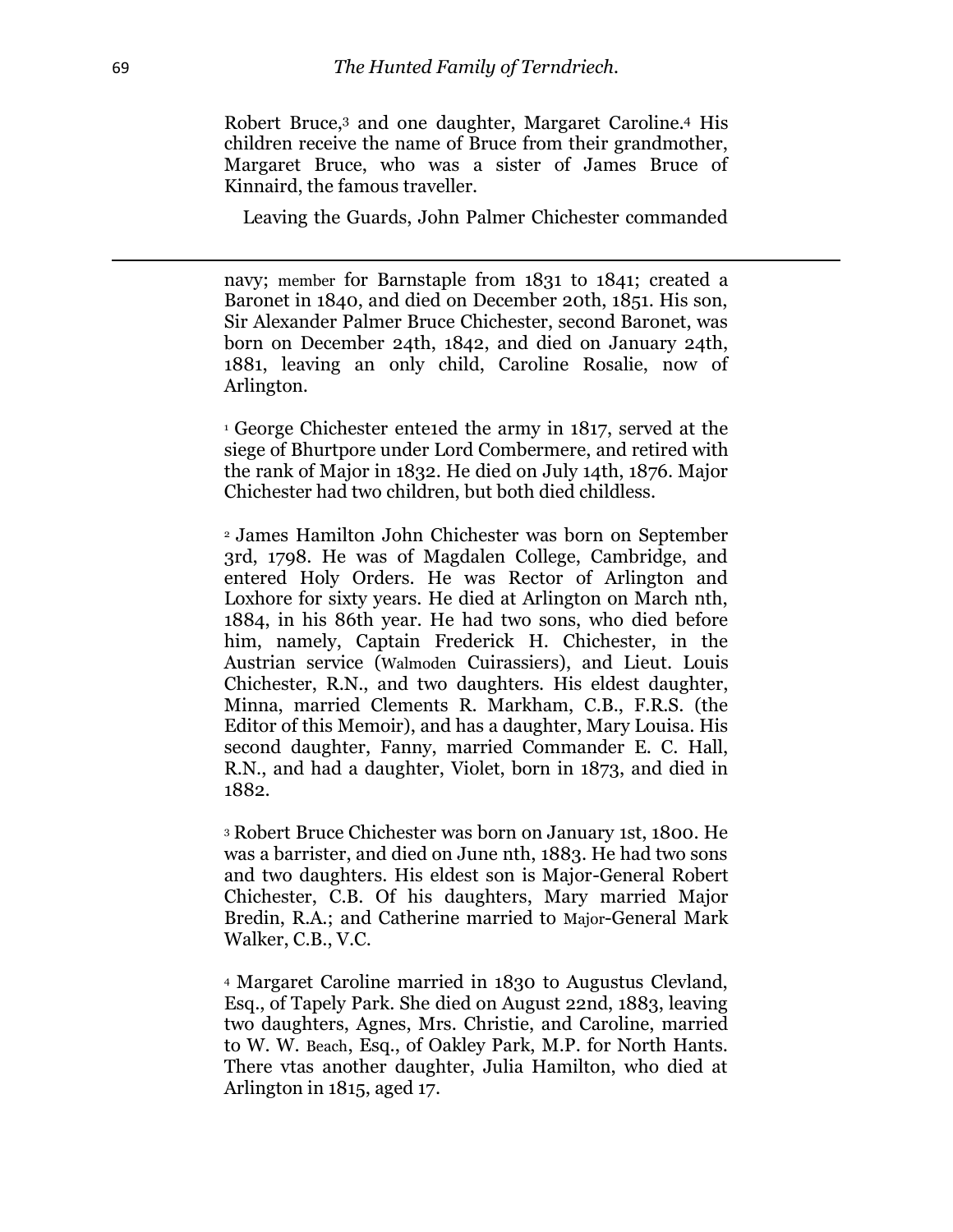the Cardiganshire Militia with great spirit and popularity, accompanying the regiment to Ireland, or wherever their duty called them. Colonel Chichester is a great improver of Highland cattle, having generally some hundreds of that profitable stock of animals in his park, which run in common with the deer. Besides his ample possessions in Devon, he has large estates in Cardiganshire; but his chief residence is at Arlington, a delightful spot situated on the slope of a hill, with a deep valley and small river below. The opposite hills are clothed to the top with the most beautiful oak woods for miles, the road winding through them in a very romantic manner. In the neighbourhood the wild deer roam at large, and being within a few miles of the enchanting scenery of Ilfracombe, the Valley of Rocks, etc., Arlington may be considered as one of the most delightful spots in the west of England.

Mrs. Chichester's second son, Charles, married Miss French, niece to Joseph Nagle of Calverleigh, in Devon, with whom he got that fine estate. By Miss French he had two sons and two daughters.<sup>1</sup>

The eldest daughter of Mrs. Chichester was Catherine, a most accomplished woman, who, to many other splendid endowments of mind, possessed such a talent for painting as made her acknowledged as the first lady painter of the age. Miss Chichester at an early age took the veil, to the great disappointment of her family, and died at Liege, universally

Eliza, born 1798; died, unmarried, in 1859.

<sup>1</sup> Joseph Chichester Nagle of Calverleigh Court was born in 1792, and succeeded his father in 1837. He married Lady Henrietta Fellowes, daughter of the fourth Earl of Portsmouth, and had three sons and three daughters. He died in December, 1879.

Charles, born in 1795, entered the army in 1811, and became a lieutenantcolonel in 1831. He commanded a brigade in the AngloSpanish Legion, and was created a Knight of Charles III, a Knight of San Fernando, and a Knight Commander of the Order of Isabella the Catholic. He was knighted at St. James's Palace on April 6th, 1840. Sir Charles Chichester was Governor of Trinidad 1841-43, and commanded the 81st in Canada. He died at Toronto in 1846. In 1826 he married his cousin, Mary Barbara, daughter of Sir T. Clifford Constable, Bart., by Mary Macdonald Chichester, and had a son, Raleigh, in the army, and other issue. Lady Chichester died in 1876.

Mary Anne, born in 1800, married her cousin, Sir Thomas Clifford Constable, Bart., and died in 1862, leaving an only son, now Sir Frederick A. Talbot Constable, Bart., who succeeded his father in 1870.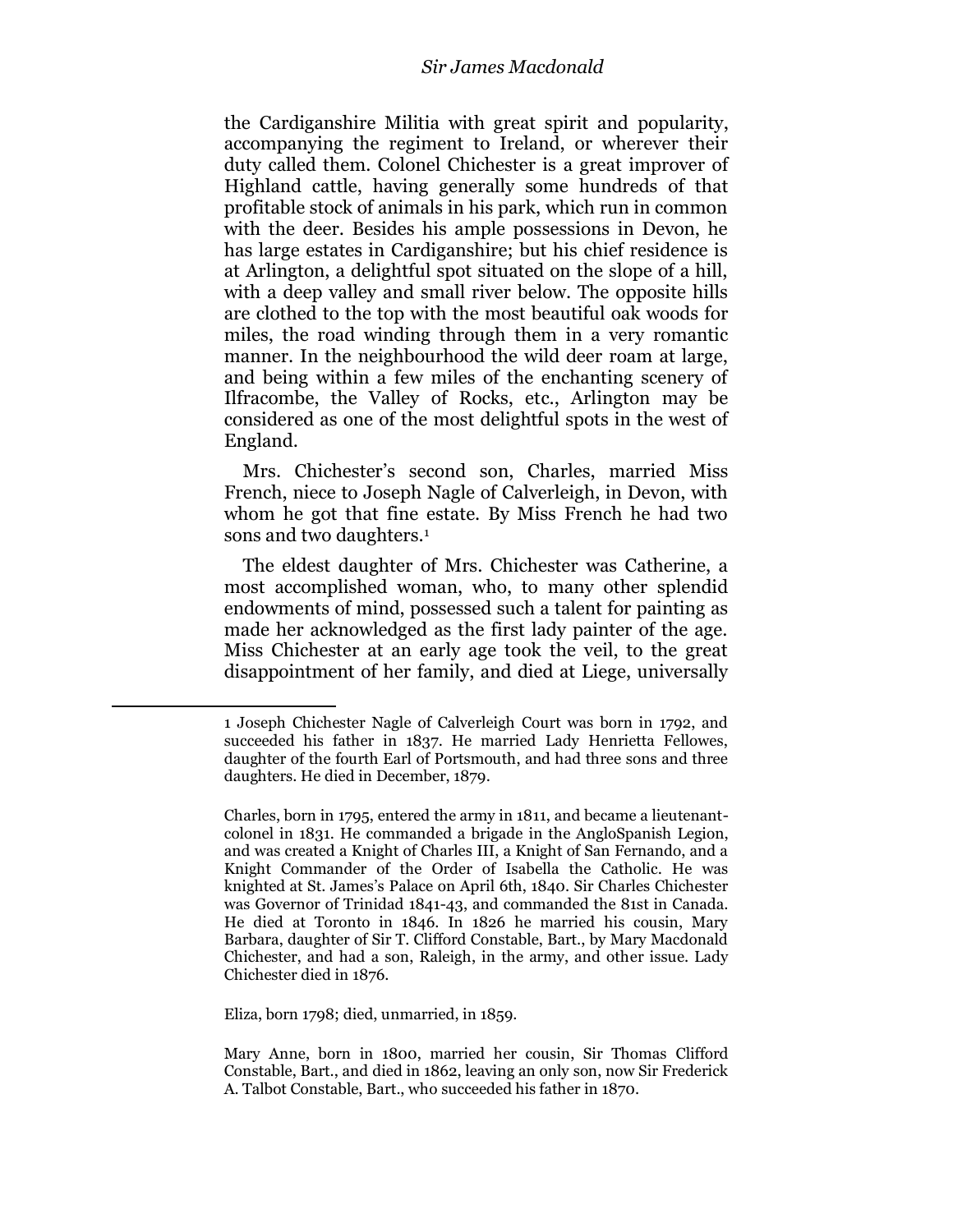lamented.<sup>1</sup>

The second daughter was Mary. She also is an accomplished woman, and is married to Sir Thomas Clifford, Baronet (grandson of Hugh, third Lord Clifford of Chudleigh), of Tixall, in Staffordshire, who by descent possesses the estates of Sir R. Sadleir, and of Lord Aston of Forfar, in Scotland. Sir T. Clifford is the personal friend of the present excellent monarch, Louis XVIII of France, who, from a high sense of favours received during his exile in this country, requested the Prince Regent to confer the honour of a Baronet upon him.<sup>2</sup>

He is also heir of entail to the estates of Burton Constable in Holderness, in Yorkshire.

They have one son, Thomas Aston Clifford,<sup>3</sup> and two daughters.<sup>4</sup>

The third daughter of Mrs. Chichester, named Elizabeth Courtenay, is married to George Blount, Esq., third son of Sir Walter Blount, Bart, of Sodington in Worcestershire. They have no issue.<sup>5</sup>

Catherine, the third daughter of Major Macdonald of Terndriech, was married to his kinsman, Thomas Macdonald, brother to the writer of these observations, who, having studied physic, settled in Edinburgh. But he died at the early age of twenty-six years, leaving you an infant of eight months old, of whom anon.

The following letter from my adored friend, Mrs. Chichester, I think worth preserving. That amiable lady

3 The late Sir T. Clifford Constable, Bart., of Burton Constable, who married his cousin, Mary Ann Chichester, and died on December 23rd, 1870.

4 Mary Barbara, married to her cousin, Sir Charles Chichester; and Mary Isabella, married to H. R. Arundell, Esq.

5 She died childless at Paris on March 4th, 1820.

<sup>1</sup> She died at Liege in 1791. Several of her drawings are in the possession of Mr. Constable.

<sup>2</sup> Sir Thomas Clifford (who assumed the additional name of Constable in 1821) was a good botanist, and wrote the Flora Tixalliana, an account of the botany of his place in Staffordshire. He also wrote a historical description of Tixall, a metrical version of the Psalms, and a translation of La Fontaine's fables. He was created a baronet at the request of Louis XVIII in 1815, and died at Ghent in 1823. His wife died in 1825.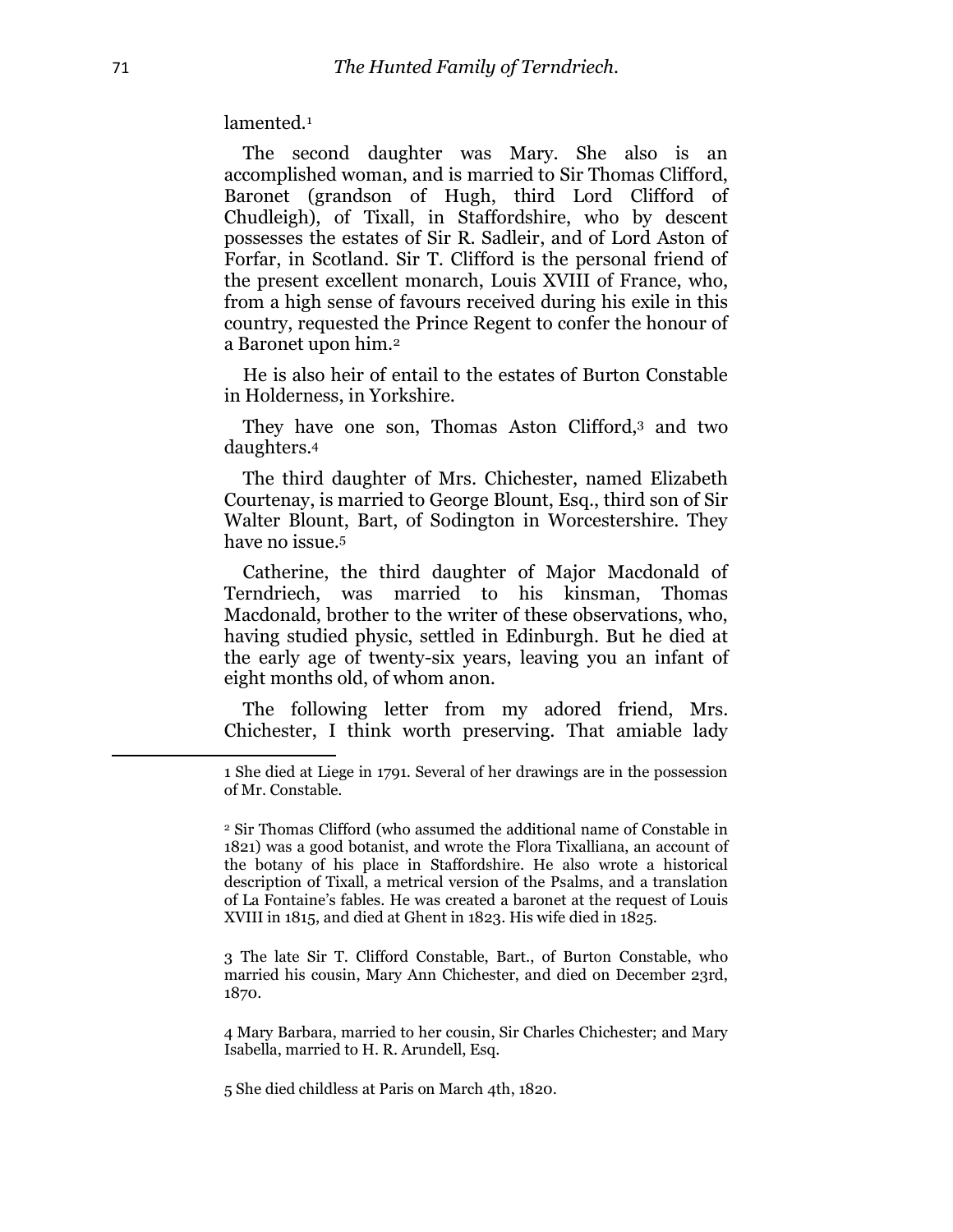#### *Sir James Macdonald*

never went to her family at Arlington, in Devon, or returned to Bath, where she resided with her excellent daughter and son-in-law, Sir Thomas and Lady Clifford, without resting a day or two with me, when our time passed heroically among the spirits of our generous and unoffending Gaelic fathers. For, having lived among those who were true to the cause, she had heard and could relate a thousand anecdotes of our departed ancestors.

―Bath, May 21st, 1815.

#### ―DEAR SIR,

l

―I promise myself the pleasure of seeing you on Tuesday next, and if you are disengaged, and it is quite agreeable, I purpose spending a few days under your hospitable roof. But as my state of health is so precarious, do not be uneasy if I should not arrive on the day mentioned, neither must you make any extraordinary preparation for me, as that would be making me like a stranger, and would give pain, dear Sir, to your obliged and sincere friend,

## "MARY CHICHESTER."

This little tribute to your aunt Chichester, *ma chère Marie,*  is all I can offer in return for those many kindnesses she and her family have bestowed on us since we have lived in her neighbourhood; and you know it is just.

Long before the French Revolution, Mrs. Chichester and her family were in Paris with the late excellent Lady Lucy Stuart, sister of the Earl of Traquair, Lady Ogilvy, and other Scotch of distinction. They heard that a promising young man named Macdonald was there, who had been educated as well as his father's family could afford. These ladies set actively about to obtain for him a commission in the French service, and fortunately succeeded. They did not know his father,<sup>1</sup> but they made inquiries, and concluded he was one of our Badenoch cousins. Many years afterwards Sir Thomas Clifford waited on Marshal Macdonald, and told him that his mother-in-law, Mrs. Chichester, had seen him at Paris twenty-five years before, and desired Sir Thomas to recall her to the Marshal's recollection. "Oh, parbleu. The Lady Chichester", said he, "je m'en souviens bien; elle avait avec elle deux jeunes demoiselles bien aimable; l'ainée pouvoit avoir 17 à 18 ans.‖ Sir Thomas told him one of these ladies

<sup>1</sup> His father was Neil Macheachain who travelled with Charles Edward Stuart in the Hebrides eventually leaving with him for France from Loch nan Uamh on 19th September, 1746 (Old Style) – Ed.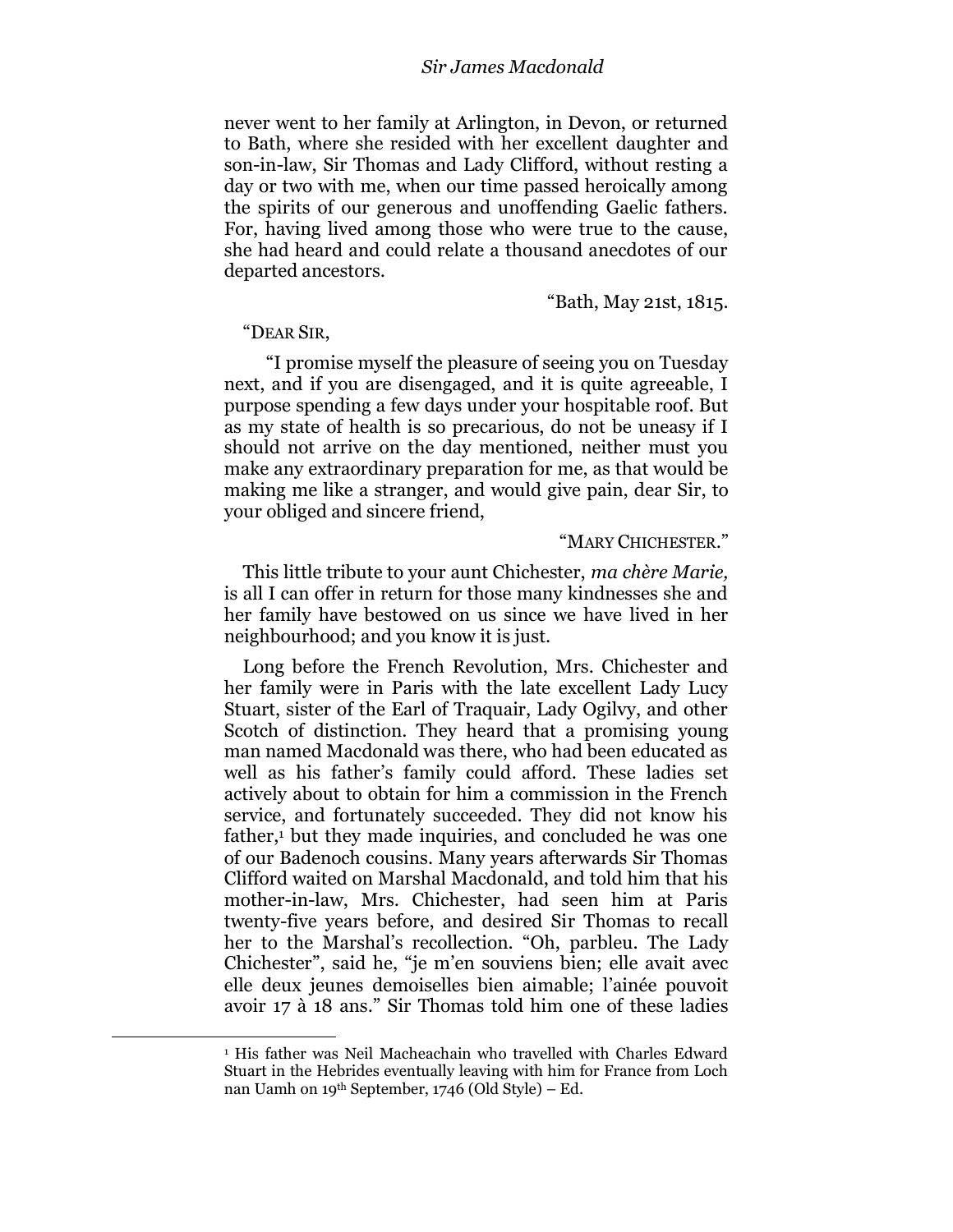was his wife. "Monsieur", he replied, "vous avez epousé une bien jolie personne." He then asked Sir Thomas Clifford and George to dine with him. After this they went to the English convent, and saw his youngest daughter there. She was about twelve years of age; his eldest was married. Sir Thomas continues: "On Saturday I went to introduce Arthur to Marshal Macdonald. He was very splendidly dressed as a Peer of France, and was going to attend the House of Peers. He received us very courteously. He made his dinner very pleasant, and when we went in to coffee he discoursed with us for near an hour, and told us many particulars respecting Buonaparte's abdication.

―He said the Emperor had 60,000 men at Fontainebleau, and talked to the last of fighting and beating the enemy. Macdonald was appointed to let him know that the troops would fight for him no longer, and that the French nation had voted his dethronement. He answered with the greatest *sang froid* that if the French nation required it, he submitted, and this tranquillity he preserved to the end.

―Macdonald never saw him dejected, nor heard him utter a complaint. He says that the Emperor constantly expressed a wish to retire to England. He never asked for Elba, but that was the place they chose to give him. The Marshal seems to possess great talent, high sentiments of honour, and much frankness and openness of manner. We departed highly gratified with our entertainment."

His father was, I believe, the son of one of the clan Keppoch, whose children were dispersed from 1715 to 1720.

It now only remains to give you our Gellovie (or your father's) descent from Keppoch, which completes the story, and, by including your excellent mother, displays to you the whole descent of your grandfather Terndriech, of whom we have all heard so much, and whose memory, with the other heroes of our clan, deserves well to be preserved.

It is my intention to mention your grandfather Terndriech's second marriage, and the second connection his widow, your step-grandmother, made with our kinsman Aberhalder, and their prosperous settlement in Canada; but before I do the one or the other I must relate to you an anecdote of Lady Mary Douglas's family.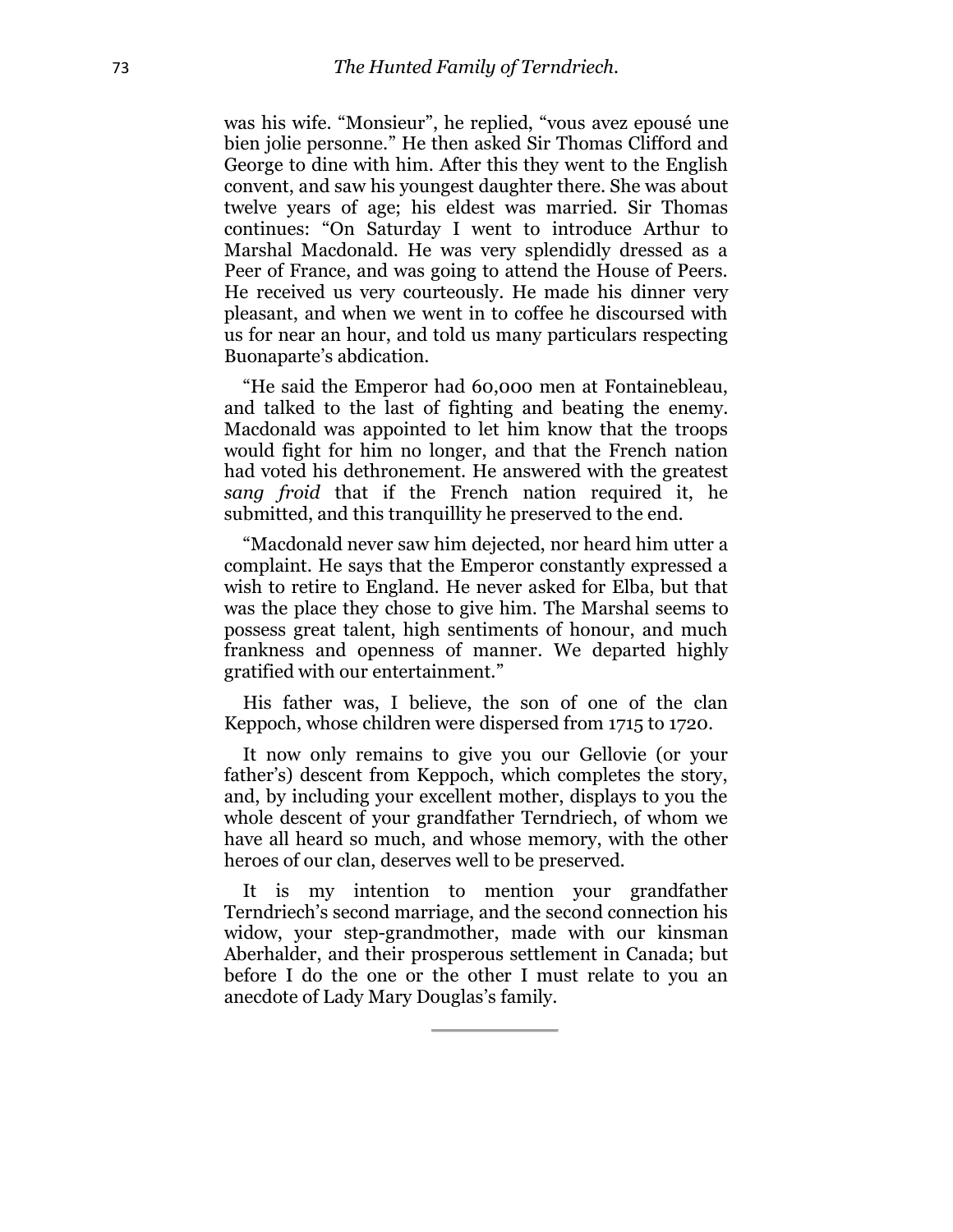### *VIII.*

### *ANECDOTE OF THE PALMER FAMILY.*

LADY MARY DOUGLAS, who married Sir Donald Macdonald, had for her mother Ann, daughter of Sir Ed. Villiers, the celebrated President of Munster, and for her grandmother, Lady Ann Keith, daughter of George, fifth Earl Marischal, etc., by Lady Margaret, daughter of the fourth Earl of Home. She was also niece to the well-known George, Duke of Buckingham, and sister of William, Viscount Grandison, father of the enchanting Barbara, Duchess of Cleveland; also sister of Edward, ancestor of the Earl of Jersey, and of Barbara, Countess of Suffolk.

Lord Viscount Grandison was a great patriot, and was mortally wounded at the siege of Bristol, in the cause of Charles I, and his character is beautifully drawn by Lord Clarendon.

The Duchess of Cleveland was married to Roger Palmer, created Earl of Castlemaine, and the following anecdote is told of him by Lord Walpole, in his *Catalogue of Noble and Royal Authors.*

*"*Roger Palmer, Earl of Castlemaine, author of several pieces, but better known from having been the husband of the Duchess of Cleveland, and from having been sent to the Pope as ambassador from James II, who treated him with as little ceremony as his wife had done. While his wife was producing dukes for the State, he was engaged in controversial divinity, and in defending the religion of a Prince who was so gracious to his lady.

―Among other things, he wrote a short and true account of the late war between the English-and the Dutch, written by the Right Honourable the Earl of Castlemaine, 1671.

―The editor, as wise as his author, observes that the Earl had visited Palestine, to which he had a particular relation by his name Palmer, or Pilgrim; and he acquainted the world that the Earl's great-grandfather had three sons, for three Sundays successively; and that another of his ancestors by the same wife kept sixty open Christmases in one house without ever breaking up house."

*Note.*—There are sheets now at Fairfield, in this county (Somerset), the seat of our friend John Palmer Acland, Esq., who inherits the Palmer estates, where you have been with your aunt and me, with a label pinned to them, mentioning that in these very sheets were born three boys on three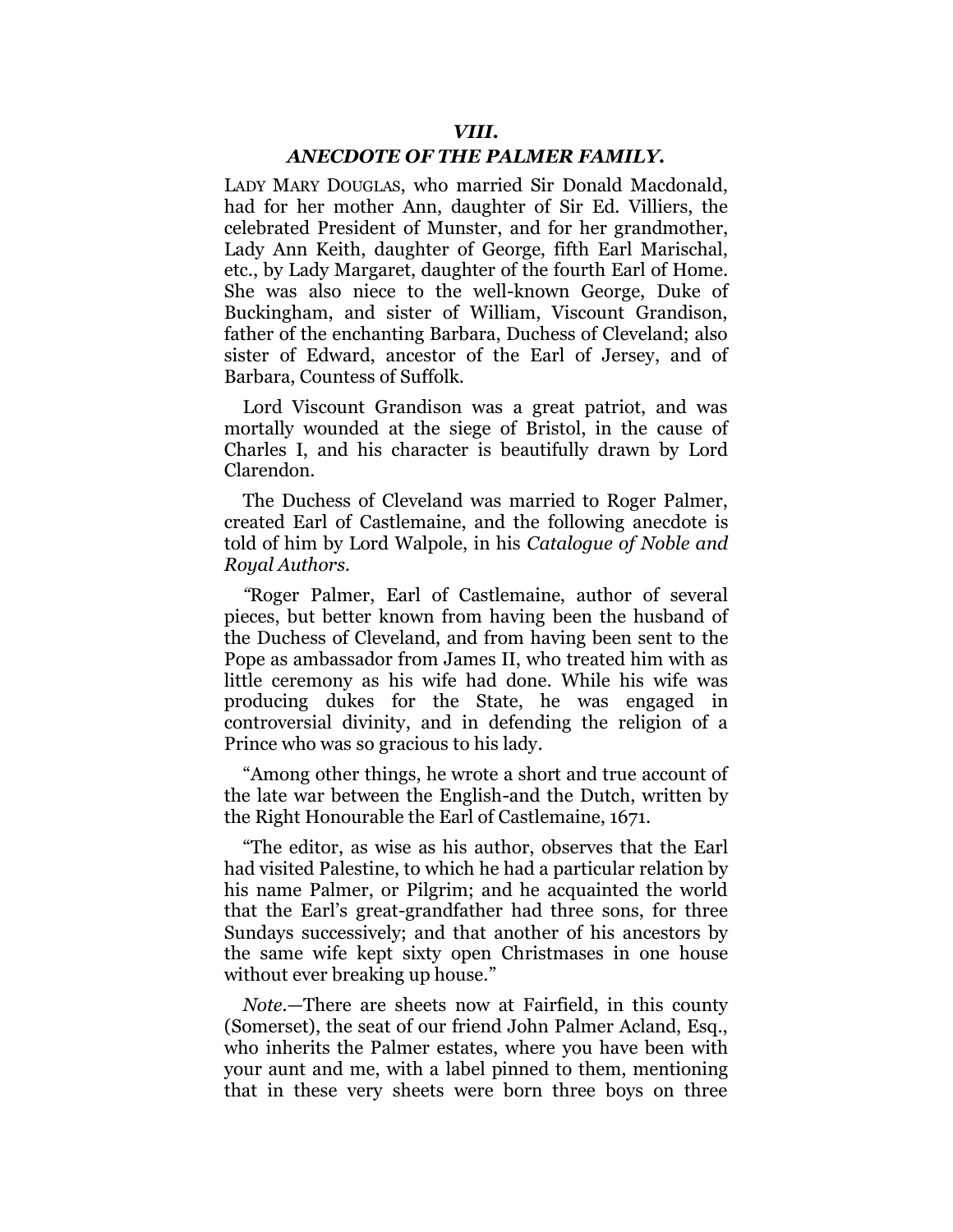Sundays successively, which corroborates the above.<sup>1</sup> It is a curious anecdote.

The Palmer family lived at Parham, in Sussex, but a son of that family married the daughter and heiress of Vernay of Fairfield; and the daughter and heiress of Palmer carried the estate into the family of Sir Thomas Acland, Bart, of Colomb John in Devon, through the Wroths of Petherton Park, near Bridgewater. The Baronets of Petherton Park were Rangers of the Forest of Athelney, where the celebrated Alfred the Great was concealed during the successful invasions of the Danes; and it was in a barton near the old house of Petherton Park that the beautiful antique gem, of fine enamelled gold, of King Alfred was found, which is now preserved in the Museum at Oxford.

A particular account of this beautiful antique is in Musgrave's *Antiquities of Somerset,* vol. ii.

l

<sup>1</sup> Dr. Macdonald seems to have overlooked the fact that his friend Mrs. Chichester's mother-in-law was a Palmer, niece and co-heiress of Lord Castlemaine. The story of the trines is told in Horsfield's *History of Sussex,* and by Fuller in his *Worthies,* p. 112. All three trines, John, Henry, and Thomas Palmer, were knighted for their valour by Henry VIII. Sir John was Sheriff of Sussex in 1544; Sir Henry was Master of the Ordnance and Governor of Guisnes, where he was killed defending the place against the Due de Guise. Sir Thomas was executed on Tower Hill for supporting the cause of Lady Jane Grey.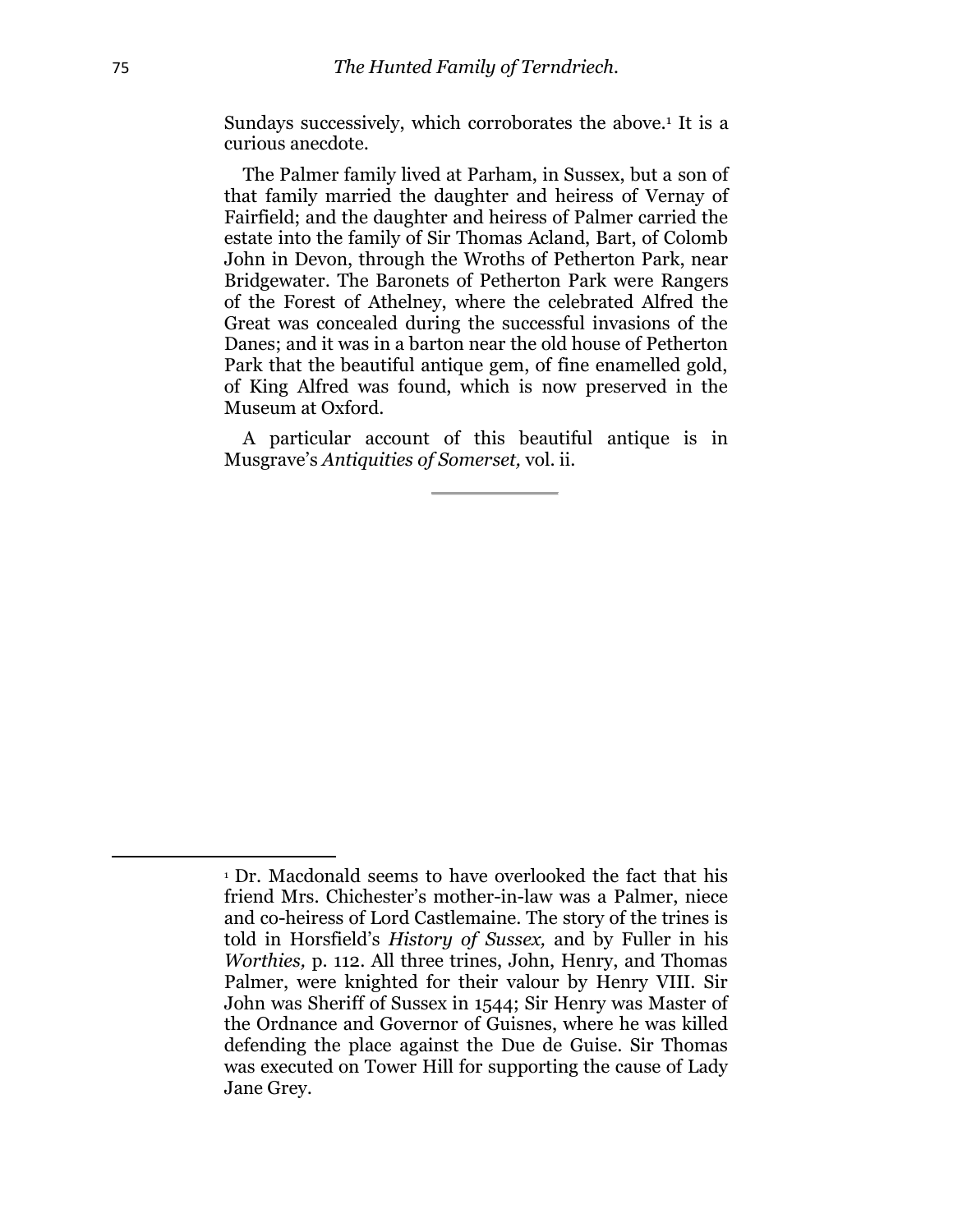### *IX*

### *DESCENT OF ANGUS MACDONALD OF GELLOVY.*

I. JOHN (DOW, or BLACK) MACDONALD, second son of Ranald Macdonald of Keppoch, by the daughter of Sir Ewen Cameron, married the daughter of MacIntosh of Strone, by whom he had a son—

II. Alan Macdonald of Gellovy, on the banks of Loch Laggan, one of the most romantic spots in Scotland.

He married a daughter of MacQueen of Corybrugh, the chief of his name, near Inverness. He had a son—

III. Ranald Macdonald of Gellovy, who married his cousin, daughter of Macdonald of Moy, by whom he had several sons, who all died young except his eldest—

IV. Alan Macdonald of Gellovy, who married a relation of his own, daughter of Macdonald of Achnachichan, of the Slate family, by whom he had three sons and one daughter—

1. Ranald Macdonald of Gellovy and Laggan.

2. Angus, father of Aberarder and Tullochcrombe.

3. Alan, father of Donald, afterwards of Gellovy.

His daughter was married to Macpherson of Strathmassie, whose son John was one of the most amiable and wellinformed gentlemen in the Highlands. Well acquainted with the antiquities and language of his country, he was referred to by Dr. Blair, in his critical dissertation on the origin of the poems of our great bard, Ossian.

She was great-grandmother of the present gallant Captain Donald Macpherson of the 39th Regiment, who has distinguished himself under the Duke of Wellington, and is now with the army in Canada.

V. Ranald Macdonald of Gellovy married, first, a daughter of MacIntosh of Balnespie, who died without issue. He married, secondly, her cousin, daughter of MacIntosh of Holm, near Inverness, by whom he had two sons and two daughters—Donald, who succeeded him, and married his cousin, daughter of Aberarder, but left no issue. He left his estate of Gellovy to his brother—

VI. Angus Macdonald of Gellovy, the worthy father of the writer of these lines, and your grandfather, who married Catherine, daughter and only surviving child of Thomas Johnston, Esq., of Merkland, in Dumfriesshire, by whom he got considerable property. His family ranked high in birth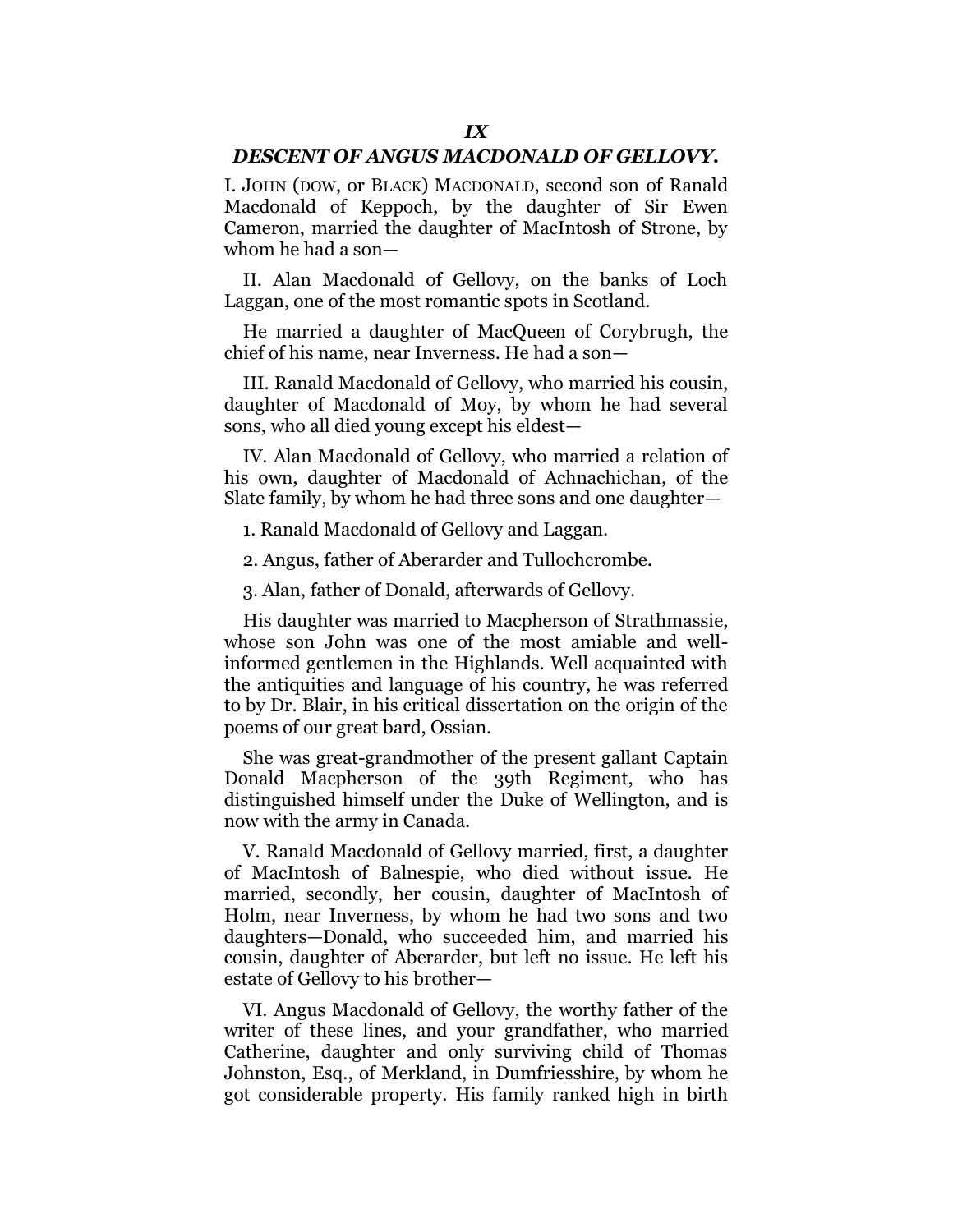and virtue, of whom anon.

He sold the estate of Gellovy to his cousin, Donald, whose family are now represented by Ranald of Strathmassie.

They had ten children. Angus and Jean died young. Their eldest son was your matchless father.

1. Thomas Macdonald, who was bred to physic, and settled in Edinburgh. A man of rare worth he was, of whom anon.

2. Ranald Macdonald, merchant in Jamaica, a valuable character; died early in life of a fever; unmarried.

3. Angus Macdonald, M.D., the writer of these lines, who married Ann, third daughter of Lord Chief Baron Ord of Scotland, of whom anon.

4. John Macdonald, a lieutenant in the Macdonald regiment, was reckoned, with his kinsman, Major Macdonald of Keppoch, one of the handsomest men in Scotland. He died of a fever, unmarried, in Jamaica.

1st daughter, Grizel, married to Thomas Lunham, Esq., of the Customs, and left issue.

2nd daughter, Isabell, a charming woman, died unmarried.

3rd daughter, Joan. 4th, Catherine; unmarried.

Vi1. Thomas Macdonald, as mentioned above, was bred to physic, and possessed at an early age all those attainments which are necessary for the physician and surgeon, which he practised with uncommon success and applause.

His education was liberal and complete, and had been conducted under the immediate auspices of the late, Professor Alex. Monro, a man to whom Scotland owes much, as he certainly was the father of our *"Alma Mater",* the College of Edinburgh.

In every department of science he appeared to advantage, which, with a fine person and countenance—for he grew fast to 6 feet 3 inches—rendered him a first object with the clan, which secured him the friendship of all who knew him.

Educated with him, and remembering with heartfelt gratitude his love and affection for all his family, every trait of his character shall be treasured up for the sake of his daughter, for whom these pages are written. But of him anon.

He married his cousin, Catherine, third daughter of Major Macdonald of Terndriech, by whom he had one daughter,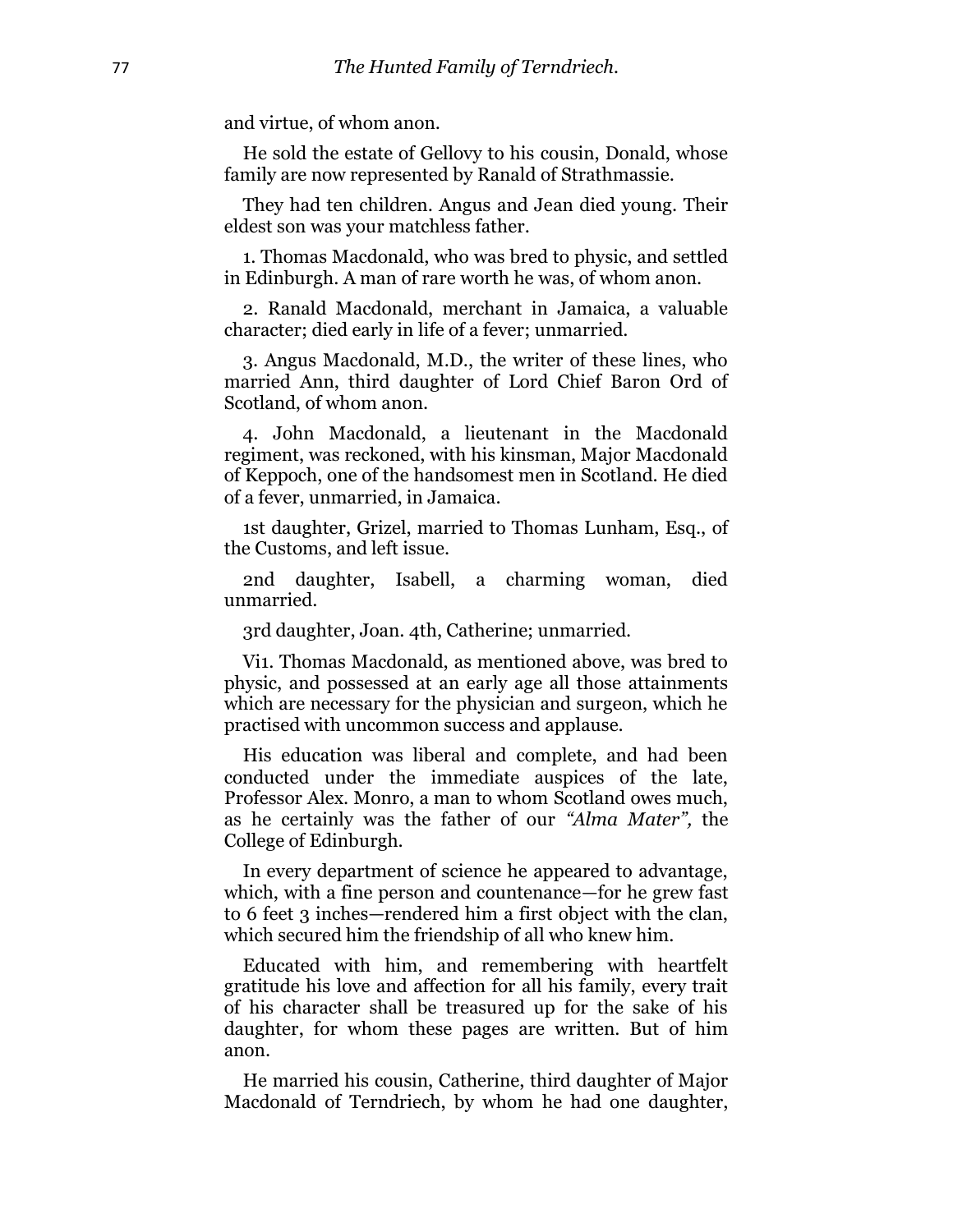Mary, called after her aunt, Mrs. Chichester of Arlington.

This devoted physician was seized with a typhus fever in endeavouring to save a valuable man's life, and was snatched from his afflicted family at the age of twenty-six years, leaving his only child, only eight months old, in 1769.

VIII. Mary Chichester Macdonald, on whose education much pains was bestowed, for whose health and happiness much solicitude was shown by all who knew her matchless father. Her education was finished in France, immediately before the revolution of that wretched country.

The image of her father in mind and countenance, it may be permitted to me to say here that she had the same fascinating manner; and, in a word, if an uncle might so speak, she is all that the fondest parent could wish, or that a wise husband could desire.

She is happily married to Charles Stanley Constable of Acton, in Yorkshire, a son of William Constable of Everingham, and Lady Winifred Maxwell, heiress of the late Lord Maxwell, who, had it not been for his father's attainder in 1715, would have been the sixth Earl of Nithsdale. They have a promising family of two sons and five daughters.

It may be remarked here that Charles S. Constable by his mother, and Mrs. Stanley Constable by her father, are both descended from the beautiful Countess of Caithness, who, after her first husband's death—James, Lord Dalkeith married George Crichton, the celebrated Lord High Admiral of Scotland under King James I, who was afterwards created Earl of Caithness by that great Prince.

Their only daughter, Lady Janet Crichton, married Robert, third Lord Maxwell, and carried the estate of Barntown into the Nithsdale family.

Lady Caithness, by her first husband, Lord Dalkeith (ancestor of the Earls of Morton), had Sir William Douglas of Whittingham, from whom descend General Robert Douglas and Dr. Macdonald of Taunton, through the Johnstons of Merkland. Such are the analogies of human life! The diploma of General Robert Douglas is now in the possession of Dr. Macdonald, dated 3rd January 1649, granted by Charles I.

The diploma of General Douglas's family was made out and sent to him at the Court of Sweden, where he commanded a Regiment of Horse, and was Governor of Riga. As he married a daughter of Count Steinbeck, it was necessary to ascertain that his birth was noble.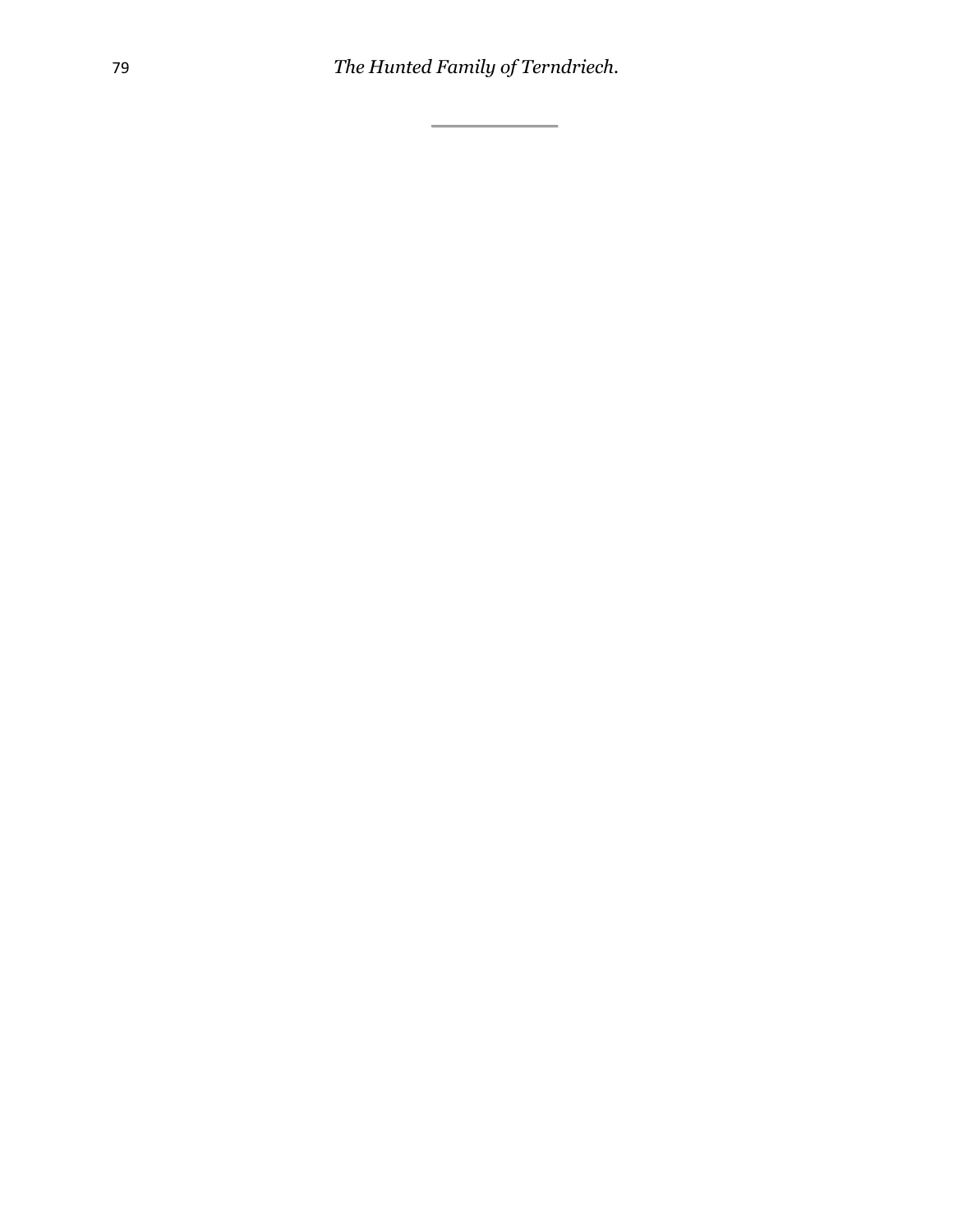# *RANALD MACDONALD OF GELLOVY AND LAGGAN.*

THE great-grandfather of Mrs. S. Constable is said to have been one of the best men of his day in the Highlands. To great natural parts he added a politeness and suavity of manners, as if he had been educated in a polished Court. With a clear head and a good heart, his time was devoted to doing good among his friends and people.

Everything he undertook succeeded with him. He bought lands from his relation, MacIntosh, who adored him; and he was particularly happy in his alliances, standing high in the estimation of the good George, fourth Marquis of Huntly, and his excellent wife, Lady Elizabeth Howard, daughter of Henry, Duke of Norfolk, whose vassal for part of his lands he was, and with whom he was upon the kindest footing as long as he lived. Commanding in his person, and altogether just in all his transactions, he was considered as a public benefactor to all around. For it cannot be denied that many of the natives of that high country, where the whole of our clan of Keppoch lived, since the disastrous conflicts which happened in the civil war of poor Queen Mary's reign, had indulged in acts of irregularity and of violence, ill suited to times of peace.

Such a man, therefore, appearing among them, became a perfect blessing to his people and the neighbourhood, as the reverence with which his name is still mentioned testifies to this day.

For three or four generations his family had been settled on the banks of the romantic Loch Laggan, and his two brothers, who had large families, were settled immediately near him, forming, with their people in general, who were all connected, and boasted of their common lineage, a considerable clan, ever ready to start at the call of Keppoch, or to join the standard of the Gordons.

Strictly allied to the MacIntosh clan, both his wives having been of respectable houses, nearly related to their chief, he is said to have remonstrated keenly with his cousin Keppoch, previous to his feud with MacIntosh breaking out into open violence.

By Keppoch he was accused of want of duty; by MacIntosh and his wife with a want of affection. But he remembered, and had practised, through the whole of his short but wellspent life, the well-known and celebrated maxim of Fingal to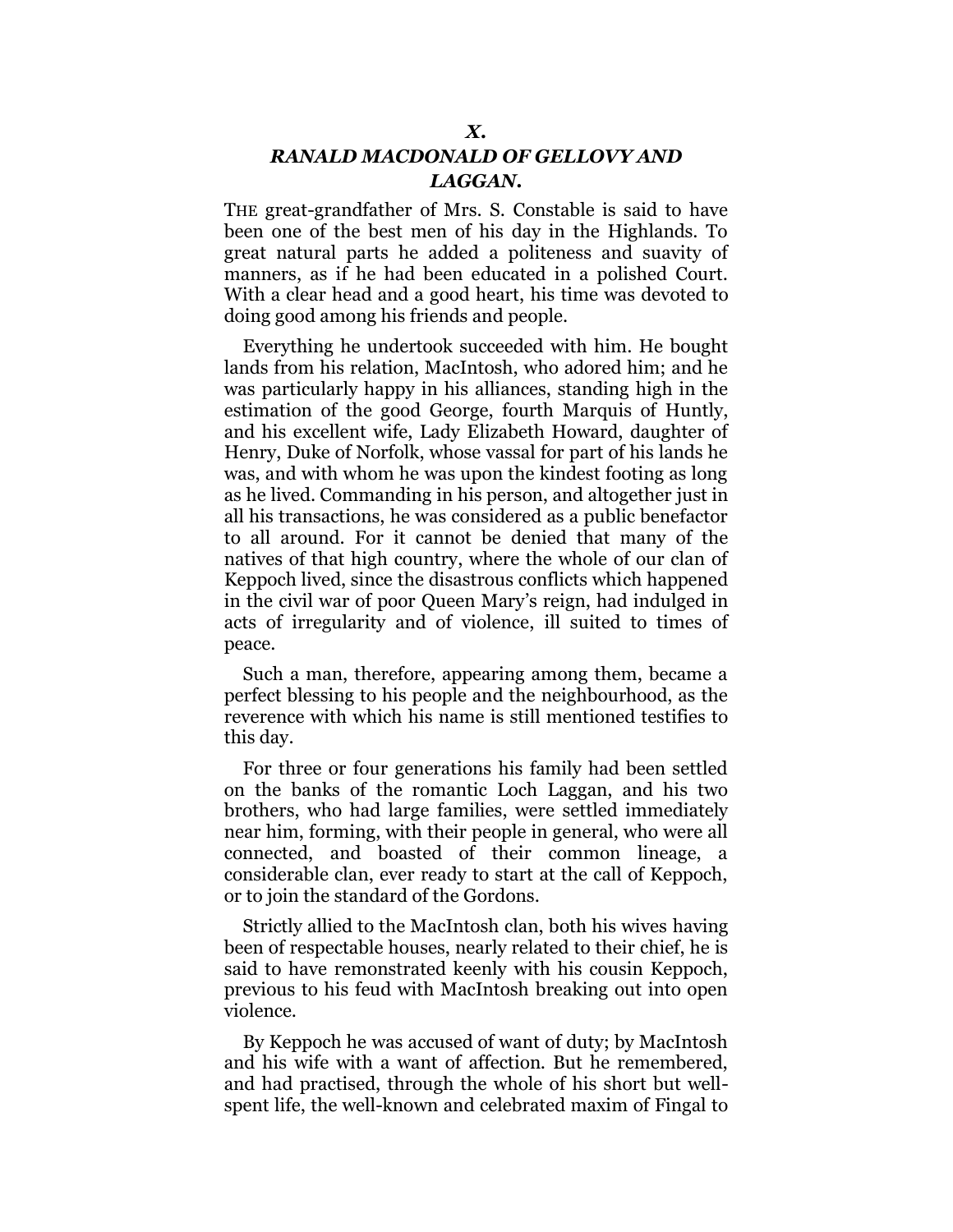Oscar, "Never seek the battle, nor shun it when it comes."

In collecting his kindred, most of whom were settled near him on the shores of Loch Laggan, that ancient hunting seat of our kings, he learnt with much regret that some of his own family could not be restrained by any entreaty from siding with their chief, Keppoch.

A chosen few, however, who listened to him, were placed upon a hillock near where the combatants met at Mull Buy, and it was by their interference that an end was put to the fury of both parties, which in all probability would soon have terminated in their mutual destruction. From that time he was called the "Peace Maker".

The following is the account of the battle of Mull Buy given by Dr. Johnson in his *Tour to the Hebrides.* Detailing the customs and manners of the Highlanders, he says: "A claim of land between two powerful lairds was decided like a contest for dominion between sovereign powers. They drew their forces into the field, and right attended on the strongest. This was in ruder times the common practice, which the kings of Scotland could seldom control.

―Even so late as in the last years of King William a battle was fought at Mull Buy, on a plain a few miles to the south of Inverness, between the clans of MacIntosh and Macdonald of Keppoch. Colonel Macdonald, the head of a small clan, refused to pay the dues demanded from him by MacIntosh, as his superior lord. They disdained the interposition of judges and laws, and calling each his followers to maintain the dignity of the clan, fought a formal battle, in which several considerable men fell on the side of MacIntosh, without a complete victory to either.

―This is said to have been the last open war made between the clans by their own authority."

The feud at Mull Buy was long felt, but the disturbances in the year 1715 and 1719, in which Gellovy suffered much, overpowered him and others. His house at Laggan was burnt, his cattle carried off or slaughtered, and, till the Act of Indemnity passed in 1717, his family lived chiefly in a hut hastily nailed together to preserve them from the inclemency of a severe season. It was near the church, which had been before destroyed by the armed Covenanters, who, it is well known, blasted all ceremony and decency together. In a word, he possessed uncommon powers of understanding, and had it been his fate to have been born in better times, he might have proved to the world how well he merited the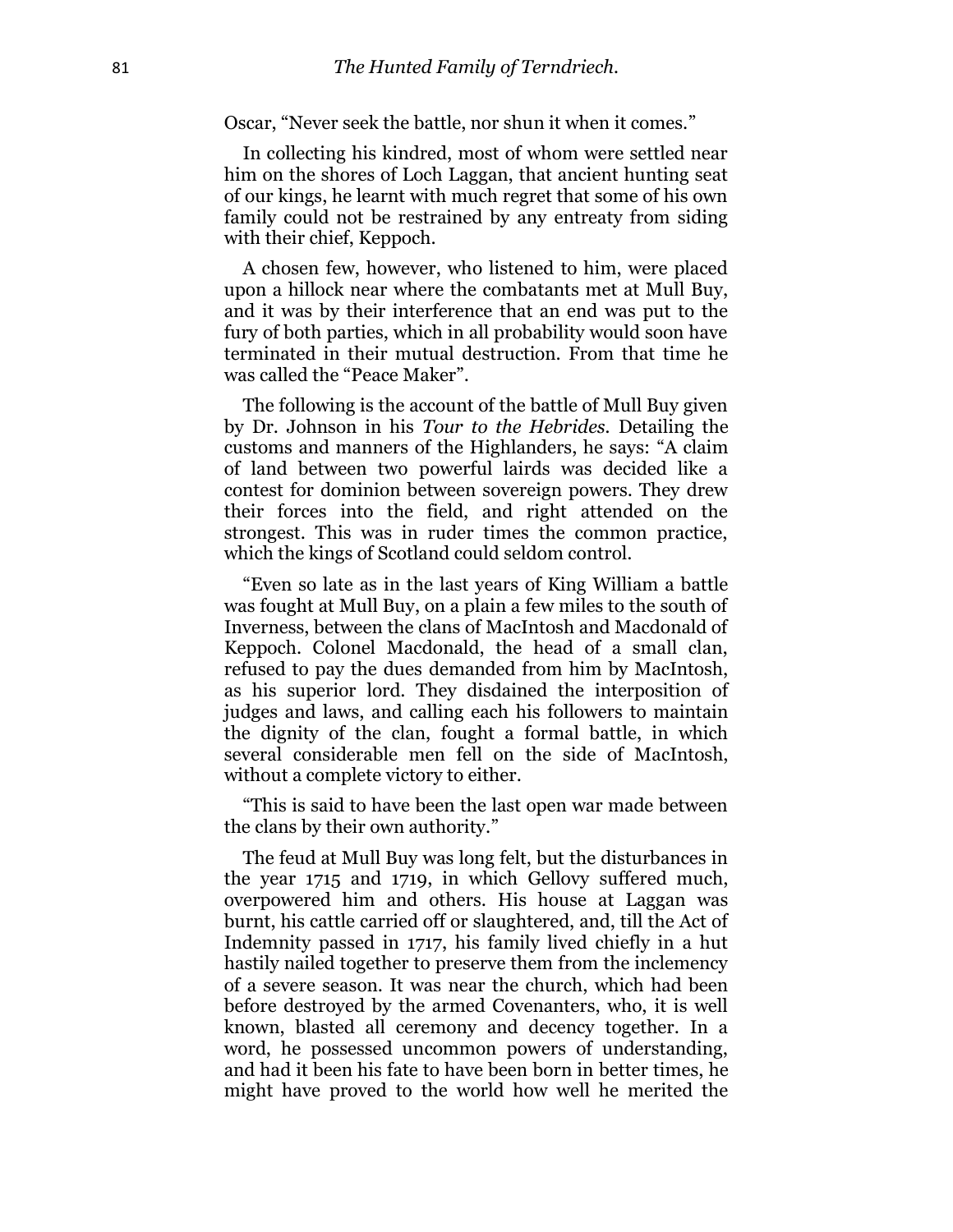character he enjoyed among his own people—"Their common benefactor."

His memory continues to be cherished by your clan. Fatigue and disappointment injured a strong constitution, and he died a young man, leaving his sons and two daughters to the care of their uncles.

Both his daughters married relations of their own, and their children emigrated early to America, where their posterity enjoy large property in Canada and Virginia.

Gellovy was buried in the church of Laggan, where his family had been interred from the time they left Keppoch.

His sons were promising, fine young men, and when they returned from their education at Perth, they were objects of great affection. They were said to resemble their father. Donald, the eldest, was 5 feet 11 inches, and Angus, our worthy father, 5 feet 10 inches and a half high; strong, but handsomely formed, with very fair skins, and black, curled hair. Had it been the custom to wear the beard, the latter would have been distinguished by the hair being regularly divided upon his upper lip, with a thick tuft upon his chin, which was highly becoming, and resembled much some of the Plantagenets in the *History of England* by Vertue.

Never did brothers love one another with more sincere affection. Of a disposition the most happy, one will regulated both; so much so, that their similarity of sentiment and disposition was proverbial among all their family. Full of youth and frolic, and fond of all athletic exercises, to rouse the deer was their delight, whether in the hills about Strathmassie, or the mountains and passes of Loch Laggan.

Their natural bent was arms, but Donald was strongly allured by his uncle to settle upon Gellovy. This plan, however, did not suit their feelings, and the less so, as their mother had resolved to reside at Inverness, to be near her own family.

They had, however, determined to go into the French service, where Keppoch and many of their clan were. But earnest recommendations were made by the Crown to the principal families who had so zealously opposed the friends of the exiled House of Stuart, to promote the embodying of Volunteer corps,—for the protection of property in the Highlands, it was said; but more certainly, and a wise measure it was, to allure the children and relations of those who, led on by their chieftains, had so nearly overturned the Government.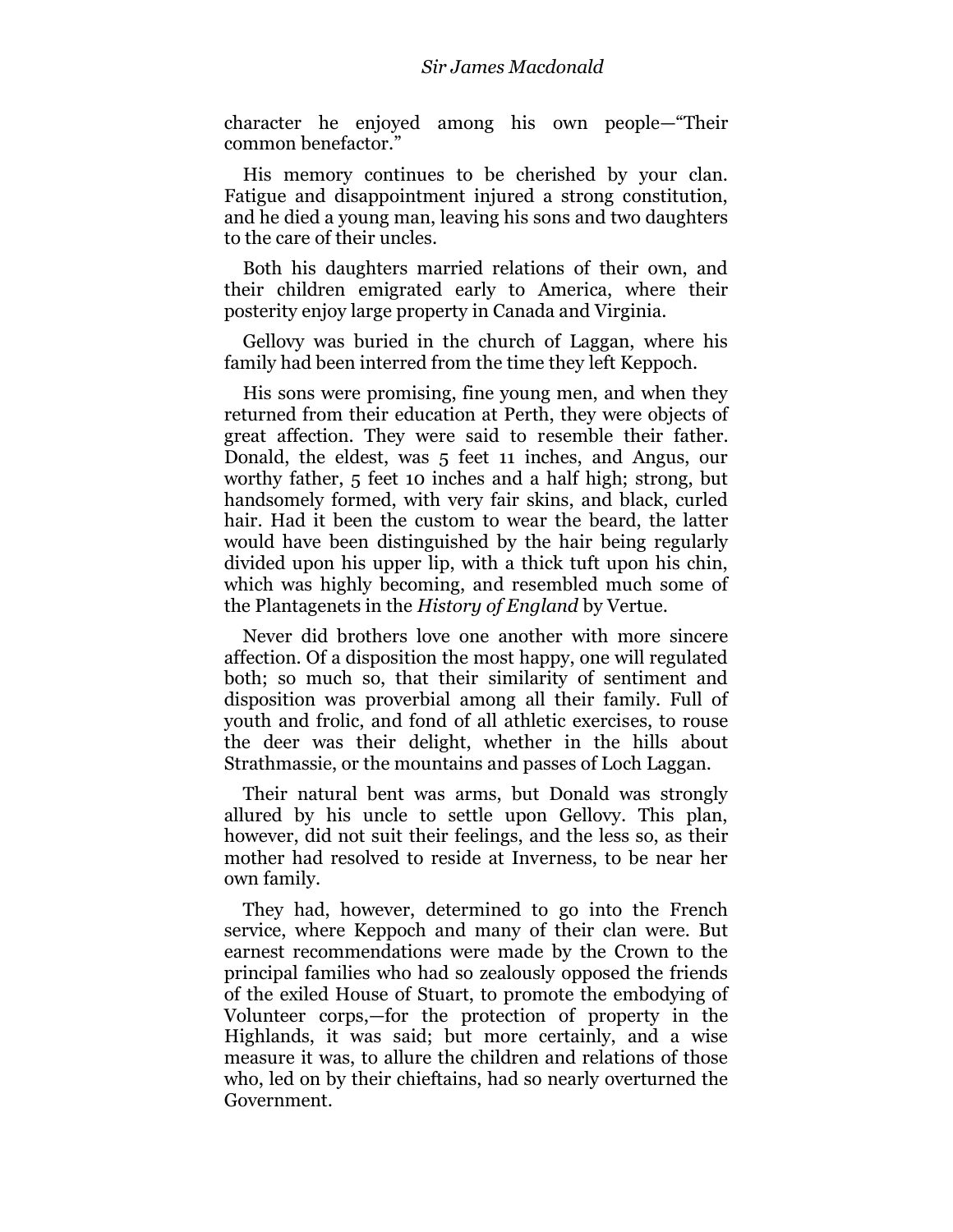In this laudable undertaking the Duke of Argyle was chiefly concerned, and many, if not most, of the officers first nominated were of his own clan and kindred.

Among those who received commissions for this great purpose was the late fascinating John Campbell of Carric, who had married his own cousin, the amiable daughter of John Campbell of Mamore, afterwards the celebrated John, Duke of Argyle.

A new generation had sprung up, as it afterwards appeared, and it was a chief object to conciliate and flatter the youth of the higher ranks of the people in Badenoch and Lochaber, and in the Highlands in general, in order to weaken or destroy that strong chain of attachment which bound the Highlander to his chieftain, and which had more than once proved so formidable to the reigning family.

With this view, Captain Campbell paid a visit to the countries of Badenoch and Lochaber, under pretence of exploring a part of the Highlands he had not seen.

He found my father and his brother, with several of their kinsmen, hunting in the mountains. They were enjoying a week's diversion at Strathmassie—for wherever the chase led them they went; often to Glengarry, where then lived one of the best men of our clan; often to their beloved friends at Strathmassie, or among their relations the MacIntoshes and MacQueens; wherever they went they were caressed and made happy in being told they bore so much the resemblance of their father, for whom they still mourned.

Captain Campbell was one of the most fascinating men of his name, and knowing their family and situation, soon introduced himself, as if pursuing his journey through the country.

Two of their cousins, Macphersons, were of the party, with a few attendants. Captain Campbell was much struck with their appearance. They had been out two days; their bed was the lair of the deer, their song was the praise of Bragela, and the descendants of the *Snowbreasted* Bran were their pages and purveyors.

He was received frankly; he joined in their sport, and praised the beauty of their dogs, that undegenerate race of Scandinavian origin. He partook of their fare, and attaching himself particularly to our worthy father, who for that time forgot his journey elsewhere.

From that moment commenced a friendship which subsisted for many years, and terminated only with the death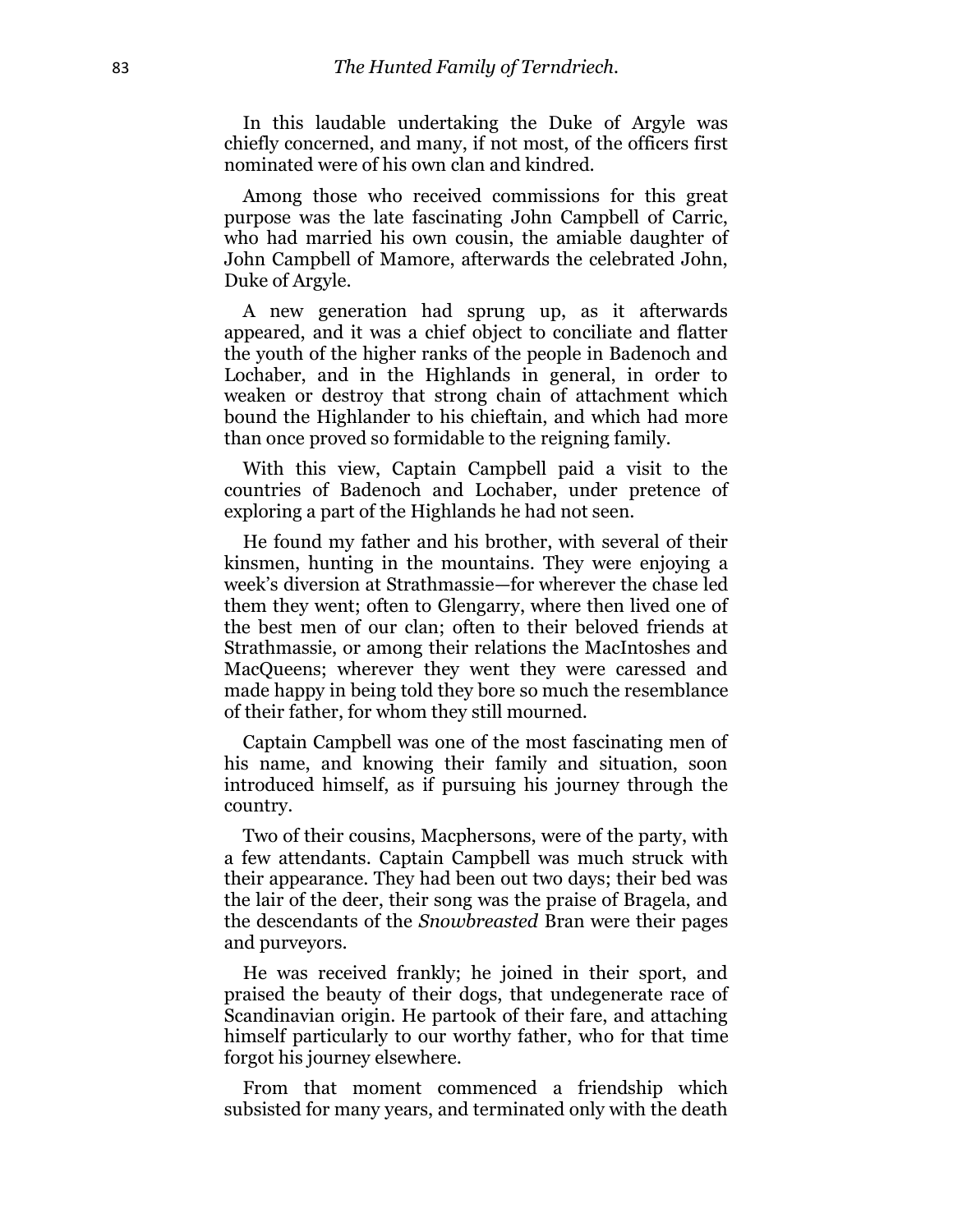### *Sir James Macdonald*

of that pleasing and singular man at the battle of Fontenoy.

At this time the name of Campbell was not held in high estimation by our clan; they still remembered the disastrous affair at Killiecrankie, and the still more dreadful catastrophe of Glencoe; they were mourning for those who had fallen in 1715 and 1719.

Whatever was felt, the most conciliatory means were taken to unite the relations of the clans into these Volunteer companies, and none but the most fascinating and popular characters were appointed. Our good father and his brother, being so much connected and known in both countries, were importuned to join Captain Campbell, who held out a certainty of promotion, as arms were their object. The nation was at peace, and this was urged as much more befitting young men than loitering away their lives in retirement, where their only occupation would be pasturing of cattle.

The prospect was alluring, and not long after their second interview, after consulting their relations, they accepted, with the same frankness as it had been proffered, an invitation to pass some time at Camsail, in the Isle of Rosemath, opposite to Greenock, a seat belonging to Mrs. Campbell's uncle, the Duke of Argyle, and where Carric's family resided, one of the most delightful spots for wood, and water, and every kind of romantic scenery.

These Volunteer corps consisted entirely of gentlemen's sons, all at or above 5 feet 10 inches high, and supposed to have been the handsomest body of men in Europe. From them sprang the 42nd Regiment, now justly called the ―Invincibles‖ of Great Britain.

Our excellent uncle soon after got a commission in the 30th Regiment, and married his cousin, a daughter of Oberarder, but had no family. He left the army on account of his health, and died of a consumption at Gellovy, in July 1744, leaving his estate to our father, whom he tenderly loved.

Captain Campbell's attachment to our worthy father at all times was more like that of a brother than of a common friend. We can only be happy, and he was completely so. To bend the bow, kidnap the deer, and return with his net full of grouse from the mountains of Couval, and enjoy the festive board of his friend, bounded his ambition; while the gentleness of his manners and natural civility of his disposition rendered him at all times a welcome guest to one of the most amiable and valuable women in the world, who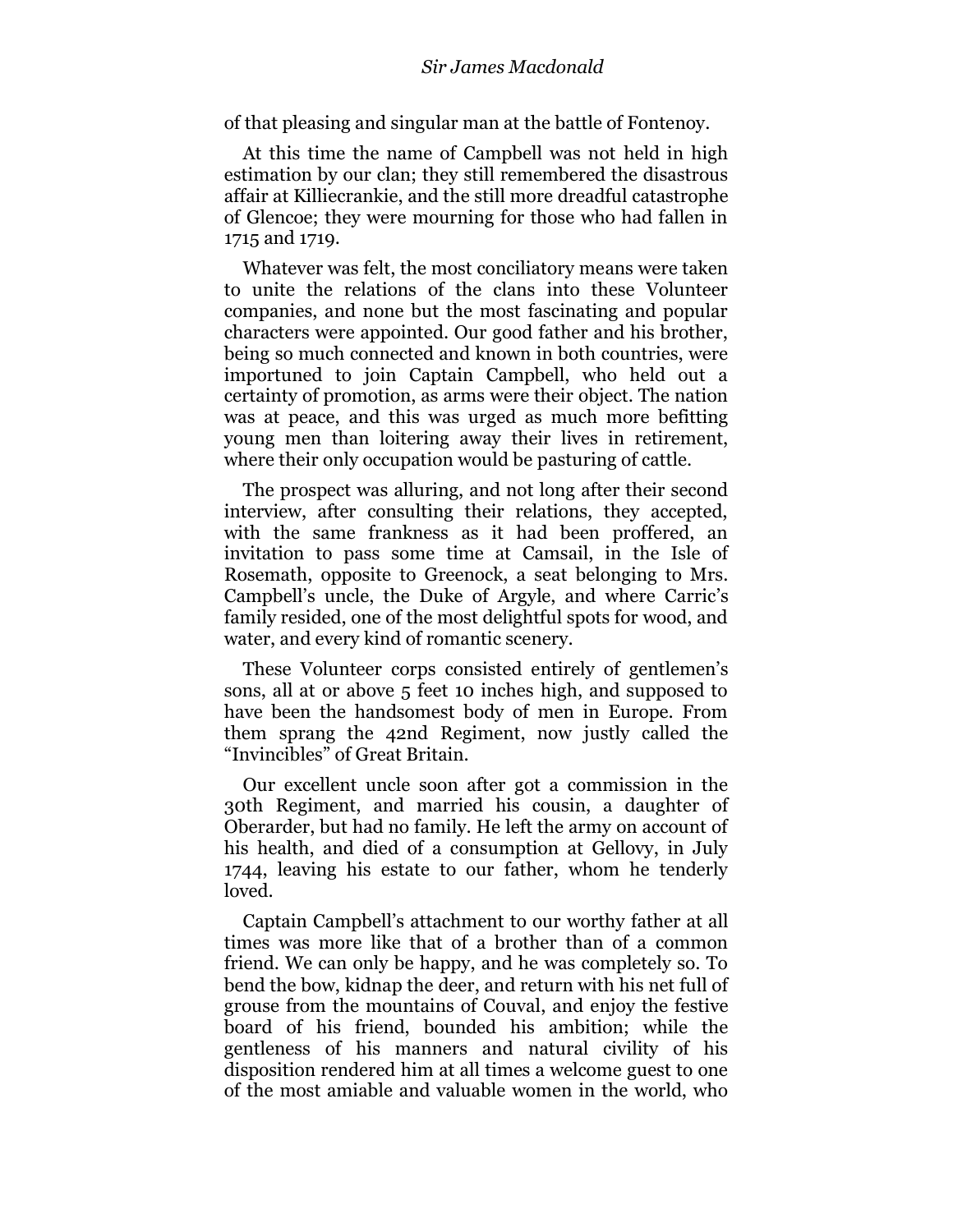alone had reason to regret that Captain Campbell could be everywhere happy and agreeable but at home.

An attraction of a gentler nature than shooting of grouse, however, soon rendered Rosemath a paradise; for there he met our excellent mother, Miss Johnston, who was upon a visit to Mrs. and Miss Campbell. Our mother had been almost wholly educated by her pious and accomplished aunt, Mrs. Buchanan, at Hawkhead, near Dalkeith, who, having no children, early attached herself to her.

### At Hawkhead she often met the families of Lord

Ross and Lord Evanston, who were connected with the family of Argyle, and with whom Mrs. Buchanan was connected by her mother, the good Grizel Inglis, being regularly descended from the Cranstons and Maitlands through the Douglases. Here, also, she met Mrs. Campbell of Carric, and her only daughter, the late accomplished Miss Campbell of Carric, justly reckoned one of the first women of our age.

Our mother was young and beautiful; lively, but devout, and of great civility in her manner. Miss Campbell was nearly of her age. Little ceremony, therefore, was necessary to request her to pass the autumn and winter in the solitude of Rosemath. In such society did she pass her early days; such was her devout, yet playful manner, that Lady Glasgow (daughter of Lord Ross) used to say Ketie Johnston was really Nature's own favourite, as her aunt Buchanan was the favourite of Heaven. Such, *ma chère* niece, is the reward of real virtue, that it extends to the utmost circle of a connection.

It was in their happy seat of undisturbed retirement that the needle plied its busy task, that the sacred page was explained to her youthful mind; it was with them she acquired that regular and unaffected spirit of devotion which marked her whole life.

It was in the sacred mansion of the pious minister of Rosemath, the late Mr. Anderson, father of our late learned Professor Anderson of Glasgow, that they agreed to share their fates together. That good clergyman and his worthy companion had peculiarly attached themselves to our mother; and to her Mr. Anderson, by his unwearied attentions, acknowledged the early and substantial benefits he had received, when at school, from his learned uncle, Mr. Lesley, at Dalkeith. Gratefully have they both avowed the kind interest those worthy friends took in their happiness.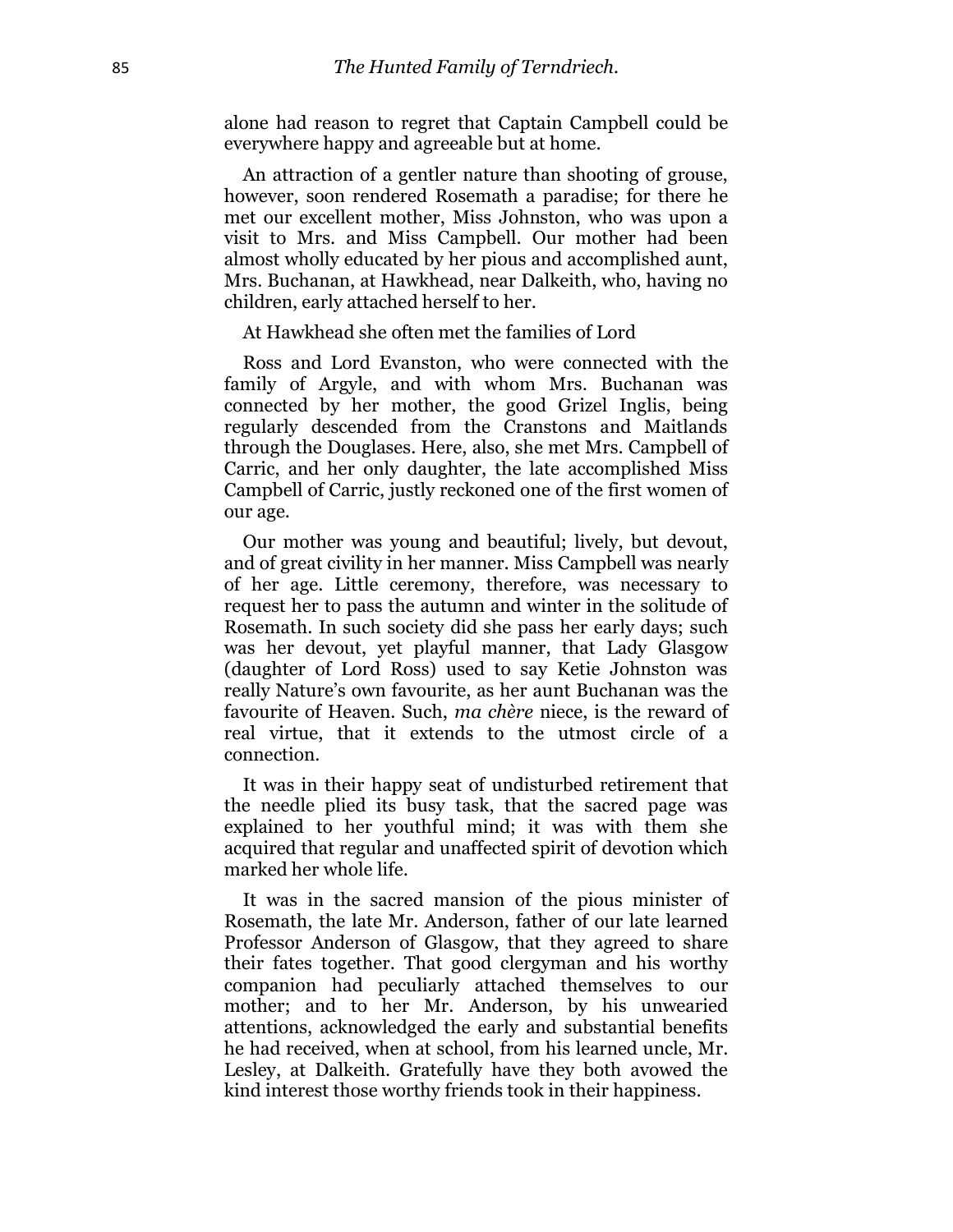### *Sir James Macdonald*

They were both well born; she was a co-heiress, and he had a certainty of possessing the lands of Gellovy.

The only obstacle urged was her ignorance of the general language of the country, and that was obviated by his agreeing to live in the South; and to this plan his uncle, Mr. William MacIntosh, then with the late John MacKenzie of Delvin, Writer to the Signet, agreed.

Loaded with kindness and friendship by Captain and Mrs. and Miss Campbell, she received a letter informing her of her father's last illness, and desire to see her. Setting out immediately, after taking leave of her friends, accompanied by our father, she just arrived in time to receive her valued parent's blessing, and to close his eyes.

Sitting down upon the lands of Merkland, on which was an excellent house made out of an old tower, in which the family had lived from the year 1560, everything prospered, when your matchless father, their eldest son, was born. To cultivate his farm, to have his grain well housed against the approach of winter, was to him supreme delight. To see his children thrive, to hear them praised at school, seldom failed to call forth some flattering proof of his love and affection.

Never did the well-got lesson, or distinctly repeated psalm or hymn, go unrewarded. None ever treated their children with greater propriety; none ever set before their family a stricter example of religious duty. Nor had they a wish ungratified.

When your father had finished his course of the Latin and Greek classics, under the worthy rector, Mr. Huntor, he was introduced to college, and to the family of Mr. Chyne, surgeon, in Leith, and studied under the auspices of Professors Monro, senior and junior, from whose unexampled friendship the writer of these lines has derived such essential advantage.

The Greeks had a saying that the gods often mingle poison with favours, and that hope is too often only a snare which they spread for the unfortunate.

As his property at this time was considerable and increasing, he finished the sale of his estate to his cousin Donald, placing the money, with other sums he had, in the hands of James Ewart, the banker, in Edinburgh, with the view of future education and provision for his numerous family.

Little dreaming of such a misfortune, this wretched man failed, involving hundreds in deep distress; and among the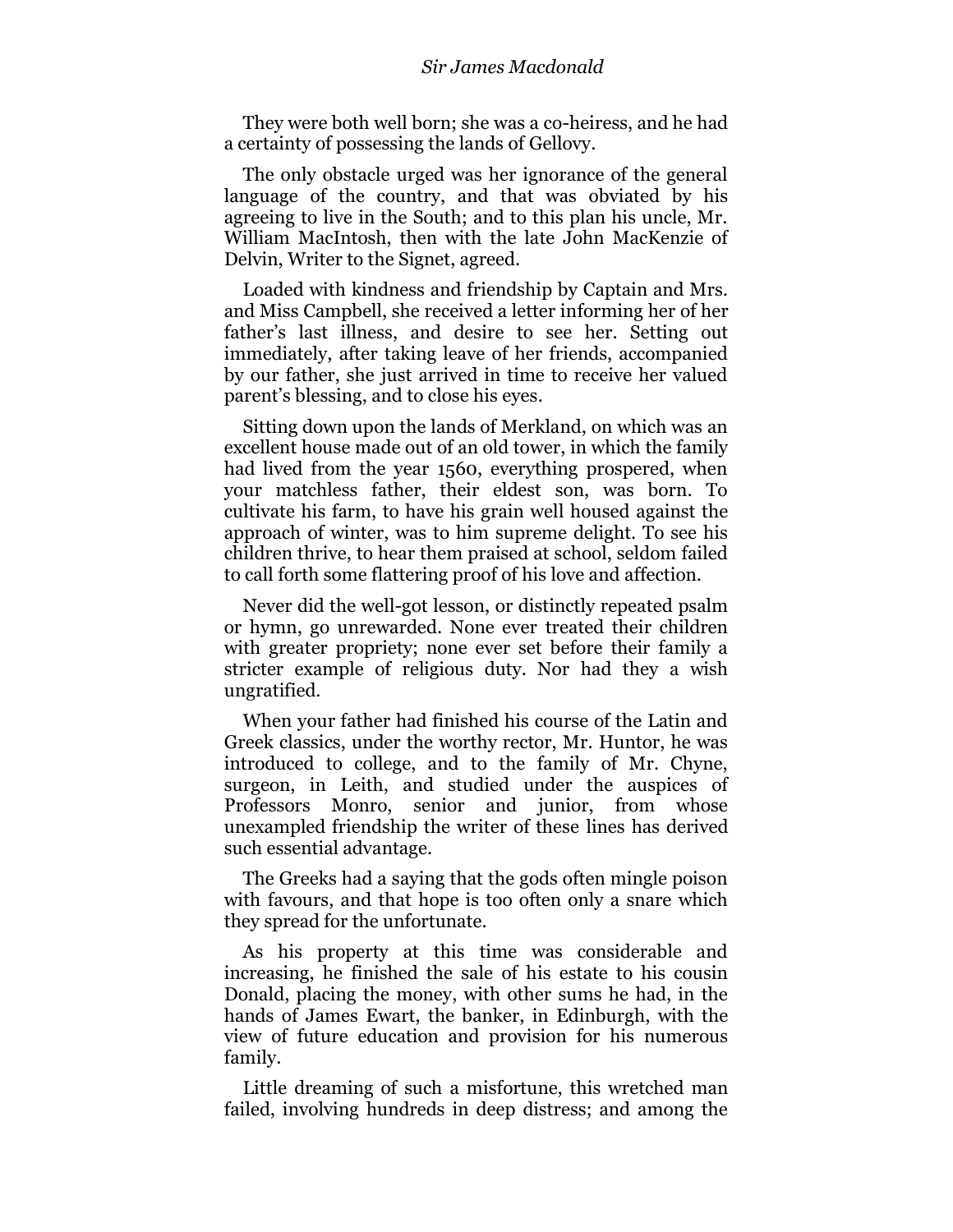rest they lost the price of Gellovy, receiving, in return, one shilling and sixpence or two shillings and sixpence per pound. They felt keenly the misfortune they had met with, but, like truly pious people, they found in their daily contemplations the most powerful anodyne.

Their spirits were soothed. Their whole conduct on that gloomy occasion always put me in mind of the character so beautifully represented by Dr. Smith. "The man", says that admired writer, "who is conscious to himself that he has exactly observed those measures of conduct, which experience informs him are generally agreeable, reflects with satisfaction on the propriety of his own behaviour; when he views it in the light in which the impartial spectator would view it, he thoroughly enters into all the motives which influenced it; he looks back upon every part of it with pleasure and approbation; and though mankind should never be acquainted with what he has done, he regards himself, not so much according to the light in which they actually view or regard him, as according to that in which they would regard him were they better informed."

There was no idle abandonment to affliction. In the early development of your father's genius was laid the foundation of new and sanguine hopes. They valued themselves in possessing wealth only as it afforded them the means of giving to their children every advantage of education; and they were often heard to say that in a few years every recollection of their loss was absorbed in the promising appearance of their four sons, of whom, as you know, I was the fourth, and perhaps not the less favoured, that I was called by my father's name, as he had been after our celebrated ancestor, Angus More.

As it is in and through you, my dear Mary, that I contemplate the preservation of our branch of the great clan, it is also for your sake that I am now recollecting and mentioning those circumstances which characterised your grandfather, as a man whose heart glowed with the warm dictates of nature, that though he had the pride of a chieftain, it was the pride of a good man making those with whom he was connected happy. I am willing to believe you will ever feel an inexpressible degree of satisfaction on being assured from a son who gratefully loved him when alive, and who now adores his memory, that of most men I have ever known there was in him such simplicity of manners, with such genuine marks of integrity and benevolence, as diffused around him a charm which the forms of politeness can but poorly imitate.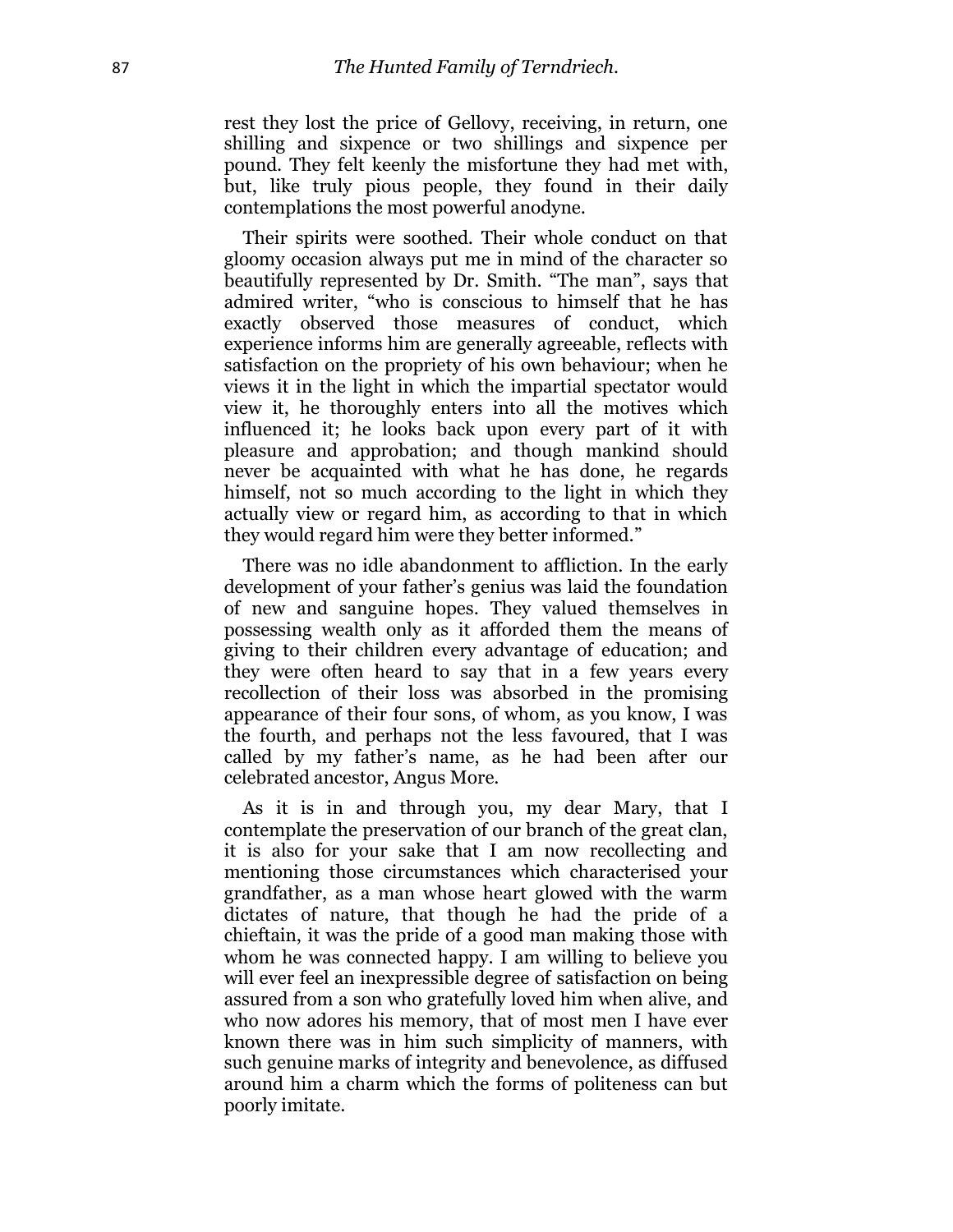These are naturally my feelings now, when mentioning to you the circumstances which distinguished the early period of your grandfather and grandmother's life. Although I had witnessed her regular, I may call it severe, piety through life, yet when I peruse the letters that remain, and the pious labours of her own hand now in my possession, how well do they prove the advantages she had derived from her education, from the example of her worthy parents, and particularly of her aunts, the good Mrs. Buchanan and Mrs. Lesley; how strongly do they bespeak the rectitude, the undeviating devotion of her youthful mind at a period of life oftener dedicated to mirth and amusement, than to the humble and silent aspirations of the heart, as beautifully delineated in her private meditations; and I declare to you frankly, your aunt and I are at a loss which to admire most, the number of her select and enlivening passages of the sacred writings, or the order and regularity with which they are executed, and signed with her name at Camsail in the year 1738.

A pleasing intercourse was kept up while Mrs. Campbell lived, which was continued by her daughter, who only died a few years ago; and many books remain as testimonies of good Mrs. Campbell's affection.

Many letters remain to show the affectionate correspondence that was tenderly maintained with the Highlands, after your grandfather had left the country. In a letter from his cousin, relating to our uncle, he says:—

―Strathmassie, 15th July 1744.

―DEAR ANGUS,

―I am sorry that you are so neglectful in letting us know from time to time how you are, as accounts of your welfare would always be very agreeable.

―Considering the condition your brother was in when he parted with you, I hope you will be no ways surprised, and but moderately grieved, that I inform you it was the will of Almighty God to call him on Thursday morning last. I am certain it was but what you expected to hear soon. He was so much tormented, that instead of being much concerned, all his friends and relations in the world have a great deal of reason to be thankful to his Creator for taking him to Himself, which I am hopeful you will think with me, and take all in good part, from the overruling hand of Good Providence.

―There is an absolute necessity for your repairing to the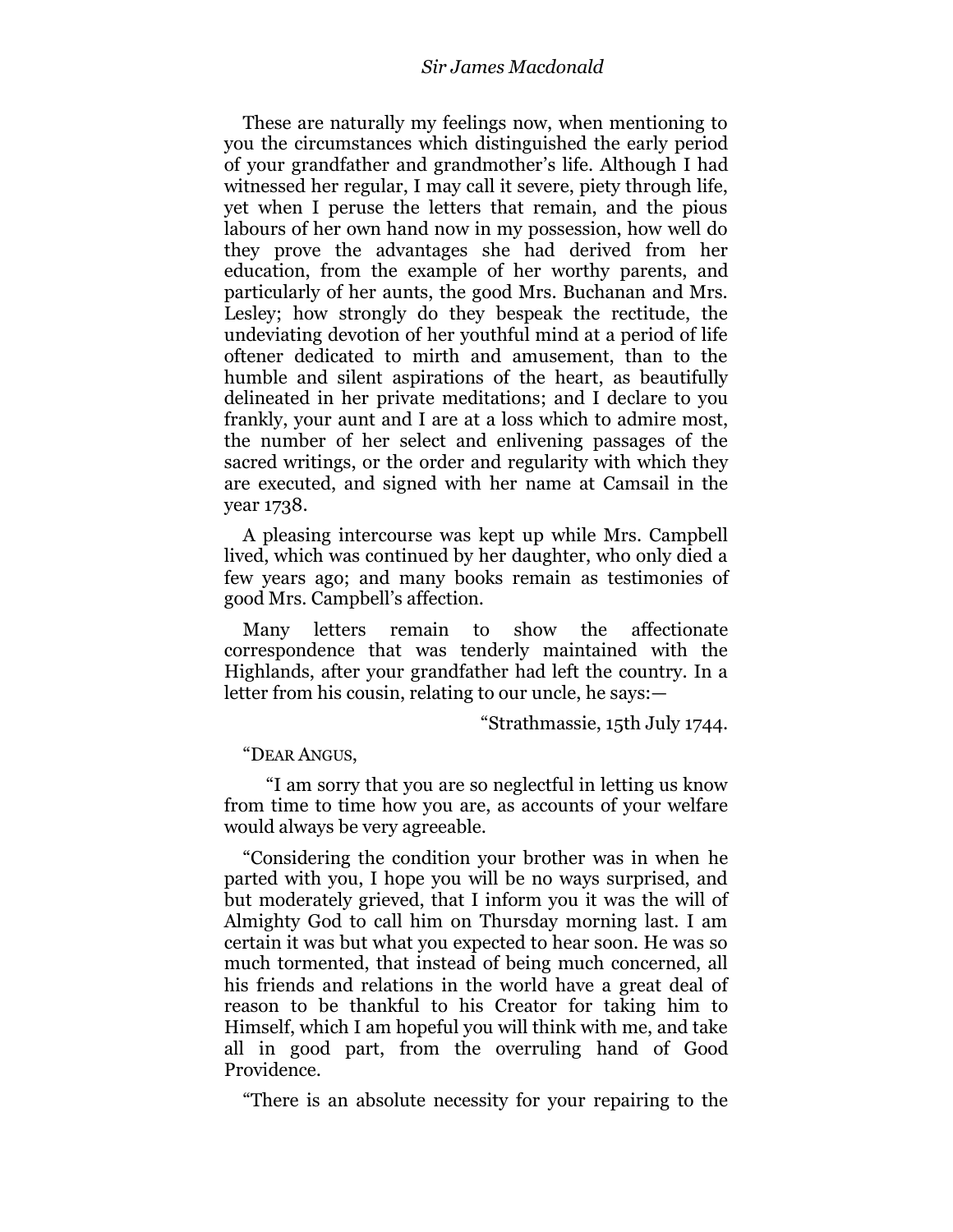country to settle some affairs, which, in consequence of your brother's death, much require your presence, which I thought proper to advertise you, and hope you will so advert to it, as to come without loss of time.

"As I expect, therefore, to see you soon, will not trouble you any farther at present. Being, with my kind compliments to your spouse,

―Dear Angus, your affectionate cousin,

―JOHN MACPHERSON.

―To Angus Macdonald, Esq., of Gellovy, care of Mr. Alex. Macintosh, Writer, Edinburgh."

He lost his cousin, Donald of Gellovy, in 1758, a most worthy man, on which occasion his kinsman wrote to him as follows.

―Kinloch, 20th August 1758.

―DEAR SIR,

―I had the pleasure of yours, enclosing one for your friend, which, as it pleased God to relieve him, Friday was eight days, out of his suffering and distress, I used the freedom to open, and have since communicated and delivered the same to Mrs. Macdonald, his relict. I am sorry to be the instrument of conveying such disagreeable news to you as the death of your cousin must be, though the same should reach your ears through another channel before this comes to hand. He was decently interred, Monday last, and accompaned in the last duty by numbers of his friends in both countries. He had the good fortune to leave the world with a good and amiable character, universally lamented by all his acquaintance, and leaving behind a hopeful family of children in no mean circumstances.

―His relict desires to be remembered to you and yours, and looks for the continuance of that friendship 'and naturality from you to her and her small family which her husband when living flattered himself with the possession of.

"The,  $\pounds$ 44 sterling and  $\pounds$ 6 for the horse will be all remitted to you by Lewis Grant. Banlespeick, Benchar, and Lurg in Strathspey are named tutors to Donald's children, and he has left all his affairs in great good order. I will be infinitely fond to renew and perpetuate a correspondence with you, as one for whom I was taught to have a regard over and above what was natural. My father and all others here join me in compliments to you, Mrs. Macdonald, and family, and sincerely am, dear Sir,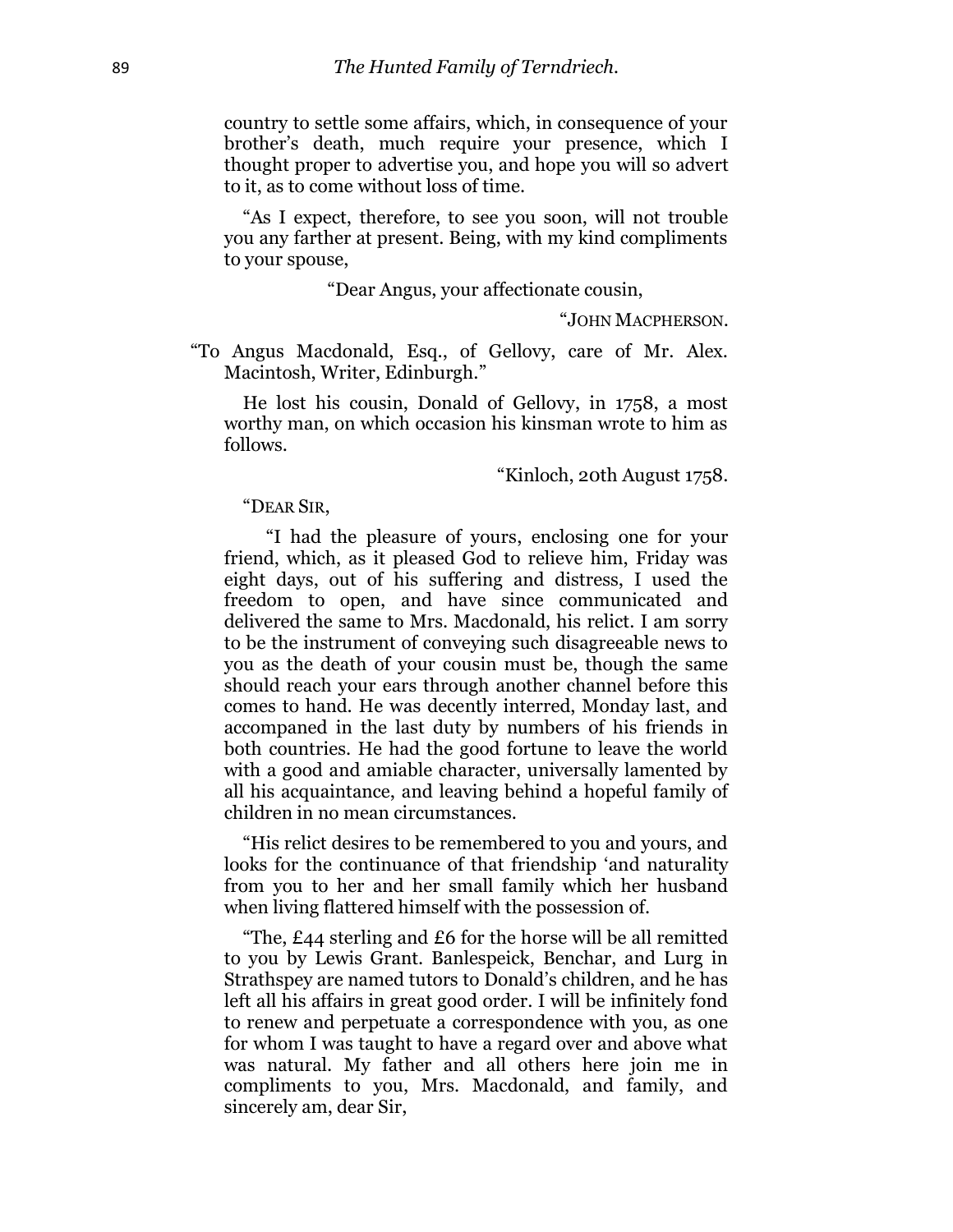―Your affectionate servant,

### ―LAUCHLAN MACPHERSON.

"To Angus Macdonald, Esq."

1745.—Often have we regretted our good mother's prudence, when, in a moment of alarm, aided by her friend Lady Torphichan, she destroyed all the letters and documents of a long and affectionate correspondence and intercourse, besides many important and curious papers, illustrative of past and present times. This was while your grandfather was in Edinburgh arranging his affairs, upon our uncle's death, and while the country was kept in a state of constant alarm, from reports of French invasion, etc.: the fatal harbinger of what followed.

God tempers the weather to the shorn lamb! The stormy period of the years 1745 and 1746 wore away. Much assistance was given to our suffering friends in the Highlands; for my parents always found happiness in the exercise of benevolence, looking forward to the prosperity of their children, of whom their eldest son was your matchless father.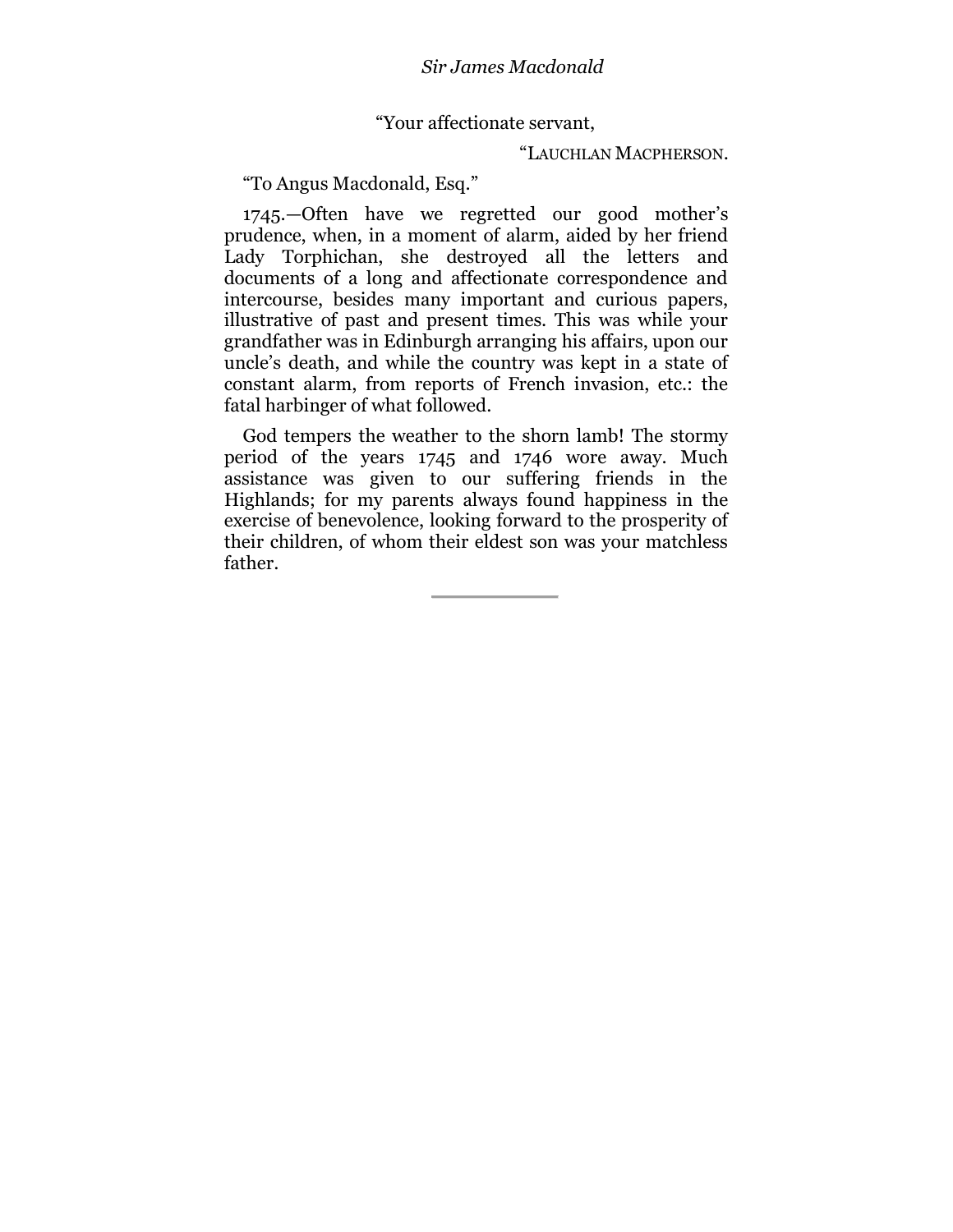# *THOMAS MACDONALD, REPRESENTATIVE OF GELLOVY AND LAGGAN.*

THE happy presages of your amiable father's genius which had distinguished him at school, began now to characterise him at college, while studying mathematics in all their branches, as preparatory to the study of physic.

―A wise son maketh a glad father.‖ It was really so in his case; the daily reports of his personal accomplishments, and still more, the endowments of his mind, made two happy parents make light of aggravated disappointments, and support cheerfully an invidious lawsuit with the present Lord Chief Baron Montgomery, allied to our family by marriage; and, in a word, suffer any provocation for his sake and the rest of their family.

―I can assure you with great truth‖ (says the good and learned Bishop Forbes of Leith, in a letter to his mother), "and I have pleasure in so doing, that your son is a youth of most excellent promise, insomuch that he daily gains ground upon the good liking of everyone that knows him. I say not this to make you vain, or to flatter you; God forbid; but I say it to excite your thankfulness to God, for making you the happy mother of such a son.

―May he live to be a blessing to his parents, and a comfort to all who are connected with him, or have any concern in him.

―You may rest assured that wherein my poor endeavours may contribute to his present or future welfare and happiness they shall not be wanting. Mrs. Forbes joins with me in wishing a happy and comfortable new year to Mr. Macdonald, you, and the young family.

―That all things good and happy may ever attend you and your family, is the hearty and earnest prayer of, Madam, your most affectionate and very humble servant,

―ROBERT FORBES.

"Leith, 29th December 1759."

In 1758 his friend and preceptor, Mr. Chyne, writes to his father: "He has been received with the greatest civility and kindness by all the Professors, and I design to promote and encourage him in the application of his studies as far as possible."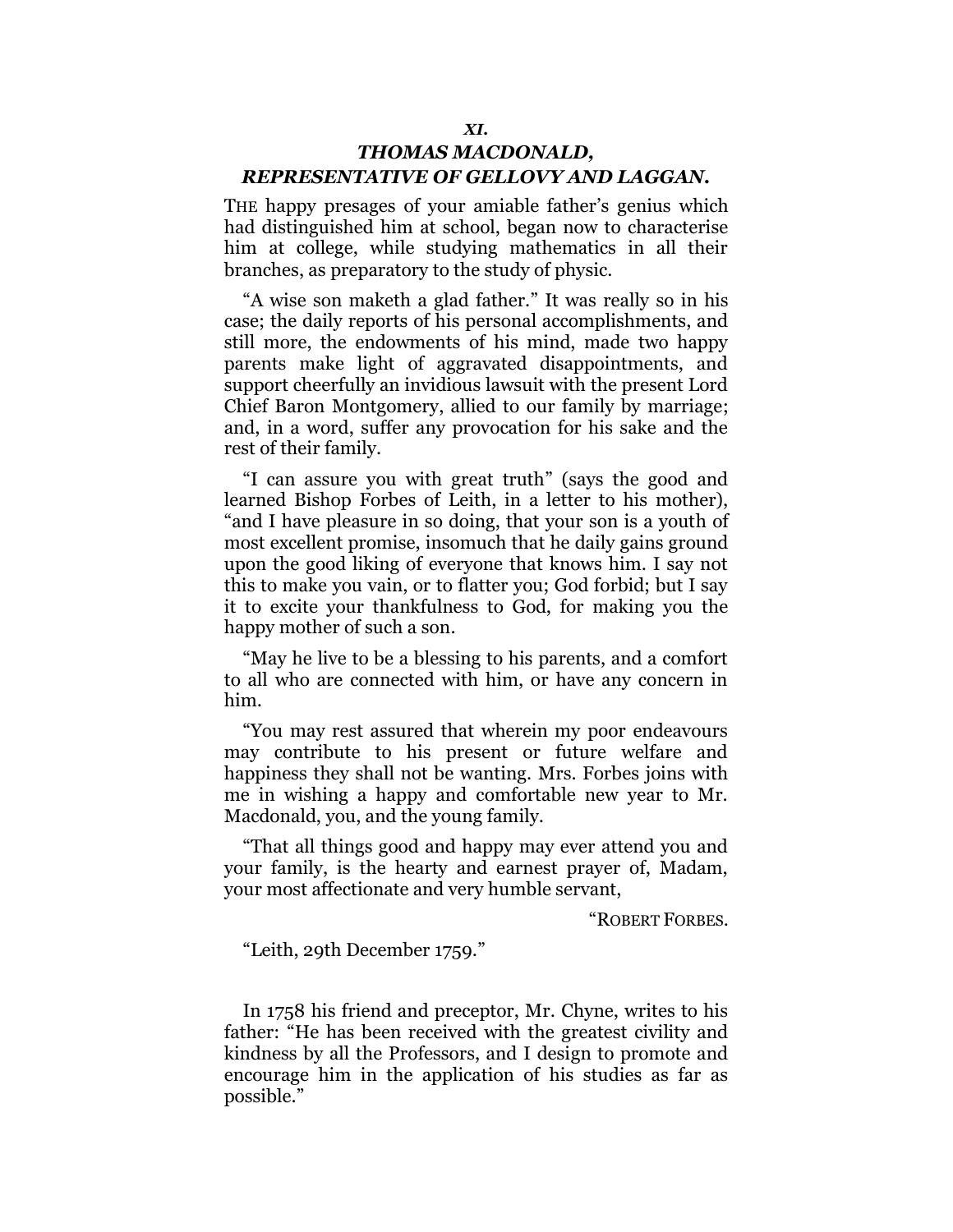At this time, my dear niece—and the tear is in my eye while I write it—view him promising all that the fondest wishes of the fondest parent could hope: an honour, an ornament to his family. God had endowed him with a great and understanding mind, a quick comprehension, with a great capacity for learning, and a solid judgment. His progress in mathematics and his love of that fascinating study were astonishing, while drawing and music occupied those hours he stole from his more severe studies, as an amusement. In both he excelled, in the latter scientifically preferring Handel and Cornelli, and quite an enthusiast in the plaintive airs of our native Arcadia, and of the Gaelic songs of our ancestors. He had made great proficiency on the flute, but as he grew fast it was deemed prudent to drop it, and practise on the violin, which he did very accurately; latterly he excelled upon the bagpipe.

A beautiful specimen of his writing and drawing is now carefully bound and preserved in my library: his manuscript on practical geometry, requires only to be seen to be admired.<sup>1</sup>

In the midst of his academical career, when new plans for going to Leyden and Paris had been suggested, he lost his good friend Mr. Chyne, who had for the last three years superintended his health and his studies with parental care.

This event discovered the high estimation he was held in by every friend of that good man and his family, for at nineteen, when young men are only pursuing their studies, he was invited by every friend of his worthy preceptor, with the nephew of that good man, the present amiable Mr. Chyne of Leith, to succeed to the whole of his very extensive practice.

To make an early acknowledgment to his fond and liberal parents for all their goodness to him, he was anxious to go out to India; but the flattering invitation at Leith, seconded by his friends in the college, and still more to oblige those anxious parents, every other idea yielded to what was thought most fortunate for him.

No man ever commenced the practice of physic with more flattering advantages, Every year was not less marked for some mental acquirement than for the acquisition of new friends, among whom ranked the most celebrated young men of the age; particularly Sir James Macdonald, Ranald of

l

<sup>1</sup> Now in the possession of Mr. Constable.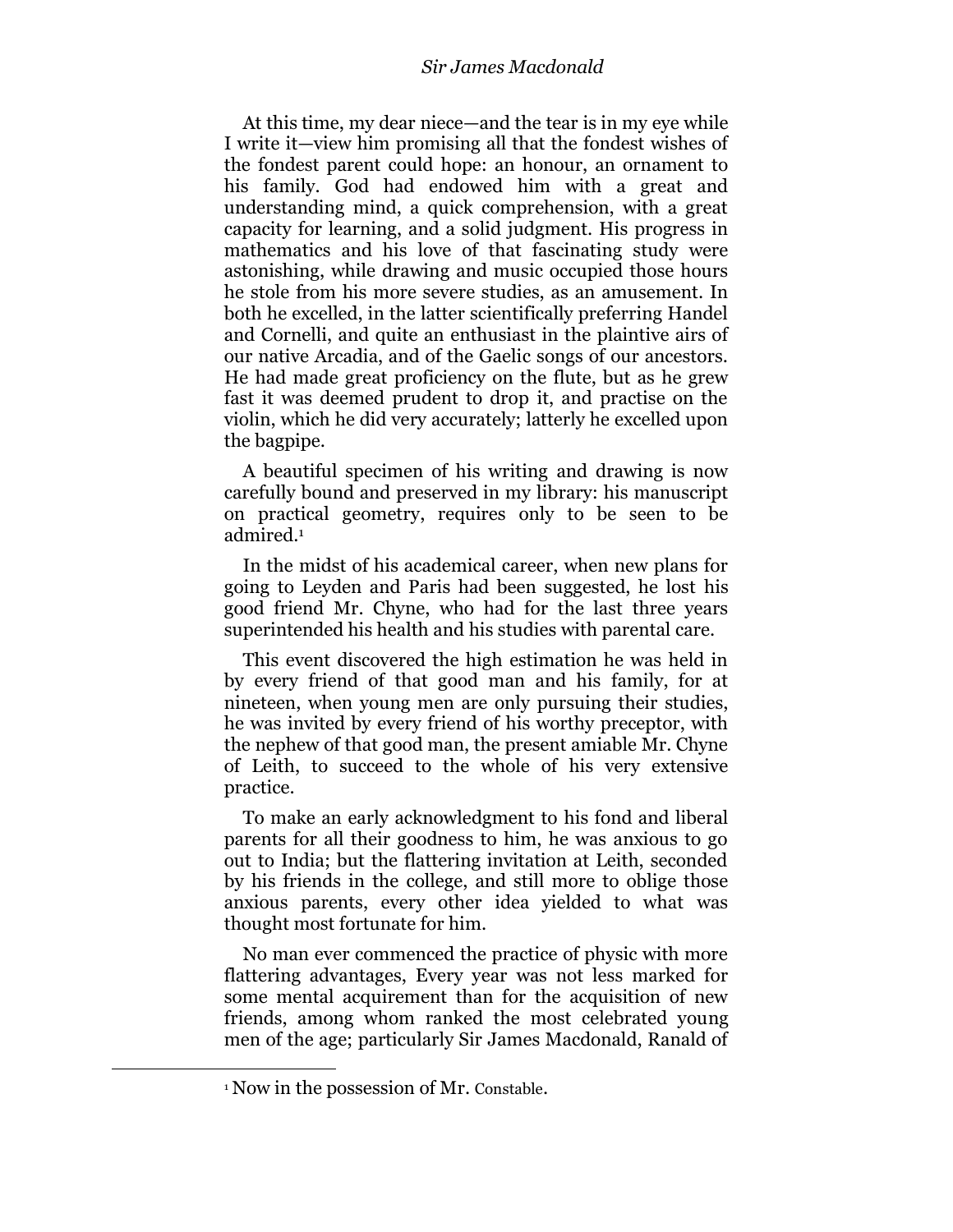Clanranald, and that best of friends, Dr. Monro, etc., for it would fill a volume to number them.

Though ten years younger, this amiable man discovered a tender partiality for his brother, the present commemorator of his worth; and God knows at this moment what a melancholy consolation that brother feels in recollecting how affectionately he continued that partiality to his lamented death.

In an excellent letter to his father, dated 21st October 1765, he thus expresses himself:— $\textdegree$ I expect my sister daily; also please to let in Angus for eight days or a fortnight, as I would like to see him, and probably I shall not have such an opportunity of seeing him for some time.‖ So early, my dear Mary, did your excellent father interest himself about me; can I then feel too grateful to his memory, or too much anxiety about you?

"I know", says Mr. Gray, "what it is to lose persons that our eyes and hearts have been long used to, and I never desire to part with the remembrance of that loss; I know how dreadful it is; I know, too, I am the better for it. We are all idle, thoughtless things, and have no sense, no use at all in the world any longer than that sad impression lasts; the deeper it is engraven the better."

By too close an application to study and practice, and owing to his rapid growth (for he was 6 feet 3 inches high), he lost his health, and went to the country, when goat's milk, horse exercise, and the healthful, pure air of Annandale, with the kind attentions of many jovial friends, George Graham of Shaw, etc., soon restored him.

1766.—On his return to town I accompanied him, and soon after he married your excellent mother; when his hospitable mansion was the resort of all the clan, for Saturday was generally devoted to festivity.

Two years before he had left his friend Mr. Chyne, having resolved to go to Edinburgh. The death of the late Mr. Adie, surgeon, soon afforded his friends an opportunity of inviting him there. After fixing the father of the present Dr. Kellie in his extensive practice at Leith, he removed to town with his family, soon after which you were born, on Palm Sunday 1769.

He now became a Burgess Freeman of the city, entered into the Incorporation of Surgeons, was introduced into the ancient and venerable Company of Archers, where, with his friend Sinclair of Roslin, he shone like Saul among the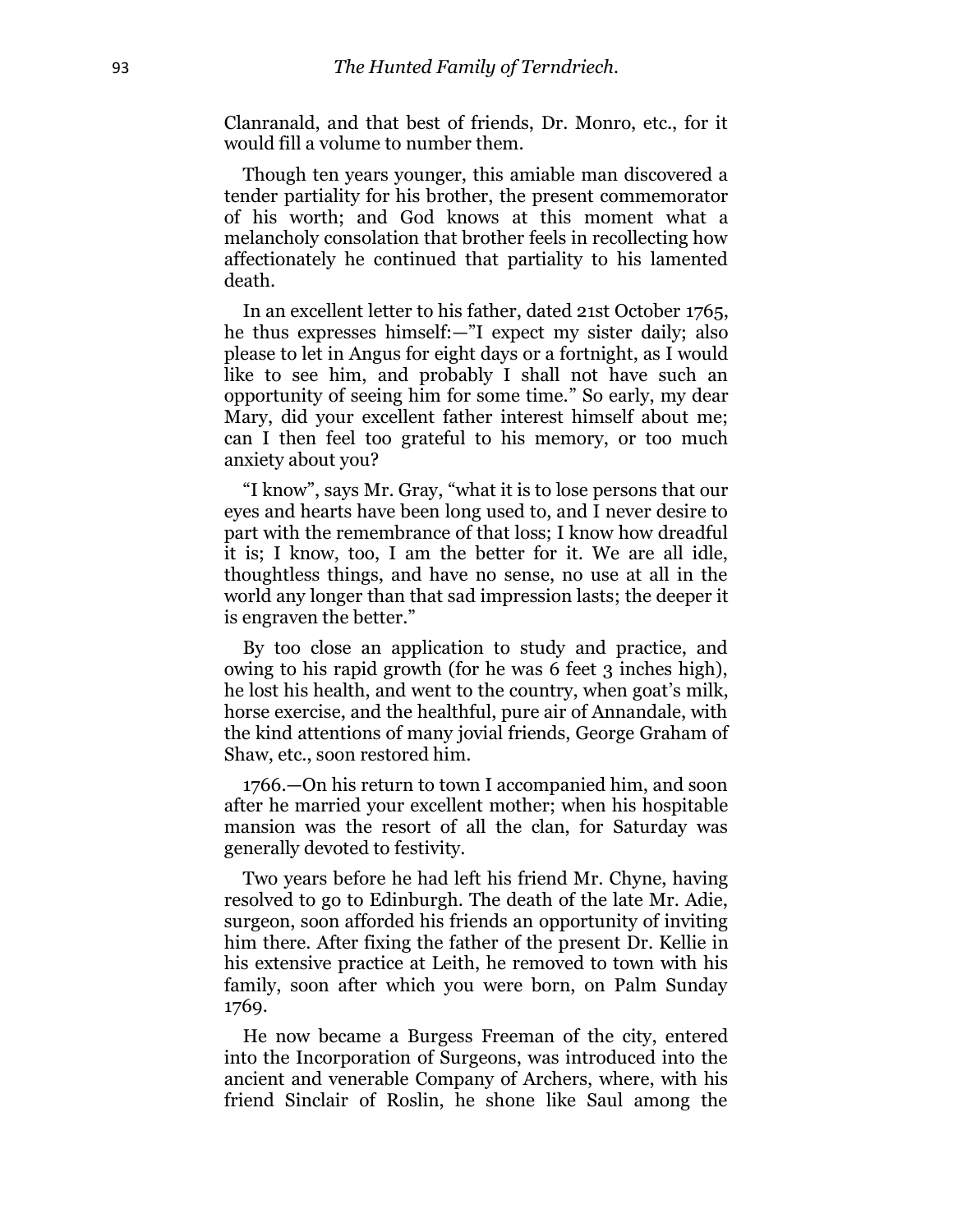## *Sir James Macdonald*

people; for in the costume of that ancient fraternity they were singularly noble figures, and near a head taller than the other members,— Roslin's picture remains in the Archers' Hall, exhibiting a figure equal to any of the ancient Grecians or Romans. The miniature now in your possession was the only one of your lamented father.<sup>1</sup>

His success, his cures, and more especially his humanity and gentleness in his profession, immediately procured him a full tide of the first practice, more than four young gentlemen could easily execute. His house was the rendezvous of the musical and learned once a week, and he so managed his more serious avocations as to accompany a Miss MacLeod of Ransay to the Leith Assembly; join the clan at Middlemas oyster parties; or the elegant *petit souper* at the hospitable mansion of his much valued friends, Clanranald and his amiable lady, whose regard for him was marked and sincere.

Seldom had so many Macdonalds met together in Edinburgh, and none of the clan had ever studied physic till he set the example, boasting of a Dr. Monro, Dr. Gregory, Dr. Rutherford, Dr. Baswell, Dr. Whyte, Dr. Hope, Dr. Cullen, and Sir Stewart Thrapland as his patrons: enjoying at the same time the affection and friendship of the whole of his name who knew him, but more particularly of Clanranald, Keppoch, Dalmess Lachgarry, etc. Sir James Macdonald, when in the country, had treated him with a tender regard, leaving with him, as a valued pledge of his affection, a beautiful snuff-box of heath, as Clanranald did his elegant cane.<sup>2</sup>

Such was the morning of your dear father's 'life, when it pleased God to throw a cloud over it which destroyed at once the proud hopes of his afflicted family and lamenting connections. Alas! the morning of his life was a short one, the fairy fabric was soon dissolved: a heavy trial to his parents, who in the fulness of their hearts had considered him as their own, who had fondly contemplated in him future generations who should illumine the evening of their days. It was a still more severe trial to your excellent mother, whose perfect resignation to the will of God only could support her under a separation from such exalted worth. But

 $\overline{a}$ 

<sup>1</sup> Now in the possession of Mr. Constable, of Otley Manor House.

<sup>&</sup>lt;sup>2</sup> Now at Otley.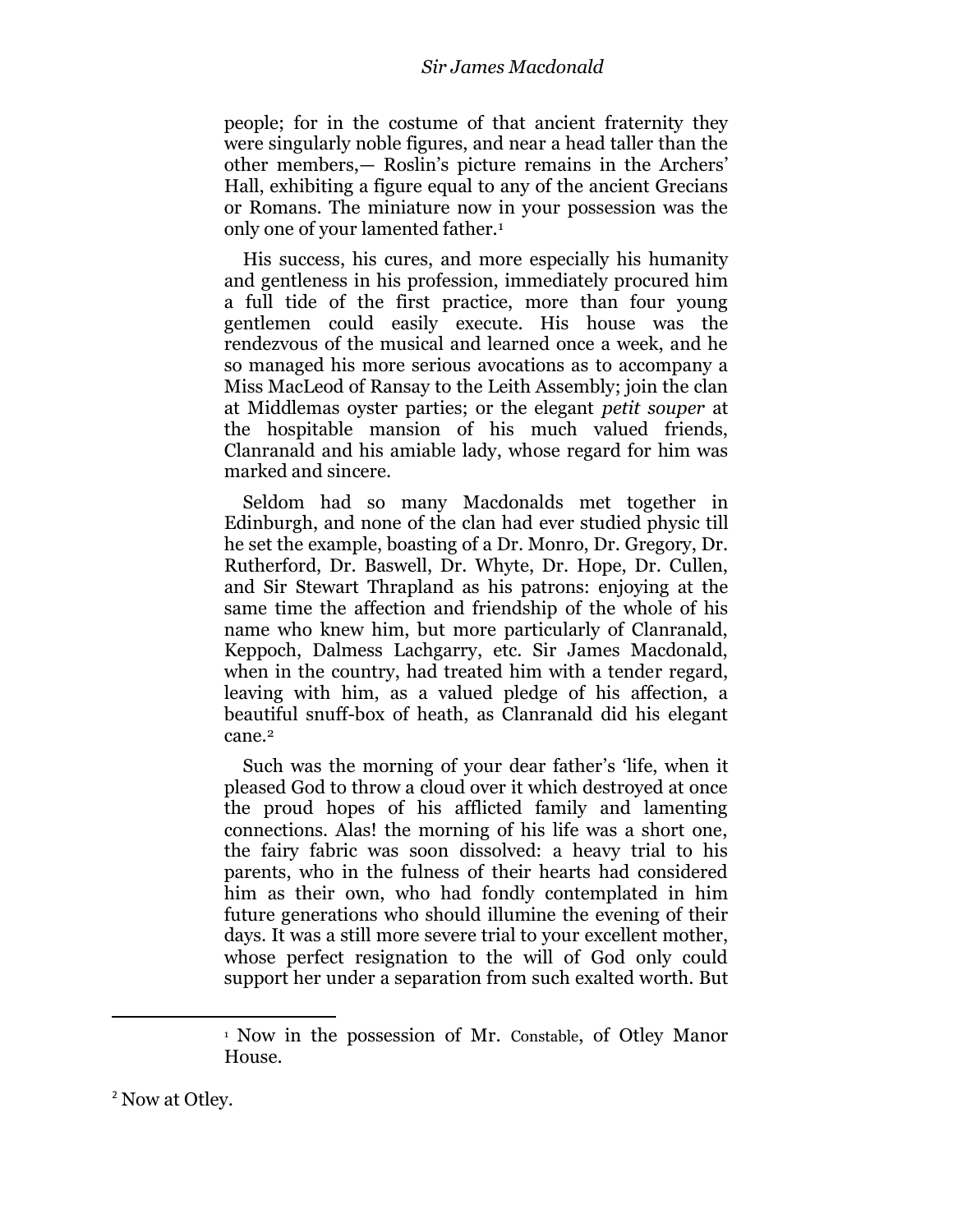what pen can describe the agonising scene of the last moments of his invaluable life?

"Dear Sir", says the good Bishop Forbes, in a letter to your grandfather on the 20th December 1769—

―Such is our condition in this life, that the wisest part we can act is to steer our course between hope and fear; to fear the worst and to hope the best, with an entire dependence upon God's good providence, and resigned submission to His holy will and pleasure, who cannot choose amiss for us.

―I feel greatly for you and your family under the present distressful situation of your minds, upon account of your most hopeful son's sickly state, at whose bedside I was yesterday four or five times; and sorry, very sorry am I to inform you that he is thought to be still in a dangerous way, as I saw with him Drs. Monro, Gregory, and Alexander doing their best, with no small anxiety and concern.

―However, so long as there is life there is hope, and I pray God, through the merits and mediation of Jesus Christ, that I may have it in my power to alleviate your grief by more comfortable accounts than I can give at present.

―God Almighty brings us into this world at such a time as He thinks most proper, and His province it is to take us out of it when He judges fit, and in so doing He calls but for His own. Good is the will of God: be it then done in us and by us.

―I take this open with me to Edinburgh, and if there be any alteration in my dear friend, you shall know it.

―Meantime, commending you and your family to God and His all-wise direction, I am, in all truth, dear Sir, your faithful and affectionately sympathising friend,

#### ―ROBERT FORBES.

―P.S.—Now in Edinburgh, 3 o'clock afternoon, and at your son's bedside, who is no worse than he was yesterday, and, indeed, no better.

―However, be you prepared for the worst, and if the contrary happen by the will of God, it will prove an agreeable disappointment truly. It is a lucky thing that your bosom friend is here, for she proves most useful indeed. May God turn all to the best, and be gracious and supporting to you all. Your granddaughter is a very fine child, and in very good health. Adieu, dear Sir, adieu."

The pious, the elegant, the benevolent Bishop Forbes' attentions to our family were truly those of a parent; his love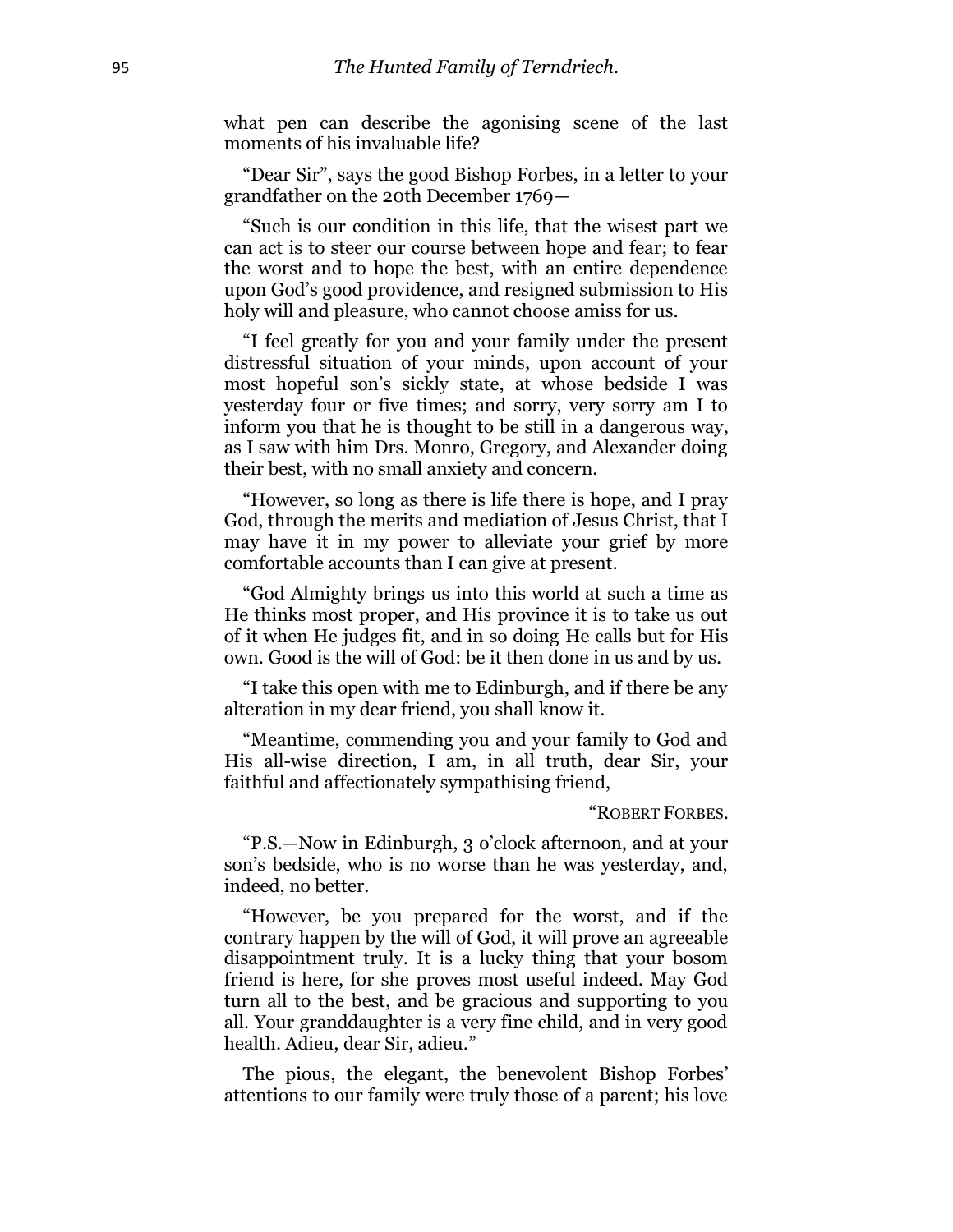### *Sir James Macdonald*

for your father was particularly interesting. Severely afflicted and fatigued, it was with difficulty he could support himself while writing the following letter to our dear brother Ranald, then with Mr. Blenshall, merchant, in Dundee, previous to his going to Jamaica, from whence, alas! neither he nor his dear brother John ever returned.

What a sad tax upon human life is the loss of dear friends!

"Dear Sir", says he, in a letter dated 27th December 1769—

―The design of all religion is to bring us as near to God as is possible, but near to Him we cannot be brought without an entire submission and resignation to His holy will and pleasure, which we are enjoined to pray for in that excellent form which Jesus Christ taught His disciples, 'Thy will be done on earth, as it is in heaven'; that is to say, that we may perform God's will with cheerfulness in every commanded duty, and suffer it with patience in every trial and affliction of life that may befall us, by the wise appointment of Heaven; for man is born to trouble as the sparks fly upwards. God does not afflict willingly, nor grieve the children of men, but it is of very faithfulness He suffers us to be troubled. He chastens us in love, like a tender-hearted father, not for His pleasure, but for our profit and advantage. He mingles His mercies with judgment, and allays His anger with gentleness.

―Good is the will of God: be it then done in us and by us.

―Sorry, very sorry am I that it should fall to my share to inform you, at the particular desire of your sorrowful mother, that your dear brother Thomas died on Christmas morning about one o'clock, after having been confined to bed in a fever for about a fortnight. He desired to write for his mother when he found himself in danger, and she was with him for about eight days before his death, and proved a most useful hand truly in his great distress. She remembers her blessing, and bids me tell you your father will write to you as soon as conveniently may be.

―On Christmas day an express was despatched to your father with the mournful account, and to know his will and pleasure, whether your brother's body should be taken to Moffat, or be buried in Edinburgh; and till the express returns it cannot be known when or where the interment will be. Your brother was a most hopeful young man, of great promise and of a rising character. There was a tender and intimate friendship between him and me, and now I say with truth on this occasion, on this afflicting event, Woe is me, for the faithful are minished from among the children of men!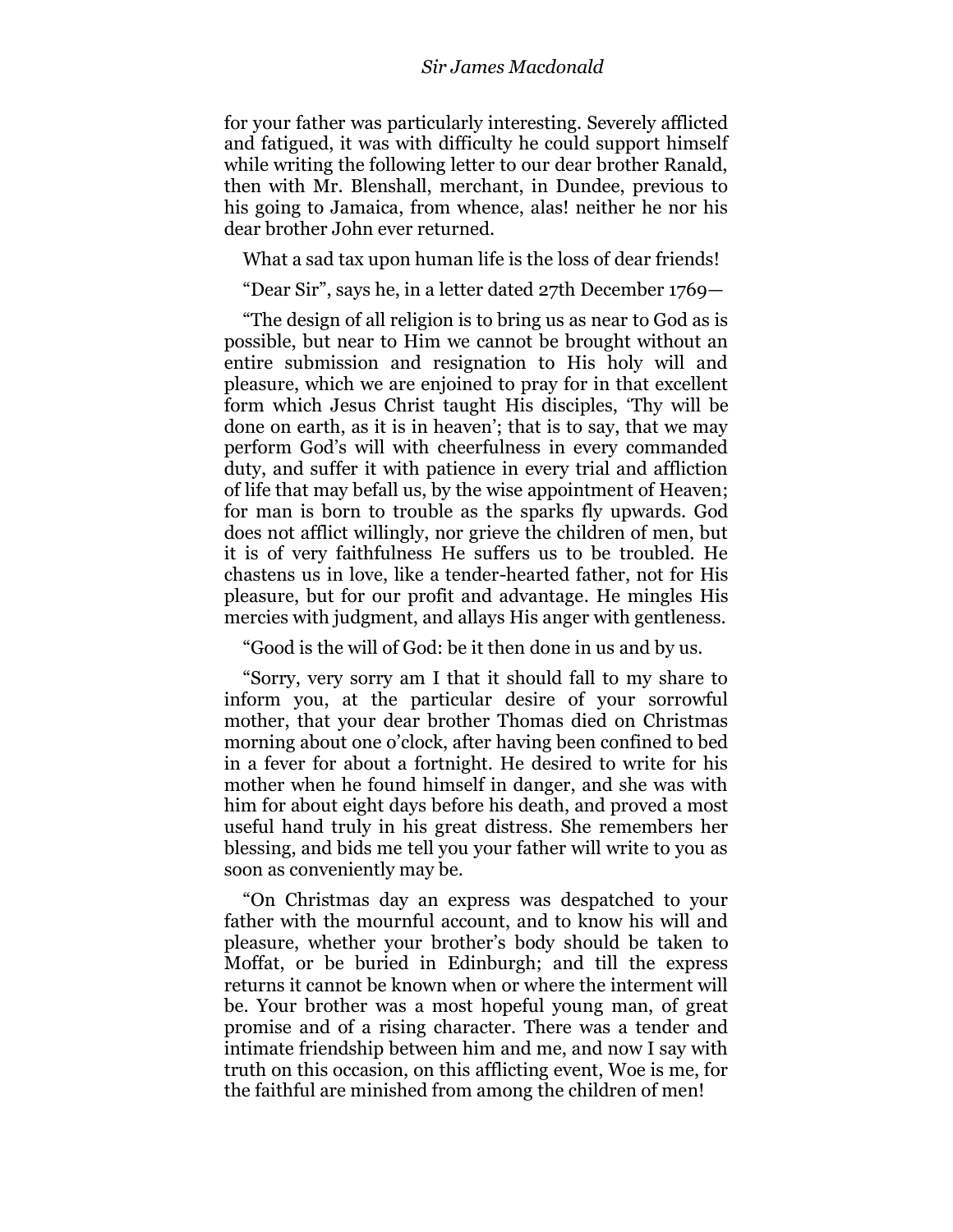―May God Almighty sanctify this affliction to you and all concerned in it; that at the breach His unerring power has made His grace may enter in, and His mercy more abundantly flow upon you all, through Jesus Christ our Lord. Amen.

―Commending you to God and His all-wise direction, I am, in all truth and sincerity, to you and all your nearest and dearest relations, dear Sir, an affectionately sympathising friend,

### "ROBERT FORBES."

As a last tribute to his memory his funeral was attended by many of the first professors and physicians, and, indeed, by almost every medical man in Edinburgh, and he was laid in the consecrated family burial-ground of the celebrated Bishop Keith; Dr. Monro, Dr. Alexander, William Macdonald, John Chyne, John Graham, and Bishop Forbes attending your poor grandfather and me as mourners. Bishop Keith's burial-vault in the Cannongate was preferred, at the earnest request of Bishop Forbes and his attached friend, the pious Mrs. Carmichael of Bony Town, Bishop Keith's grandniece.

Before you have read this length, I trust you join with me in my gratitude to my excellent parents, as well as for my sincere love of your dear father's memory, in whom I had witnessed such zealous application, with such consummate, with such unwearied humanity and skill as baffles every attempt to delineate. But feeble as it is, if they know what passes at this time in my soul, they will know how devoutly I remember his care of and kindness to me from my birth to his lamented death.

Often have I told you how much you resembled your dear father, only that he was a little marked with the small-pox; this, however, rather gave him a manly appearance when very young, and was becoming to a face uncommonly plain, with gentle manners, a voice well toned, and a ready smile which showed his happiness on all occasions.

He was, from his infancy, attached to figures, and when grown up, to mathematics and chemistry. After having studied anatomy as the necessary foundation for the practice of physic, in which he excelled, on any domestic occasion comparative anatomy was illustrated in the most familiar manner, and I believe from his moral observations there arose my enjoyment of comparative anatomy and entomology, which have at all times afforded me the most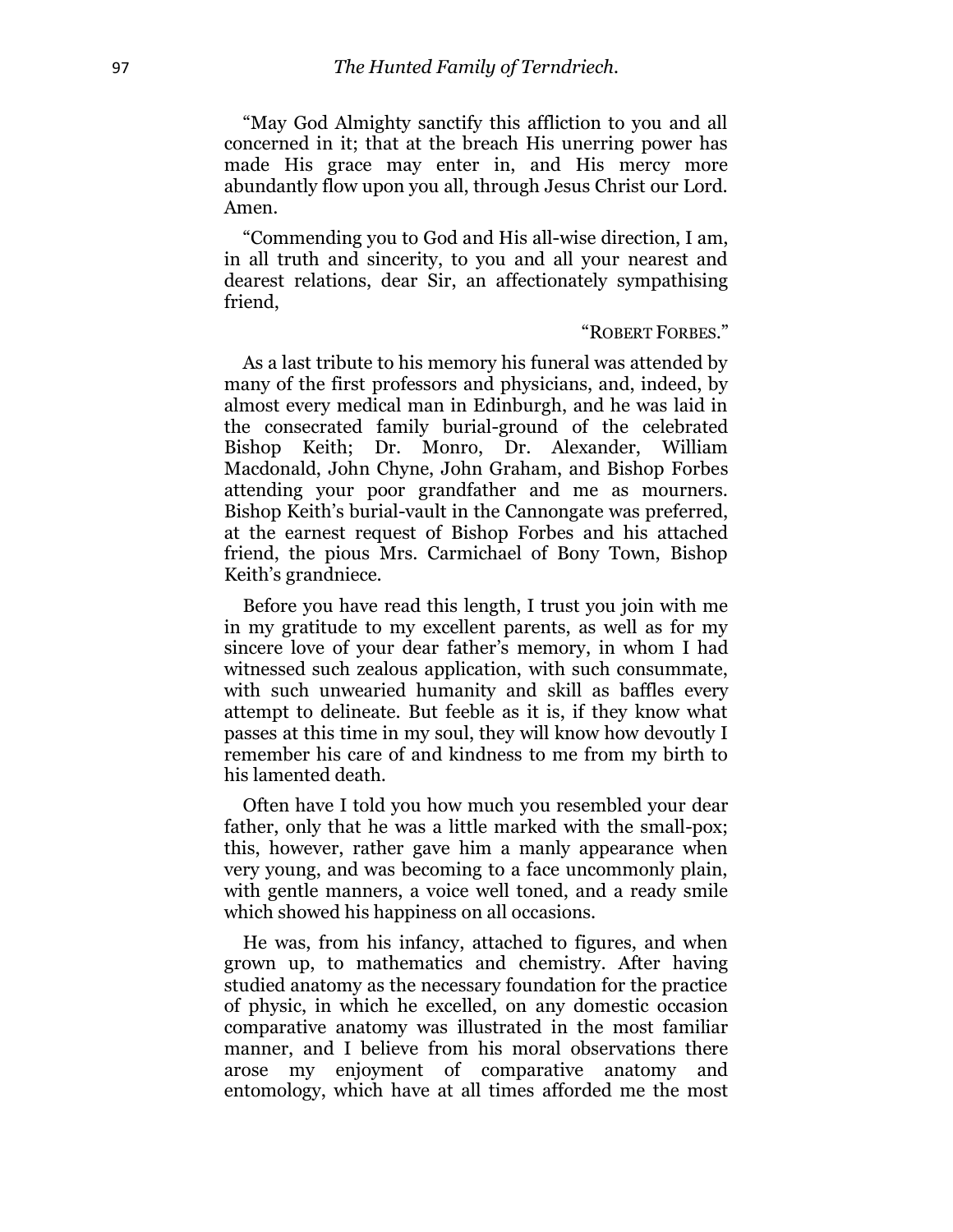intellectual amusement.

I never heard the late Sir James Macdonald named without recollecting the name of the Admirable Crichton, nor have I ever failed to associate your dear father with that ornament of our name.

Long and tenderly did he mourn for Sir James; he mourned for him as his benefactor and patron; he lamented over the hope and strength of his name being cut off in the flower of youth, in the career of glory.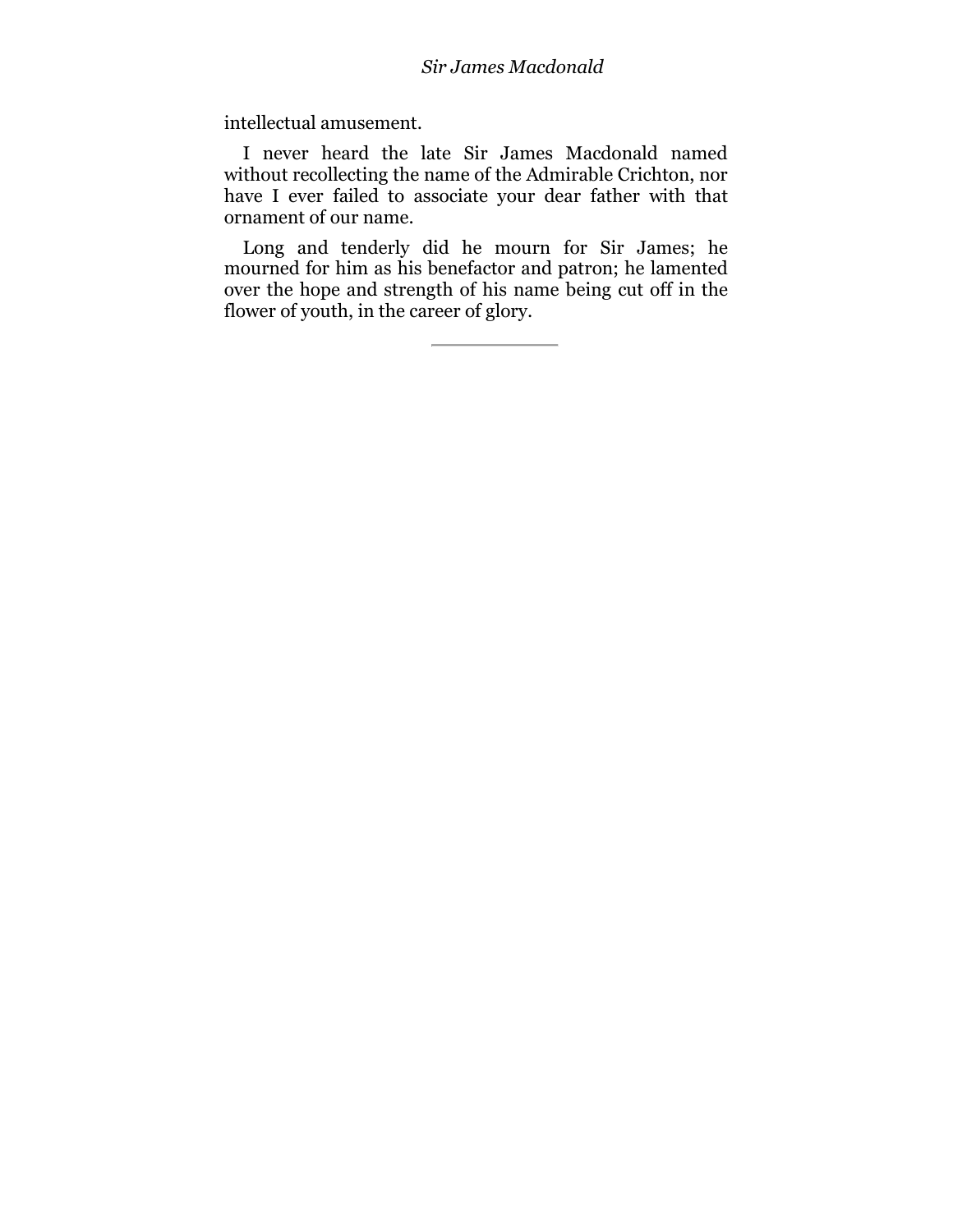# *XII. SIR JAMES MACDONALD.*

SIR JAMES MACDONALD<sup>1</sup> was well known to your aunt's father, the Lord Chief Baron. Before he went abroad they had often met at the Earl of Mansfield's, who took great interest about Sir James's studies, and, indeed, in everything relating to him. Your aunt was also a favourite with Lady Mansfield, who used to carry her to Court and everywhere, when they were in town.

She looked upon Sir James's death as a country's loss, from what she knew of him, and more from the general estimation he was held in by those great men who had taken charge of him and his family after the year 1745. Much is it to be regretted that a life of such an extraordinary young man has not yet been given to his lamenting family and the clan in general.

To us poor drudges we can scarce believe that such precocious judgment, such general and splendid talent, could have existed, but having witnessed your father's early virtues, and recollecting how much he had matured without Sir James's advantages, I own I have been anxious to preserve any anecdotes I may have heard of that first man of his day. Knowing as you do the regard which existed between him and your father, any observations I may make will not be disagreeable to you. They rank high with us both, and if I may be allowed to say so, their shades often glide before me in the silence of the night.

In many respects your father resembled his friend, Sir James. Nature had endowed both with her best gifts. Your father was blessed with a most comprehensive mind, and, like that of his friend, I may say, it embraced every science. Their benevolence was equal; and they had the same common descent from that bright ornament of our clan, the generous, the patriotic Angus More, who so hospitably received and protected the great King Robert Bruce, enabling him to establish the independence of Scotland. Sir James was devising schemes for the improvement and happiness of his people, and by his rare attainments living in the affection of all ranks.

Your father was just settled in the most successful and

l

<sup>1</sup> See page 22. He was succeeded by his next brother, Alexander, who was created Baron Macdonald of Slate in 1776.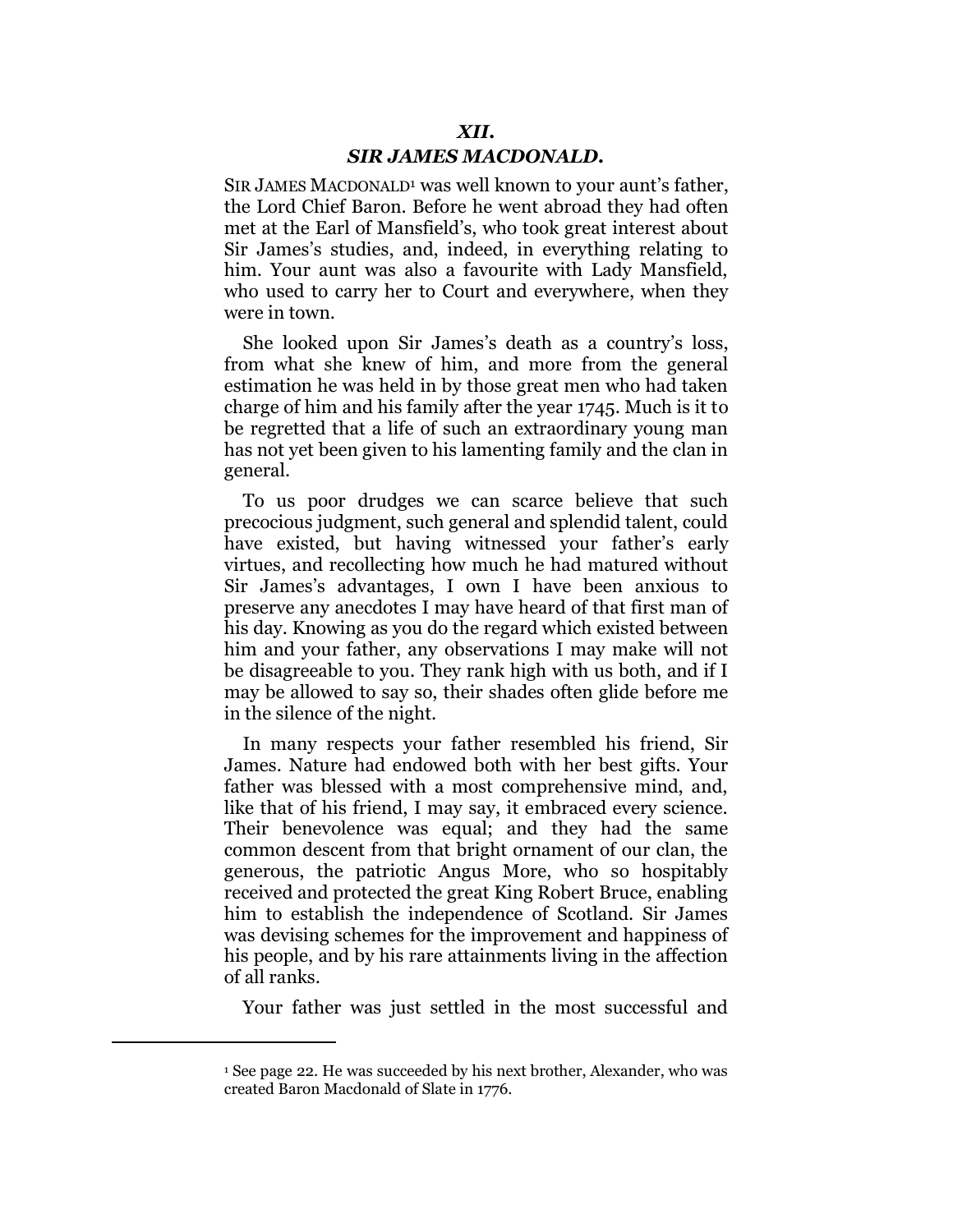flattering situation in Edinburgh, in the medical profession; invited, beloved, and patronised by the whole college, then, as it is now, composed of the most learned men in Europe, which the development of his genius had attracted to him, alas! when the rapturous sight of your infant charms had naturally called forth new and joyous prospects.

But in nothing were they more alike than in their manners and affections; the latter were not confined within the pale of their own families and relations; they reached the circle of their friends; they reached the misfortunes of their acquaintance, of their distant acquaintance; they reached the whole human race.

The one fell a prey to travelling in quest of knowledge, to the marsh effluvia of the Campagna of Rome. His delicate constitution was ill-suited to the poisonous exhalations of that once celebrated portion of Italy. He was taken from the world at the early age of twenty-four years. We have seen the other at twenty-six years of age, owing to his unwearied humanity in the discharge of his professional duty, fall a prey to a nervous fever.

Sir James, finding himself worse, wrote an affectionate letter to his mother the night before he died. Your dear father, the moment he found himself in danger, requested his mother to be sent for; which was done, as is preserved in Bishop Forbes' letters.

Well may be applied to both these lamented men what Bossuet so pathetically applied to the great Condé: "Behold" him, mild, beneficent, cheerful, complacent; so calm, so unruffled was his exalted mind, like a high mountain whose aspiring summit, piercing the clouds and midway storm, remains invested with a splendid serenity."

With the works of literature and with the authors he was equally acquainted, and they acknowledged that they never quitted his society without carrying with them a portion of his communicated wisdom, without being informed by his judicious remarks, reflections, and pregnant questions, and without being illumined by the coruscations which flashed from his vivid imagination. How enviable such a character!

Many are the anecdotes and observations of our first literary characters, relating to Sir James Macdonald.

―At the age of one-and-twenty he had the learning and abilities of a statesman and a professor, with the accomplishments of a man of the world. Eton and Oxford will ever remember him as one of their brightest ornaments.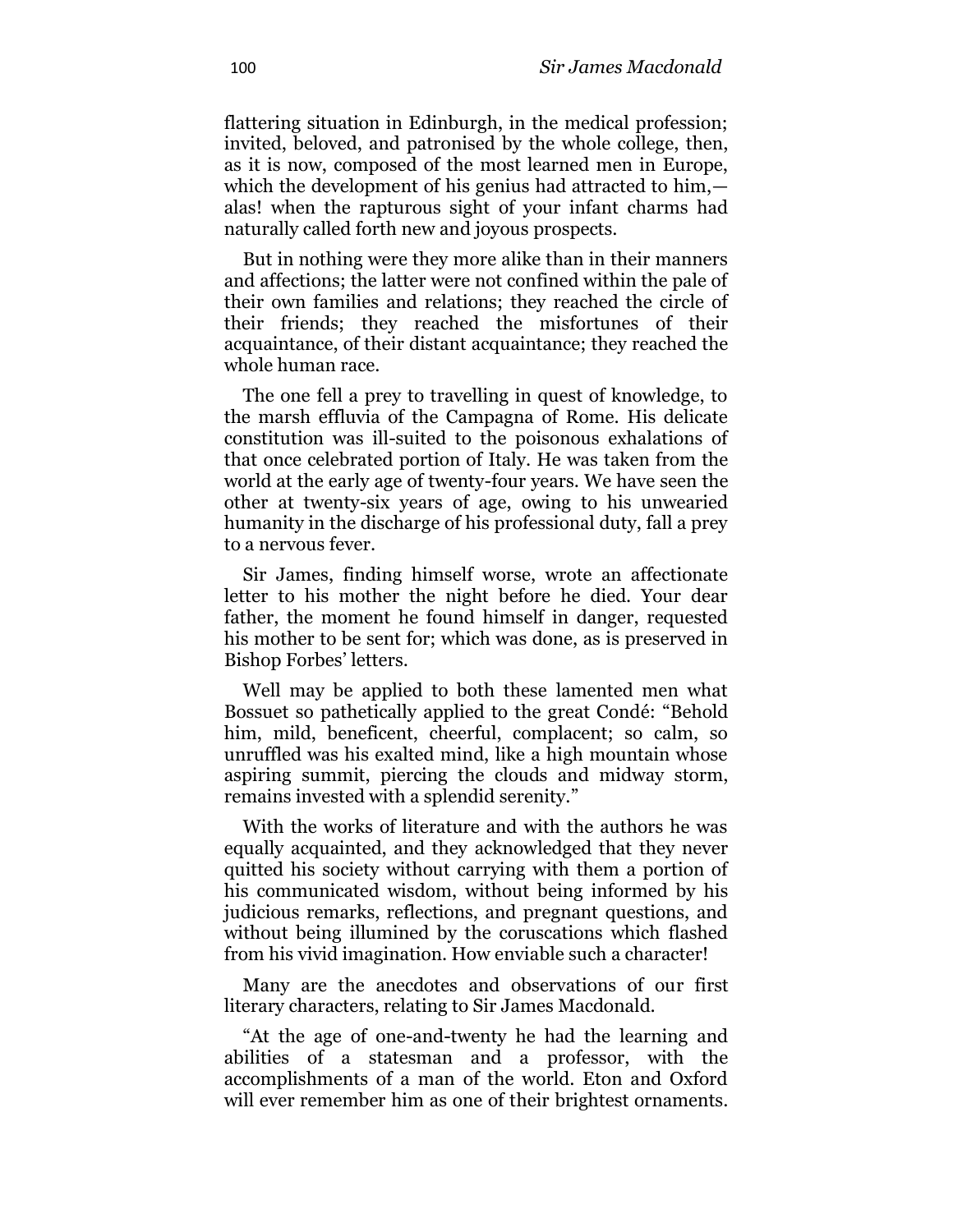He was well known to the most distinguished characters in Europe, "but was carried off", says Mr. Boswell, "from all their expectations."

Sir James was invited by Dr. Blair, the late amiable prebend of Westminster, to meet the Duke of York at supper. Sir John Pringle was also of the party, which was made on the Duke of York's account, as he had never been in company with Dr. Johnson. Dr. Johnson came, and much conversation ensued. After supper the Duke went early away, and soon after Sir John Pringle took his leave, carrying home Sir James Macdonald in his carriage.

After they were gone, Dr. Johnson said, "I want to know, Dr. Blair, who that young man is that you called Sir James, and who Dr. Pringle carried with him." "Why", says Dr. Blair, "he is a young Scotch Baronet just going upon his travels." Dr. Johnson, not satisfied with the answer, asked a second time who he was (for Dr. Blair had not introduced Sir James to Dr. Johnson, on purpose), to which Dr. Blair answered, that he was the young Sir James Macdonald of the Isles.

Dr. Johnson appeared surprised, and at last said, "I have heard of the prodigy before, Dr. Blair; why didn't you introduce me?"

"The tomb of Caius Martius at Rome", says a lady more witty than wise, "is supposed to have cost  $£10,000$  of our money in these days, and little did he dream that it should be made in the course of time a repository for the bones of *Divisos Orbe Britannos,* for such it is now appointed by Government."

"All of us", says the same witty lady, "who die at Rome sleep with this purveyor of the gods, and from his monument shall, at the last day, rise the reanimated body of our learned and incomparable countryman, Sir James Macdonald, whose numerous and splendid acquirements, by the time he had reached twenty-four years of age, astonished all who heard him."

―His filial piety, however; his hereditary courage; his extensive knowledge; his complicated excellences, have now, I fear, no other register to record their worth than a low stone near the monument of Jupiter Caterer."

A very different register of the virtues of the good Sir James, however, exists, from what Madame Piozzi witnessed.

In the family church of Slate, in the Isle of Skye, is an elegant marble monument, executed at Rome, with the following inscription, written by his friend, George Lord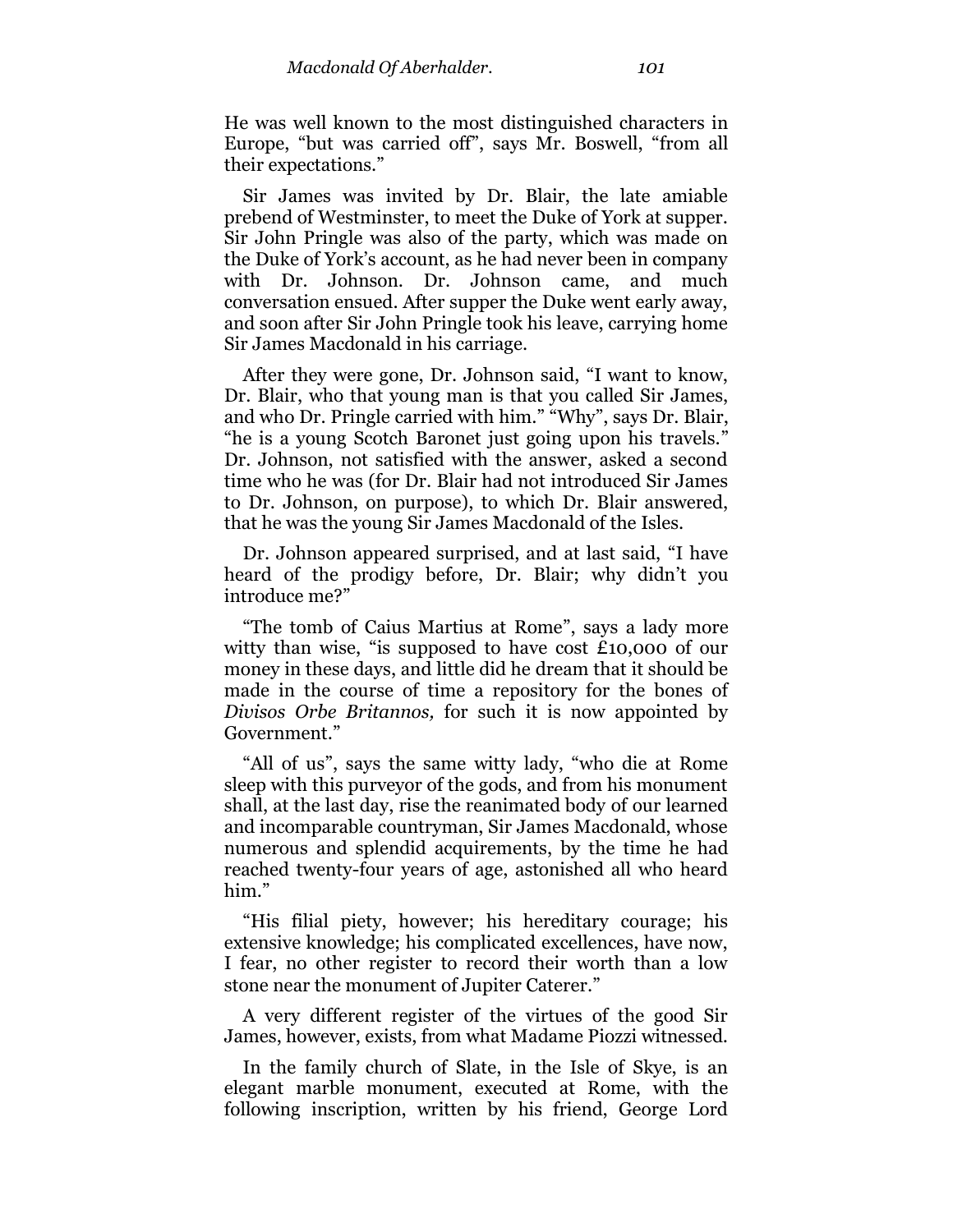Lyttelton. TO THE MEMORY OF SIR JAMES MACDONALD, BARONET, Who in the flower of youth Had attained so eminent a degree of knowledge In mathematics, philosophy, languages, And in every other branch of useful and polite learning, As few have acquired in a long life Wholly devoted to study; Yet to this erudition he joined, What can rarely be found with it, Great talents for business, Great propriety of behaviour, Great politeness of manners; His eloquence was sweet, correct, and flowing, His memory vast and exact, His judgment strong and acute: All which endowments, United with the most amiable tempet And every private virtue, Procured him not only in his own country, But also from foreign Nations, The highest marks of esteem. In the year of our Lord 1766, The twenty-fifth of his life, After long and extremely painful suffering, Which he supported with admirable Patience and fortitude, He died at Rome, When, notwithstanding the difference of religion, Such extraordinary honours were paid To his memory As had never graced that of any other subject Since the death of Sir Philip Sidney. The fame he left behind him is the best consolation To his afflicted family, And to his countrymen in this Isle, For whose benefit he had planned Many useful improvements Which his faithful genius had suggested And his active spirit promoted, Under the sober direction Of a clever and enlightened understanding. Reader, bewail our loss, And that of all Britain. In testimony of her love,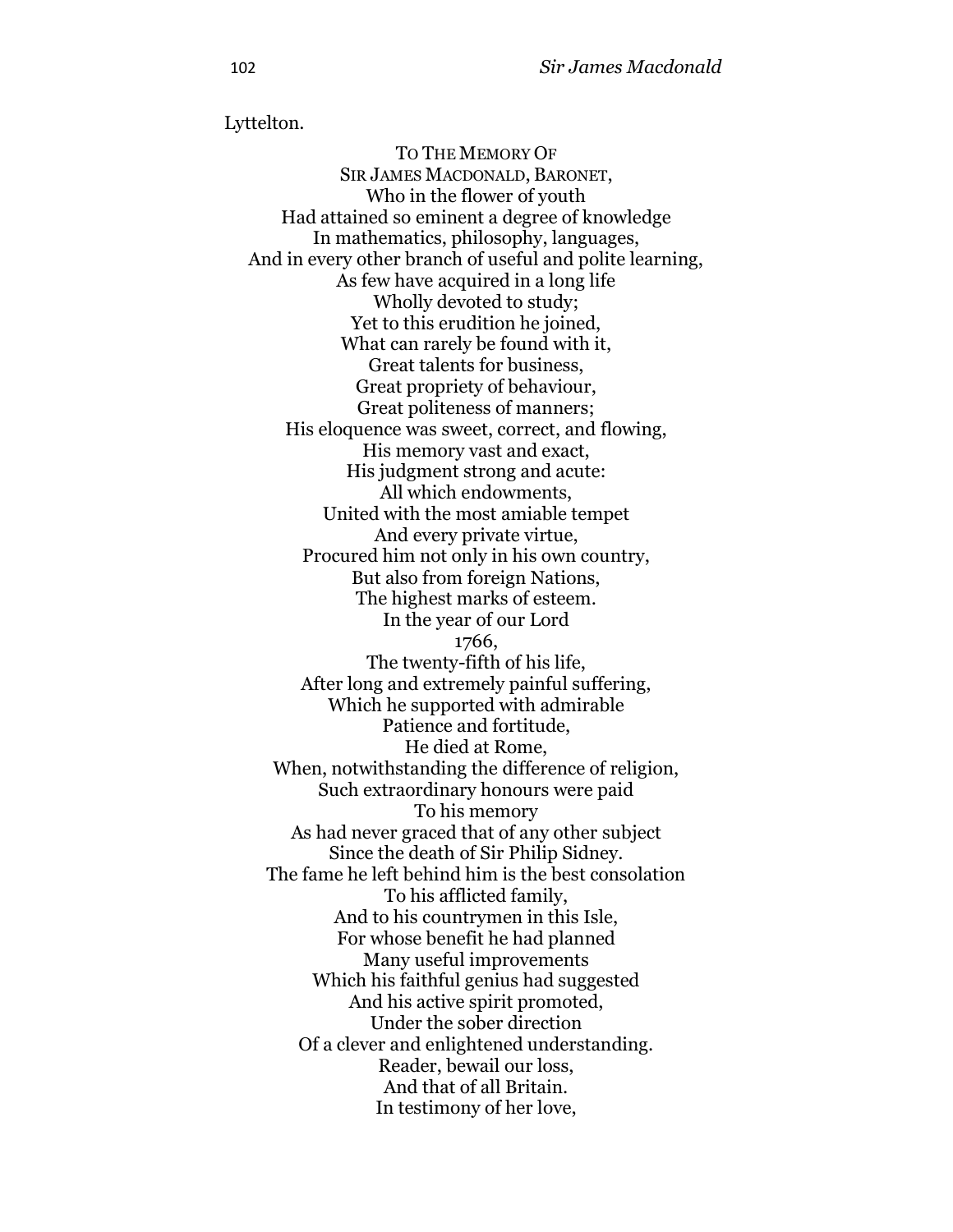And as the best return she can make To her departed son For the constant tenderness and affection Which even to his last moments He showed for her, His much afflicted mother, The Lady Margaret Macdonald, Daughter to the Earl of Eglinton. Erected this monument, A.D. 1768.

The character given to the learned Hieronymus may well be given to Sir J. Macdonald: "Quod Hieronymus nescivit, nullus mortalium scivit."

A letter of Sir James's from France, in 1764, has been carefully preserved, and is noticed by Dr. Horn, Bishop of Norwich, as an early proof of his goodness.

"Have you heard yet from the Abbé Nolet?" says the Bishop, in a letter to a friend. "A friend of mine saw the other day a letter from Sir James Macdonald, now at Paris with Lord Hertford, in which Sir James informed his correspondent that the French philosophers liked Mr. Hume, in the main, very well; but disapproved of certain religious prejudices, not yet shaken off, which hindered him, in reaching to perfection.

―This at first seems an irony, and a pretty strong one; but Sir James explains himself by adding that the great men in France were most of them deep in materialism, and had discarded the belief in God, which our worthy Scottish philosopher refused to do.

"So that poor Hume,' says Sir James, 'who on your side of the water was thought to have too little religion, is here thought to have too much."

"Is not this", says Dr. Horn, "an amazing, anecdote? It is highly characteristic of Sir James's early goodness, and ought to be generally known for the sake of our men of fashion."

That Sir James should preserve his religious principles even though surrounded by the atheists of France, does not surprise me, and the less so, after reading some of Horace Walpole's details of their lotteries at Mme. de Deffaud's.

"One night", says Walpole, "at Mme. de Deffaud's, he met the old President Henault, whom he called the Pagod of Madame de Deffaud, an old blind debauchee of wit, where, he adds, I supped last night.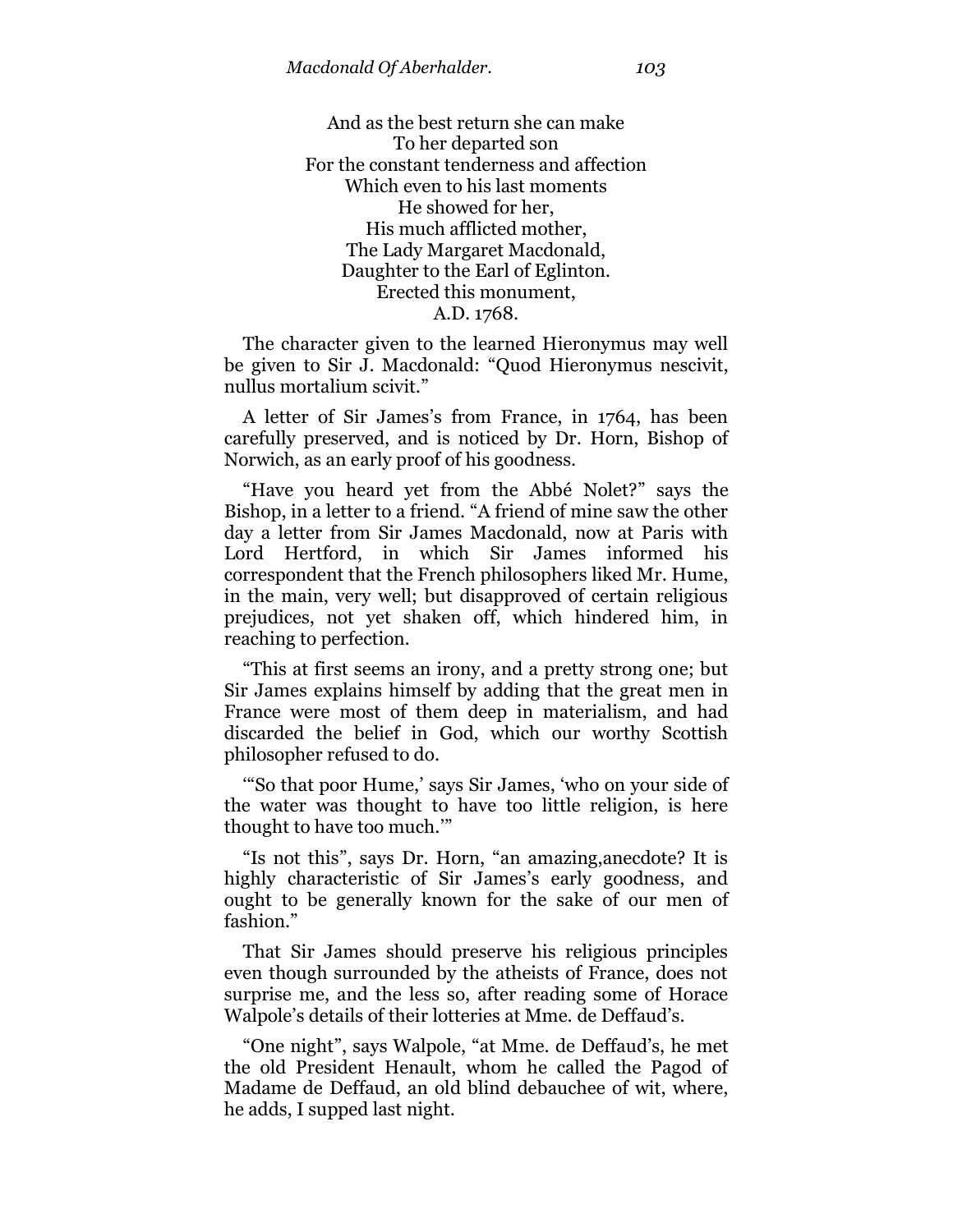―The President is very deaf, and very nearly superannuated. He sits by the table. The mistress of the house, who formerly was his, inquires after every dish on the table, is told who has eaten of each, and then bawls the bill of fare of every individual into the President's ears.

"In short, every mouthful is proclaimed, and so is every blunder I make against grammar. Some that I make on purpose succeed, and one of them is to be reported to the Queen to-day by Henault, who is her great favourite. I had been at Versailles, and having been much taken notice of by Her Majesty (Queen of Louis XV, and daughter of the King of Poland), I said, alluding to Mme. de Sevigné, ‗La Reine est le plus grand roi du monde.' You may judge if I am in possession, by a scene that happened after supper.

―Sir James Macdonald had been mimicking Hume; I told the women, who, besides the mistress, were the Duchesse de la Valière, Madame de Focalquier, and a demoiselle, that to be sure they would be glad to have a specimen of Mr. Pitt's manner of speaking, and that nobody mimicked him so well as Elliot (Sir Gilbert). They f1rmly believed it, and teased him for an hour, and at last said he was the rudest man in the world not to oblige them. It appeared the more strange, as here everybody reads their own works in public, or attempts any one thing without hesitation or capacity. Elliot speaks miserable French, which added to the diversion."

The above-mentioned meeting must have been when Sir James was on his way to Rome, as mentioned by Dr. Horn, and it is easy to conceive a man whose mind was so well stored as his was would readily see through the false principles of these daring people.

In Lord Lyttelton's noble character of him, it is evident that in his studies he kept his mind free from every false bias, endeavouring to elicit the truth in all his inquiries. "A happy disposition this" (says a great chronologist), "which the most learned are often very great strangers to; for it is not abundance of literature which gives this temper, but it rather arises from a virtuous and undesigning heart."

Like Moses with the Egyptians, he had a full instruction in all parts of their learning, though he preserved himself from being imposed upon by their errors. "He made himself a complete master of everything excellent in their discipline, and rejected what would have corrupted his religion under a false show of improving his understanding."

He well knew, and your dear father knew, that "whatever"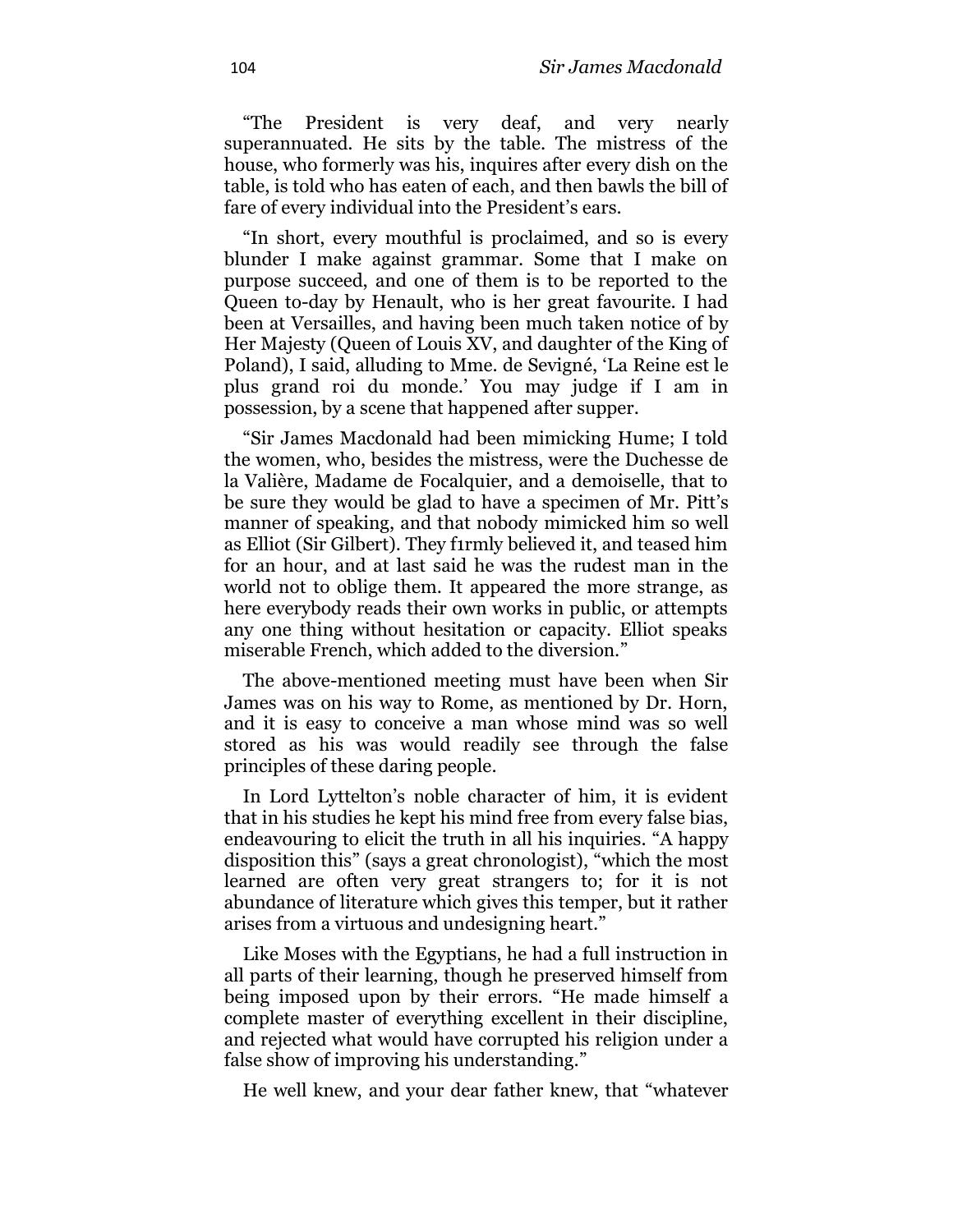may be said (and a great deal has been said) of the modern improvements in science, the discoveries of philosophy, and the sagacity of human reason, it is to Revelation only we are indebted for the superior light we now boast of in religion," and upon which our happiness depends. Have we not lamented that the opening flower was suddenly blasted, that the picture whose first warm touches excited expectation, was suddenly effaced?

<span id="page-104-0"></span>Often, when traversing my study and humming the song of other times, has the remembrance of those worthies overpowered me with the joy of grief, and made me exclaim, with our great bard, "Happy are they who fell in their youth in the midst of their renown! they have not beheld the tombs of their fathers and friends, or failed to bend the bow of their strength." A beautiful heath-root snuff-box, the largest perhaps that ever was turned and polished, finely lined with paste, and gilt, as I mentioned, was the parting pledge of Sir James's regard for your father: the elegant cane of our lamented friend, Ranald of Clanranald, elegantly mounted in gold, with his name and arms: <sup>1</sup> the highly finished dirk of Keppoch, which was preserved after the battle of Culloden,<sup>[1](#page-104-0)</sup> and presented to your father by his amiable son, the late Major: the pistol of our highly valued kinsman, John Macpherson of Strathmassie[:](#page-104-0) <sup>1</sup> the dirk, pistol, and beautiful claymore of our venerated grandfather, Gellovy, with the real old curiously mounted purse: [1](#page-104-0) the belt and pistol of my late worthy friend, the Honourable Col. Gordon of Auchendinnie, and brother of the Earl of Aboyne: the highly wrought bow and quiver of Indian arrows, etc., etc., stamp no little value upon my collection of the arms and relics of our clan and kindred friends.

They are carefully preserved in my library, where also hangs the richly painted Indian chief's robe, of an entire skin, the parting pledge of our late valued friend, Col. Campbell; in the hope that they will be one day regarded by you as an honourable testimony of the great estimation your father and his family were held in by those of our clan who flourished in his and our day, whom he valued most, whom the world admired.

Your children may behold them, and say, "There are the arms of the descendants of Fingal!" "Renowned", says Ossian, "are those who have feasted in my hall. They show the arms of my fathers in a foreign land! The sons of the

l

<sup>&</sup>lt;sup>1</sup> Now the property of Mr. Constable.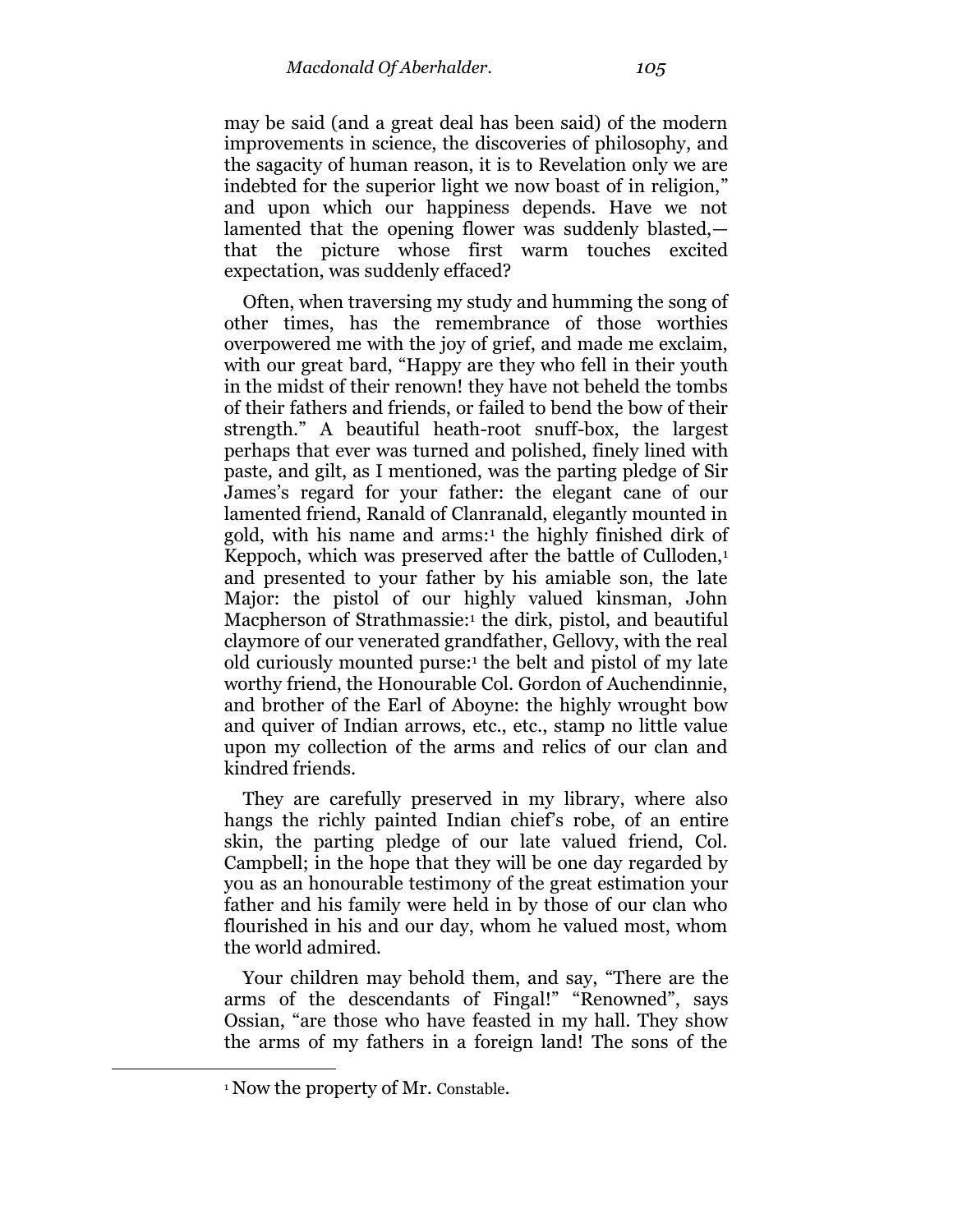stranger shall wonder, and bless the friends of Morven's race, for our names have been heard afar! The kings of the world shook in the midst of their people!"—alluding to the ancient alliances and customs of the Caledonians of exchanging armour with their guests, which armour was religiously preserved in the different families as monuments of the sacred friendship which subsisted between their ancestors.

The possession of them, therefore, is a fine illustration how purely the spirit of former times has existed to our time, among the really good men and chieftains of our family.

Good men! whom we have mourned for! whom we have long and sincerely mourned for!—they are gone to their fathers; but the remembrance of their virtues shall be the companion of my future life.

Had Sir James lived, there would have been no emigration from the Isle of Skye; his example would have prevented it. When he died, his sword was delivered to Raasay.

Your excellent aunt, $1$  who, you well know, is a great philosopher, thinks I have made out a tolerable tale for you, of our clan, and adds that we should carefully remember what the immortal De Thou inculcates. "Let us", says that great man, "bear with equanimity that course of things which it is impossible to mend; let us at the same time contemplate and act on the overruling providence of God. For while we see the order of things moved and changed continually, as if it were by chance, it is the Almighty Being who, in reality, regulates all; nor does any event take place which He has not Jong before determined and decreed, though the footsteps of His wisdom are unknown."

l

<sup>1</sup> Mrs. Chichester of Arlington.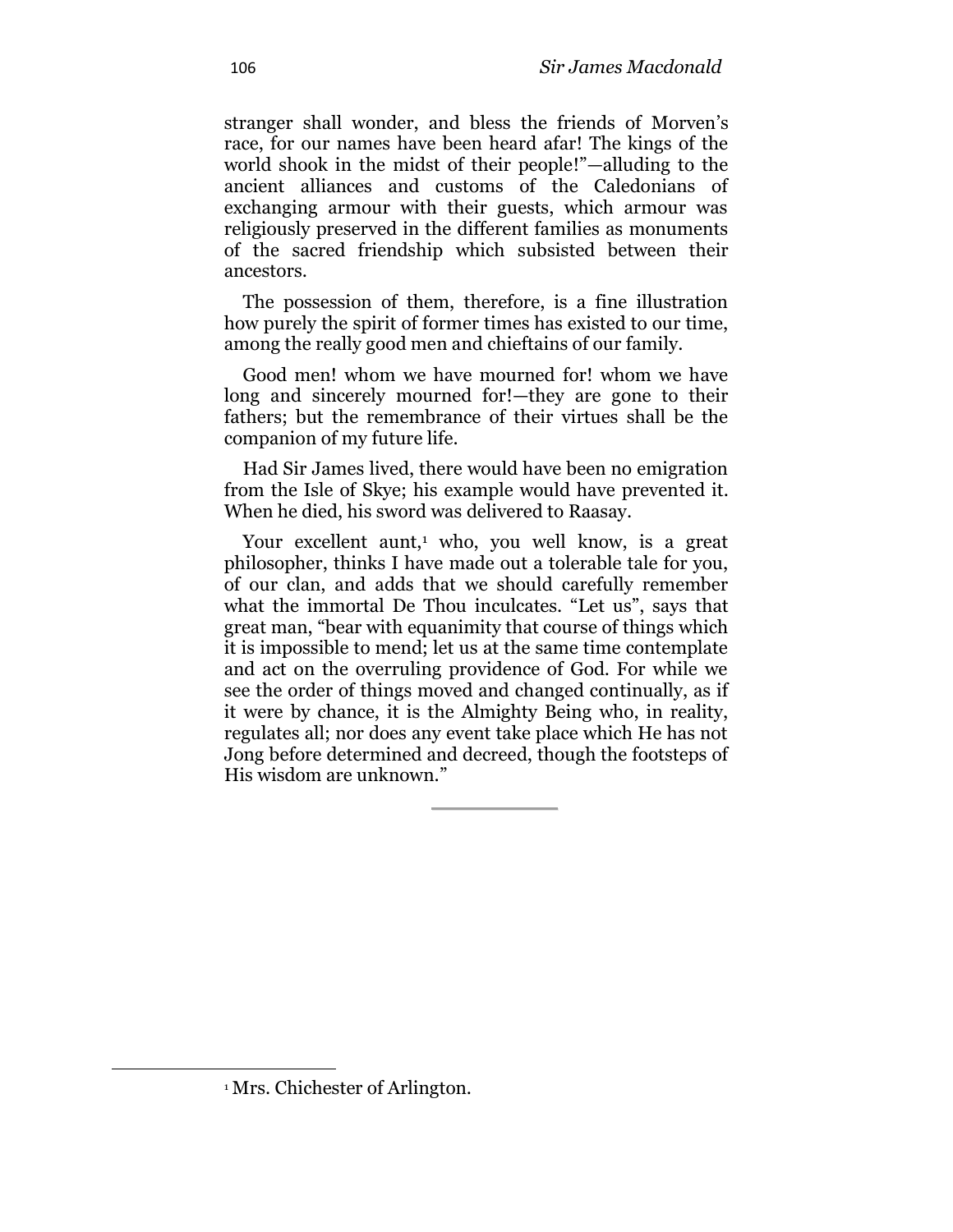## *XIII.*

### *ALEXANDER MACDONALD OF ABERHALDER.*

SOON after Major Macdonald's death, at Carlisle, in October 1746, his widow married Macdonald of Aberhalder, in Glengarry, and connected with that family.

Aberhalder was a worthy, respectable, and much esteemed man, not only as true a Highlander as ever wore a kilt, but as shrewd a man of business, and one who was supposed to understand the interests of the Highlanders after the 1745 better than most men.

He was a chieftain whose approbation made a great number of people happy; and he is said to have been particularly useful in healing and obliterating every little heart-burning which unavoidably arose from their late highly irritated situation; for it is well known how gallantly the Glengarry Regiment behaved, and it is generally well known how severely they suffered.

You know that your cousin Duncan, the late Glengarry, succeeded his uncle Alexander, one of the best men in the Highlands in his day, possessing eminently all the virtues of a Cean Cuine, whose hospitable mansion was ever open, as his assistance to distress was ever ready. But, alas! like too many of our clan, he was cut off in the prime of life, to the great grief of his family, and while he was busy in promoting the happiness of his people, as his worthy ancestor, Lord Macdonald of Aras, had done before him.

You also know that Duncan, our friend, was the son of Colonel Angus Macdonald, who commanded the Glengarry Regiment, and who was, unfortunately, shot from a window in Falkirk by one of his own people, accidentally trying a musket after the battle of Falkirk.

Intimate at your dear father's, well do I remember when the quaugh (Sliga Crichen), which now adorns our sideboard, used to be pledged with the gab-speaking usquebaugh between him and poor Keppoch, and that jolly soul Kingsbaro, whose name is immortalised by being the husband of that ornament of her name and sex, Flora Macdonald, who so heroically protected and preserved the unhappy Prince Charles, after the fatal catastrophe at Culloden.

Poor Glengarry and Mrs. Macdonald were among the last of our friends who visited us before we left Annandale. He was then ill, but was anxious to see me and to have my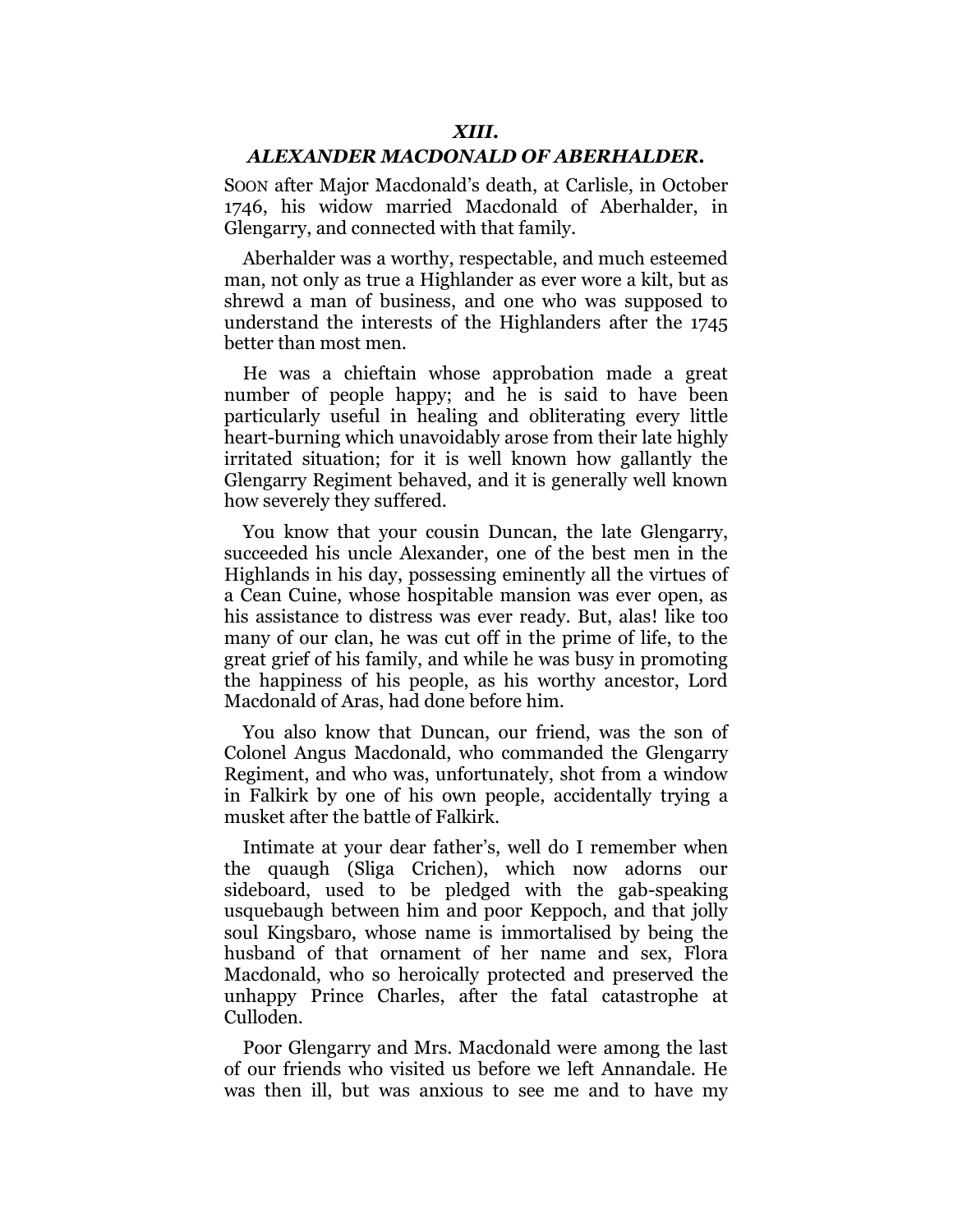opinion. We had introduced Mr. Gillespie and Mr. Gibson to him, who have so prosperously stocked the Highlands with sheep,—alas! I fear, to the depopulation of the country.

Glengarry never was explicit concerning the cause of dispute between him and Aberhalder; though it was commonly reported to have arisen from the killing of a deer. However it happened, from a common quarrel among friends it terminated in the emigration, not only of Aberhalder's own family and kindred, but extended, by his example, to above one hundred families, comprising a considerable population of a strong and healthy race of virtuous people.

Well did they deserve every attention Government could pay to them at the close of the Colonial war, for steady and loyal was their conduct, and severe to an extreme their sufferings and privations during the contest. Arriving in America just when a Congress had been formed, and all compromise with the mother country at an end, their fidelity in withstanding every temptation held out to them by General Washington and the rebel Congress proved the virtuous monarchical principles which should, and ever will, influence a people glowing with the innate affections of the descendants of Fingal.

In a stormy period their virtue supported them, and they are rewarded in the possession of a country in Upper Canada, where the Government has granted them the endearing indulgence of preserving the familiar names of their native soil in Caledonia, thus healing those thousand lacerations inseparable from a high-born and spirited people bidding adieu for ever to the sacred graves of thev fathers.

But they were not alone! The God of their fathers was with them, the God whom they adore!

When our native tongue, the Gaelic, that elegant and expressive language, is forgot in Badenoch, and perhaps through all the North, in American Glengarry it will be preserved in all its purity, with all the habits, customs, and genuine manners of our ancestors. In the heart of the New World, the Celtic language will be handed down to latest posterity, and its migration from the Highlands of Scotland ascertained in the well-known genealogies of our family; while the benevolent and patriotic name of Macdonald of Aberhalder will be perpetuated in his new and flourishing dynasty; the patriarch of his people; and possessing in his family an honourable part of the representation of that amiable man, Major Macdonald of Terndriech, your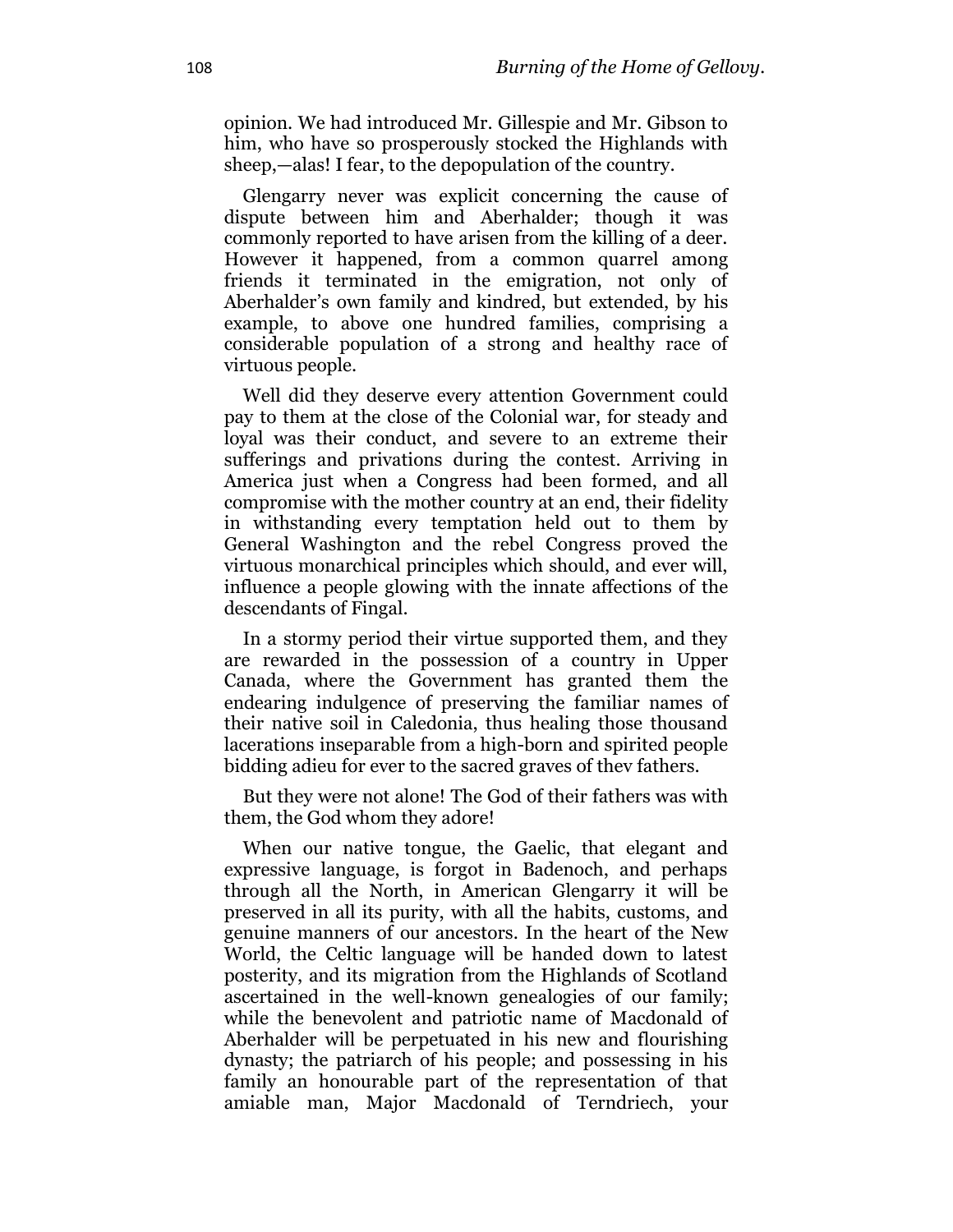## grandfather.

With what keenness has our elegant critic and antiquary, Sir William Jones, pursued the footsteps and settlement of the Afghans in India from the Jews! With what learning has Jacob Bryant deduced the Jews on the coast of Malabar as part of those carried into captivity by Nebuchadnezzar!

How ardently are our learned countrymen employed in tracing the origin of the different dialects of the Jews in China, said to have been carried into captivity and dispersed over the East by Psalmanazer! (2 Kings, xvii, 3, 6, etc.) "They are said", says Sir Adolphus Oughton, "to have the Pentateuch and the Prophets."

Nor has the industry of Mr. Adair been less elaborate in tracing, in his *History of the North American Indians,* the language of Japhet and Gomer, or rather of the Noachidae, which is now asserted to be the pure Gaelic of our ancestors,—that attractive language, which the learned Dr. Shajv says was the language of Paradise.

However communicated, we are told by the ingenious Dr. Davies that of all human attainments, the art which enables man to communicate his feelings, his opinions, in the shape of oral and written language, is the most precious.

By the chain of this magical union, those are incorporated whom the distance of time and of scene would else have separated; the early and the recent ages meet; a barter of intellectual treasure is negotiated, and the civilised nations of the earth are like neighbouring families. In a word, all requisitions for the use and the ornament of the social world are streams from this fountain.

Dr. Shaw, who politely presented me with a copy of his Gaelic dictionary, which he calls the language of our ancestors, the greatest monument of antiquity, perhaps, now in the world,—adds, "Gaelic is the language of Japhet, spoken before the Deluge, and probably the speech of Paradise."

Your aunt, my dear Mary, laughs at the idea of Eve being wooed in the Erse!

However the language of Jew or Gentile may be traced by us arrogant moderns, I feel inclined to agree with our agreeable geologist, Mons. de Lue, when he says, "Ce fut donc par les anges, qui se fit d'abord la première éducation de l'homme, et voilà une des grandes questions de la philosophie expliquée par la Révélation."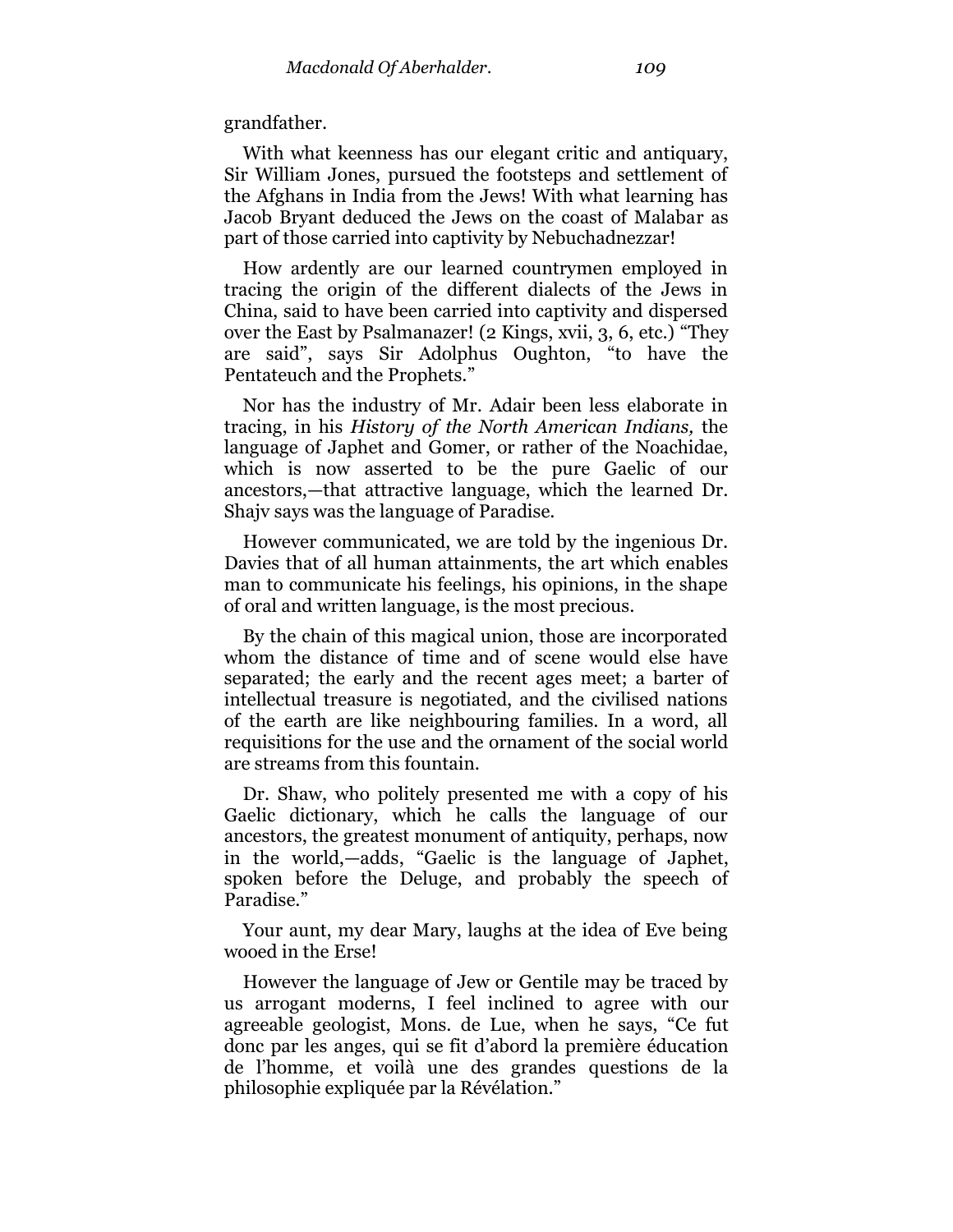Some American Glengarry Macdonald will soon appear as a linguist, and give to the world a tableau of the dialects of all the tribes of the original natives of America. But he will preserve the purity of his own, as it is now spoken in Upper Canada, and sung in every hamlet of that happy and prosperous country of our relations, whether in the melting strains of the Maid of Telmo, or the beloved Oscar, or the enchanting Oran Gaoil, or Morug!

We must hope, with Lord Selkirk, that the ancient spirit of the Highlanders will be preserved in the New World, "where" no motives of general policy will militate against the preservation of all those peculiarities of customs and language, which they are themselves reluctant to give up, and which are, perhaps, intimately connected with many of their most striking and characteristic virtues.‖ And happy am I to find, by letters from that New World, that the progress of our Transatlantic relations to wealth and prosperity, and above all to happiness, is equal to the most sanguine expectations of those they left behind them in the mother country.

Alexander Macdonald of Aberhalder, who married the beautiful widow of Major Macdonald of Terndriech, and sister of my late friend, James Macdonald of Killichonat, had by that lady four sons and three daughters—

1. John Macdonald, Colonel of the Glengarry Militia. He married a niece or grand-niece of the Marquis de Vadrieul, with whom he got considerable property, and the first connections in France among the old nobility. He left one son.

2. Angus, bred to the law, an advocate; unfortunately drowned.

3. Hugh, British Consul at Tangier, who married, and is now a widower with three daughters.

4. Chichester, a colonel in the British service, a very amiable, gallant young man, gaining the gold medal at the battle of Talavera, where he was desperately wounded. He was many years aide-de-camp to that great friend of his family, General Simeon, in Devon, when he used often to pass a week with us at Taunton. Getting promotion in India, soon after his arrival he fell a sacrifice to a fever, when a very young man.

1st daughter, married to ... Wilkinson, Esq., leaving a son who is a lieutenant in the Canadian Fencibles, and called Alexander, after his grandfather. She left three daughters, all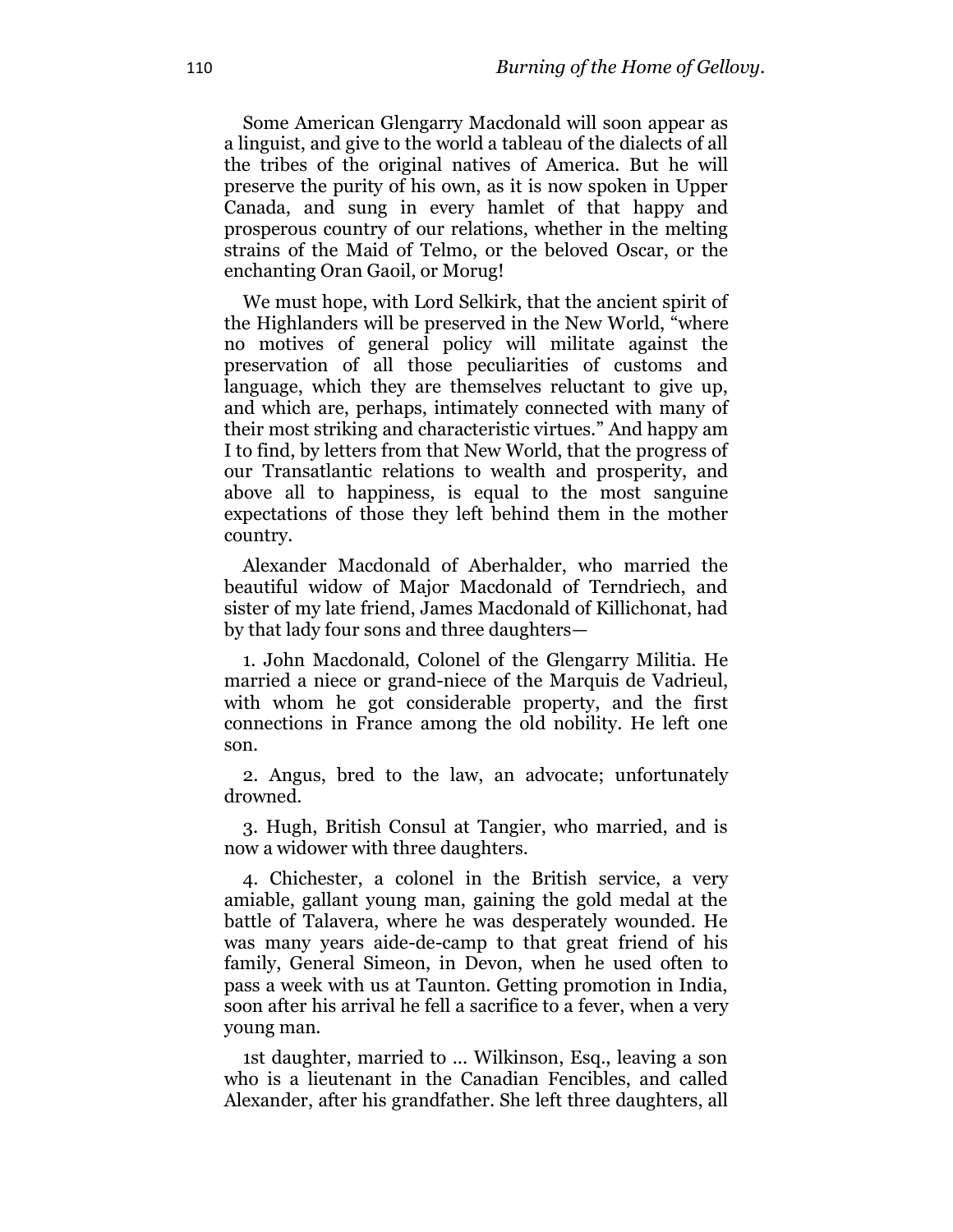## young.

2nd daughter, married to Macdonald of Greenfield. He is Lieutenant-Colonel of the 2nd Regiment Glengarry Fencibles. His second son, Donald, is also LieutenantColonel. His third son is a captain in the same corps; and his fourth son is a partner in the North-West American Company.

3rd daughter, married to Major Ross, who was killed. She now lives at Edinburgh, and has a fine family of sons and daughters. Two of the latter are married to two sons of the late worthy and celebrated Benjamin Bell, surgeon, in Edinburgh,—the one an advocate; the other succeeded his father. They all have issue.

Mrs. Ross is a very amiable woman, and being left early in life a widow, a considerable pension was granted to her, and most virtuously has she lived and brought up her family, beloved by all who know her.

The above account of this excellent family I have from my amiable kinsman, Donald Macpherson of Strathmassie, captain in the 39th Regiment, 1st Battalion, now in Canada, and whose excellent and pleasing letter shall conclude this humble narrative of our clan; which, however imperfect, *ma chère Marie,* it may inform you of some particulars you have hitherto been unacquainted with, and which you wished to know.

Captain Macpherson, like his grand-uncle, is well acquainted with the history and antiquities of the Highlands; and in a letter, containing much information upon the subject of old family legend, he writes as follows:—

―The banks of Pattocke and Mashie (two small rivers) at one time supported about one hundred families (most of whom were my relations), which could turn out probably from three to four hundred stout, active fellows. Here there are now but five houses, and about a dozen sheep herds,—a melancholy, but, alas! a true picture of the Highlands in general.‖

The above, I own, was to me, who had ever contemplated the Highland chieftain in a very different point of view, a heart-rending account; and I must acknowledge my feelings vibrate with those of an ingenious lady, whose writings from the seat of my ancestors have lately explained and elucidated much of the national manners of the Highlanders, when she says, very pathetically: "When a Highland chief looked from some eminence into his subject strath (and Strathmassie is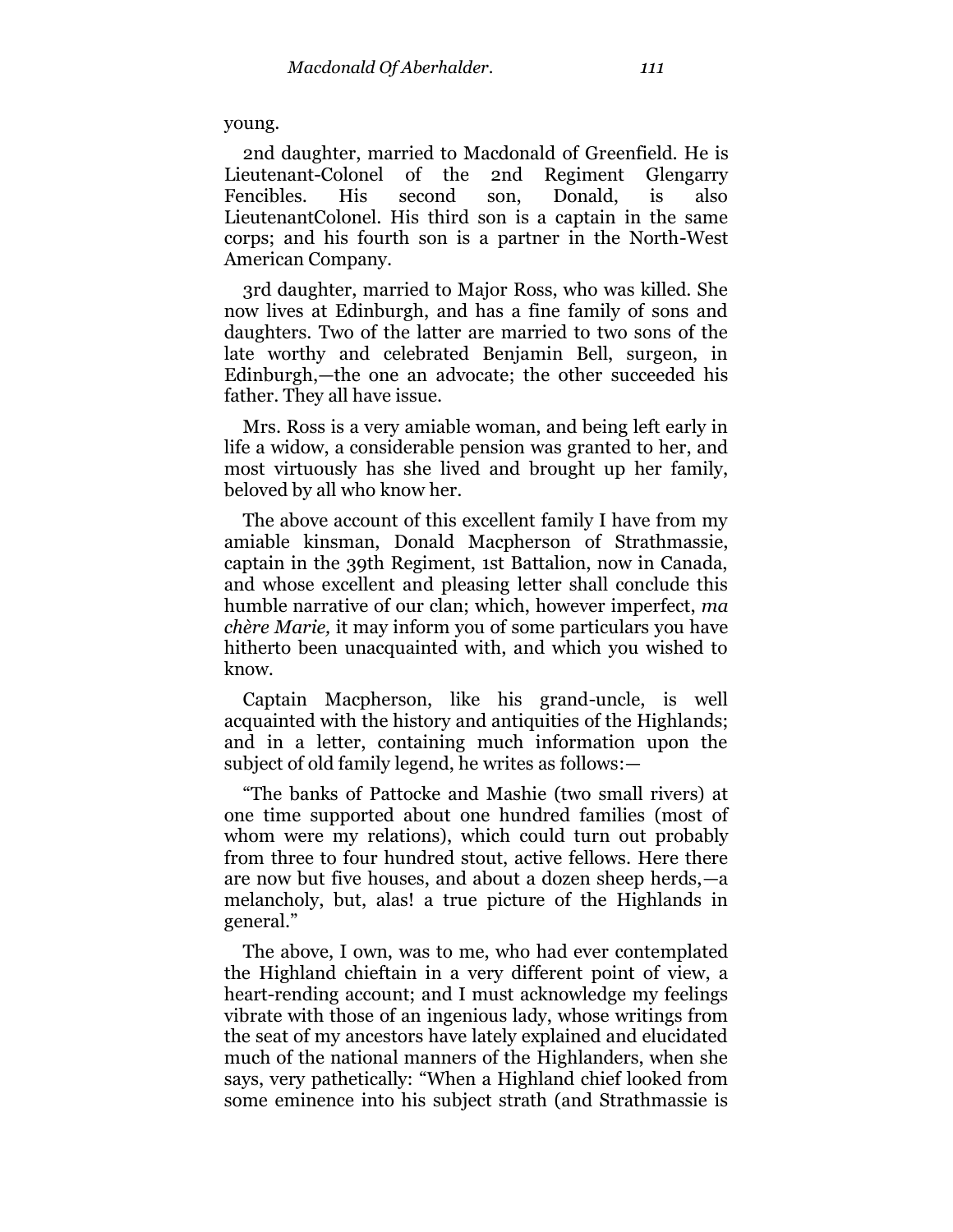quite such a strath), and saw the blue smoke of twenty hamlets rise through the calm air of a bright summer morning; when he viewed those quiet abodes of humble content, with the perfect consciousness that there was no individual contained in them but what regarded him with fond and proud attachment, as his friend and protector, to save or to serve whom he would cheerfully die,—what monarch could compare with him in genuine power and heartfelt consciousness of being beloved and honoured beyond all other earthly beings? How perverted is the taste that would induce a man to deprive himself of such faithful adherents!"

But I hasten to a much more agreeable position of man and of society, in presenting, you with the latest account of your virtuous kindred in American Glengarry, in Upper Canada.

―Chambly, Canada, N.A., Dec. 26, 1814.

―MY DEAR SIR,

―Having just returned from a visit of a month to the new county of Glengarry, I cannot help endeavouring to give you some account of it, as well as of the present condition of many of our countrymen who were driven from their native land, and who directed their course to America in search of better fortune.

―The county is a square of twenty-four miles, all of which, and the greater part of the next county (Stormont), are occupied by Highlanders, containing at this moment from eleven to twelve hundred families, two-thirds of whom are Macdonalds.

―More able fellows of that name could be mustered there in twenty-four hours than Keppoch and Glengarry could have done at any one time in the mother country.

―You might travel over the whole of the county and by far the greatest part of Stormont without hearing a word spoken but good Gaelic. Every family, even of the lowest order, has a landed property of two hundred acres: the average value of which, in its present state of cultivation, with the cattle, etc., upon it, may be estimated at from, £8oo to £1,000. However poor the family (but, indeed, there are none can be called so), they kill a bullock for the winter consumption; the farm or estate supplies them with abundance of butter, cheese, etc., etc. Their houses are small but comfortable, having a ground floor and garret, with a regular chimney, and glass windows.

―The appearance of the people is at all times respectable,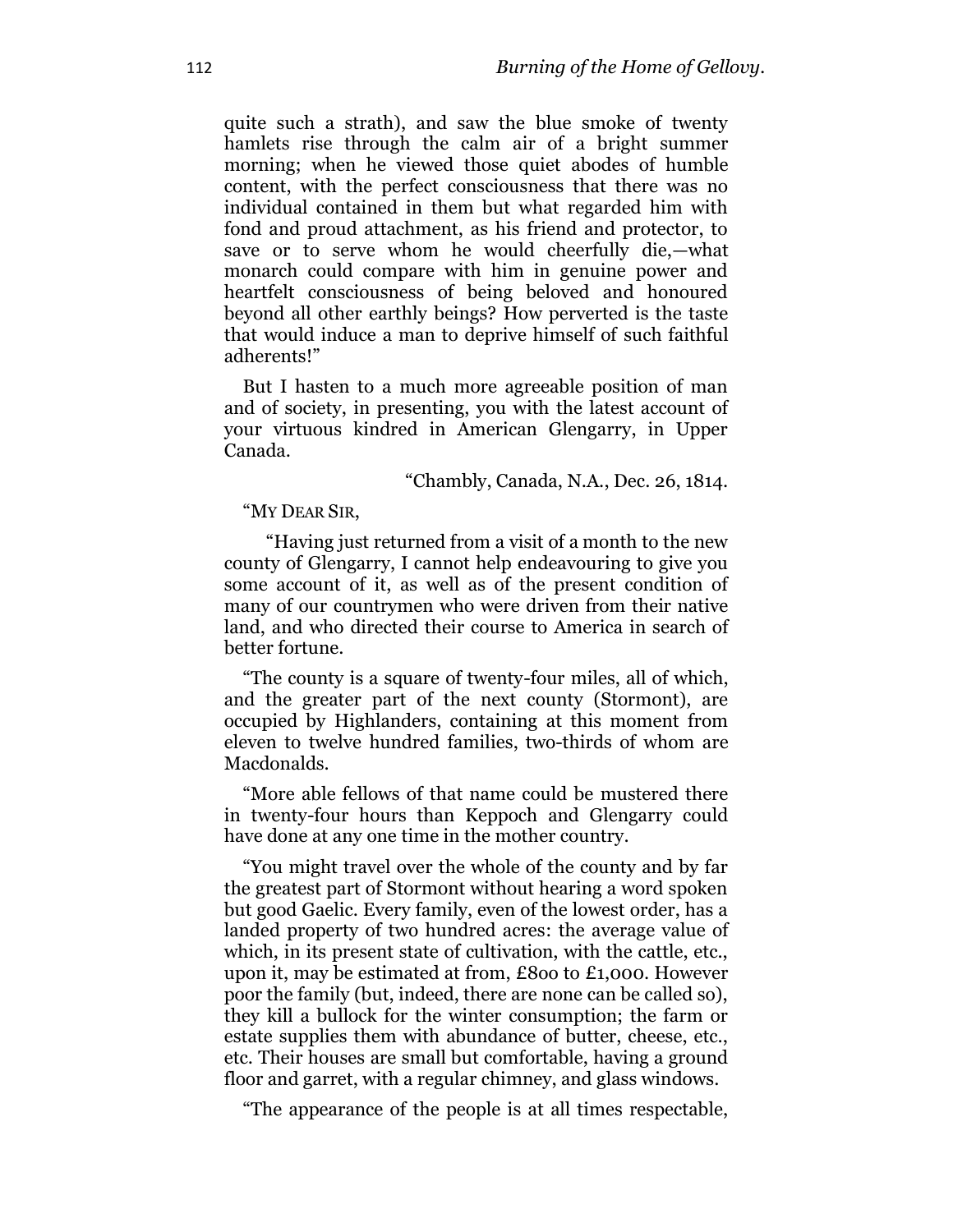but I was delighted on seeing them in church of a Sunday; the men clothed in good English cloth, and many of the women wore the Highland plaid. Land is now increasing much in price; a lot of 200 acres, without any cultivation, will now cost from £150 to,£200. An experienced hand can cut the wood and clear an acre in a fortnight. The ground is then ready for the seed, requiring no further preparation than being harrowed; and the produce of each acre may be estimated at from 120 to 150 bushels of potatoes, or from 25 to 30 bushels of wheat. The second year's crop is generally laid down with grass seeds, and the produce is little short of that of the first. For the third crop there is every reason to expect from the same acre a ton of hay, which will be continued if left in meadow five or six years; allow it then one year in pasture, and it will again produce the same crops of corn, etc., as before, without the assistance of manure. The price of labour is at present very high,—a man-servant, *60s.*  to *80s.* a month, or by the day, *5s.* to *7s. 6d.;* women, 20s. to 30s. a month, or by the day, *2s. 6d.,* besides their food, lodgings, etc. This being the case, it is evident that a poor man with a numerous family, who will all assist in the field, will succeed better in this country than he who may have the command of a little money, if neither he nor his children will work.

―The chief object of my trip to Glengarry was to see an old acquaintance, Mr. Alexander Macdonald, a priest, who has been resident in this county ten years. I believe you know him, or at least you know who he is. A more worthy man is not in Canada; he is the mainstay of the Highlanders; they apply to him for redress in all their grievances, and an able and willing advocate they find him. He is well known, from the poorest man to the Governor-General, and highly respected by all.

―Were he ambitious of enriching himself, he might ere now be possessed of immense property; but this appears not to be his object; his whole attention is devoted to the good of the settlement, and the great and numerous services which he has done, which he has already rendered, it cannot well be calculated.

―From my friend Mr. Macdonald I have collected the following account of the families in whose affairs you are likely to be most interested.

―Colonel John Macdonald of Aberhalder died some time ago, and left one son, who is with his mother in the United States, amongst her friends. He is now fourteen years old,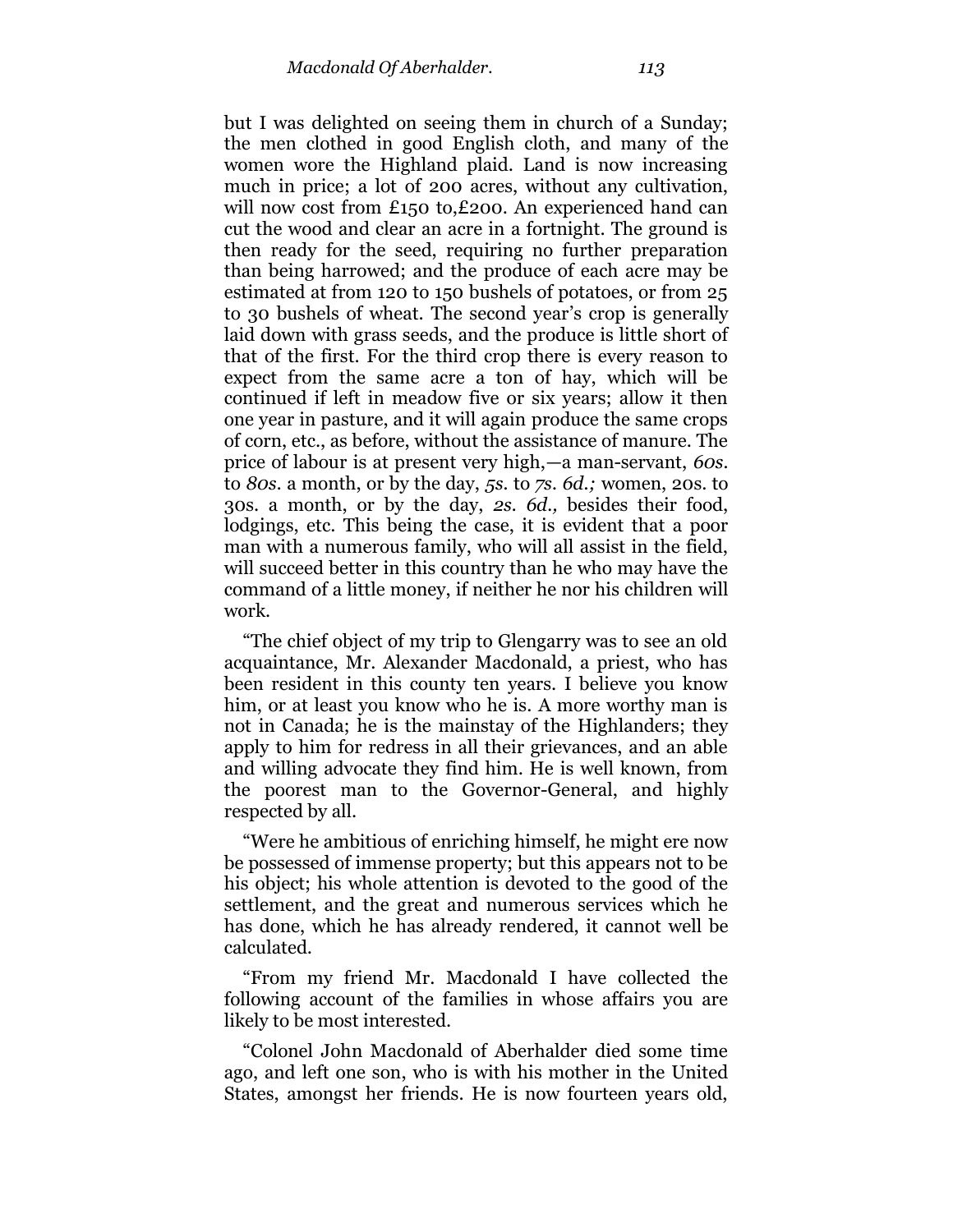and has a fine landed property in this province. Mrs. Macdonald is anxious to return with her son to Canada, and will do so as soon as circumstances will permit her. The Colonel's brother, Hugh, is British Consul at Tangier; he is a widower with three daughters. You are, of course, aware of the death of the other Colonel, Chichester, in India. Chichester Macdonald is particularly mentioned by the Duc de Liancourt in his travels through North America, during the first ebullition of that frenzied people, the French.

―The Colonel's sister, Mrs. Wilkinson, died a few months since; she left a son and three daughters. The boy is called Alexander, after his grandfather Aberhalder. He is a lieutenant in the Canadian Fencibles. The girls are all young yet, and at their education. They have a considerable landed property. Mr. Macdonald of Greenfield, who was married to the other sister, has a very considerable property here; he is Lieutenant-Colonel of the 2nd Regiment of Glengarry Militia. One of his sons, Donald, is also Lieutenant-Colonel; his second son is a captain in the same corps; and the third a partner in what is called the North-West Company. John Macdonald, a remarkably fine young man, who lost his life in the battle of Queenstown, was another son of his. He was, at the time of his death, member for the county, AttorneyGeneral of the province, and aide-de-camp to General Brock, with the rank of lieutenant-colonel.

―I understand he was a most promising youth; and had he lived, he would have been a credit to his country and an ornament to his profession.

―There are two of Lulu's sons here: the one lieutenantcolonel of Militia in the county of Dundas, the other a captain in the Stormont Regiment. A son of the former lost an arm in the battle of Chipaway, holding the rank of captain in the embodied Militia; and the eldest son of the latter, a lieutenant in the same corps, unfortunately lost his life on the same, occasion.

―Mr. Macdonald of Lundie died in this settlement some time since, but his brother Alan, now upwards of ninety, is still alive and well.

―There is a son of Airdnabus here, with a fine, numerous family, and in easy circumstances.

―George Macdonald, son of Captain John Macdonald of Lulu, who died Captain of Invalids at Berwick, recruited the Glengarry Regiment of Light Infantry, and is now lieutenantcolonel commanding in this district, and inspecting field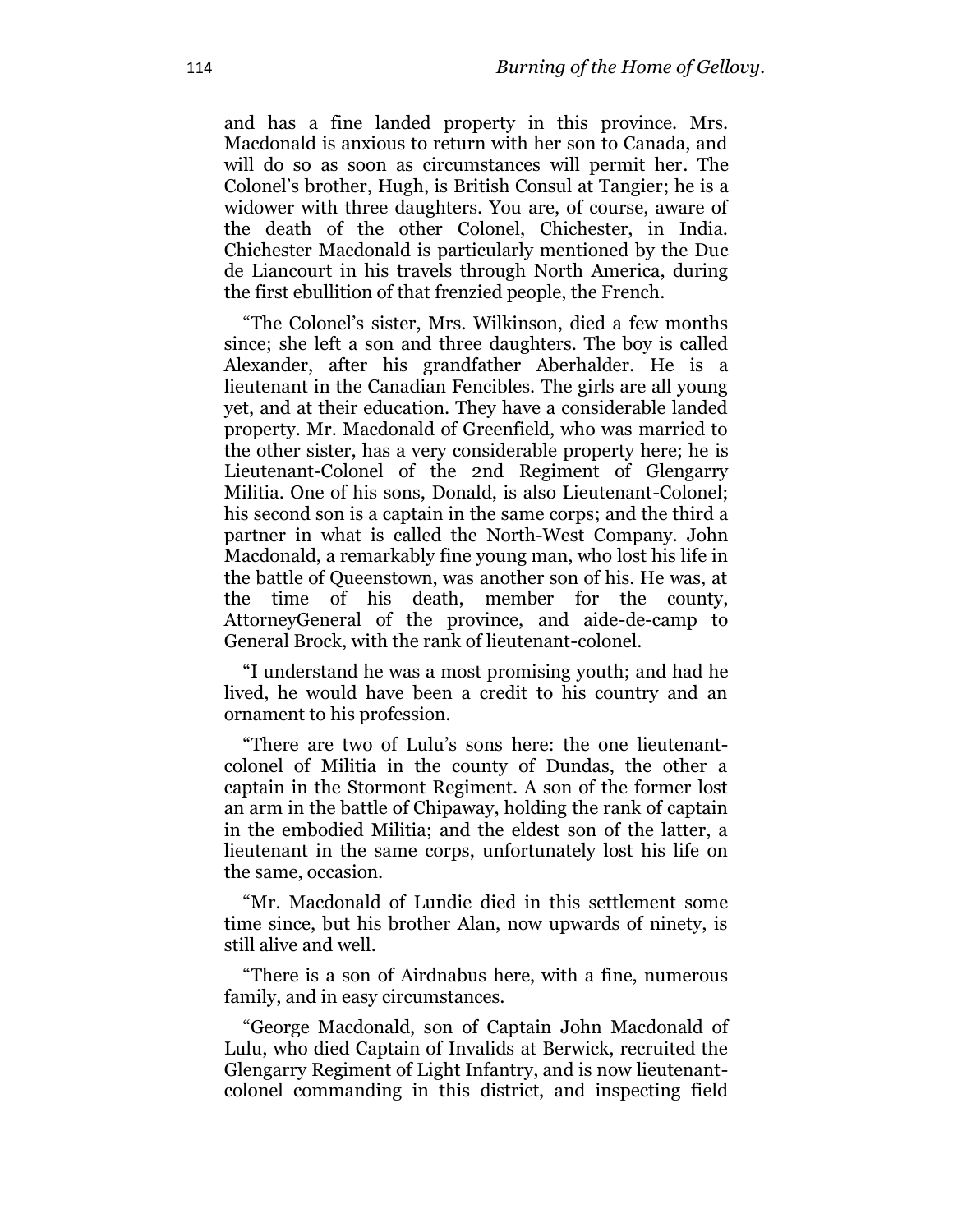officer of Militia. The good conduct of the Glengarry Light Infantry, as well as the militia regiments of the county, has been so frequently noticed and thanked in public orders, that it is unnecessary for me to say anything in their praise. They have on every occasion, when placed before the enemy, supported the character of Highlanders.

―I am so poor a politician that I will not venture an opinion on that subject, and will only say what I can with safety assert, that all the troops who acted under the great Wellington are heartily tired of the manner in which the war is carried on in this country, and look forward with much pleasure to the prospect there is of the present negotiations terminating in a peace.

―For my own part I am tired of war, and wish much for a little ease and repose, which a soldier cannot look for excepting in peace.

―It is now twelve months since I last did myself the pleasure of writing to you, and much longer since I had the satisfaction of hearing from you. If you will occasionally favour me with a letter I shall be extremely happy.

―Our worthy friend, Major Campbell, is perfectly well, and joins me in best wishes to you and Miss Campbell. Wishing you both many happy returns of the season, I am, with much regard,

―My dear Sir, yours most affectionately,

―D. MCPHERSON.‖

The above pleasing letter is addressed, as all his letters are, to Dr. Macdonald, Taunton, Somerset, England.

*Note.*—Colonel Chichester Macdonald was named after his half-sister,<sup>1</sup> Mrs. Chichester, of Arlington in Devon, with whom he was a great favourite.

Among my letters from friends I find the following account of Loch Laggan, from our excellent kinsman, Captain Æneas Macdonald, eldest son of Captain J. Macdonald of Lecke; and his description of the place which my dear father sold to his sons may amuse you, as it is now popularly known by Mrs. Grant's *[Essays on the Superstitions of the Highlanders](http://books.google.com/books?id=JCxIAAAAMAAJ&printsec=frontcover#v=onepage&q&f=false)* being dated from it.

―Fort Augustus, 26th August 1796.

 $\overline{a}$ 

<sup>1</sup> He was her step-mother's son, but there was only distant blood relationship.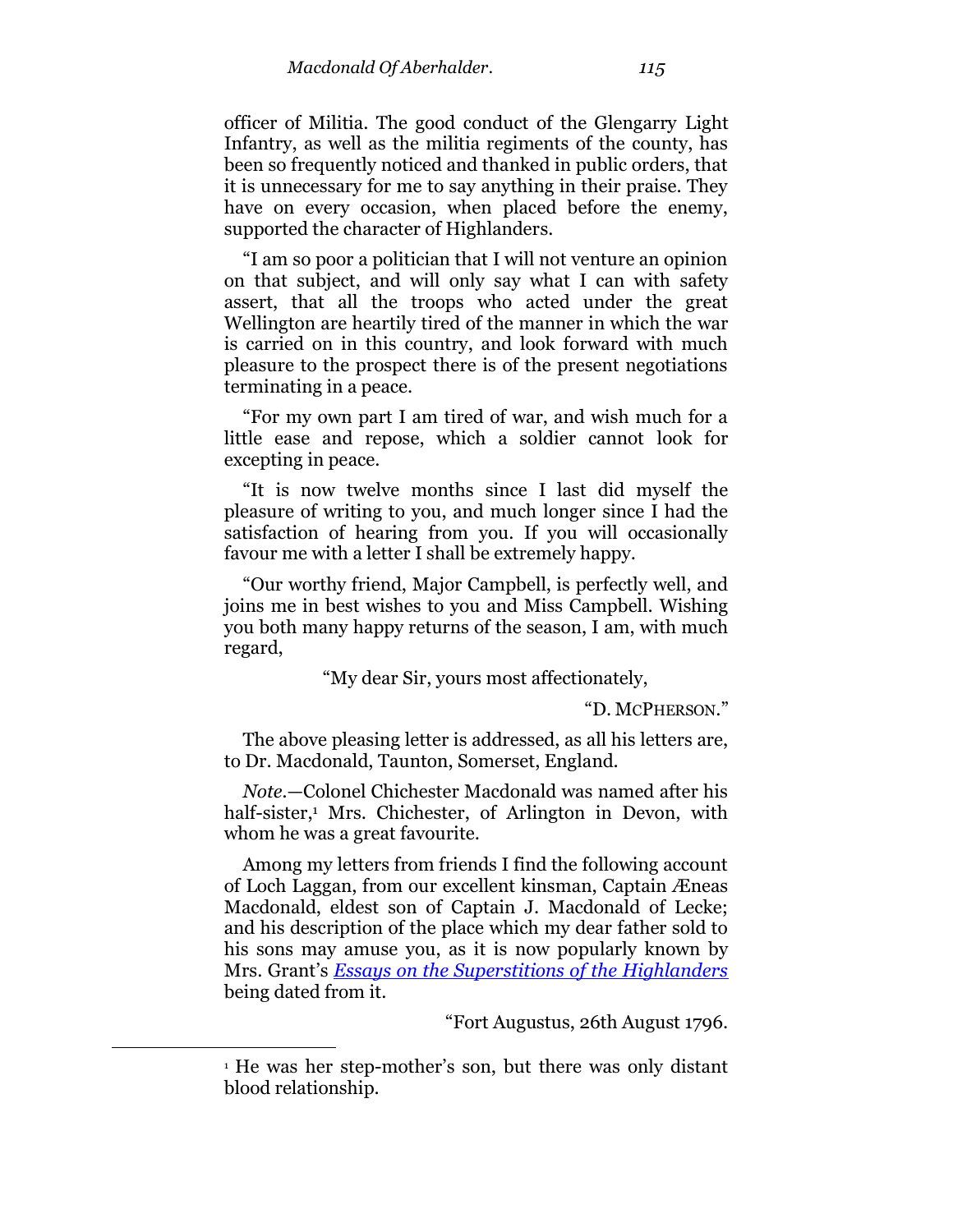―Dear Sir,

―Your letter I received in course. Being on my way to shoot at Invergarry, I stopped a few days at Garvamore, within two miles of Loch Laggan, the residence of your ancestors.

―I thought I was now on the ground where your genealogical connection with Keppoch might be traced correctly. I therefore applied to the mother of the late Gellovy, and have the pleasure of enclosing it to you from their own mouths and in the writing of Mr. John Macdonald of Garvamore, who is married to a niece of Keppoch's. This, I believe, will gratify you, and is quite complete.

―I saw Loch Laggan in very fine and dry weather. It is, in my opinion, as grand and beautiful as anything I ever saw.

―The station of your ancestors upon it was quite charming.

―I assure you there is nothing about Taunton so beautiful. I am sorry to say, however, that the condition and comforts of the Highlanders in general have undergone very little improvement. I am afraid this is to be attributed to their superiors. Bad as the condition of the lower Irish is, it is better than that of the same class in the Highlands. For sixteen miles between this place and Garvamore there is not one dwelling. You have no doubt heard of the famous Pass between this and that place called Coriarich; I was wet to the skin in passing it yesterday; and what was worse, I was disappointed of the fine prospect I promised myself in passing it. The fort here is not larger than your market-place, but is very pleasantly situated at the west-end of Loch Ness: a very pretty landscape, but in my mind very inferior in beauty to Loch Laggan, though upon a greater scale, and by many far more admired.

―I saw Laggan upon both sides, under every advantage of situation.

―My father was very much obliged to you for your kind expressions of regard to him and family. I left them all very well.

―Colonel Macdonald (55th) has been so good as to take George into his regiment. He has acquired considerable character in this war, both on the Continent and in the West Indies. He stands very high, both as an officer and a man. The one will consolidate the other.

―I met Glengarry for the first time at Berwick, and had an opportunity of comparing him with a young man of great advantages, namely, Major P., nephew to the orator of that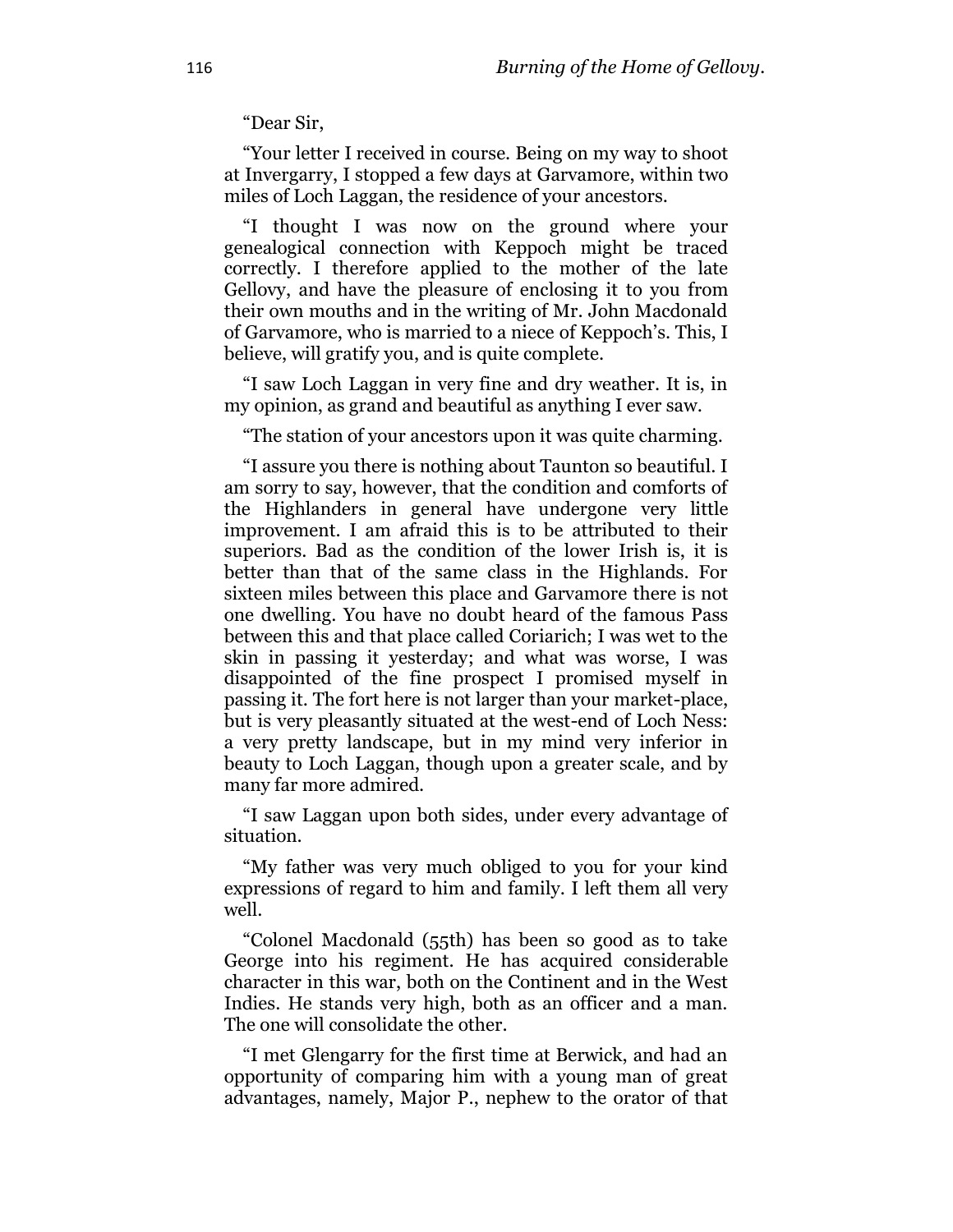name, and the result of that parallel is, that Glengarry, though a younger man, is infinitely superior to him both in manners and knowledge of every kind, though Mr. P. has had the most complete education upon very good natural abilities.

―Pray make my best compliments to Mrs. Macdonald, and I remain, dear Sir, your obliged,

"ÆNEAS MACDonell."

You formerly asked me how the Macdonalds of Skye, with those of the islands and west coast, came to spell their names ―Macdonald‖, when those of Ireland— Keppoch, Glengarry spelled their names "Macdonnell".

In the high countries of Badenoch and Lochaber there certainly was less intercourse or communication with the low country than with the islands and the west coast. What time the surname of Macdonald was assumed by the clan in general is not explained, as far as I know. According to the accurate Lord Hailes, surnames began about the reign of Malcolm Ceanmore. I think it is probable that our immediate clans of Keppoch, Glengarry, etc., retained the Gaelic termination of Macdonell, or Macdoniel, while those of the islands, west coast, etc., assumed the more natural termination of Macdonald; and, if I am not mistaken, this was Sir James's opinion to your father.

Donaldus Macdonaldus is evidently Latin, while Reynal Macdonell, or Macdoniel, is evidently Gaelic.

There is much caprice in the assumption of names and surnames. The late celebrated historian, Mr. Hume, spelled his name Hume, while his brother John spelled his name Home!

Since writing the above Memoir for your amusement, the papers of the family of Forbes of Culloden have been published, and contain a great mass of information respecting Scotch affairs, from the Revolution to the unfortunate year 1745. They were politely sent to me by our present amiable and learned High Sheriff, John Goodford, Esq., of Yeovil, and you may imagine my surprise to find, in the sixtieth letter of that large collection, an account of the destruction of my poor grandfather's house and property at Gellovy, as I have before mentioned, when giving you an account of his goodness and worth.

The letter is written by a Mr. Robert Baillie, who appears to have been a clergyman in Inverness, and is as follows.